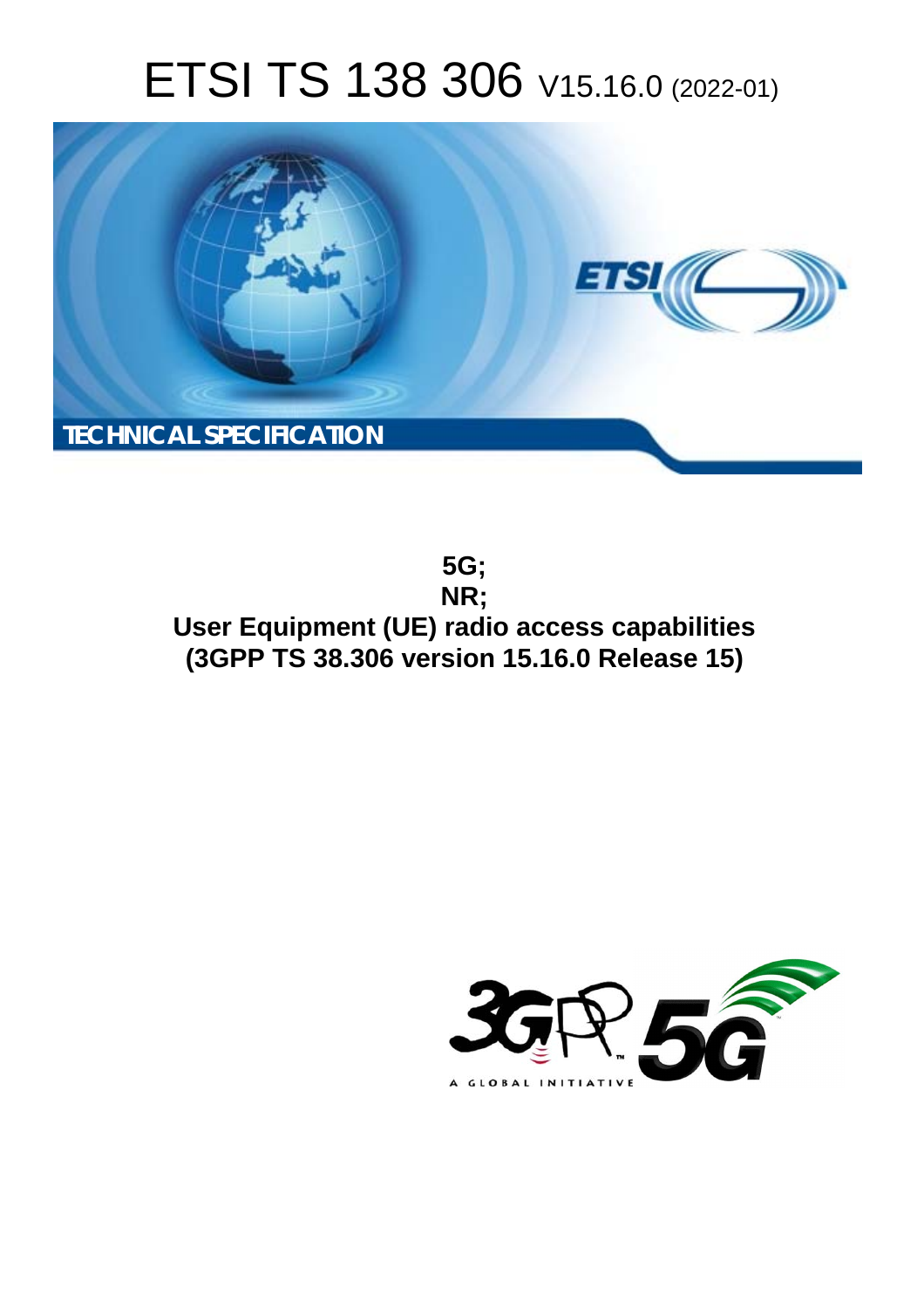Reference RTS/TSGR-0238306vfg0

Keywords

 $\overline{5G}$ 

#### *ETSI*

650 Route des Lucioles F-06921 Sophia Antipolis Cedex - FRANCE

Tel.: +33 4 92 94 42 00 Fax: +33 4 93 65 47 16

Siret N° 348 623 562 00017 - APE 7112B Association à but non lucratif enregistrée à la Sous-Préfecture de Grasse (06) N° w061004871

#### *Important notice*

The present document can be downloaded from: <http://www.etsi.org/standards-search>

The present document may be made available in electronic versions and/or in print. The content of any electronic and/or print versions of the present document shall not be modified without the prior written authorization of ETSI. In case of any existing or perceived difference in contents between such versions and/or in print, the prevailing version of an ETSI deliverable is the one made publicly available in PDF format at [www.etsi.org/deliver](http://www.etsi.org/deliver).

Users of the present document should be aware that the document may be subject to revision or change of status. Information on the current status of this and other ETSI documents is available at <https://portal.etsi.org/TB/ETSIDeliverableStatus.aspx>

If you find errors in the present document, please send your comment to one of the following services: <https://portal.etsi.org/People/CommiteeSupportStaff.aspx>

#### *Notice of disclaimer & limitation of liability*

The information provided in the present deliverable is directed solely to professionals who have the appropriate degree of experience to understand and interpret its content in accordance with generally accepted engineering or other professional standard and applicable regulations.

No recommendation as to products and services or vendors is made or should be implied.

No representation or warranty is made that this deliverable is technically accurate or sufficient or conforms to any law and/or governmental rule and/or regulation and further, no representation or warranty is made of merchantability or fitness for any particular purpose or against infringement of intellectual property rights.

In no event shall ETSI be held liable for loss of profits or any other incidental or consequential damages.

Any software contained in this deliverable is provided "AS IS" with no warranties, express or implied, including but not limited to, the warranties of merchantability, fitness for a particular purpose and non-infringement of intellectual property rights and ETSI shall not be held liable in any event for any damages whatsoever (including, without limitation, damages for loss of profits, business interruption, loss of information, or any other pecuniary loss) arising out of or related to the use of or inability to use the software.

#### *Copyright Notification*

No part may be reproduced or utilized in any form or by any means, electronic or mechanical, including photocopying and microfilm except as authorized by written permission of ETSI. The content of the PDF version shall not be modified without the written authorization of ETSI.

The copyright and the foregoing restriction extend to reproduction in all media.

© ETSI 2022. All rights reserved.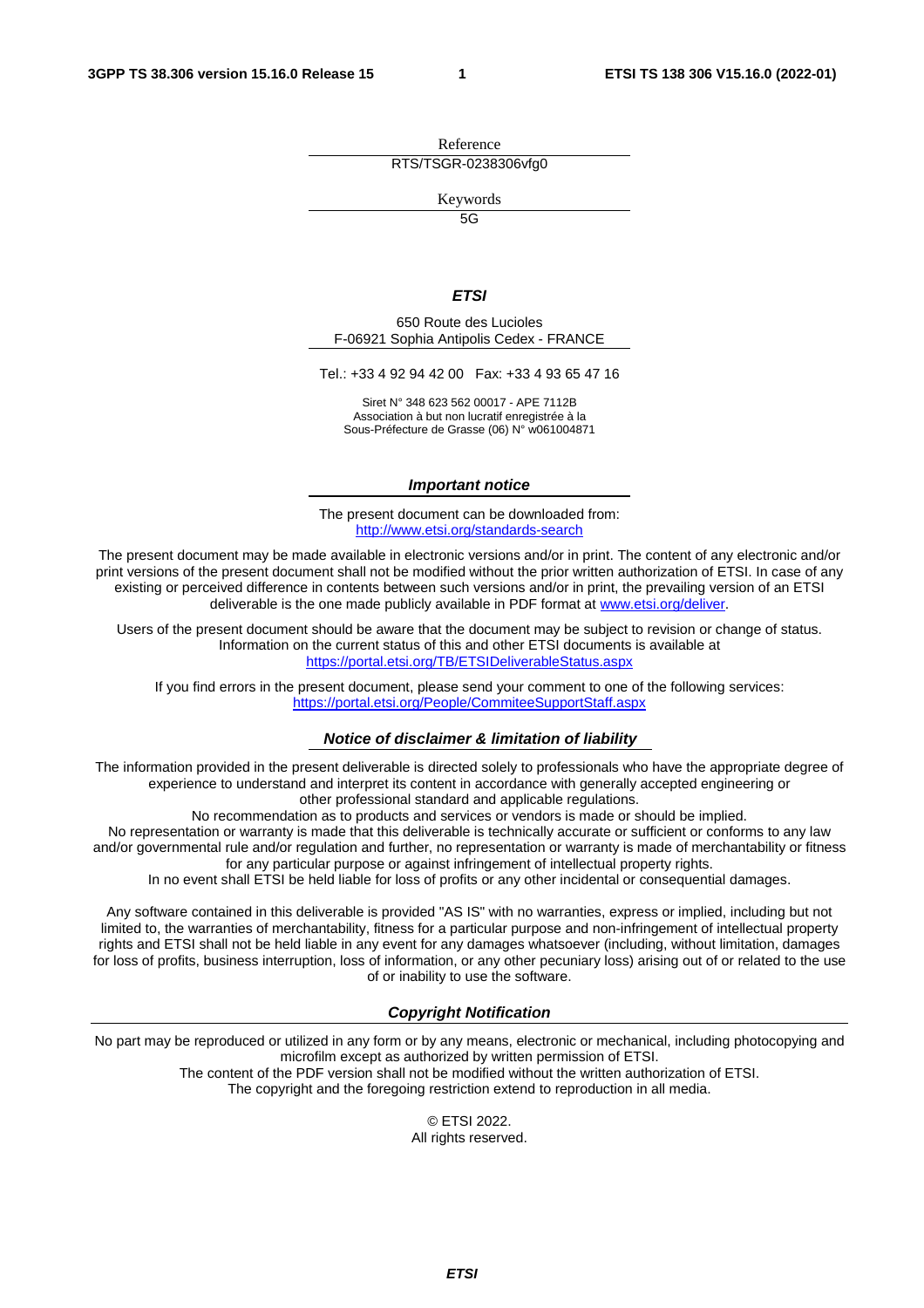# Intellectual Property Rights

#### Essential patents

IPRs essential or potentially essential to normative deliverables may have been declared to ETSI. The declarations pertaining to these essential IPRs, if any, are publicly available for **ETSI members and non-members**, and can be found in ETSI SR 000 314: *"Intellectual Property Rights (IPRs); Essential, or potentially Essential, IPRs notified to ETSI in respect of ETSI standards"*, which is available from the ETSI Secretariat. Latest updates are available on the ETSI Web server ([https://ipr.etsi.org/\)](https://ipr.etsi.org/).

Pursuant to the ETSI Directives including the ETSI IPR Policy, no investigation regarding the essentiality of IPRs, including IPR searches, has been carried out by ETSI. No guarantee can be given as to the existence of other IPRs not referenced in ETSI SR 000 314 (or the updates on the ETSI Web server) which are, or may be, or may become, essential to the present document.

#### **Trademarks**

The present document may include trademarks and/or tradenames which are asserted and/or registered by their owners. ETSI claims no ownership of these except for any which are indicated as being the property of ETSI, and conveys no right to use or reproduce any trademark and/or tradename. Mention of those trademarks in the present document does not constitute an endorsement by ETSI of products, services or organizations associated with those trademarks.

**DECT™**, **PLUGTESTS™**, **UMTS™** and the ETSI logo are trademarks of ETSI registered for the benefit of its Members. **3GPP™** and **LTE™** are trademarks of ETSI registered for the benefit of its Members and of the 3GPP Organizational Partners. **oneM2M™** logo is a trademark of ETSI registered for the benefit of its Members and of the oneM2M Partners. **GSM**® and the GSM logo are trademarks registered and owned by the GSM Association.

# Legal Notice

This Technical Specification (TS) has been produced by ETSI 3rd Generation Partnership Project (3GPP).

The present document may refer to technical specifications or reports using their 3GPP identities. These shall be interpreted as being references to the corresponding ETSI deliverables.

The cross reference between 3GPP and ETSI identities can be found under<http://webapp.etsi.org/key/queryform.asp>.

# Modal verbs terminology

In the present document "**shall**", "**shall not**", "**should**", "**should not**", "**may**", "**need not**", "**will**", "**will not**", "**can**" and "**cannot**" are to be interpreted as described in clause 3.2 of the [ETSI Drafting Rules](https://portal.etsi.org/Services/editHelp!/Howtostart/ETSIDraftingRules.aspx) (Verbal forms for the expression of provisions).

"**must**" and "**must not**" are **NOT** allowed in ETSI deliverables except when used in direct citation.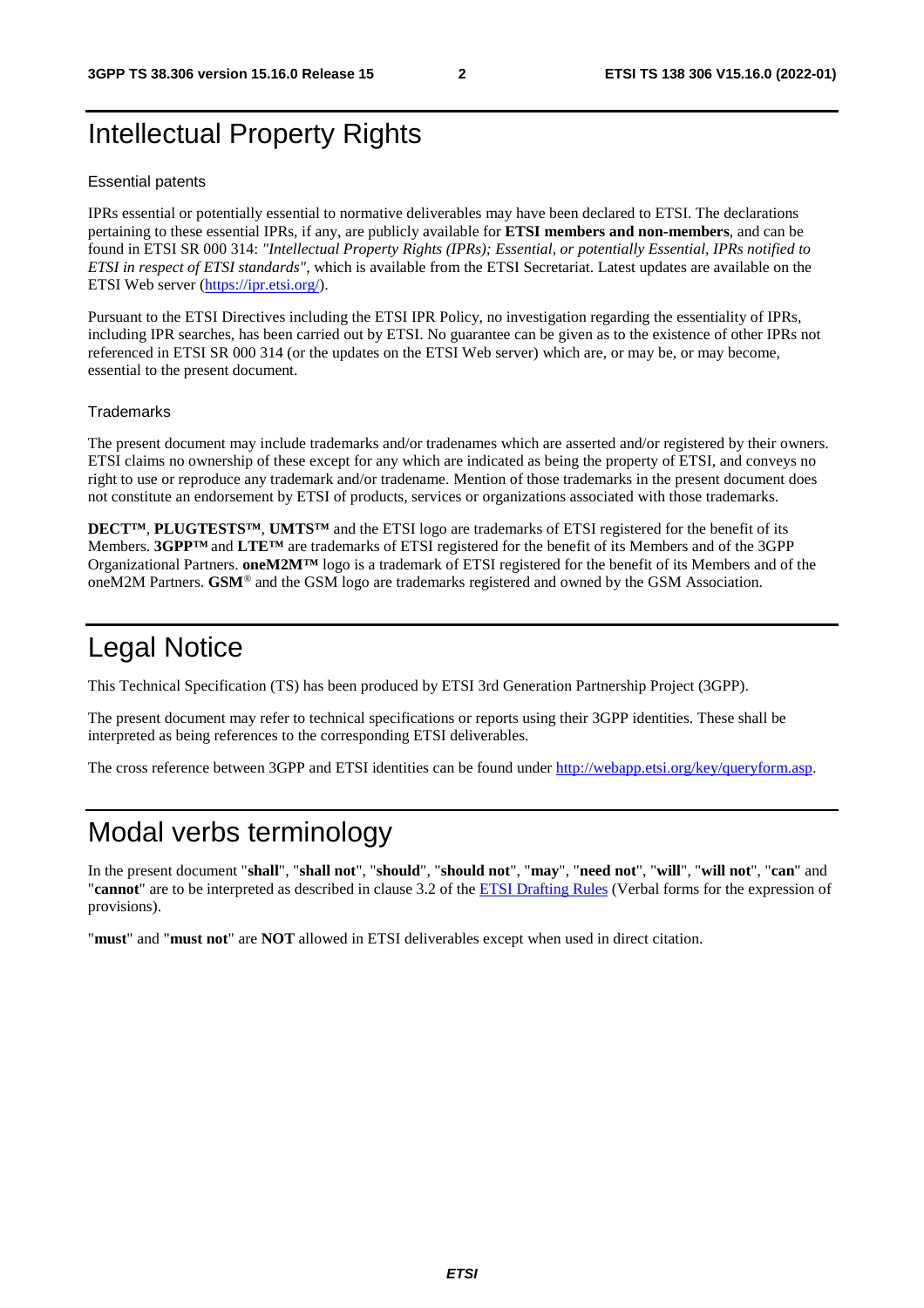$\mathbf{3}$ 

# Contents

| 1              |  |
|----------------|--|
| 2              |  |
| 3              |  |
| 3.1            |  |
| 3.2<br>3.3     |  |
|                |  |
| $\overline{4}$ |  |
| 4.1            |  |
| 4.1.1          |  |
| 4.1.2          |  |
| 4.1.3          |  |
| 4.1.4          |  |
| 4.2            |  |
| 4.2.1          |  |
| 4.2.2          |  |
| 4.2.3          |  |
| 4.2.4          |  |
| 4.2.5          |  |
| 4.2.6          |  |
| 4.2.7          |  |
| 4.2.7.1        |  |
| 4.2.7.2        |  |
| 4.2.7.3        |  |
| 4.2.7.4        |  |
| 4.2.7.5        |  |
| 4.2.7.6        |  |
| 4.2.7.7        |  |
| 4.2.7.8        |  |
| 4.2.7.9        |  |
| 4.2.7.10       |  |
| 4.2.7.11       |  |
| 4.2.7.12       |  |
| 4.2.7.13       |  |
| 4.2.8          |  |
| 4.2.9          |  |
| 4.2.10         |  |
| 4.2.10.1       |  |
| 4.2.10.2       |  |
| 4.2.11         |  |
| 4.2.12         |  |
| 4.2.13         |  |
| 4.2.14         |  |
| 5              |  |
| 5.1            |  |
| 5.2            |  |
| 5.3            |  |
| 6              |  |
|                |  |
| 7              |  |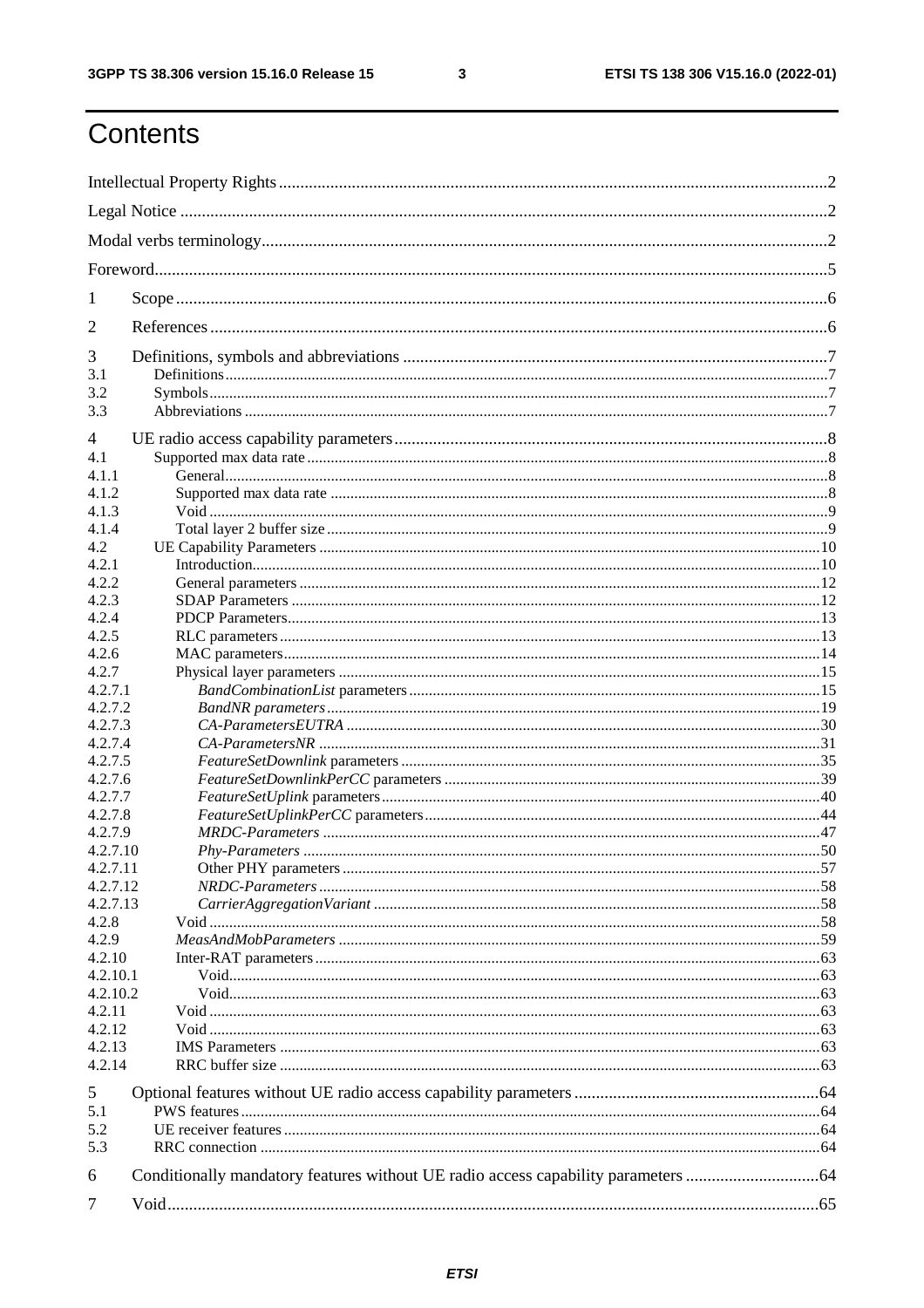$\overline{\mathbf{4}}$ 

| <b>Annex B</b> (informative): | UE capability indication for UE capabilities with both FDD/TDD and |  |
|-------------------------------|--------------------------------------------------------------------|--|
| <b>Annex C</b> (informative): |                                                                    |  |
|                               |                                                                    |  |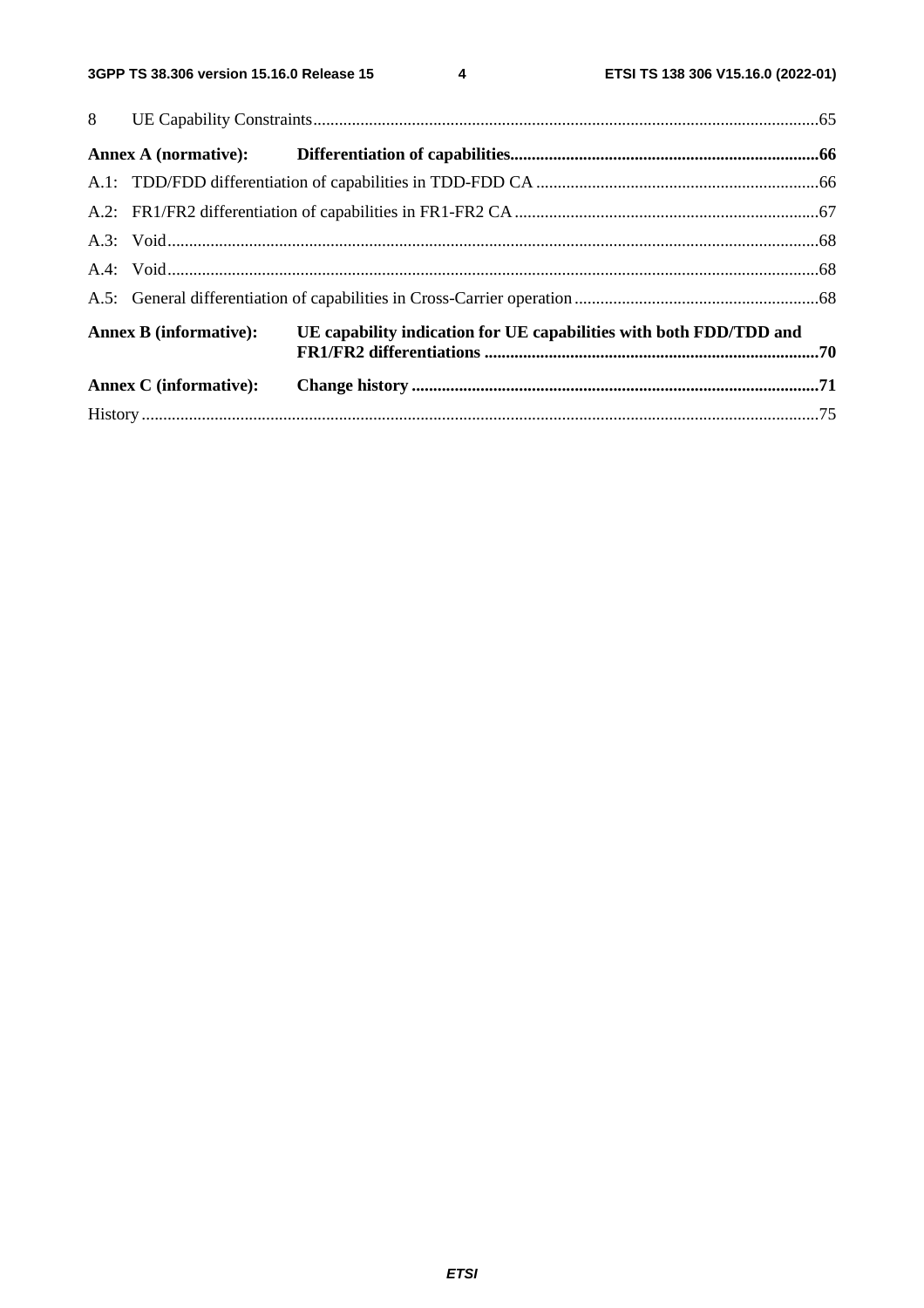# Foreword

This Technical Specification has been produced by the 3rd Generation Partnership Project (3GPP).

The contents of the present document are subject to continuing work within the TSG and may change following formal TSG approval. Should the TSG modify the contents of the present document, it will be re-released by the TSG with an identifying change of release date and an increase in version number as follows:

Version x.y.z

where:

- x the first digit:
	- 1 presented to TSG for information;
	- 2 presented to TSG for approval;
	- 3 or greater indicates TSG approved document under change control.
- y the second digit is incremented for all changes of substance, i.e. technical enhancements, corrections, updates, etc.
- z the third digit is incremented when editorial only changes have been incorporated in the document.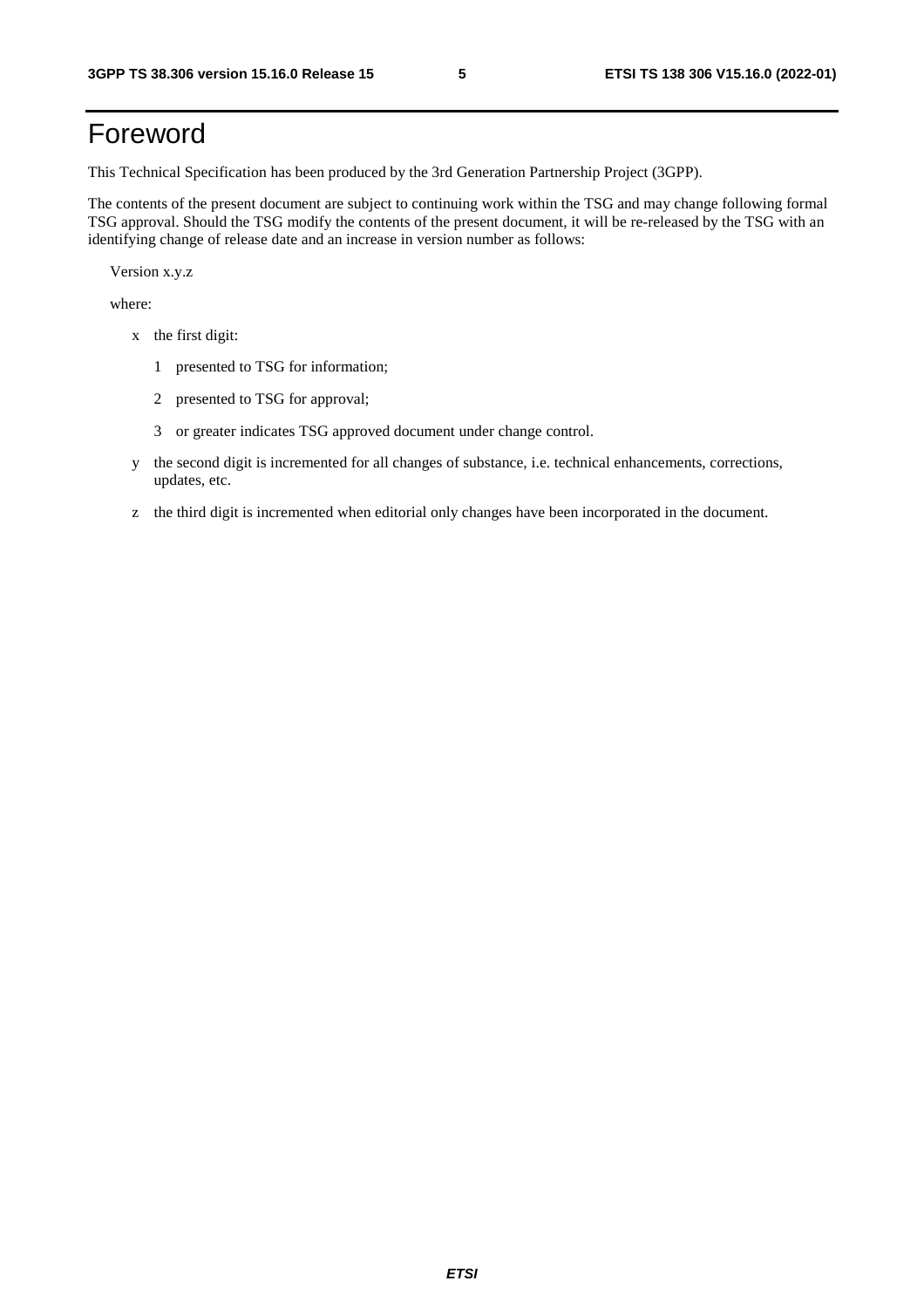# 1 Scope

The present document defines the NR UE Radio Access Capability Parameters.

# 2 References

The following documents contain provisions which, through reference in this text, constitute provisions of the present document.

- References are either specific (identified by date of publication, edition number, version number, etc.) or non-specific.
- For a specific reference, subsequent revisions do not apply.
- For a non-specific reference, the latest version applies. In the case of a reference to a 3GPP document (including a GSM document), a non-specific reference implicitly refers to the latest version of that document *in the same Release as the present document*.
- [1] 3GPP TR 21.905: "Vocabulary for 3GPP Specifications".
- [2] 3GPP TS 38.101-1: "NR; User Equipment (UE) radio transmission and reception Part 1: Range 1 Standalone".
- [3] 3GPP TS 38.101-2: "NR; User Equipment (UE) radio transmission and reception Part 2: Range 2 Standalone".
- [4] 3GPP TS 38.101-3: "NR; User Equipment (UE) radio transmission and reception Part 3: Range 1 and Range 2 Interworking operation with other radios".
- [5] 3GPP TS 38.133: "NR; Requirements for support of radio resource management".
- [6] 3GPP TS 38.211: "NR; Physical channels and modulation".
- [7] 3GPP TS 37.340: "Evolved Universal Terrestrial Radio Access (E-UTRA) and NR Multiconnectivity".
- [8] 3GPP TS 38.321: "NR; Medium Access Control (MAC) protocol specification".
- [9] 3GPP TS 38.331: "NR; Radio Resource Control (RRC) protocol specification".
- [10] 3GPP TS 38.212: "NR; Multiplexing and channel coding".
- [11] 3GPP TS 38.213: "NR; Physical layer procedures for control".
- [12] 3GPP TS 38.214: "NR; Physical layer procedures for data".
- [13] 3GPP TS 38.215: "NR; Physical layer measurements".
- [14] 3GPP TS 36.101: "Evolved Universal Terrestrial Radio Access (E-UTRA) radio transmission and reception".
- [15] 3GPP TS 36.306: "Evolved Universal Terrestrial Radio Access (E-UTRA) User Equipment (UE) radio access capabilities".
- [16] 3GPP TS 38.323: "NR; Packet Data Convergence Protocol (PDCP) specification".
- [17] 3GPP TS 36.331: "Evolved Universal Terrestrial Radio Access (E-UTRA) Radio Resource Control (RRC); Protocol Specification".
- [18] 3GPP TS 38.101-4: "NR; User Equipment (UE) radio transmission and reception Part 4: Performance requirements".
- [19] 3GPP TS 36.213: "Evolved Universal Terrestrial Radio Access (E-UTRA); Physical layer procedures".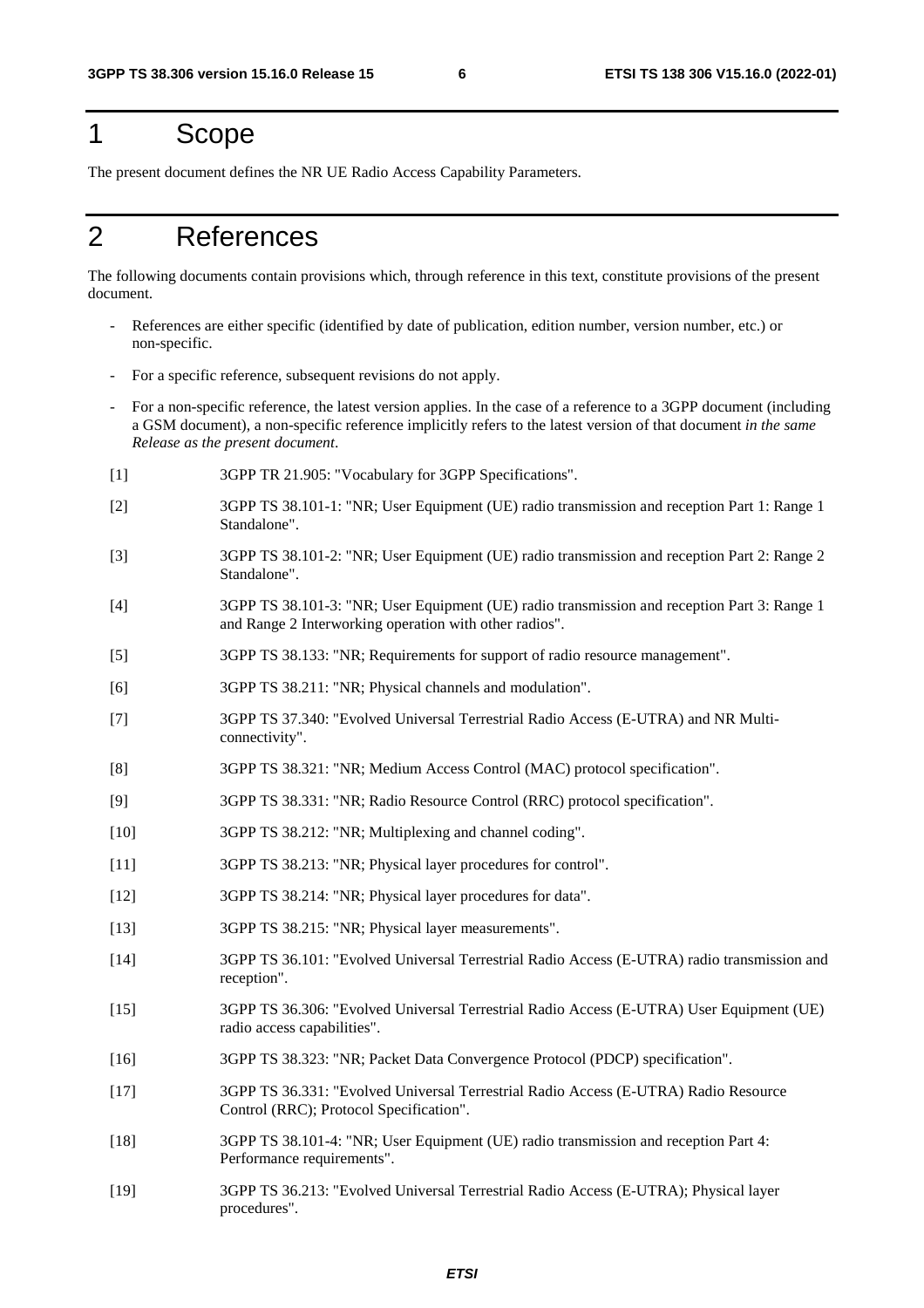[20] 3GPP TS 38.304: "User Equipment (UE) procedures in Idle mode and RRC Inactive state".

### 3 Definitions, symbols and abbreviations

#### 3.1 Definitions

For the purposes of the present document, the terms and definitions given in TR 21.905 [1] and the following apply. A term defined in the present document takes precedence over the definition of the same term, if any, in TR 21.905 [1].

**Fallback band combination:** A band combination that would result from another band combination (parent band combination) by releasing at least one SCell or uplink configuration of SCell, or SCG, or SUL. An intra-band noncontiguous band combination is not considered to be a fallback band combination of an intra-band contiguous band combination. A fallback band combination supports the same channel bandwidth(s) for each carrier as its parent band combination(s).

**Fallback per band feature set:** A feature set per band that has same or lower capabilities than the reported capabilities from the reported feature set per band for a given band.

**Fallback per CC feature set:** A feature set per CC that has same or lower capabilities than the capabilities of UE (e.g. supported MIMO layers, BW, modulation order) while keeping the numerology the same from the reported feature set per CC for a given carrier per band.

#### 3.2 Symbols

For the purposes of the present document, the following symbols apply:

| MaxDLDataRate:    | Maximum DL data rate           |
|-------------------|--------------------------------|
| MaxDLDataRate MN: | Maximum DL data rate in the MN |
| MaxDLDataRate SN: | Maximum DL data rate in the SN |
| MaxULDataRate:    | Maximum UL data rate           |

#### 3.3 Abbreviations

For the purposes of the present document, the abbreviations given in TR 21.905 [1] and the following apply. An abbreviation defined in the present document takes precedence over the definition of the same abbreviation, if any, in TR 21.905 [1].

| <b>BC</b>   | <b>Band Combination</b>           |
|-------------|-----------------------------------|
| DL          | Downlink                          |
| FS          | Feature Set                       |
| <b>FSPC</b> | Feature Set Per Component-carrier |
| <b>MAC</b>  | Medium Access Control             |
| <b>MCG</b>  | Master Cell Group                 |
| <b>MN</b>   | Master Node                       |
| MR-DC       | Multi-RAT Dual Connectivity       |
| <b>PDCP</b> | Packet Data Convergence Protocol  |
| <b>RLC</b>  | Radio Link Control                |
| <b>RTT</b>  | Round Trip Time                   |
| SCG         | Secondary Cell Group              |
| <b>SDAP</b> | Service Data Adaptation Protocol  |
| <b>SN</b>   | Secondary Node                    |
| UL          | Uplink                            |
|             |                                   |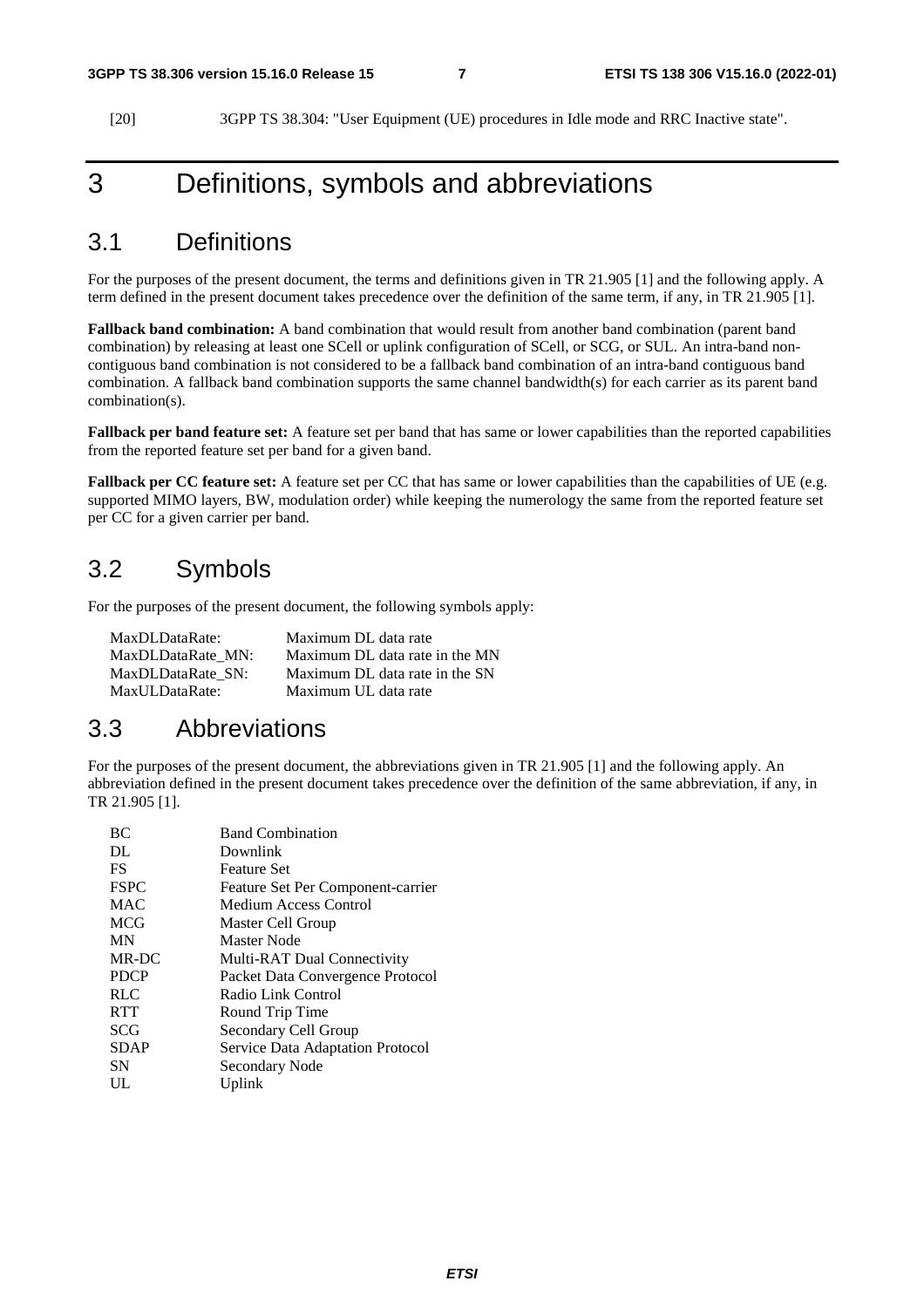### 4 UE radio access capability parameters

#### 4.1 Supported max data rate

#### 4.1.1 General

The DL and UL max data rate supported by the UE is calculated by band or band combinations supported by the UE. A UE supporting NR (NR SA, MR-DC) shall support the calculated DL and UL max data rate defined in 4.1.2.

#### 4.1.2 Supported max data rate

For NR, the approximate data rate for a given number of aggregated carriers in a band or band combination is computed as follows.

data rate (in Mbps) = 
$$
10^{-6} \cdot \sum_{j=1}^{J} \left( v_{Layers}^{(j)} \cdot Q_m^{(j)} \cdot f^{(j)} \cdot R_{max} \cdot \frac{N_{PRB}^{BW(j),\mu} \cdot 12}{T_s^{\mu}} \cdot (1 - OH^{(j)}) \right)
$$

wherein

J is the number of aggregated component carriers in a band or band combination  $R_{\text{max}} = 948/1024$ 

For the j-th CC,

 $v_{Lapers}^{(j)}$  is the maximum number of supported layers given by higher layer parameter *maxNumberMIMO*-

*LayersPDSCH* for downlink and maximum of higher layer parameters *maxNumberMIMO-LayersCB-PUSCH* and *maxNumberMIMO-LayersNonCB-PUSCH* for uplink.

 $Q_{m}^{(j)}$  is the maximum supported modulation order given by higher layer parameter *supportedModulationOrderDL* for downlink and higher layer parameter *supportedModulationOrderUL* for uplink.

 $f^{(j)}$  is the scaling factor given by higher layer parameter *scalingFactor* and can take the values 1, 0.8, 0.75, and 0.4.

 $\mu$  is the numerology (as defined in TS 38.211 [6])

 $T_s^{\mu}$  is the average OFDM symbol duration in a subframe for numerology  $\mu$ , i.e.  $T_s^{\mu} = \frac{18}{14 \cdot 2^{\mu}}$  $T_s^{\mu} = \frac{10^{-3}}{14 \cdot 2}$ . Note that normal cyclic prefix is assumed.

 $N^{BW(j),\mu}_{PRB}$  is the maximum RB allocation in bandwidth  $BW^{(j)}$  with numerology  $\mu$ , as defined in 5.3 TS 38.101-1 [2] and 5.3 TS 38.101-2 [3], where  $BW^{(j)}$  is the UE supported maximum bandwidth in the given band or band combination.

 $OH<sup>(j)</sup>$  is the overhead and takes the following values

- 0.14, for frequency range FR1 for DL 0.18, for frequency range FR2 for DL 0.08, for frequency range FR1 for UL 0.10, for frequency range FR2 for UL
- NOTE: Only one of the UL or SUL carriers (the one with the higher data rate) is counted for a cell operating SUL.

The approximate maximum data rate can be computed as the maximum of the approximate data rates computed using the above formula for each of the supported band or band combinations.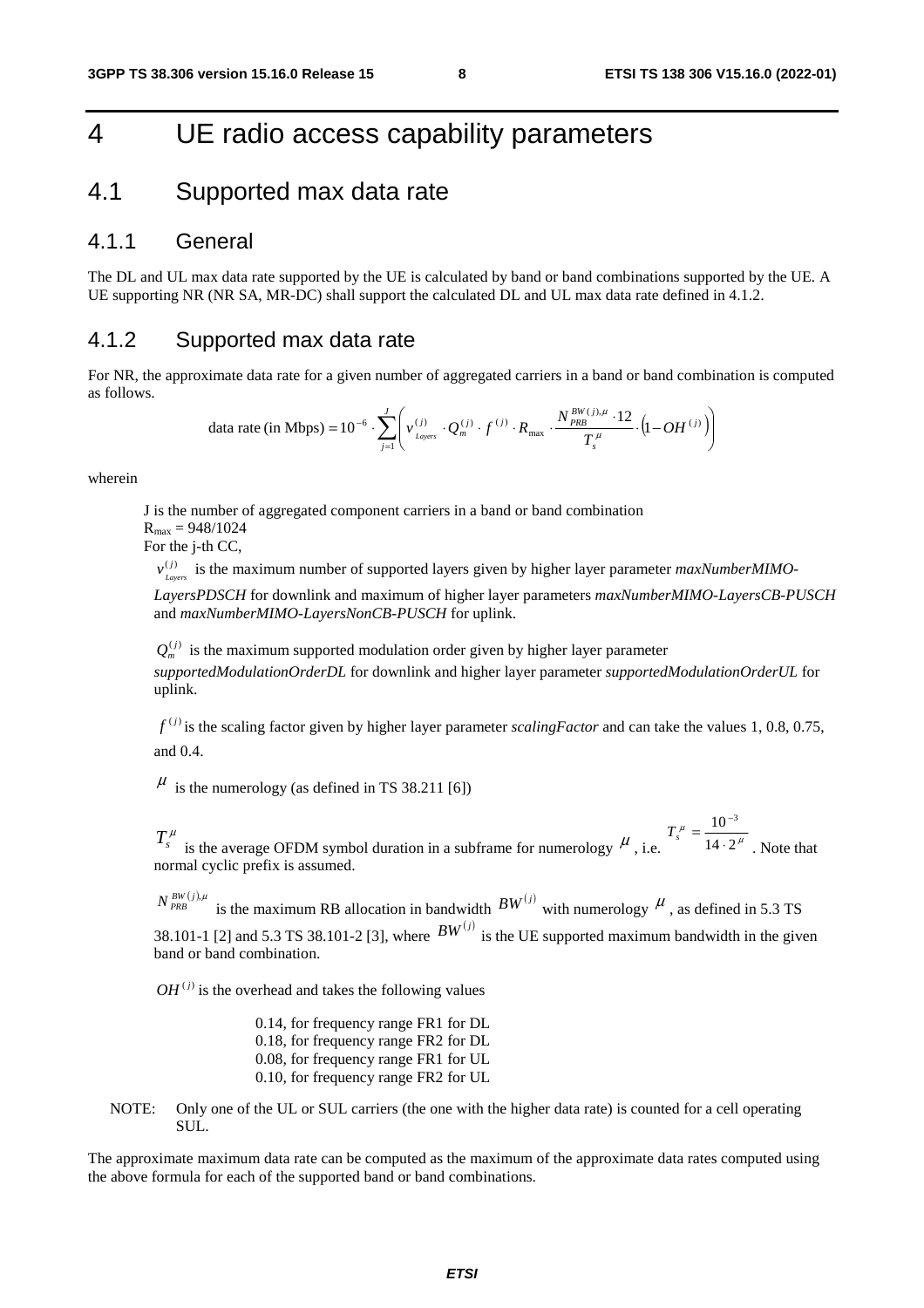For single carrier NR SA operation, the UE shall support a data rate for the carrier that is no smaller than the data rate computed using the above formula, with  $J = 1$  CC and component  $v_{Layers}^{(J)} \cdot Q_m^{(J)} \cdot f^{(J)}$  is no smaller than 4.

NOTE: As an example, the value 4 in the component above can correspond to  $v_{Layers}^{(1)} = 1$ ,  $Q_m^{(1)} = 4$  and  $f^{(1)} = 1$ .

For EUTRA in case of MR-DC, the approximate data rate for a given number of aggregated carriers in a band or band combination is computed as follows.

Data rate (in Mbps) = 
$$
10^{-3} \cdot \sum_{j=1}^{J} TBS_j
$$

wherein

J is the number of aggregated EUTRA component carriers in MR-DC band combination

 $TBS_j$  is the total maximum number of DL-SCH transport block bits received or the total maximum number of  $\overline{S}$ UL-SCH transport block bits transmitted, within a 1ms TTI for j-th CC, as derived from TS36.213 [19] based on the UE supported maximum MIMO layers for the j-th CC, and based on the maximum modulation order for the j-th CC and number of PRBs based on the bandwidth of the j-th CC according to indicated UE capabilities.

The approximate maximum data rate can be computed as the maximum of the approximate data rates computed using the above formula for each of the supported band or band combinations.

For MR-DC, the approximate maximum data rate is computed as the sum of the approximate maximum data rates from NR and EUTRA.

#### 4.1.3 Void

#### 4.1.4 Total layer 2 buffer size

The total layer 2 buffer size is defined as the sum of the number of bytes that the UE is capable of storing in the RLC transmission windows and RLC reception and reassembly windows and also in PDCP reordering windows for all radio bearers.

The required total layer 2 buffer size in MR-DC and NR-DC is the maximum value of the calculated values based on the following equations:

- *MaxULDataRate\_MN* \* *RLCRTT\_MN* + *MaxULDataRate\_SN* \* *RLCRTT\_SN* + *MaxDLDataRate\_SN* \* *RLCRTT\_SN* + *MaxDLDataRate\_MN \** (*RLCRTT\_SN* + *X2/Xn delay* + *Queuing in SN*)
- *MaxULDataRate\_MN* \* *RLCRTT\_MN* + *MaxULDataRate\_SN* \* *RLCRTT\_SN* + *MaxDLDataRate\_MN* \* *RLCRTT\_MN* + *MaxDLDataRate\_SN \** (*RLCRTT\_MN* + *X2/Xn delay* + *Queuing in MN*)

Otherwise it is calculated by *MaxDLDataRate \* RLC RTT + MaxULDataRate \* RLC RTT*.

NOTE: Additional L2 buffer required for preprocessing of data is not taken into account in above formula.

The required total layer 2 buffer size is determined as the maximum total layer 2 buffer size of all the calculated ones for each band combination and the applicable Feature Set combination in the supported MR-DC or NR band combinations. The RLC RTT for NR cell group corresponds to the smallest SCS numerology supported in the band combination and the applicable Feature Set combination.

wherein

 $X2/Xn$  delay + Queuing in  $SN = 25$ ms if SCG is NR, and 55ms if SCG is EUTRA

 $X2/Xn$  delay + Queuing in  $MN = 25$ ms if MCG is NR, and 55ms if MCG is EUTRA

RLC RTT for EUTRA cell group = 75ms

RLC RTT for NR cell group is defined in Table 4.1.4-1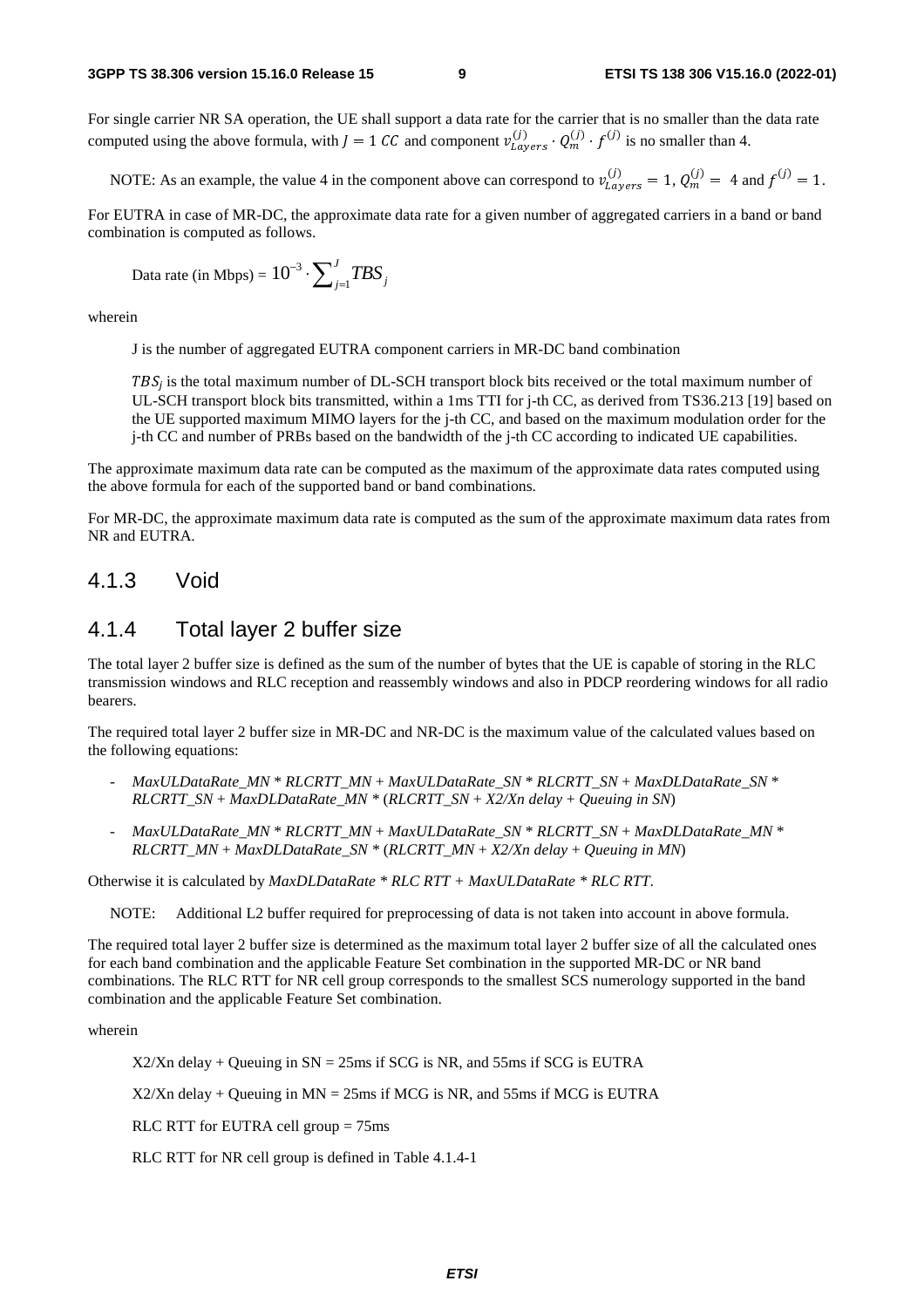| SCS (KHz) | <b>RLC RTT (ms)</b> |
|-----------|---------------------|
| 15KHz     | 50                  |
| 30KHz     | 40                  |
| 60KHz     | 30                  |
| 120KHz    | 20                  |

**Table 4.1.4-1: RLC RTT for NR cell group per SCS** 

#### 4.2 UE Capability Parameters

#### 4.2.1 Introduction

The following clauses define the UE radio access capability parameters. Only parameters for which there is the possibility for UEs to signal different values are considered as UE radio access capability parameters. Therefore, mandatory features without capability parameters that are the same for all UEs are not listed here.

The network needs to respect the signalled UE radio access capability parameters when configuring the UE and when scheduling the UE.

The UE may support different functionalities between FDD and TDD, and/or between FR1 and FR2. The UE shall indicate the UE capabilities as follows. In the table of UE capability parameter in subsequent clauses, "Yes" in the column by "FDD-TDD DIFF" and "FR1-FR2 DIFF" indicates the UE capability field can have a different value for between FDD and TDD or between FR1 and FR2 and "No" indicates if it cannot. Regarding to the per UE capabilities that are FDD/TDD differentiated (i.e. capabilities indicated as "Yes" in the column by "FDD-TDD DIFF"), the corresponding capabilities indicated by the FDD capability is applied to SUL if SUL band is supported by the UE. "FD" in the column indicates to refer the associated field description. "FR1 only" or "FR2 only" in the column indicates the associated feature is only supported in FR1 or FR2 and "TDD only" indicates the associated feature is only supported in TDD and not applicable to SUL carriers. "N/A" in the column indicates it is not applicable to the feature (e,g. the signaling supports the UE to have different values between FDD and TDD or between FR1 and FR2).

- 1> set all fields of UE-NR/MRDC-Capability except fdd-Add-UE-NR/MRDC-Capabilities, tdd-Add-UE-NR/MRDC-Capabilities, fr1-Add-UE-NR/MRDC-Capabilities and fr2-Add-UE-NR/MRDC-Capabilities, to include the values applicable for all duplex mode(s) and frequency range(s) that the UE supports;
- 1> if UE supports both FDD (or SUL) and TDD and if (some of) the UE capability fields have a different value for FDD (or SUL) and TDD
	- 2> if for FDD (and, if the UE supports SUL, for SUL), the UE supports additional functionality compared to what is indicated by the previous fields of UE-NR/MRDC-Capability:
		- 3> include field fdd-Add-UE-NR/MRDC-Capabilities and set it to include fields reflecting the additional functionality applicable for FDD;
	- 2> if for TDD, the UE supports additional functionality compared to what is indicated by the previous fields of UE-NR/MRDC-Capability:
		- 3> include field tdd-Add-UE-NR/MRDC-Capabilities and set it to include fields reflecting the additional functionality applicable for TDD;
- 1> if UE supports both FR1 and FR2 and if (some of) the UE capability fields have a different value for FR1 and FR2:
	- 2> if for FR1, the UE supports additional functionality compared to what is indicated by the previous fields of UE-NR/MRDC-Capability:
		- 3> include field fr1-Add-UE-NR/MRDC-Capabilities and set it to include fields reflecting the additional functionality applicable for FR1;
	- 2> if for FR2, the UE supports additional functionality compared to what is indicated by the previous fields of UE-NR/MRDC-Capability: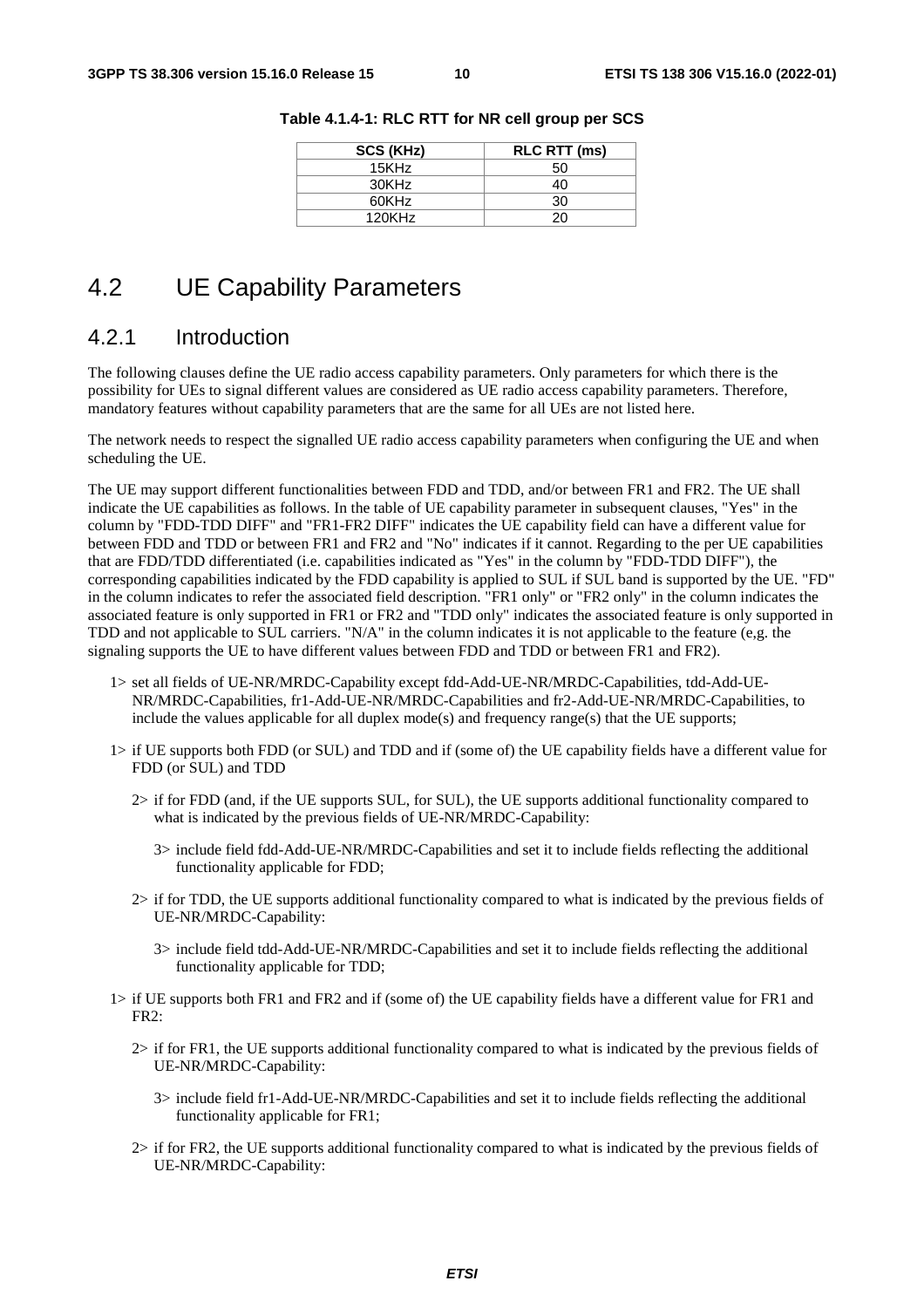- 3> include field fr2-Add-UE-NR/MRDC-Capabilities and set it to include fields reflecting the additional functionality applicable for FR2;
- NOTE 1: The fields which indicate "shall be set to 1" or "shall be set to *supported*" in the following tables means these features are purely mandatory and are assumed they are the same as mandatory without capability signaling.
- NOTE 2: For the case where the UE is allowed to support different functionality between FDD and TDD and between FR1 and FR2 according to the specification, the UE capability indication is clarified in Annex B.

For optional features, the UE radio access capability parameter indicates whether the feature has been implemented and successfully tested. For mandatory features with the UE radio access capability parameter, the parameter indicates whether the feature has been successfully tested. In the table of UE capability parameter in subsequent clauses, "Yes" in the column by "M" indicates the associated feature is mandatory and "No" indicates the associated feature is optional. "CY" in the column indicates the associated feature is conditional mandatory and the condition is described in the field description and the associated feature is considered mandatory with capability parameter, when the described condition is satisfied. "FD" in the column indicates to refer the associated field description. Some parameters in subsequent clauses are not related to UE features and in the case, "N/A" is indicated in the column.

UE capability parameters have hierarchical structure. In the table of UE capability parameter in subsequent clauses, "Per" indicates the level the associated parameter is included. "UE" in the column indicates the associated parameter is signalled per UE, "Band" indicates it is signalled per band, "BC" indicates it is signalled per band combination, "FS" indicates it is signalled per feature set (per band per band combination), "FSPC" indicates it is signalled per feature set per component carrier (per CC per band per band combination), and "FD" in the column indicates to refer the associated field description.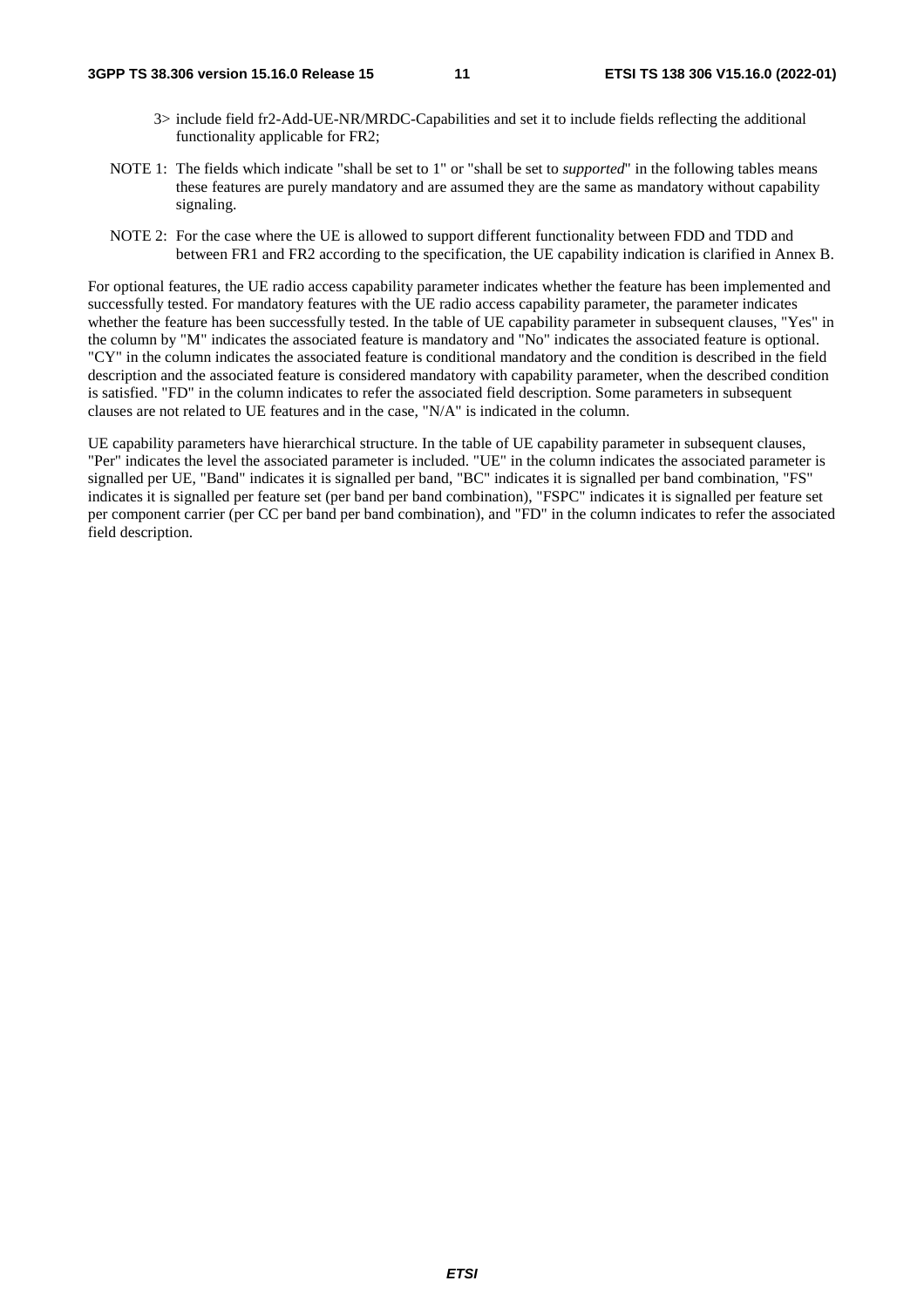# 4.2.2 General parameters

| <b>Definitions for parameters</b>                                                             | Per       | M         | FDD-<br><b>TDD</b> | <b>FR1-</b><br>FR <sub>2</sub> |
|-----------------------------------------------------------------------------------------------|-----------|-----------|--------------------|--------------------------------|
|                                                                                               |           |           | <b>DIFF</b>        | <b>DIFF</b>                    |
| accessStratumRelease                                                                          | UE        | Yes       | <b>No</b>          | <b>No</b>                      |
| Indicates the access stratum release the UE supports as specified in TS 38.331 [9].           |           |           |                    |                                |
| delayBudgetReporting                                                                          | <b>UE</b> | <b>No</b> | <b>No</b>          | <b>No</b>                      |
| Indicates whether the UE supports delay budget reporting as specified in TS 38.331<br>$[9]$ . |           |           |                    |                                |
| <i>inactiveState</i>                                                                          | UE        | Yes       | <b>No</b>          | <b>No</b>                      |
| Indicates whether the UE supports RRC_INACTIVE as specified in TS 38.331 [9].                 |           |           |                    |                                |
| overheatingInd                                                                                | UE        | <b>No</b> | <b>No</b>          | No                             |
| Indicates whether the UE supports overheating assistance information.                         |           |           |                    |                                |
| partialFR2-FallbackRX-Req                                                                     | UE        | <b>No</b> | No                 | No                             |
| Indicates whether the UE meets only a partial set of the UE minimum receiver                  |           |           |                    |                                |
| requirements for the eligible FR2 fallback band combinations as defined in Clause             |           |           |                    |                                |
| 4.2 of TS 38.101-2 [3] and Clause 4.2 of TS 38.101-3 [4]. If not indicated, the UE            |           |           |                    |                                |
| shall meet all the UE minimum receiver requirements for all the FR2 fallback                  |           |           |                    |                                |
| combinations in TS 38.101-2 [3] and TS 38.101-3 [4]. The UE shall support                     |           |           |                    |                                |
| configuration of any of the FR2 fallback band combinations regardless of the                  |           |           |                    |                                |
| presence or the absence of this field.                                                        |           |           |                    |                                |
| reducedCP-Latency                                                                             | UE        | <b>No</b> | <b>No</b>          | <b>No</b>                      |
| Indicates whether the UE supports reduced control plane latency as defined in TS              |           |           |                    |                                |
| 38.331 [9]                                                                                    |           |           |                    |                                |
| splitSRB-WithOneUL-Path                                                                       | <b>UE</b> | No        | <b>No</b>          | No                             |
| Indicates whether the UE supports UL transmission via MCG path and DL reception               |           |           |                    |                                |
| via either MCG path or SCG path, as specified for the split SRB in TS 37.340 [7].             |           |           |                    |                                |
| The UE shall not set the FDD/TDD specific fields for this capability (i.e. it shall not       |           |           |                    |                                |
| include this field in UE-MRDC-CapabilityAddXDD-Mode).                                         |           |           |                    |                                |
| splitDRB-withUL-Both-MCG-SCG                                                                  | UE        | Yes       | No                 | No                             |
| Indicates whether the UE supports UL transmission via both MCG path and SCG                   |           |           |                    |                                |
| path for the split DRB as specified in TS 37.340 [7]. The UE shall not set the                |           |           |                    |                                |
| FDD/TDD specific fields for this capability (i.e. it shall not include this field in UE-      |           |           |                    |                                |
| MRDC-CapabilityAddXDD-Mode).                                                                  |           |           |                    |                                |
| srb3                                                                                          | UE        | Yes       | <b>No</b>          | <b>No</b>                      |
| Indicates whether the UE supports direct SRB between the SN and the UE as                     |           |           |                    |                                |
| specified in TS 37.340 [7]. The UE shall not set the FDD/TDD specific fields for this         |           |           |                    |                                |
| capability (i.e. it shall not include this field in UE-MRDC-CapabilityAddXDD-Mode).           |           |           |                    |                                |
| This field is not applied to NE-DC.                                                           |           |           |                    |                                |

### 4.2.3 SDAP Parameters

| Definitions for parameters                           | Per | M  | FDD-<br><b>TDD</b><br><b>DIFF</b> |
|------------------------------------------------------|-----|----|-----------------------------------|
| as-ReflectiveQoS                                     | JE  | No | No                                |
| Indicates whether the UE supports AS reflective QoS. |     |    |                                   |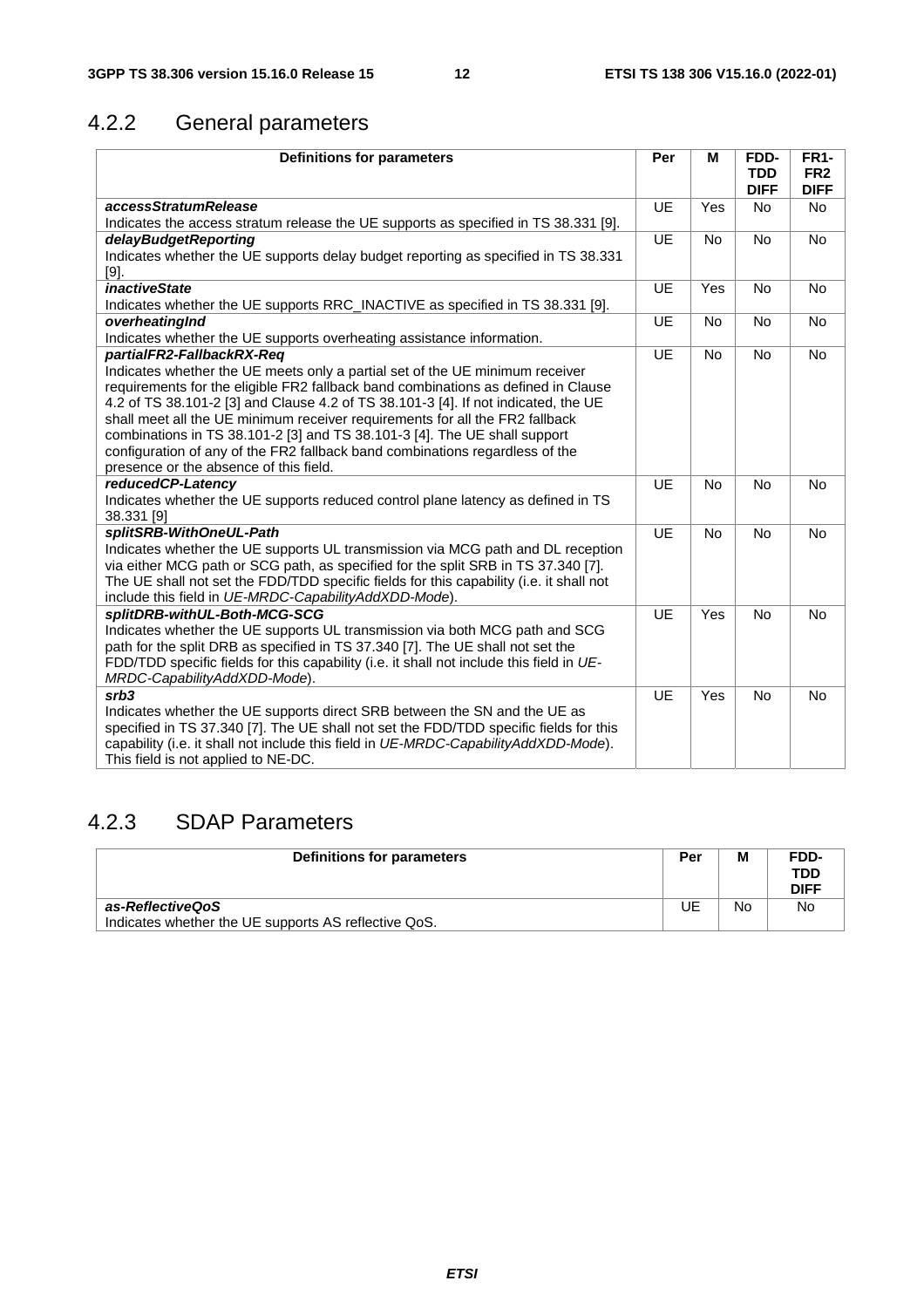#### 4.2.4 PDCP Parameters

| <b>Definitions for parameters</b>                                                                                                                                                                                                                                                                                                                                                                                                                                                                                                                                                                                                                                                                                                                                                                                                                                                                                                                                         | Per       | Μ         | FDD-<br><b>TDD</b><br><b>DIFF</b> |
|---------------------------------------------------------------------------------------------------------------------------------------------------------------------------------------------------------------------------------------------------------------------------------------------------------------------------------------------------------------------------------------------------------------------------------------------------------------------------------------------------------------------------------------------------------------------------------------------------------------------------------------------------------------------------------------------------------------------------------------------------------------------------------------------------------------------------------------------------------------------------------------------------------------------------------------------------------------------------|-----------|-----------|-----------------------------------|
| continueROHC-Context<br>Defines whether the UE supports ROHC context continuation operation where the UE<br>does not reset the current ROHC context upon PDCP re-establishment, as specified in<br>TS 38.323 [16].                                                                                                                                                                                                                                                                                                                                                                                                                                                                                                                                                                                                                                                                                                                                                        | <b>UE</b> | <b>No</b> | <b>No</b>                         |
| maxNumberROHC-ContextSessions<br>Defines the maximum number of header compression context sessions supported by the<br>UE, excluding context sessions that leave all headers uncompressed.                                                                                                                                                                                                                                                                                                                                                                                                                                                                                                                                                                                                                                                                                                                                                                                | <b>UE</b> | No        | No                                |
| outOfOrderDelivery<br>Indicates whether UE supports out of order delivery of data to upper layers by PDCP.                                                                                                                                                                                                                                                                                                                                                                                                                                                                                                                                                                                                                                                                                                                                                                                                                                                                | UE        | No        | <b>No</b>                         |
| pdcp-DuplicationMCG-OrSCG-DRB<br>Indicates whether the UE supports CA-based PDCP duplication over MCG or SCG DRB<br>as specified in TS 38.323 [16].                                                                                                                                                                                                                                                                                                                                                                                                                                                                                                                                                                                                                                                                                                                                                                                                                       | UE        | <b>No</b> | <b>No</b>                         |
| pdcp-DuplicationSplitDRB<br>Indicates whether the UE supports PDCP duplication over split DRB as specified in TS<br>38.323 [16].                                                                                                                                                                                                                                                                                                                                                                                                                                                                                                                                                                                                                                                                                                                                                                                                                                          | UE        | No        | No                                |
| pdcp-DuplicationSplitSRB<br>Indicates whether the UE supports PDCP duplication over split SRB1/2 as specified in<br>TS 38.323 [16].                                                                                                                                                                                                                                                                                                                                                                                                                                                                                                                                                                                                                                                                                                                                                                                                                                       | UE        | <b>No</b> | <b>No</b>                         |
| pdcp-DuplicationSRB<br>Indicates whether the UE supports CA-based PDCP duplication over SRB1/2 and/or, if<br>(NG)EN-DC is supported, SRB3 as specified in TS 38.323 [16].                                                                                                                                                                                                                                                                                                                                                                                                                                                                                                                                                                                                                                                                                                                                                                                                 | <b>UE</b> | No        | No                                |
| <b>shortSN</b><br>Indicates whether the UE supports 12 bit length of PDCP sequence number.                                                                                                                                                                                                                                                                                                                                                                                                                                                                                                                                                                                                                                                                                                                                                                                                                                                                                | <b>UE</b> | Yes       | No                                |
| supportedROHC-Profiles<br>Defines which ROHC profiles from the list below are supported by the UE:<br>0x0000 ROHC No compression (RFC 5795)<br>0x0001 ROHC RTP/UDP/IP (RFC 3095, RFC 4815)<br>÷,<br>0x0002 ROHC UDP/IP (RFC 3095, RFC 4815)<br>$\overline{a}$<br>0x0003 ROHC ESP/IP (RFC 3095, RFC 4815)<br>$\overline{a}$<br>0x0004 ROHC IP (RFC 3843, RFC 4815)<br>$\overline{\phantom{a}}$<br>0x0006 ROHC TCP/IP (RFC 6846)<br>$\overline{a}$<br>0x0101 ROHC RTP/UDP/IP (RFC 5225)<br>$\overline{a}$<br>0x0102 ROHC UDP/IP (RFC 5225)<br>÷,<br>0x0103 ROHC ESP/IP (RFC 5225)<br>0x0104 ROHC IP (RFC 5225)<br>A UE that supports one or more of the listed ROHC profiles shall support ROHC profile<br>0x0000 ROHC uncompressed (RFC 5795).<br>An IMS voice capable UE shall indicate support of ROHC profiles 0x0000, 0x0001,<br>0x0002 and be able to compress and decompress headers of PDCP SDUs at a PDCP<br>SDU rate corresponding to supported IMS voice codecs. | UE        | <b>No</b> | <b>No</b>                         |
| uplinkOnlyROHC-Profiles<br>Indicates the ROHC profile(s) that are supported in uplink-only ROHC operation by the<br>UE.<br>0x0006 ROHC TCP (RFC 6846)<br>A UE that supports uplink-only ROHC profile(s) shall support ROHC profile 0x0000                                                                                                                                                                                                                                                                                                                                                                                                                                                                                                                                                                                                                                                                                                                                 | <b>UE</b> | <b>No</b> | No                                |
| ROHC uncompressed (RFC 5795).                                                                                                                                                                                                                                                                                                                                                                                                                                                                                                                                                                                                                                                                                                                                                                                                                                                                                                                                             |           |           |                                   |

# 4.2.5 RLC parameters

| Definitions for parameters                                                          | Per | М   | FDD-<br><b>TDD</b><br><b>DIFF</b> |
|-------------------------------------------------------------------------------------|-----|-----|-----------------------------------|
| am-WithShortSN                                                                      | UE  | Yes | <b>No</b>                         |
| Indicates whether the UE supports AM DRB with 12 bit length of RLC sequence number. |     |     |                                   |
| um-WithLongSN                                                                       | UE  | Yes | <b>No</b>                         |
| Indicates whether the UE supports UM DRB with 12 bit length of RLC sequence number. |     |     |                                   |
| um-WithShortSN                                                                      | UE  | Yes | <b>No</b>                         |
| Indicates whether the UE supports UM DRB with 6 bit length of RLC sequence number.  |     |     |                                   |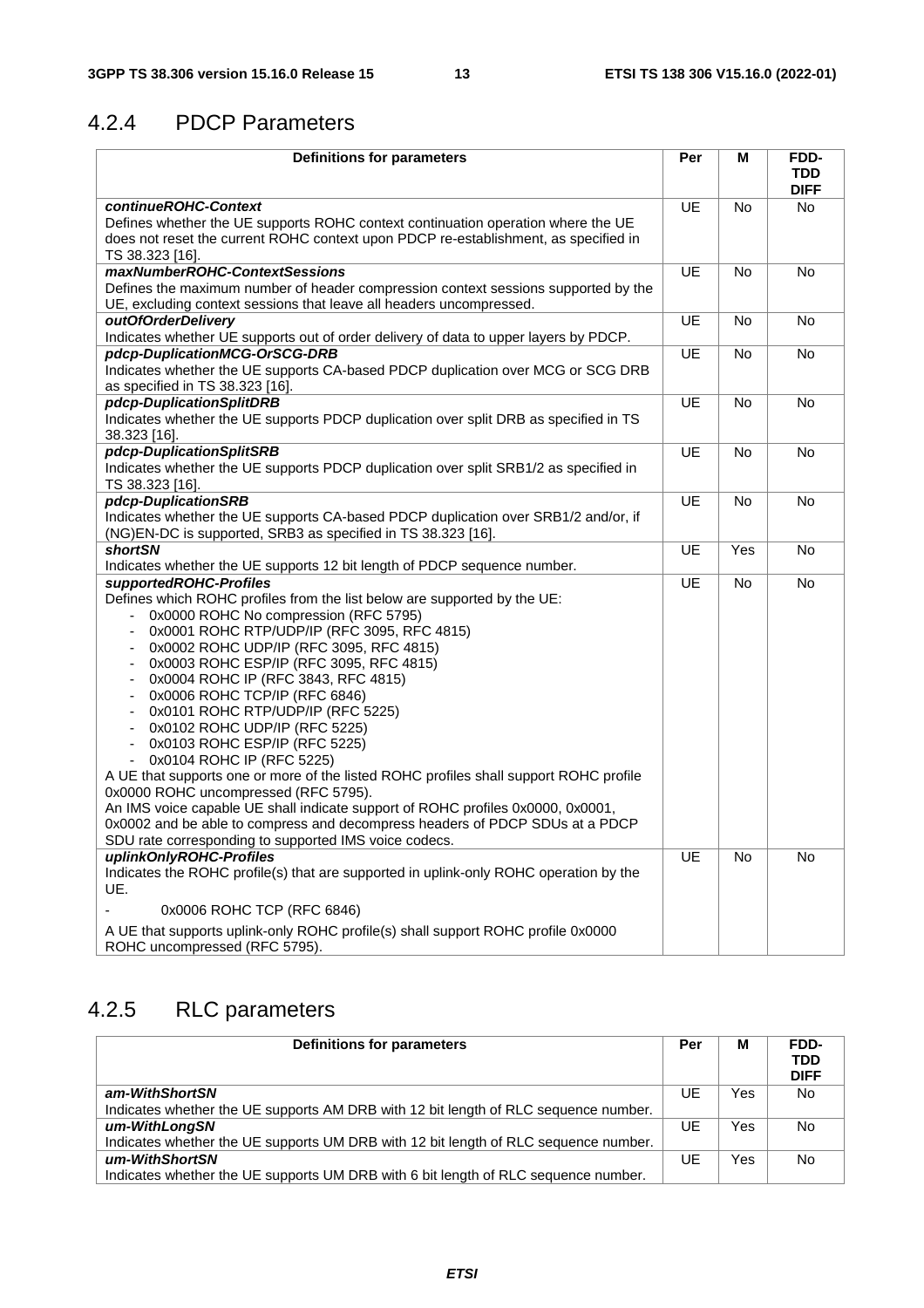# 4.2.6 MAC parameters

| <b>Definitions for parameters</b>                                                                                                                                                                                                                                                                                                                                                                                                                         | Per       | M         | FDD-<br><b>TDD</b><br><b>DIFF</b> | <b>FR1-</b><br>FR <sub>2</sub><br><b>DIFF</b> |
|-----------------------------------------------------------------------------------------------------------------------------------------------------------------------------------------------------------------------------------------------------------------------------------------------------------------------------------------------------------------------------------------------------------------------------------------------------------|-----------|-----------|-----------------------------------|-----------------------------------------------|
| <b>Ich-ToSCellRestriction</b><br>Indicates whether the UE supports restricting data transmission from a given LCH to a<br>configured (sub-) set of serving cells (see allowedServingCells in<br>LogicalChannelConfig). A UE supporting pdcp-DuplicationMCG-OrSCG-DRB or pdcp-<br>DuplicationSRB (see PDCP-Config) shall also support Ich-ToSCellRestriction.                                                                                              | <b>UE</b> | <b>No</b> | <b>No</b>                         | No                                            |
| <b>Icp-Restriction</b><br>Indicates whether UE supports the selection of logical channels for each UL grant<br>based on RRC configured restriction using RRC parameters allowedSCS-List,<br>maxPUSCH-Duration, and configuredGrantType1Allowed as specified in TS 38.321<br>[8].                                                                                                                                                                          | <b>UE</b> | <b>No</b> | <b>No</b>                         | <b>No</b>                                     |
| logicalChannelSR-DelayTimer<br>Indicates whether the UE supports the logicalChannelSR-DelayTimer as specified in<br>TS 38.321 [8].                                                                                                                                                                                                                                                                                                                        | <b>UE</b> | <b>No</b> | Yes                               | <b>No</b>                                     |
| longDRX-Cycle<br>Indicates whether UE supports long DRX cycle as specified in TS 38.321 [8].                                                                                                                                                                                                                                                                                                                                                              | <b>UE</b> | Yes       | Yes                               | <b>No</b>                                     |
| <i>multipleConfiguredGrants</i><br>Indicates whether UE supports more than one configured grant configurations<br>(including both Type 1 and Type 2) in a cell group. For each cell, the UE supports at<br>most one configured grant per BWP and the maximum number of configured grant<br>configurations per cell group is 2. If absent, for each configured cell group, the UE<br>only supports one configured grant configuration on one serving cell. | <b>UE</b> | <b>No</b> | Yes                               | <b>No</b>                                     |
| multipleSR-Configurations<br>Indicates whether the UE supports 8 SR configurations per PUCCH cell group as<br>specified in TS 38.321 [8].                                                                                                                                                                                                                                                                                                                 | <b>UE</b> | <b>No</b> | Yes                               | <b>No</b>                                     |
| <i>recommendedBitRate</i><br>Indicates whether the UE supports the bit rate recommendation message from the<br>gNB to the UE as specified in TS 38.321 [8].                                                                                                                                                                                                                                                                                               | <b>UE</b> | <b>No</b> | <b>No</b>                         | <b>No</b>                                     |
| recommendedBitRateQuery<br>Indicates whether the UE supports the bit rate recommendation query message from<br>the UE to the gNB as specified in TS 38.321 [8]. This field is only applicable if the UE<br>supports recommendedBitRate.                                                                                                                                                                                                                   | <b>UE</b> | No        | No                                | No                                            |
| shortDRX-Cycle<br>Indicates whether UE supports short DRX cycle as specified in TS 38.321 [8].                                                                                                                                                                                                                                                                                                                                                            | <b>UE</b> | Yes       | Yes                               | No                                            |
| skipUplinkTxDynamic<br>Indicates whether the UE supports skipping of UL transmission for an uplink grant<br>indicated on PDCCH if no data is available for transmission as specified in TS 38.321<br>$[8]$ .                                                                                                                                                                                                                                              | UE        | <b>No</b> | Yes                               | No                                            |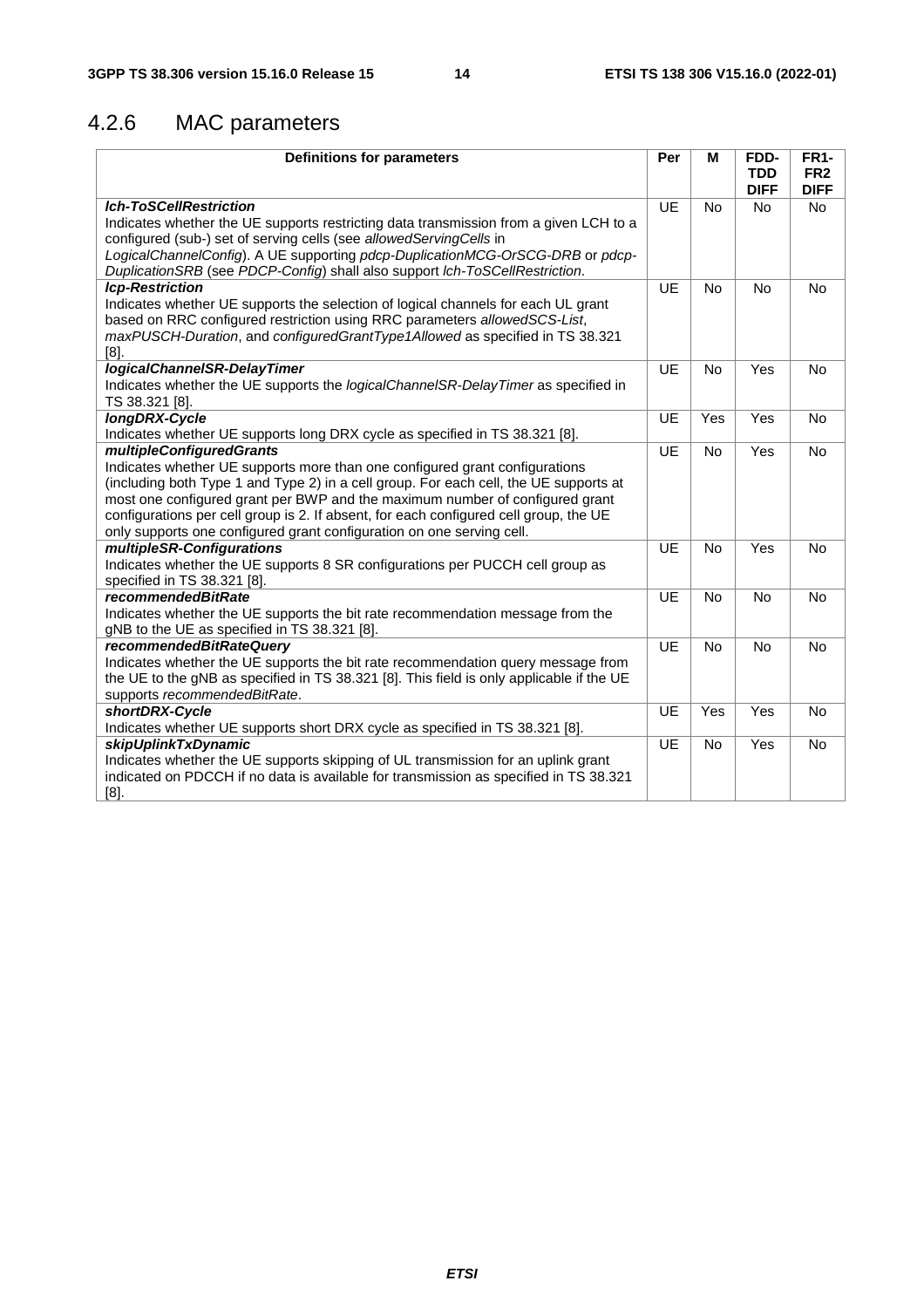# 4.2.7 Physical layer parameters

4.2.7.1 *BandCombinationList* parameters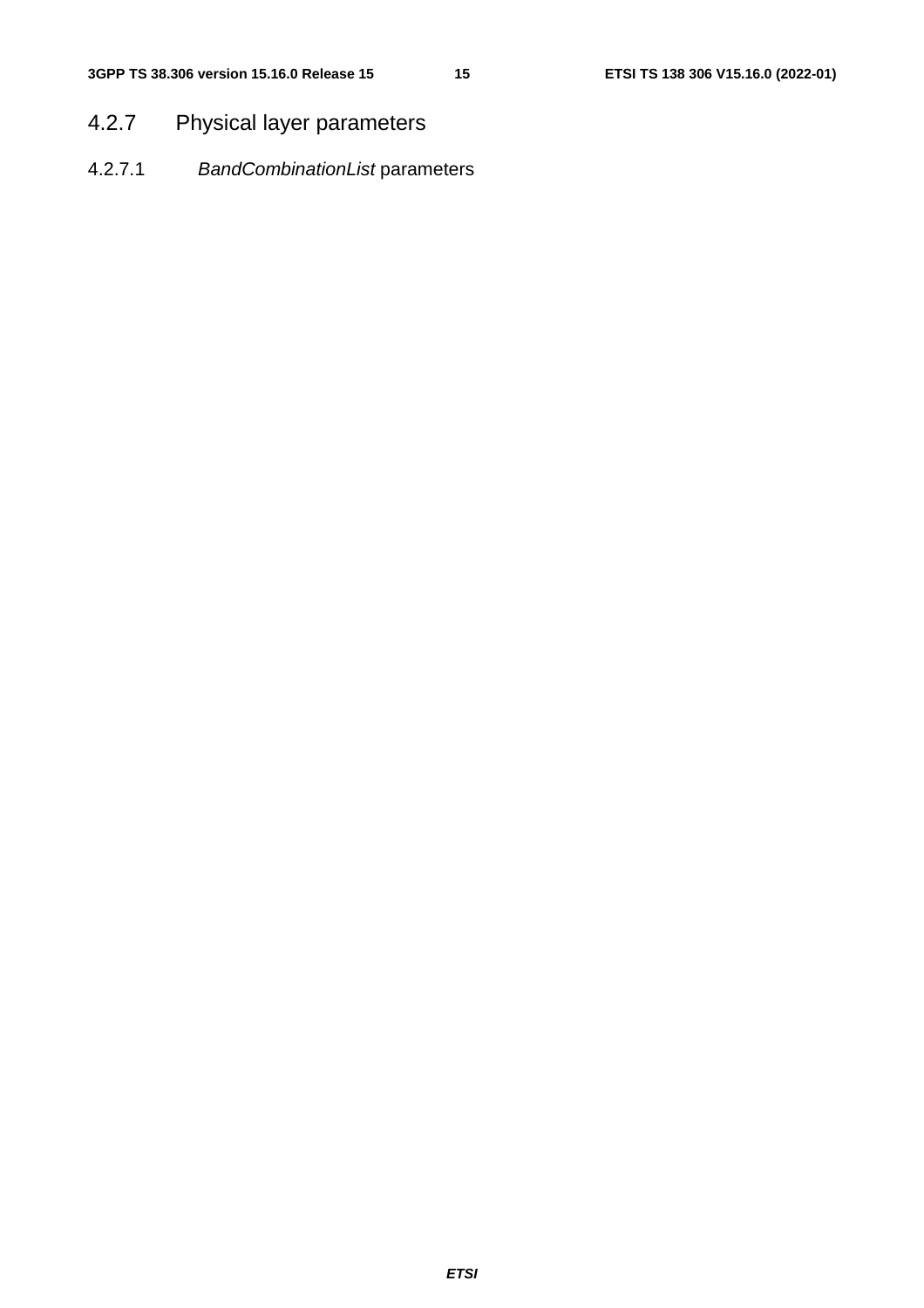| <b>Definitions for parameters</b>                                                                                        | Per       | M         | FDD-                      | <b>FR1-</b>                    |
|--------------------------------------------------------------------------------------------------------------------------|-----------|-----------|---------------------------|--------------------------------|
|                                                                                                                          |           |           | <b>TDD</b><br><b>DIFF</b> | FR <sub>2</sub><br><b>DIFF</b> |
| bandEUTRA                                                                                                                | Band      | Yes       | N/A                       | N/A                            |
| Defines supported EUTRA frequency band by NR frequency band number, as<br>specified in TS 36.101 [14].                   |           |           |                           |                                |
| bandList<br>Each entry of the list should include at least one bandwidth class for UL or DL.                             | <b>BC</b> | Yes       | N/A                       | N/A                            |
| bandNR                                                                                                                   | Band      | Yes       | N/A                       | N/A                            |
| Defines supported NR frequency band by NR frequency band number, as specified<br>in TS 38.101-1 [2] and TS 38.101-2 [3]. |           |           |                           |                                |
| ca-BandwidthClassDL-EUTRA                                                                                                | Band      | No        | N/A                       | N/A                            |
| Defines for DL, the class defined by the aggregated transmission bandwidth                                               |           |           |                           |                                |
| configuration and maximum number of component carriers supported by the UE, as                                           |           |           |                           |                                |
| specified in TS 36.101 [14]. When all FeatureSetEUTRA-DownlinkId:s in the                                                |           |           |                           |                                |
| corresponding FeatureSetsPerBand are zero, this field is absent.                                                         |           |           |                           |                                |
| ca-BandwidthClassDL-NR                                                                                                   | Band      | No        | N/A                       | N/A                            |
| Defines for DL, the class defined by the aggregated transmission bandwidth                                               |           |           |                           |                                |
| configuration and maximum number of component carriers supported by the UE, as                                           |           |           |                           |                                |
| specified in TS 38.101-1 [2] and TS 38.101-2 [3]. When all FeatureSetDownlinkld:s                                        |           |           |                           |                                |
| in the corresponding FeatureSetsPerBand are zero, this field is absent. For FR1,                                         |           |           |                           |                                |
| the value 'F' shall not be used as it is invalidated in TS 38.101-1 [2].                                                 |           |           |                           |                                |
| ca-BandwidthClassUL-EUTRA                                                                                                | Band      | <b>No</b> | N/A                       | N/A                            |
| Defines for UL, the class defined by the aggregated transmission bandwidth                                               |           |           |                           |                                |
| configuration and maximum number of component carriers supported by the UE, as                                           |           |           |                           |                                |
| specified in TS 36.101 [14]. When all FeatureSetEUTRA-UplinkId:s in the                                                  |           |           |                           |                                |
| corresponding FeatureSetsPerBand are zero, this field is absent.                                                         |           |           |                           |                                |
| ca-BandwidthClassUL-NR                                                                                                   | Band      | <b>No</b> | N/A                       | N/A                            |
| Defines for UL, the class defined by the aggregated transmission bandwidth                                               |           |           |                           |                                |
| configuration and maximum number of component carriers supported by the UE, as                                           |           |           |                           |                                |
| specified in TS 38.101-1 [2] and TS 38.101-2 [3]. When all FeatureSetUplinkId:s in                                       |           |           |                           |                                |
| the corresponding FeatureSetsPerBand are zero, this field is absent. For FR1, the                                        |           |           |                           |                                |
| value 'F' shall not be used as it is invalidated in TS 38.101-1 [2].                                                     |           |           |                           |                                |
| ca-ParametersEUTRA                                                                                                       | BC        | <b>No</b> | N/A                       | N/A                            |
| Contains the EUTRA part of band combination parameters for a given (NG)EN-                                               |           |           |                           |                                |
| DC/NE-DC band combination.                                                                                               |           |           |                           |                                |
| ca-ParametersNR                                                                                                          | <b>BC</b> | <b>No</b> | N/A                       | N/A                            |
| Contains the NR band combination parameters for a given (NG)EN-DC/NE-DC                                                  |           |           |                           |                                |
| and/or NR CA band combination.                                                                                           |           |           |                           |                                |
| ca-ParametersNRDC                                                                                                        | BC        | <b>No</b> | N/A                       | N/A                            |
| Indicates whether the UE supports NR-DC for the band combination. It contains the                                        |           |           |                           |                                |
| NR band combination parameters applicable across MCG and SCG. In this version                                            |           |           |                           |                                |
| of the standard, a UE indicating support for NR-DC supports only configuration                                           |           |           |                           |                                |
| where all serving cells of the MCG are in FR1 and all serving cells of the SCG are in                                    |           |           |                           |                                |
| FR <sub>2</sub> .                                                                                                        |           |           |                           |                                |
| <b>featureSetCombination</b>                                                                                             | BC        | N/A       | N/A                       | N/A                            |
| Indicates the feature set that the UE supports on the NR and/or MR-DC band                                               |           |           |                           |                                |
| combination by FeatureSetCombinationId.                                                                                  |           |           |                           |                                |
| mrdc-Parameters                                                                                                          | BC        | No        | N/A                       | N/A                            |
| Contains the band combination parameters for a given (NG)EN-DC/NE-DC band                                                |           |           |                           |                                |
| combination.                                                                                                             |           |           |                           |                                |
| ne-DC-BC                                                                                                                 | BC        | No        | N/A                       | N/A                            |
| Indicates whether the UE supports NE-DC for the band combination.                                                        |           |           |                           |                                |
| powerClass                                                                                                               | BC        | No        | N/A                       | FR <sub>1</sub>                |
| Indicates power class the UE supports when operating according to this band                                              |           |           |                           | only                           |
| combination. If the field is absent, the UE supports the default power class. If this                                    |           |           |                           |                                |
| power class is higher than the power class that the UE supports on the individual                                        |           |           |                           |                                |
| bands of this band combination (ue-PowerClass in BandNR), the latter determines                                          |           |           |                           |                                |
| maximum TX power available in each band. The UE sets the power class                                                     |           |           |                           |                                |
| parameter only in band combinations that are applicable as specified in TS 38.101-                                       |           |           |                           |                                |
| 1 [2] and TS 38.101-3 [4].                                                                                               |           |           |                           |                                |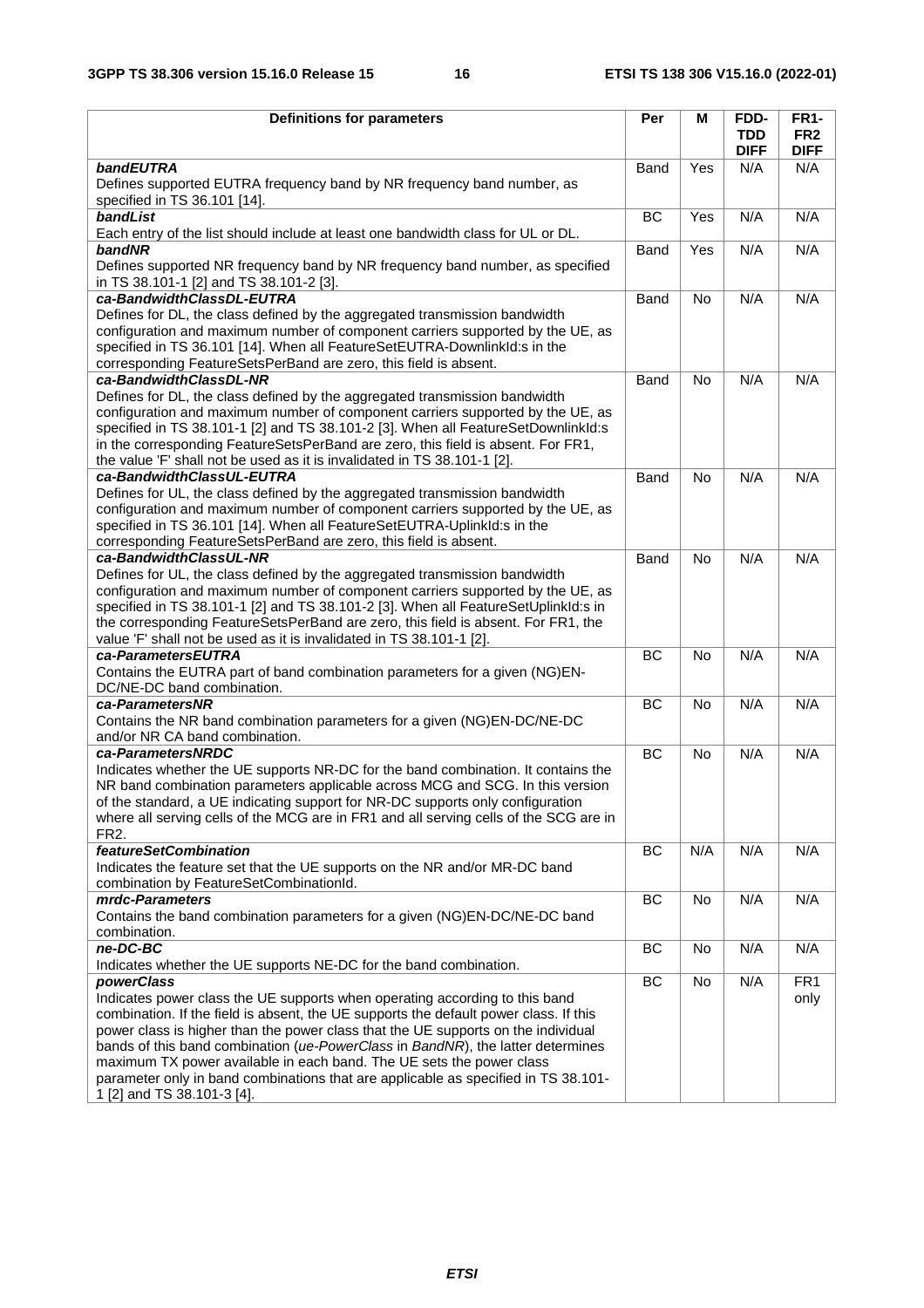| <b>SRS-SwitchingTimeNR</b><br>Indicates the interruption time on DL/UL reception within a NR band pair during the<br>RF retuning for switching between a carrier on one band and another (PUSCH-less)<br>carrier on the other band to transmit SRS. switching TimeDL/ switching TimeUL:<br>n0us represents 0 us, n30us represents 30us, and so on. switching TimeDL/<br>switching TimeUL is mandatory present if switching between the NR band pair is<br>supported, otherwise the field is absent. It is signalled per pair of bands per band<br>combination.                                                                                                                                                                                                                                                                                                                                                                                                                                                                                                                                                                                                                                                                                                                                                                                                               | <b>FD</b> | No        | N/A | N/A |
|------------------------------------------------------------------------------------------------------------------------------------------------------------------------------------------------------------------------------------------------------------------------------------------------------------------------------------------------------------------------------------------------------------------------------------------------------------------------------------------------------------------------------------------------------------------------------------------------------------------------------------------------------------------------------------------------------------------------------------------------------------------------------------------------------------------------------------------------------------------------------------------------------------------------------------------------------------------------------------------------------------------------------------------------------------------------------------------------------------------------------------------------------------------------------------------------------------------------------------------------------------------------------------------------------------------------------------------------------------------------------|-----------|-----------|-----|-----|
|                                                                                                                                                                                                                                                                                                                                                                                                                                                                                                                                                                                                                                                                                                                                                                                                                                                                                                                                                                                                                                                                                                                                                                                                                                                                                                                                                                              |           |           |     |     |
| <b>SRS-SwitchingTimeEUTRA</b><br>Indicates the interruption time on DL/UL reception within a EUTRA band pair during<br>the RF retuning for switching between a carrier on one band and another (PUSCH-<br>less) carrier on the other band to transmit SRS. switching TimeDL/<br>switchingTimeUL: n0 represents 0 OFDM symbols, n0dot5 represents 0.5 OFDM<br>symbols, n1 represents 1 OFDM symbol and so on. switching TimeDL/<br>switching TimeUL is mandatory present if switching between the EUTRA band pair<br>is supported, otherwise the field is absent. It is signalled per pair of bands per band<br>combination.                                                                                                                                                                                                                                                                                                                                                                                                                                                                                                                                                                                                                                                                                                                                                  | <b>FD</b> | No        | N/A | N/A |
| srs-TxSwitch                                                                                                                                                                                                                                                                                                                                                                                                                                                                                                                                                                                                                                                                                                                                                                                                                                                                                                                                                                                                                                                                                                                                                                                                                                                                                                                                                                 | BC        | Yes       | N/A | N/A |
| Defines whether UE supports SRS for DL CSI acquisition as defined in clause<br>6.2.1.2 of TS 38.214 [12]. The capability signalling comprises of the following<br>parameters:<br>supportedSRS-TxPortSwitch indicates SRS Tx port switching pattern<br>$\overline{\phantom{a}}$<br>supported by the UE. The indicated UE antenna switching capability of<br>'xTyR' corresponds to a UE, capable of SRS transmission on 'x' antenna<br>ports over total of 'y' antennas, where 'y' corresponds to all or subset of UE<br>receive antennas, where 2T4R is two pairs of antennas;<br>txSwitchImpactToRx indicates the entry number of the first-listed band with<br>$\overline{\phantom{a}}$<br>UL (see NOTE) in the band combination that affects this DL;<br>txSwitchWithAnotherBand indicates the entry number of the first-listed band<br>with UL (see NOTE) in the band combination that switches together with this<br>UL.                                                                                                                                                                                                                                                                                                                                                                                                                                                 |           |           |     |     |
| For txSwitchImpactToRx and txSwitchWithAnotherBand, value 1 means first entry,<br>value 2 means second entry and so on. All DL and UL that switch together indicate<br>the same entry number.<br>The entry number is the band entry number in a band combination. The UE is<br>restricted not to include fallback band combinations for the purpose of indicating<br>different SRS antenna switching capabilities.<br>NOTE:<br>The first-listed band with UL includes a band associated with                                                                                                                                                                                                                                                                                                                                                                                                                                                                                                                                                                                                                                                                                                                                                                                                                                                                                 |           |           |     |     |
| FeatureSetUplinkId set to 0 corresponding to the support of SRS-<br>SwitchingTimeNR.                                                                                                                                                                                                                                                                                                                                                                                                                                                                                                                                                                                                                                                                                                                                                                                                                                                                                                                                                                                                                                                                                                                                                                                                                                                                                         |           |           |     |     |
| supportedBandwidthCombinationSet<br>Defines the supported bandwidth combination set for a band combination as<br>defined in TS 38.101-1 [2], TS 38.101-2 [3] and TS 38.101-3 [4]. For NR SA CA,<br>NR-DC, inter-band (NG)EN-DC without intra-band (NG)EN-DC component, inter-<br>band NE-DC without intra-band NE-DC component and intra-band (NG)EN-DC/NE-<br>DC with additional inter-band NR CA component, the field defines the bandwidth<br>combinations for the NR part of the band combination. For intra-band (NG)EN-<br>DC/NE-DC without additional inter-band NR and LTE CA component, the field<br>indicates the supported bandwidth combination set applicable to intra-band<br>(NG)EN-DC/NE-DC band combination.<br>Field encoded as a bit map, where bit N is set to "1" if UE support Bandwidth<br>Combination Set N for this band combination as defined in the TS 38.101-1 [2], TS<br>38.101-2 [3] and TS 38.101-3 [4]. The leading / leftmost bit (bit 0) corresponds to<br>the Bandwidth Combination Set 0, the next bit corresponds to the Bandwidth<br>Combination Set 1 and so on.<br>It is mandatory if<br>the band combination has more than one NR carrier (at least one SCell in an<br>$\blacksquare$<br>NR cell group);<br>or is an intra-band (NG)EN-DC/NE-DC combination without additional inter-<br>band NR and LTE CA component;<br>or both. | BC        | <b>CY</b> | N/A | N/A |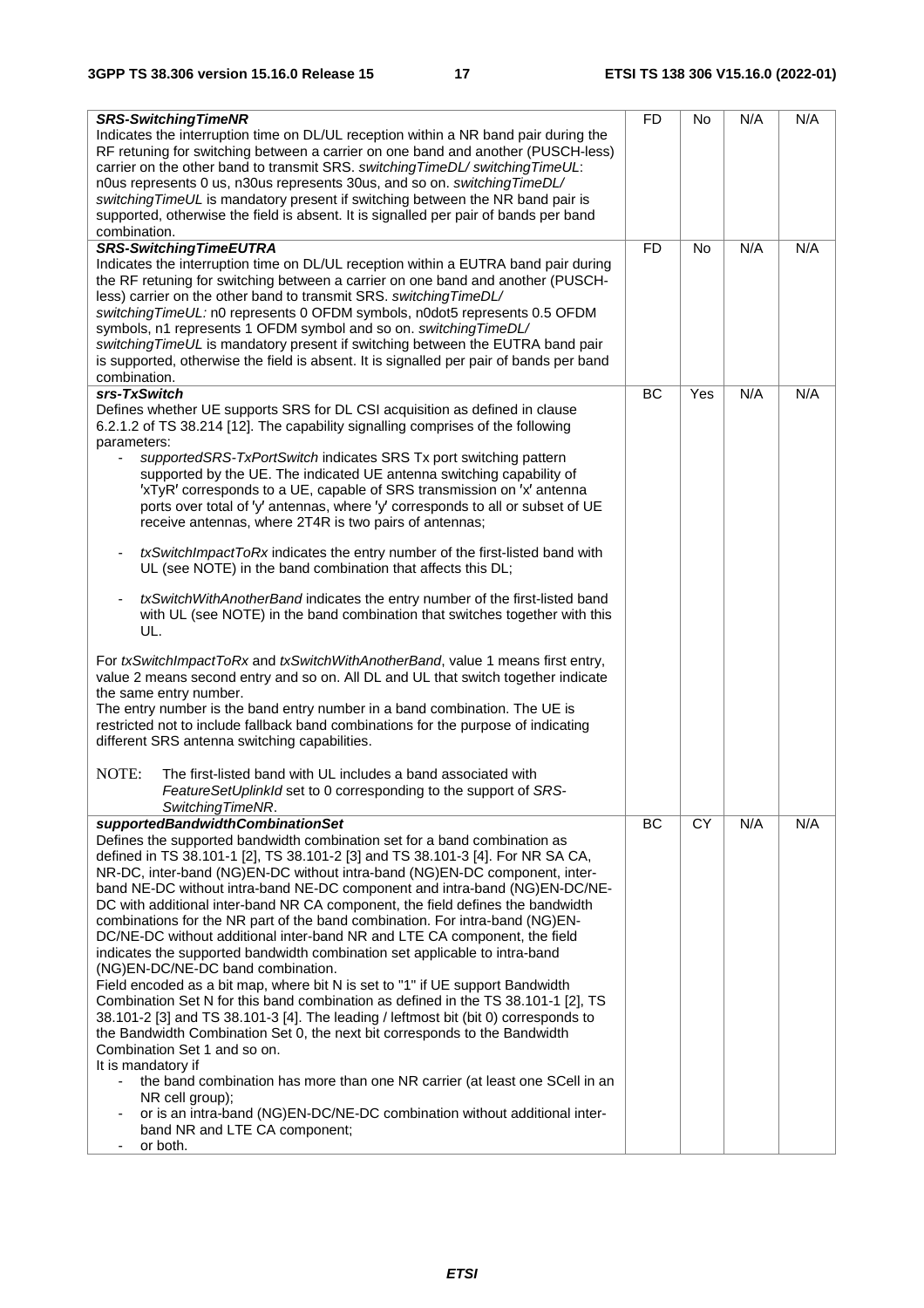| supportedBandwidthCombinationSetIntraENDC                                            | BC. | СY | N/A | N/A |
|--------------------------------------------------------------------------------------|-----|----|-----|-----|
| Defines the supported bandwidth combination set for a band combination that          |     |    |     |     |
| allows configuration of at least one EUTRA serving cell and at least one NR serving  |     |    |     |     |
| cell in the same band, as defined in the TS 38.101-3 [4], table 5.3B.1.2-1 and table |     |    |     |     |
| $5.3B.1.3-1.$                                                                        |     |    |     |     |
| For intra-band (NG)EN-DC with additional inter-band CA component(s) of               |     |    |     |     |
| LTE and/or NR, the field defines the bandwidth combinations for the intra-           |     |    |     |     |
| band (NG)EN-DC component.                                                            |     |    |     |     |
| - For intra-band NE-DC with additional inter-band CA component(s) of LTE             |     |    |     |     |
| and/or NR, the field defines the bandwidth combinations for the intra-band           |     |    |     |     |
| NE-DC component.                                                                     |     |    |     |     |
| Field encoded as a bit map, where bit N is set to "1" if UE support Bandwidth        |     |    |     |     |
| Combination Set N for this band combination as defined in the TS 38.101-3 [4]. The   |     |    |     |     |
| leading / leftmost bit (bit 0) corresponds to the Bandwidth Combination Set 0, the   |     |    |     |     |
| next bit corresponds to the Bandwidth Combination Set 1 and so on.                   |     |    |     |     |
| It is mandatory if the band combination is an intra-band (NG)EN-DC/NE-DC             |     |    |     |     |
| combination supporting both UL and DL intra-band (NG)EN-DC/NE-DC parts               |     |    |     |     |
| with additional inter-band NR/LTE CA component.                                      |     |    |     |     |
| It is optional if the band combination is an intra-band (NG)EN-DC/NE-DC              |     |    |     |     |
| combination without supporting UL in both the bands of the intra-band                |     |    |     |     |
| (NG)EN-DC/NE-DC UL part. If not included, the network assumes the UE                 |     |    |     |     |
| supports BCS0 as defined in TS 38.101-3 [4], table 5.3B.1.2-1 and table              |     |    |     |     |
| 5.3B.1.3-1 for the intra-band (NG)EN-DC/NE-DC.                                       |     |    |     |     |
|                                                                                      |     |    |     |     |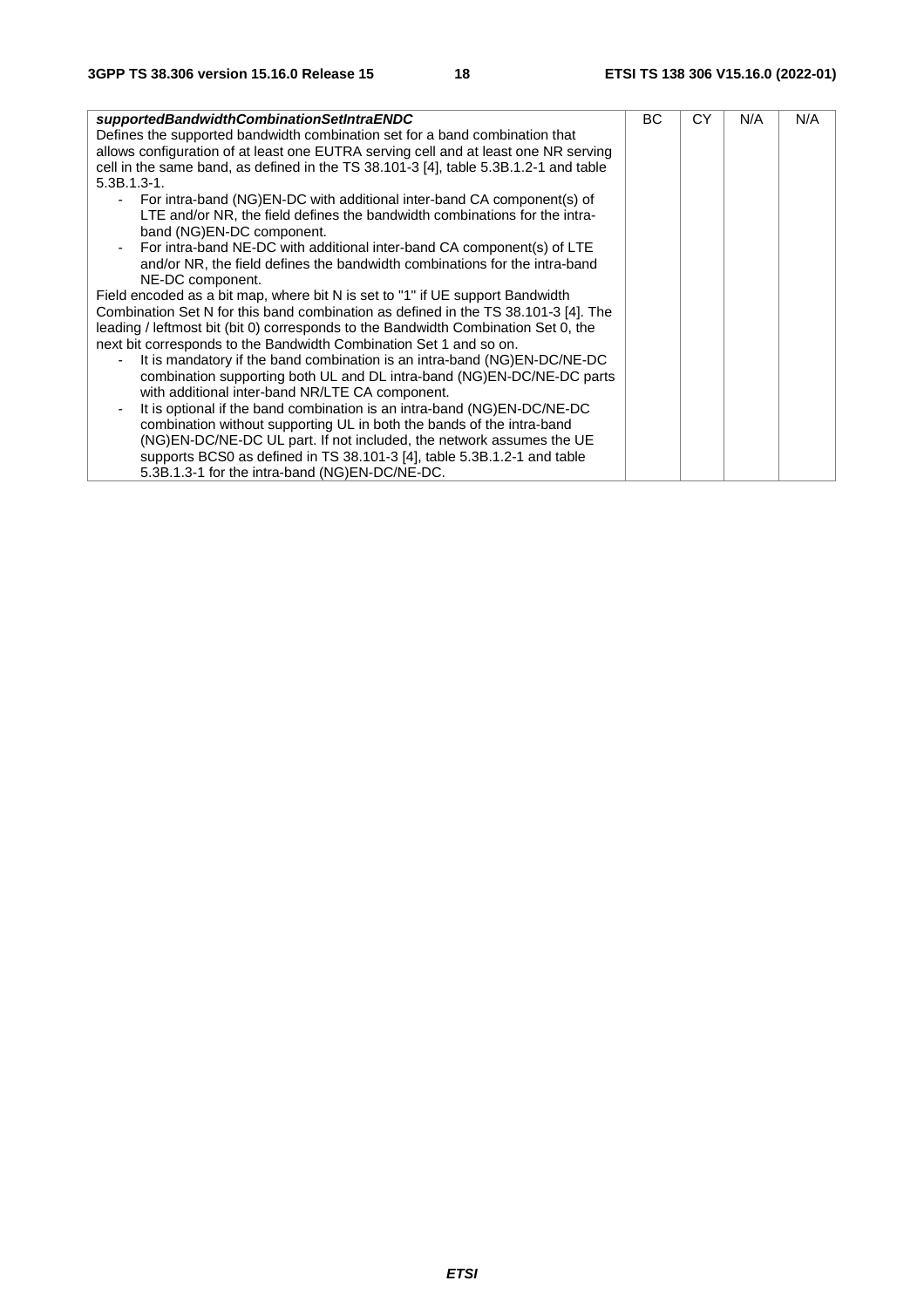4.2.7.2 *BandNR parameters*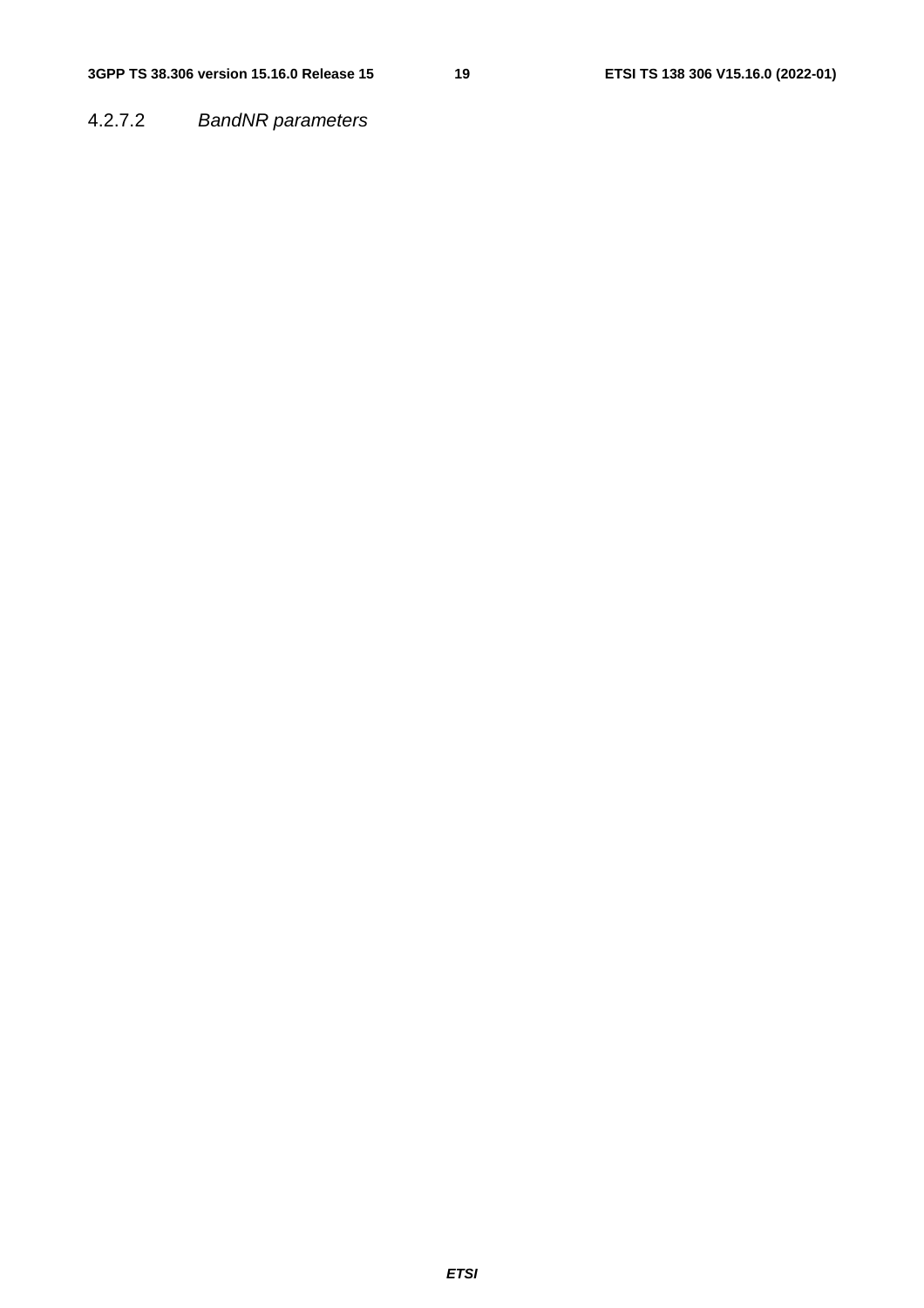| <b>Definitions for parameters</b>                                                                                                                                      | Per  | м         | FDD-               | <b>FR1-</b>        |
|------------------------------------------------------------------------------------------------------------------------------------------------------------------------|------|-----------|--------------------|--------------------|
|                                                                                                                                                                        |      |           | <b>TDD</b>         | FR <sub>2</sub>    |
| additionalActiveTCI-StatePDCCH                                                                                                                                         | Band | <b>No</b> | <b>DIFF</b><br>N/A | <b>DIFF</b><br>N/A |
| Indicates whether the UE supports one additional active TCI-State for control in                                                                                       |      |           |                    |                    |
| addition to the supported number of active TCI-States for PDSCH. The UE can                                                                                            |      |           |                    |                    |
| include this field only if maxNumberActiveTCI-PerBWP in tci-StatePDSCH is set to                                                                                       |      |           |                    |                    |
| n1. Otherwise, the UE does not include this field.                                                                                                                     |      |           |                    |                    |
| aperiodicBeamReport                                                                                                                                                    | Band | Yes       | N/A                | N/A                |
| Indicates whether the UE supports aperiodic 'CRI/RSRP' or 'SSBRI/RSRP' reporting                                                                                       |      |           |                    |                    |
| on PUSCH. The UE provides the capability for the band number for which the report                                                                                      |      |           |                    |                    |
| is provided (where the measurement is performed).                                                                                                                      |      |           |                    |                    |
| aperiodicTRS                                                                                                                                                           | Band | <b>No</b> | N/A                | N/A                |
| Indicates whether the UE supports DCI triggering aperiodic TRS associated with                                                                                         |      |           |                    |                    |
| periodic TRS.                                                                                                                                                          |      |           |                    |                    |
| asymmetricBandwidthCombinationSet                                                                                                                                      | Band | No        | <b>No</b>          | <b>No</b>          |
| Defines the supported asymmetric channel bandwidth combination for the band as                                                                                         |      |           |                    |                    |
| defined in the TS 38.101-1 [2]. Field encoded as a bit map, where bit N is set to "1"<br>if UE support asymmetric channel bandwidth combination set N for this band as |      |           |                    |                    |
| defined in the TS 38.101-1 [2]. The leading / leftmost bit (bit 0) corresponds to the                                                                                  |      |           |                    |                    |
| asymmetric channel bandwidth combination set 1, the next bit corresponds to the                                                                                        |      |           |                    |                    |
| asymmetric channel bandwidth combination set 2 and so on. UE shall support                                                                                             |      |           |                    |                    |
| asymmetric channel bandwidth combination set 0. If the field is absent, the UE                                                                                         |      |           |                    |                    |
| supports asymmetric channel bandwidth combination set 0.                                                                                                               |      |           |                    |                    |
| bandNR                                                                                                                                                                 | Band | Yes       | N/A                | N/A                |
| Defines supported NR frequency band by NR frequency band number, as specified                                                                                          |      |           |                    |                    |
| in TS 38.101-1 [2] and TS 38.101-2 [3].                                                                                                                                |      |           |                    |                    |
| beamCorrespondenceWithoutUL-BeamSweeping                                                                                                                               | Band | Yes       | N/A                | FR <sub>2</sub>    |
| Indicates how UE supports FR2 beam correspondence as specified in TS 38.101-2                                                                                          |      |           |                    | only               |
| [3], clause 6.6. The UE that fulfils the beam correspondence requirement without                                                                                       |      |           |                    |                    |
| the uplink beam sweeping (as specified in TS 38.101-2 [3], clause 6.6) shall set the                                                                                   |      |           |                    |                    |
| field to supported. The UE that fulfils the beam correspondence requirement with                                                                                       |      |           |                    |                    |
| the uplink beam sweeping (as specified in TS 38.101-2 [3], clause 6.6) shall not                                                                                       |      |           |                    |                    |
| report this field.                                                                                                                                                     |      |           |                    |                    |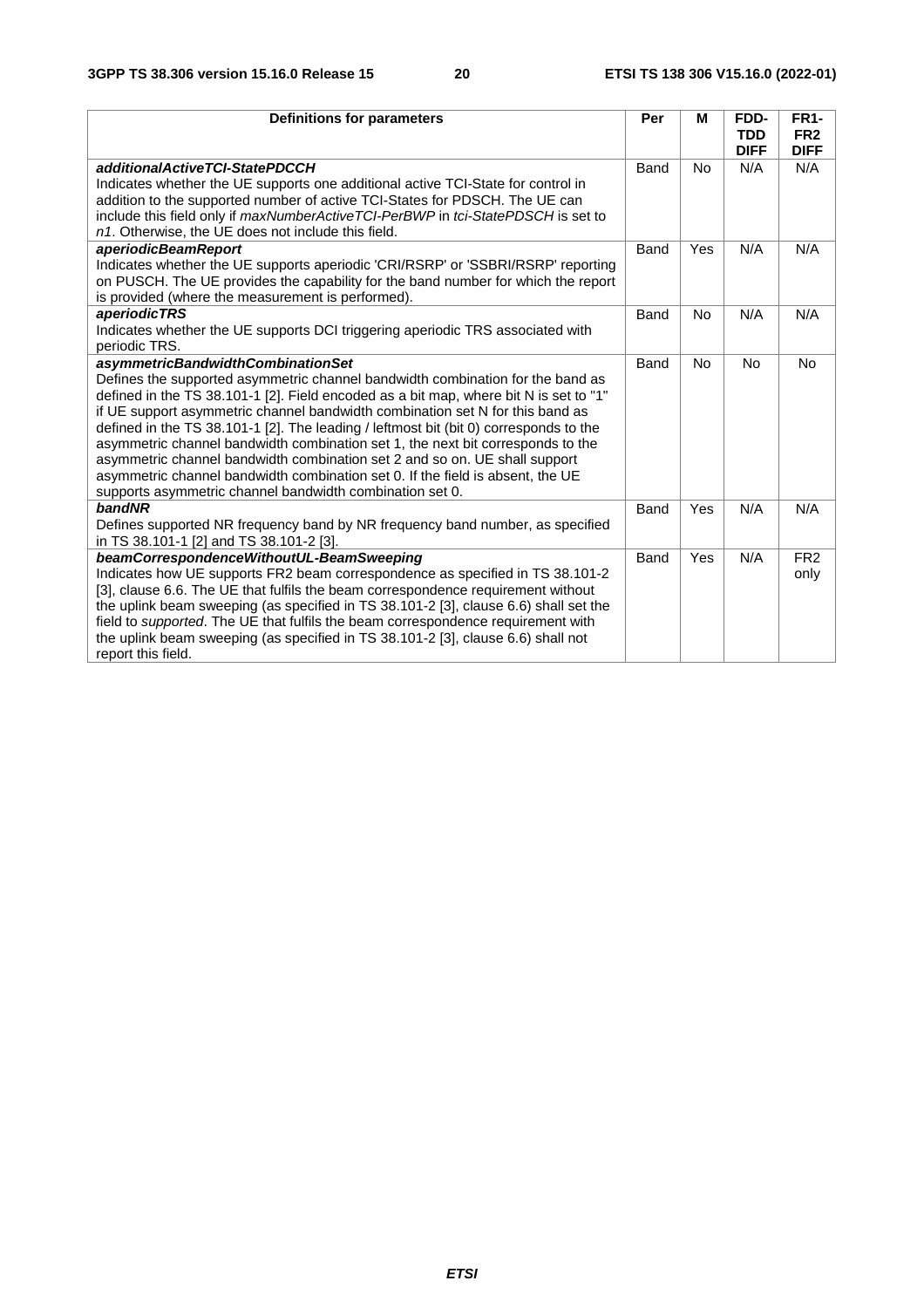| Band<br>Yes<br>N/A<br>beamManagementSSB-CSI-RS<br>FD<br>Defines support of SS/PBCH and CSI-RS based RSRP measurements. The<br>capability comprises signalling of<br>maxNumberSSB-CSI-RS-ResourceOneTx indicates maximum total number<br>of configured one port NZP CSI-RS resources and SS/PBCH blocks that are<br>supported by the UE to measure L1-RSRP as specified in TS 38.215 [13]<br>within a slot and across all serving cells (see NOTE). On FR2, it is<br>mandatory to report >=8; On FR1, it is mandatory with capability signalling to<br>report $>=8$ .<br>maxNumberCSI-RS-Resource indicates maximum total number of<br>$\qquad \qquad \blacksquare$<br>configured NZP-CSI-RS resources that are supported by the UE to measure<br>L1-RSRP as specified in TS 38.215 [13] across all serving cells (see NOTE).<br>It is mandated to report at least n8 for FR1.<br>maxNumberCSI-RS-ResourceTwoTx indicates maximum total number of two<br>ports NZP CSI-RS resources that are supported by the UE to measure L1-<br>RSRP as specified in TS 38.215 [13] within a slot and across all serving cells<br>(see NOTE).<br>supportedCSI-RS-Density indicates density of one RE per PRB for one port<br>NZP CSI-RS resource for RSRP reporting, if supported. On FR2, it is<br>mandatory to report either "three" or "oneAndThree"; On FR1, it is<br>mandatory with capability signalling to report either "three" or<br>"oneAndThree".<br>maxNumberAperiodicCSI-RS-Resource indicates maximum number of<br>$\overline{\phantom{a}}$<br>configured aperiodic CSI-RS resources across all serving cells (see NOTE).<br>For FR1 and FR2, the UE is mandated to report at least n4.<br>NOTE:<br>If the UE sets a value other than $n0$ in an FR1 band, it shall set that same<br>value in all FR1 bands. If the UE sets a value other than $n0$ in an FR2<br>band, it shall set that same value in all FR2 bands. The UE supports a<br>total number of resources equal to the maximum of the FR1 and FR2<br>value, but no more than the FR1 value across all FR1 serving cells and<br>no more than the FR2 value across all FR2 serving cells.<br>Yes<br>N/A<br>N/A<br>beamReportTiming<br>Band<br>Indicates the number of OFDM symbols between the end of the last symbol of<br>SSB/CSI-RS and the start of the first symbol of the transmission channel containing<br>beam report. The UE provides the capability for the band number for which the<br>report is provided (where the measurement is performed). The UE includes this field<br>for each supported sub-carrier spacing.<br>N/A<br>beamSwitchTiming<br>FR <sub>2</sub><br>Band<br>No<br>Indicates the minimum number of OFDM symbols between the DCI triggering of<br>only<br>aperiodic CSI-RS and aperiodic CSI-RS transmission. The number of OFDM<br>symbols is measured from the end of the last symbol containing the indication to the |
|-----------------------------------------------------------------------------------------------------------------------------------------------------------------------------------------------------------------------------------------------------------------------------------------------------------------------------------------------------------------------------------------------------------------------------------------------------------------------------------------------------------------------------------------------------------------------------------------------------------------------------------------------------------------------------------------------------------------------------------------------------------------------------------------------------------------------------------------------------------------------------------------------------------------------------------------------------------------------------------------------------------------------------------------------------------------------------------------------------------------------------------------------------------------------------------------------------------------------------------------------------------------------------------------------------------------------------------------------------------------------------------------------------------------------------------------------------------------------------------------------------------------------------------------------------------------------------------------------------------------------------------------------------------------------------------------------------------------------------------------------------------------------------------------------------------------------------------------------------------------------------------------------------------------------------------------------------------------------------------------------------------------------------------------------------------------------------------------------------------------------------------------------------------------------------------------------------------------------------------------------------------------------------------------------------------------------------------------------------------------------------------------------------------------------------------------------------------------------------------------------------------------------------------------------------------------------------------------------------------------------------------------------------------------------------------------------------------------------------------------------------------------------------------------------------------------------------------------------------------------------------------------------------------------|
|                                                                                                                                                                                                                                                                                                                                                                                                                                                                                                                                                                                                                                                                                                                                                                                                                                                                                                                                                                                                                                                                                                                                                                                                                                                                                                                                                                                                                                                                                                                                                                                                                                                                                                                                                                                                                                                                                                                                                                                                                                                                                                                                                                                                                                                                                                                                                                                                                                                                                                                                                                                                                                                                                                                                                                                                                                                                                                                 |
|                                                                                                                                                                                                                                                                                                                                                                                                                                                                                                                                                                                                                                                                                                                                                                                                                                                                                                                                                                                                                                                                                                                                                                                                                                                                                                                                                                                                                                                                                                                                                                                                                                                                                                                                                                                                                                                                                                                                                                                                                                                                                                                                                                                                                                                                                                                                                                                                                                                                                                                                                                                                                                                                                                                                                                                                                                                                                                                 |
|                                                                                                                                                                                                                                                                                                                                                                                                                                                                                                                                                                                                                                                                                                                                                                                                                                                                                                                                                                                                                                                                                                                                                                                                                                                                                                                                                                                                                                                                                                                                                                                                                                                                                                                                                                                                                                                                                                                                                                                                                                                                                                                                                                                                                                                                                                                                                                                                                                                                                                                                                                                                                                                                                                                                                                                                                                                                                                                 |
|                                                                                                                                                                                                                                                                                                                                                                                                                                                                                                                                                                                                                                                                                                                                                                                                                                                                                                                                                                                                                                                                                                                                                                                                                                                                                                                                                                                                                                                                                                                                                                                                                                                                                                                                                                                                                                                                                                                                                                                                                                                                                                                                                                                                                                                                                                                                                                                                                                                                                                                                                                                                                                                                                                                                                                                                                                                                                                                 |
|                                                                                                                                                                                                                                                                                                                                                                                                                                                                                                                                                                                                                                                                                                                                                                                                                                                                                                                                                                                                                                                                                                                                                                                                                                                                                                                                                                                                                                                                                                                                                                                                                                                                                                                                                                                                                                                                                                                                                                                                                                                                                                                                                                                                                                                                                                                                                                                                                                                                                                                                                                                                                                                                                                                                                                                                                                                                                                                 |
|                                                                                                                                                                                                                                                                                                                                                                                                                                                                                                                                                                                                                                                                                                                                                                                                                                                                                                                                                                                                                                                                                                                                                                                                                                                                                                                                                                                                                                                                                                                                                                                                                                                                                                                                                                                                                                                                                                                                                                                                                                                                                                                                                                                                                                                                                                                                                                                                                                                                                                                                                                                                                                                                                                                                                                                                                                                                                                                 |
|                                                                                                                                                                                                                                                                                                                                                                                                                                                                                                                                                                                                                                                                                                                                                                                                                                                                                                                                                                                                                                                                                                                                                                                                                                                                                                                                                                                                                                                                                                                                                                                                                                                                                                                                                                                                                                                                                                                                                                                                                                                                                                                                                                                                                                                                                                                                                                                                                                                                                                                                                                                                                                                                                                                                                                                                                                                                                                                 |
|                                                                                                                                                                                                                                                                                                                                                                                                                                                                                                                                                                                                                                                                                                                                                                                                                                                                                                                                                                                                                                                                                                                                                                                                                                                                                                                                                                                                                                                                                                                                                                                                                                                                                                                                                                                                                                                                                                                                                                                                                                                                                                                                                                                                                                                                                                                                                                                                                                                                                                                                                                                                                                                                                                                                                                                                                                                                                                                 |
|                                                                                                                                                                                                                                                                                                                                                                                                                                                                                                                                                                                                                                                                                                                                                                                                                                                                                                                                                                                                                                                                                                                                                                                                                                                                                                                                                                                                                                                                                                                                                                                                                                                                                                                                                                                                                                                                                                                                                                                                                                                                                                                                                                                                                                                                                                                                                                                                                                                                                                                                                                                                                                                                                                                                                                                                                                                                                                                 |
|                                                                                                                                                                                                                                                                                                                                                                                                                                                                                                                                                                                                                                                                                                                                                                                                                                                                                                                                                                                                                                                                                                                                                                                                                                                                                                                                                                                                                                                                                                                                                                                                                                                                                                                                                                                                                                                                                                                                                                                                                                                                                                                                                                                                                                                                                                                                                                                                                                                                                                                                                                                                                                                                                                                                                                                                                                                                                                                 |
|                                                                                                                                                                                                                                                                                                                                                                                                                                                                                                                                                                                                                                                                                                                                                                                                                                                                                                                                                                                                                                                                                                                                                                                                                                                                                                                                                                                                                                                                                                                                                                                                                                                                                                                                                                                                                                                                                                                                                                                                                                                                                                                                                                                                                                                                                                                                                                                                                                                                                                                                                                                                                                                                                                                                                                                                                                                                                                                 |
|                                                                                                                                                                                                                                                                                                                                                                                                                                                                                                                                                                                                                                                                                                                                                                                                                                                                                                                                                                                                                                                                                                                                                                                                                                                                                                                                                                                                                                                                                                                                                                                                                                                                                                                                                                                                                                                                                                                                                                                                                                                                                                                                                                                                                                                                                                                                                                                                                                                                                                                                                                                                                                                                                                                                                                                                                                                                                                                 |
|                                                                                                                                                                                                                                                                                                                                                                                                                                                                                                                                                                                                                                                                                                                                                                                                                                                                                                                                                                                                                                                                                                                                                                                                                                                                                                                                                                                                                                                                                                                                                                                                                                                                                                                                                                                                                                                                                                                                                                                                                                                                                                                                                                                                                                                                                                                                                                                                                                                                                                                                                                                                                                                                                                                                                                                                                                                                                                                 |
|                                                                                                                                                                                                                                                                                                                                                                                                                                                                                                                                                                                                                                                                                                                                                                                                                                                                                                                                                                                                                                                                                                                                                                                                                                                                                                                                                                                                                                                                                                                                                                                                                                                                                                                                                                                                                                                                                                                                                                                                                                                                                                                                                                                                                                                                                                                                                                                                                                                                                                                                                                                                                                                                                                                                                                                                                                                                                                                 |
|                                                                                                                                                                                                                                                                                                                                                                                                                                                                                                                                                                                                                                                                                                                                                                                                                                                                                                                                                                                                                                                                                                                                                                                                                                                                                                                                                                                                                                                                                                                                                                                                                                                                                                                                                                                                                                                                                                                                                                                                                                                                                                                                                                                                                                                                                                                                                                                                                                                                                                                                                                                                                                                                                                                                                                                                                                                                                                                 |
|                                                                                                                                                                                                                                                                                                                                                                                                                                                                                                                                                                                                                                                                                                                                                                                                                                                                                                                                                                                                                                                                                                                                                                                                                                                                                                                                                                                                                                                                                                                                                                                                                                                                                                                                                                                                                                                                                                                                                                                                                                                                                                                                                                                                                                                                                                                                                                                                                                                                                                                                                                                                                                                                                                                                                                                                                                                                                                                 |
|                                                                                                                                                                                                                                                                                                                                                                                                                                                                                                                                                                                                                                                                                                                                                                                                                                                                                                                                                                                                                                                                                                                                                                                                                                                                                                                                                                                                                                                                                                                                                                                                                                                                                                                                                                                                                                                                                                                                                                                                                                                                                                                                                                                                                                                                                                                                                                                                                                                                                                                                                                                                                                                                                                                                                                                                                                                                                                                 |
|                                                                                                                                                                                                                                                                                                                                                                                                                                                                                                                                                                                                                                                                                                                                                                                                                                                                                                                                                                                                                                                                                                                                                                                                                                                                                                                                                                                                                                                                                                                                                                                                                                                                                                                                                                                                                                                                                                                                                                                                                                                                                                                                                                                                                                                                                                                                                                                                                                                                                                                                                                                                                                                                                                                                                                                                                                                                                                                 |
|                                                                                                                                                                                                                                                                                                                                                                                                                                                                                                                                                                                                                                                                                                                                                                                                                                                                                                                                                                                                                                                                                                                                                                                                                                                                                                                                                                                                                                                                                                                                                                                                                                                                                                                                                                                                                                                                                                                                                                                                                                                                                                                                                                                                                                                                                                                                                                                                                                                                                                                                                                                                                                                                                                                                                                                                                                                                                                                 |
|                                                                                                                                                                                                                                                                                                                                                                                                                                                                                                                                                                                                                                                                                                                                                                                                                                                                                                                                                                                                                                                                                                                                                                                                                                                                                                                                                                                                                                                                                                                                                                                                                                                                                                                                                                                                                                                                                                                                                                                                                                                                                                                                                                                                                                                                                                                                                                                                                                                                                                                                                                                                                                                                                                                                                                                                                                                                                                                 |
|                                                                                                                                                                                                                                                                                                                                                                                                                                                                                                                                                                                                                                                                                                                                                                                                                                                                                                                                                                                                                                                                                                                                                                                                                                                                                                                                                                                                                                                                                                                                                                                                                                                                                                                                                                                                                                                                                                                                                                                                                                                                                                                                                                                                                                                                                                                                                                                                                                                                                                                                                                                                                                                                                                                                                                                                                                                                                                                 |
|                                                                                                                                                                                                                                                                                                                                                                                                                                                                                                                                                                                                                                                                                                                                                                                                                                                                                                                                                                                                                                                                                                                                                                                                                                                                                                                                                                                                                                                                                                                                                                                                                                                                                                                                                                                                                                                                                                                                                                                                                                                                                                                                                                                                                                                                                                                                                                                                                                                                                                                                                                                                                                                                                                                                                                                                                                                                                                                 |
|                                                                                                                                                                                                                                                                                                                                                                                                                                                                                                                                                                                                                                                                                                                                                                                                                                                                                                                                                                                                                                                                                                                                                                                                                                                                                                                                                                                                                                                                                                                                                                                                                                                                                                                                                                                                                                                                                                                                                                                                                                                                                                                                                                                                                                                                                                                                                                                                                                                                                                                                                                                                                                                                                                                                                                                                                                                                                                                 |
|                                                                                                                                                                                                                                                                                                                                                                                                                                                                                                                                                                                                                                                                                                                                                                                                                                                                                                                                                                                                                                                                                                                                                                                                                                                                                                                                                                                                                                                                                                                                                                                                                                                                                                                                                                                                                                                                                                                                                                                                                                                                                                                                                                                                                                                                                                                                                                                                                                                                                                                                                                                                                                                                                                                                                                                                                                                                                                                 |
|                                                                                                                                                                                                                                                                                                                                                                                                                                                                                                                                                                                                                                                                                                                                                                                                                                                                                                                                                                                                                                                                                                                                                                                                                                                                                                                                                                                                                                                                                                                                                                                                                                                                                                                                                                                                                                                                                                                                                                                                                                                                                                                                                                                                                                                                                                                                                                                                                                                                                                                                                                                                                                                                                                                                                                                                                                                                                                                 |
|                                                                                                                                                                                                                                                                                                                                                                                                                                                                                                                                                                                                                                                                                                                                                                                                                                                                                                                                                                                                                                                                                                                                                                                                                                                                                                                                                                                                                                                                                                                                                                                                                                                                                                                                                                                                                                                                                                                                                                                                                                                                                                                                                                                                                                                                                                                                                                                                                                                                                                                                                                                                                                                                                                                                                                                                                                                                                                                 |
|                                                                                                                                                                                                                                                                                                                                                                                                                                                                                                                                                                                                                                                                                                                                                                                                                                                                                                                                                                                                                                                                                                                                                                                                                                                                                                                                                                                                                                                                                                                                                                                                                                                                                                                                                                                                                                                                                                                                                                                                                                                                                                                                                                                                                                                                                                                                                                                                                                                                                                                                                                                                                                                                                                                                                                                                                                                                                                                 |
|                                                                                                                                                                                                                                                                                                                                                                                                                                                                                                                                                                                                                                                                                                                                                                                                                                                                                                                                                                                                                                                                                                                                                                                                                                                                                                                                                                                                                                                                                                                                                                                                                                                                                                                                                                                                                                                                                                                                                                                                                                                                                                                                                                                                                                                                                                                                                                                                                                                                                                                                                                                                                                                                                                                                                                                                                                                                                                                 |
|                                                                                                                                                                                                                                                                                                                                                                                                                                                                                                                                                                                                                                                                                                                                                                                                                                                                                                                                                                                                                                                                                                                                                                                                                                                                                                                                                                                                                                                                                                                                                                                                                                                                                                                                                                                                                                                                                                                                                                                                                                                                                                                                                                                                                                                                                                                                                                                                                                                                                                                                                                                                                                                                                                                                                                                                                                                                                                                 |
|                                                                                                                                                                                                                                                                                                                                                                                                                                                                                                                                                                                                                                                                                                                                                                                                                                                                                                                                                                                                                                                                                                                                                                                                                                                                                                                                                                                                                                                                                                                                                                                                                                                                                                                                                                                                                                                                                                                                                                                                                                                                                                                                                                                                                                                                                                                                                                                                                                                                                                                                                                                                                                                                                                                                                                                                                                                                                                                 |
|                                                                                                                                                                                                                                                                                                                                                                                                                                                                                                                                                                                                                                                                                                                                                                                                                                                                                                                                                                                                                                                                                                                                                                                                                                                                                                                                                                                                                                                                                                                                                                                                                                                                                                                                                                                                                                                                                                                                                                                                                                                                                                                                                                                                                                                                                                                                                                                                                                                                                                                                                                                                                                                                                                                                                                                                                                                                                                                 |
|                                                                                                                                                                                                                                                                                                                                                                                                                                                                                                                                                                                                                                                                                                                                                                                                                                                                                                                                                                                                                                                                                                                                                                                                                                                                                                                                                                                                                                                                                                                                                                                                                                                                                                                                                                                                                                                                                                                                                                                                                                                                                                                                                                                                                                                                                                                                                                                                                                                                                                                                                                                                                                                                                                                                                                                                                                                                                                                 |
|                                                                                                                                                                                                                                                                                                                                                                                                                                                                                                                                                                                                                                                                                                                                                                                                                                                                                                                                                                                                                                                                                                                                                                                                                                                                                                                                                                                                                                                                                                                                                                                                                                                                                                                                                                                                                                                                                                                                                                                                                                                                                                                                                                                                                                                                                                                                                                                                                                                                                                                                                                                                                                                                                                                                                                                                                                                                                                                 |
|                                                                                                                                                                                                                                                                                                                                                                                                                                                                                                                                                                                                                                                                                                                                                                                                                                                                                                                                                                                                                                                                                                                                                                                                                                                                                                                                                                                                                                                                                                                                                                                                                                                                                                                                                                                                                                                                                                                                                                                                                                                                                                                                                                                                                                                                                                                                                                                                                                                                                                                                                                                                                                                                                                                                                                                                                                                                                                                 |
|                                                                                                                                                                                                                                                                                                                                                                                                                                                                                                                                                                                                                                                                                                                                                                                                                                                                                                                                                                                                                                                                                                                                                                                                                                                                                                                                                                                                                                                                                                                                                                                                                                                                                                                                                                                                                                                                                                                                                                                                                                                                                                                                                                                                                                                                                                                                                                                                                                                                                                                                                                                                                                                                                                                                                                                                                                                                                                                 |
|                                                                                                                                                                                                                                                                                                                                                                                                                                                                                                                                                                                                                                                                                                                                                                                                                                                                                                                                                                                                                                                                                                                                                                                                                                                                                                                                                                                                                                                                                                                                                                                                                                                                                                                                                                                                                                                                                                                                                                                                                                                                                                                                                                                                                                                                                                                                                                                                                                                                                                                                                                                                                                                                                                                                                                                                                                                                                                                 |
|                                                                                                                                                                                                                                                                                                                                                                                                                                                                                                                                                                                                                                                                                                                                                                                                                                                                                                                                                                                                                                                                                                                                                                                                                                                                                                                                                                                                                                                                                                                                                                                                                                                                                                                                                                                                                                                                                                                                                                                                                                                                                                                                                                                                                                                                                                                                                                                                                                                                                                                                                                                                                                                                                                                                                                                                                                                                                                                 |
|                                                                                                                                                                                                                                                                                                                                                                                                                                                                                                                                                                                                                                                                                                                                                                                                                                                                                                                                                                                                                                                                                                                                                                                                                                                                                                                                                                                                                                                                                                                                                                                                                                                                                                                                                                                                                                                                                                                                                                                                                                                                                                                                                                                                                                                                                                                                                                                                                                                                                                                                                                                                                                                                                                                                                                                                                                                                                                                 |
|                                                                                                                                                                                                                                                                                                                                                                                                                                                                                                                                                                                                                                                                                                                                                                                                                                                                                                                                                                                                                                                                                                                                                                                                                                                                                                                                                                                                                                                                                                                                                                                                                                                                                                                                                                                                                                                                                                                                                                                                                                                                                                                                                                                                                                                                                                                                                                                                                                                                                                                                                                                                                                                                                                                                                                                                                                                                                                                 |
|                                                                                                                                                                                                                                                                                                                                                                                                                                                                                                                                                                                                                                                                                                                                                                                                                                                                                                                                                                                                                                                                                                                                                                                                                                                                                                                                                                                                                                                                                                                                                                                                                                                                                                                                                                                                                                                                                                                                                                                                                                                                                                                                                                                                                                                                                                                                                                                                                                                                                                                                                                                                                                                                                                                                                                                                                                                                                                                 |
|                                                                                                                                                                                                                                                                                                                                                                                                                                                                                                                                                                                                                                                                                                                                                                                                                                                                                                                                                                                                                                                                                                                                                                                                                                                                                                                                                                                                                                                                                                                                                                                                                                                                                                                                                                                                                                                                                                                                                                                                                                                                                                                                                                                                                                                                                                                                                                                                                                                                                                                                                                                                                                                                                                                                                                                                                                                                                                                 |
|                                                                                                                                                                                                                                                                                                                                                                                                                                                                                                                                                                                                                                                                                                                                                                                                                                                                                                                                                                                                                                                                                                                                                                                                                                                                                                                                                                                                                                                                                                                                                                                                                                                                                                                                                                                                                                                                                                                                                                                                                                                                                                                                                                                                                                                                                                                                                                                                                                                                                                                                                                                                                                                                                                                                                                                                                                                                                                                 |
|                                                                                                                                                                                                                                                                                                                                                                                                                                                                                                                                                                                                                                                                                                                                                                                                                                                                                                                                                                                                                                                                                                                                                                                                                                                                                                                                                                                                                                                                                                                                                                                                                                                                                                                                                                                                                                                                                                                                                                                                                                                                                                                                                                                                                                                                                                                                                                                                                                                                                                                                                                                                                                                                                                                                                                                                                                                                                                                 |
|                                                                                                                                                                                                                                                                                                                                                                                                                                                                                                                                                                                                                                                                                                                                                                                                                                                                                                                                                                                                                                                                                                                                                                                                                                                                                                                                                                                                                                                                                                                                                                                                                                                                                                                                                                                                                                                                                                                                                                                                                                                                                                                                                                                                                                                                                                                                                                                                                                                                                                                                                                                                                                                                                                                                                                                                                                                                                                                 |
|                                                                                                                                                                                                                                                                                                                                                                                                                                                                                                                                                                                                                                                                                                                                                                                                                                                                                                                                                                                                                                                                                                                                                                                                                                                                                                                                                                                                                                                                                                                                                                                                                                                                                                                                                                                                                                                                                                                                                                                                                                                                                                                                                                                                                                                                                                                                                                                                                                                                                                                                                                                                                                                                                                                                                                                                                                                                                                                 |
| start of the first symbol of CSI-RS. The UE includes this field for each supported                                                                                                                                                                                                                                                                                                                                                                                                                                                                                                                                                                                                                                                                                                                                                                                                                                                                                                                                                                                                                                                                                                                                                                                                                                                                                                                                                                                                                                                                                                                                                                                                                                                                                                                                                                                                                                                                                                                                                                                                                                                                                                                                                                                                                                                                                                                                                                                                                                                                                                                                                                                                                                                                                                                                                                                                                              |
| sub-carrier spacing.                                                                                                                                                                                                                                                                                                                                                                                                                                                                                                                                                                                                                                                                                                                                                                                                                                                                                                                                                                                                                                                                                                                                                                                                                                                                                                                                                                                                                                                                                                                                                                                                                                                                                                                                                                                                                                                                                                                                                                                                                                                                                                                                                                                                                                                                                                                                                                                                                                                                                                                                                                                                                                                                                                                                                                                                                                                                                            |
| NOTE:<br>beamSwitchTiming of value (sym224 or sym336) will be used to                                                                                                                                                                                                                                                                                                                                                                                                                                                                                                                                                                                                                                                                                                                                                                                                                                                                                                                                                                                                                                                                                                                                                                                                                                                                                                                                                                                                                                                                                                                                                                                                                                                                                                                                                                                                                                                                                                                                                                                                                                                                                                                                                                                                                                                                                                                                                                                                                                                                                                                                                                                                                                                                                                                                                                                                                                           |
| determine UE expectation/behaviour for aperiodic CSI-RS for tracking                                                                                                                                                                                                                                                                                                                                                                                                                                                                                                                                                                                                                                                                                                                                                                                                                                                                                                                                                                                                                                                                                                                                                                                                                                                                                                                                                                                                                                                                                                                                                                                                                                                                                                                                                                                                                                                                                                                                                                                                                                                                                                                                                                                                                                                                                                                                                                                                                                                                                                                                                                                                                                                                                                                                                                                                                                            |
| and latency requirements for L1-RSRP reporting as described in clause                                                                                                                                                                                                                                                                                                                                                                                                                                                                                                                                                                                                                                                                                                                                                                                                                                                                                                                                                                                                                                                                                                                                                                                                                                                                                                                                                                                                                                                                                                                                                                                                                                                                                                                                                                                                                                                                                                                                                                                                                                                                                                                                                                                                                                                                                                                                                                                                                                                                                                                                                                                                                                                                                                                                                                                                                                           |
| 5.1.6.1.1 of TS 38.214 [12], while UE behaviour/assumption regarding                                                                                                                                                                                                                                                                                                                                                                                                                                                                                                                                                                                                                                                                                                                                                                                                                                                                                                                                                                                                                                                                                                                                                                                                                                                                                                                                                                                                                                                                                                                                                                                                                                                                                                                                                                                                                                                                                                                                                                                                                                                                                                                                                                                                                                                                                                                                                                                                                                                                                                                                                                                                                                                                                                                                                                                                                                            |
| before or after beam switch timing is unspecified for measuring AP CSI-                                                                                                                                                                                                                                                                                                                                                                                                                                                                                                                                                                                                                                                                                                                                                                                                                                                                                                                                                                                                                                                                                                                                                                                                                                                                                                                                                                                                                                                                                                                                                                                                                                                                                                                                                                                                                                                                                                                                                                                                                                                                                                                                                                                                                                                                                                                                                                                                                                                                                                                                                                                                                                                                                                                                                                                                                                         |
| RS for CSI acquisition (without trs-Info and without repetition) and for                                                                                                                                                                                                                                                                                                                                                                                                                                                                                                                                                                                                                                                                                                                                                                                                                                                                                                                                                                                                                                                                                                                                                                                                                                                                                                                                                                                                                                                                                                                                                                                                                                                                                                                                                                                                                                                                                                                                                                                                                                                                                                                                                                                                                                                                                                                                                                                                                                                                                                                                                                                                                                                                                                                                                                                                                                        |
| beam management (with repetition 'off').<br>N/A<br>N/A                                                                                                                                                                                                                                                                                                                                                                                                                                                                                                                                                                                                                                                                                                                                                                                                                                                                                                                                                                                                                                                                                                                                                                                                                                                                                                                                                                                                                                                                                                                                                                                                                                                                                                                                                                                                                                                                                                                                                                                                                                                                                                                                                                                                                                                                                                                                                                                                                                                                                                                                                                                                                                                                                                                                                                                                                                                          |
| Band<br>No<br>bwp-DiffNumerology                                                                                                                                                                                                                                                                                                                                                                                                                                                                                                                                                                                                                                                                                                                                                                                                                                                                                                                                                                                                                                                                                                                                                                                                                                                                                                                                                                                                                                                                                                                                                                                                                                                                                                                                                                                                                                                                                                                                                                                                                                                                                                                                                                                                                                                                                                                                                                                                                                                                                                                                                                                                                                                                                                                                                                                                                                                                                |
| Indicates whether the UE supports BWP adaptation up to 4 BWPs with the different<br>numerologies, via DCI and timer. Except for SUL, the UE only supports the same                                                                                                                                                                                                                                                                                                                                                                                                                                                                                                                                                                                                                                                                                                                                                                                                                                                                                                                                                                                                                                                                                                                                                                                                                                                                                                                                                                                                                                                                                                                                                                                                                                                                                                                                                                                                                                                                                                                                                                                                                                                                                                                                                                                                                                                                                                                                                                                                                                                                                                                                                                                                                                                                                                                                              |
|                                                                                                                                                                                                                                                                                                                                                                                                                                                                                                                                                                                                                                                                                                                                                                                                                                                                                                                                                                                                                                                                                                                                                                                                                                                                                                                                                                                                                                                                                                                                                                                                                                                                                                                                                                                                                                                                                                                                                                                                                                                                                                                                                                                                                                                                                                                                                                                                                                                                                                                                                                                                                                                                                                                                                                                                                                                                                                                 |
| numerology for the active UL and DL BWP. For the UE capable of this feature, the<br>bandwidth of a UE-specific RRC configured DL BWP includes the bandwidth of the                                                                                                                                                                                                                                                                                                                                                                                                                                                                                                                                                                                                                                                                                                                                                                                                                                                                                                                                                                                                                                                                                                                                                                                                                                                                                                                                                                                                                                                                                                                                                                                                                                                                                                                                                                                                                                                                                                                                                                                                                                                                                                                                                                                                                                                                                                                                                                                                                                                                                                                                                                                                                                                                                                                                              |
| CORESET#0 (if CORESET#0 is present) and SSB for PCell and PSCell (if                                                                                                                                                                                                                                                                                                                                                                                                                                                                                                                                                                                                                                                                                                                                                                                                                                                                                                                                                                                                                                                                                                                                                                                                                                                                                                                                                                                                                                                                                                                                                                                                                                                                                                                                                                                                                                                                                                                                                                                                                                                                                                                                                                                                                                                                                                                                                                                                                                                                                                                                                                                                                                                                                                                                                                                                                                            |
| configured). For SCell(s), the bandwidth of the UE-specific RRC configured DL                                                                                                                                                                                                                                                                                                                                                                                                                                                                                                                                                                                                                                                                                                                                                                                                                                                                                                                                                                                                                                                                                                                                                                                                                                                                                                                                                                                                                                                                                                                                                                                                                                                                                                                                                                                                                                                                                                                                                                                                                                                                                                                                                                                                                                                                                                                                                                                                                                                                                                                                                                                                                                                                                                                                                                                                                                   |
| BWP includes SSB, if there is SSB on SCell(s).                                                                                                                                                                                                                                                                                                                                                                                                                                                                                                                                                                                                                                                                                                                                                                                                                                                                                                                                                                                                                                                                                                                                                                                                                                                                                                                                                                                                                                                                                                                                                                                                                                                                                                                                                                                                                                                                                                                                                                                                                                                                                                                                                                                                                                                                                                                                                                                                                                                                                                                                                                                                                                                                                                                                                                                                                                                                  |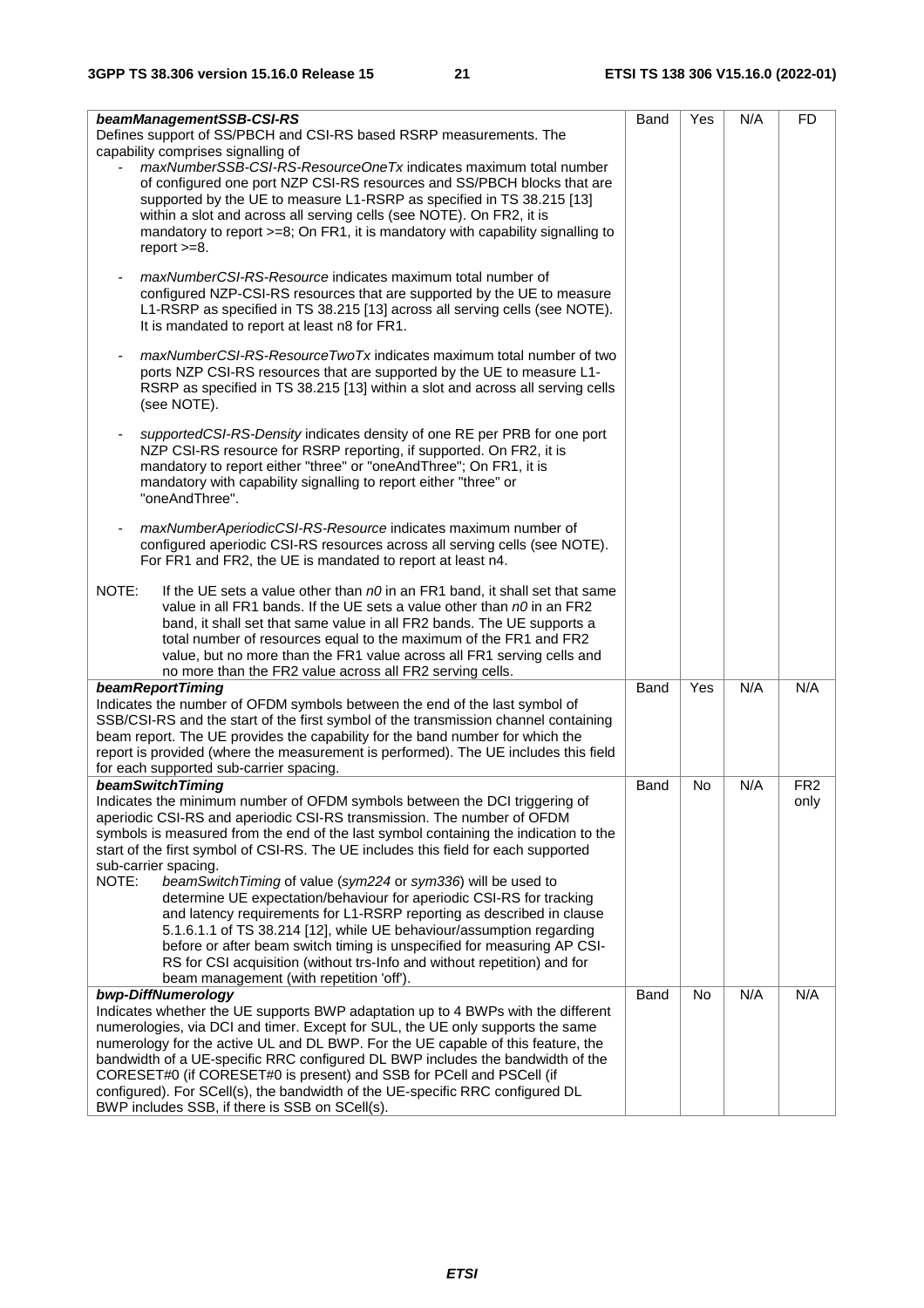| bwp-SameNumerology<br>Indicates whether UE supports BWP adaptation (up to 2/4 BWPs) with the same<br>numerology, via DCI and timer. Except for SUL, the UE only supports the same<br>numerology for the active UL and DL BWP. For the UE capable of this feature, the<br>bandwidth of a UE-specific RRC configured DL BWP includes the bandwidth of the<br>CORESET#0 (if CORESET#0 is present) and SSB for PCell and PSCell (if<br>configured). For SCell(s), the bandwidth of the UE-specific RRC configured DL<br>BWP includes SSB, if there is SSB on SCell(s).                                                                                                                                                                                                                                                                                                                                                                                                                                                                                                                                                                                                                                                                                                                                            | Band | <b>No</b> | N/A | N/A |
|---------------------------------------------------------------------------------------------------------------------------------------------------------------------------------------------------------------------------------------------------------------------------------------------------------------------------------------------------------------------------------------------------------------------------------------------------------------------------------------------------------------------------------------------------------------------------------------------------------------------------------------------------------------------------------------------------------------------------------------------------------------------------------------------------------------------------------------------------------------------------------------------------------------------------------------------------------------------------------------------------------------------------------------------------------------------------------------------------------------------------------------------------------------------------------------------------------------------------------------------------------------------------------------------------------------|------|-----------|-----|-----|
| bwp-WithoutRestriction<br>Indicates support of BWP operation without bandwidth restriction. The Bandwidth<br>restriction in terms of DL BWP for PCell and PSCell means that the bandwidth of a<br>UE-specific RRC configured DL BWP may not include the bandwidth of CORESET<br>#0 (if configured) and SSB. For SCell(s), it means that the bandwidth of DL BWP<br>may not include SSB.                                                                                                                                                                                                                                                                                                                                                                                                                                                                                                                                                                                                                                                                                                                                                                                                                                                                                                                       | Band | No        | N/A | N/A |
| channelBWs-DL<br>Indicates for each subcarrier spacing the UE supported channel bandwidths.<br>Absence of the channelBWs-DL (without suffix) for a band or absence of specific<br>scs-XXkHz entry for a supported subcarrier spacing means that the UE supports the<br>channel bandwidths among [5, 10, 15, 20, 25, 30, 40, 50, 60, 80, 100] and [50, 100,<br>200] that were defined in clause 5.3.5 of TS 38.101-1 version 15.7.0 [2] and TS<br>38.101-2 version 15.7.0 [3] for the given band or the specific SCS entry.<br>For FR1, the bits in <i>channelBWs-DL</i> (without suffix) starting from the leading /<br>leftmost bit indicate 5, 10, 15, 20, 25, 30, 40, 50, 60 and 80MHz. For FR2, the bits in<br>channelBWs-DL (without suffix) starting from the leading / leftmost bit indicate 50,<br>100 and 200MHz. The third / rightmost bit (for 200MHz) shall be set to 1.<br>For FR1, the leading/leftmost bit in channelBWs-DL-v1590 indicates 70MHz, the<br>second leftmost bit indicates 45MHz, the third leftmost bit indicates 35MHz, the<br>fourth leftmost bit indicates 100MHz and all the remaining bits in channelBWs-DL-<br>v1590 shall be set to 0. The fourth leftmost bit (for 100MHz) is not applicable for<br>bands n41, n48, n77, n78, n79 and n90 as defined in TS 38.101-1 [2]. | Band | Yes       | N/A | N/A |
| NOTE:<br>To determine whether the UE supports a specific SCS for a given band,<br>the network validates the <i>supportedSubCarrierSpacingDL</i> and the scs-<br>60kHz.<br>To determine whether the UE supports a channel bandwidth of 90 MHz,<br>the network may ignore this capability and validate instead the<br>channelBW-90mhz, the supportedBandwidthCombinationSet and the<br>supportedBandwidthCombinationSetIntraENDC. For serving cell(s) with<br>other channel bandwidths the network validates the channelBWs-DL, the<br>supportedBandwidthCombinationSet, the<br>supportedBandwidthCombinationSetIntraENDC, the<br>asymmetricBandwidthCombinationSet (for a band supporting asymmetric<br>channel bandwidth as defined in clause 5.3.6 of TS 38.101-1 [2]) and<br>supportedBandwidthDL.                                                                                                                                                                                                                                                                                                                                                                                                                                                                                                          |      |           |     |     |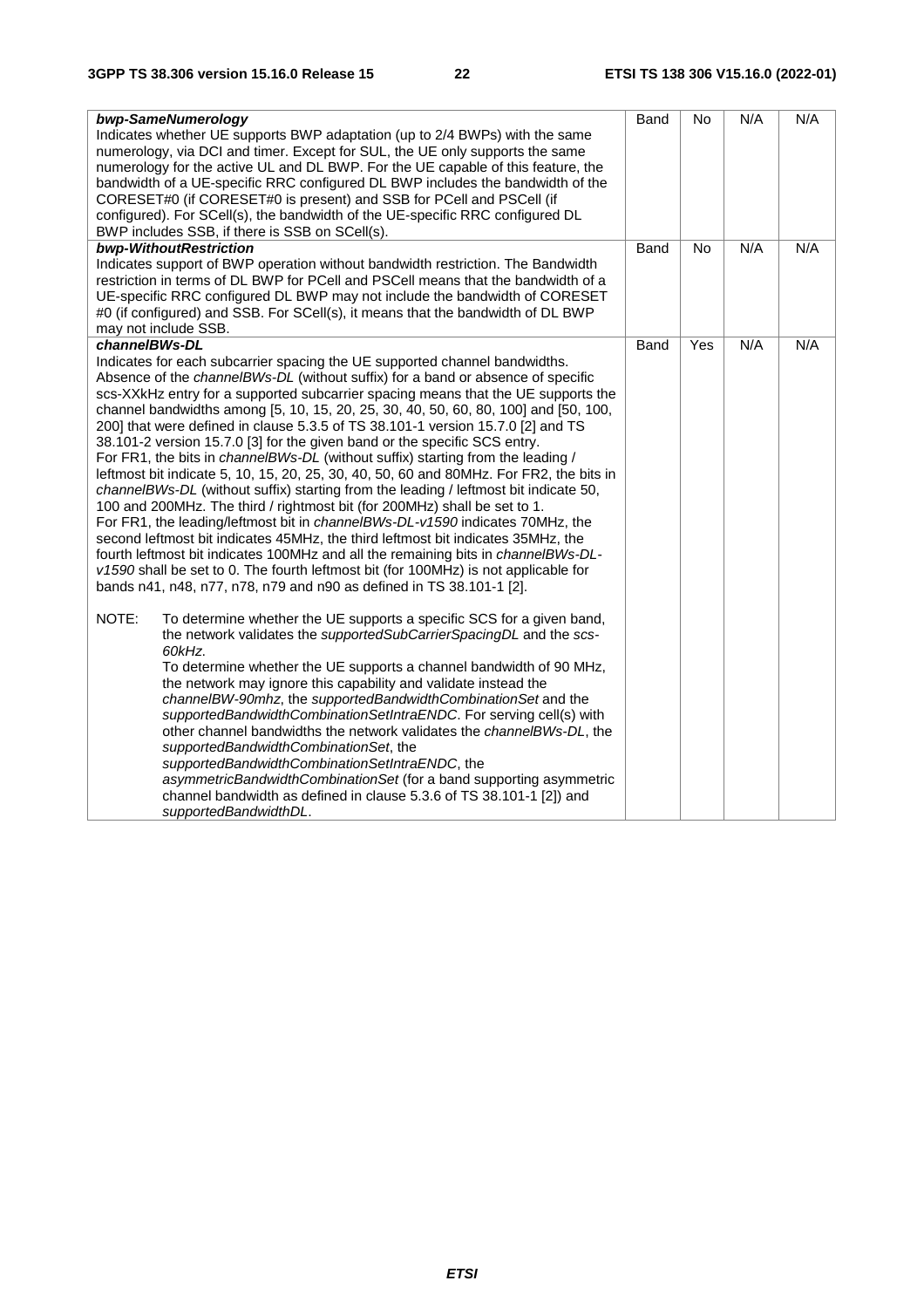| channelBWs-UL                                                                           | Band | Yes | N/A | N/A |
|-----------------------------------------------------------------------------------------|------|-----|-----|-----|
| Indicates for each subcarrier spacing the UE supported channel bandwidths.              |      |     |     |     |
| Absence of the <i>channelBWs-UL</i> (without suffix) for a band or absence of specific  |      |     |     |     |
| scs-XXkHz entry for a supported subcarrier spacing means that the UE supports the       |      |     |     |     |
| channel bandwidths among [5, 10, 15, 20, 25, 30, 40, 50, 60, 80, 100] and [50, 100,     |      |     |     |     |
| 200] that were defined in clause 5.3.5 of TS 38.101-1 version 15.7.0 [2] and TS         |      |     |     |     |
| 38.101-2 version 15.7.0 [3] for the given band or the specific SCS entry.               |      |     |     |     |
| For FR1, the bits in <i>channelBWs-UL</i> (without suffix) starting from the leading /  |      |     |     |     |
| leftmost bit indicate 5, 10, 15, 20, 25, 30, 40, 50, 60 and 80MHz. For FR2, the bits in |      |     |     |     |
| channelBWs-UL (without suffix) starting from the leading / leftmost bit indicate 50,    |      |     |     |     |
| 100 and 200MHz. The third / rightmost bit (for 200MHz) shall be set to 1.               |      |     |     |     |
| For FR1, the leading/leftmost bit in <i>channelBWs-UL-v1590</i> indicates 70 MHz, the   |      |     |     |     |
| second leftmost bit indicates 45MHz, the third leftmost bit indicates 35MHz, the        |      |     |     |     |
| fourth leftmost bit indicates 100MHz and all the remaining bits in channelBWs-UL-       |      |     |     |     |
| v1590 shall be set to 0. The fourth leftmost bit (for 100MHz) is not applicable for     |      |     |     |     |
| bands n41, n48, n77, n78, n79 and n90 as defined in TS 38.101-1 [2].                    |      |     |     |     |
| NOTE:<br>To determine whether the UE supports a specific SCS for a given band,          |      |     |     |     |
| the network validates the <i>supportedSubCarrierSpacingUL</i> and the scs-              |      |     |     |     |
| 60kHz.                                                                                  |      |     |     |     |
| To determine whether the UE supports a channel bandwidth of 90 MHz                      |      |     |     |     |
| the network may ignore this capability and validate instead the                         |      |     |     |     |
| channeIBW-90mhz, the supportedBandwidthCombinationSet and the                           |      |     |     |     |
| supportedBandwidthCombinationSetIntraENDC. For serving cell(s) with                     |      |     |     |     |
| other channel bandwidths the network validates the channelBWs-UL, the                   |      |     |     |     |
| supportedBandwidthCombinationSet, the                                                   |      |     |     |     |
| supportedBandwidthCombinationSetIntraENDC, the                                          |      |     |     |     |
| asymmetricBandwidthCombinationSet (for a band supporting asymmetric                     |      |     |     |     |
| channel bandwidth as defined in clause 5.3.6 of TS 38.101-1 [2]) and                    |      |     |     |     |
| supportedBandwidthUL.                                                                   |      |     |     |     |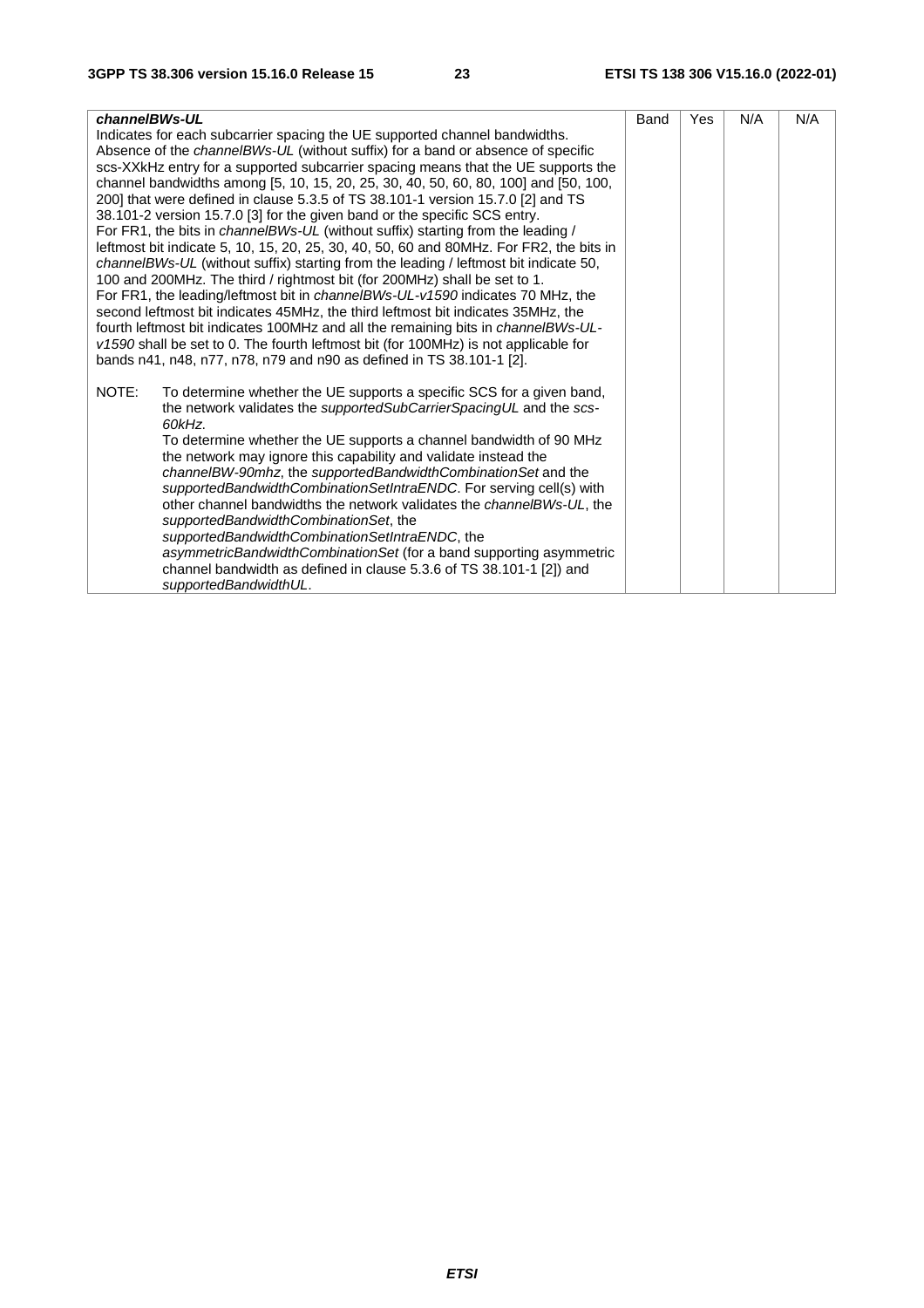| codebookParameters<br>Indicates the codebooks and the corresponding parameters supported by the UE.                                                                                                                                                                                                                                                                                                                                                                                                                                                                                                                                                                                                                                                                                                                                                                                                                                                                                                                                                                                                                                                                                                                                                                                                                                                | Band | FD | N/A | N/A |
|----------------------------------------------------------------------------------------------------------------------------------------------------------------------------------------------------------------------------------------------------------------------------------------------------------------------------------------------------------------------------------------------------------------------------------------------------------------------------------------------------------------------------------------------------------------------------------------------------------------------------------------------------------------------------------------------------------------------------------------------------------------------------------------------------------------------------------------------------------------------------------------------------------------------------------------------------------------------------------------------------------------------------------------------------------------------------------------------------------------------------------------------------------------------------------------------------------------------------------------------------------------------------------------------------------------------------------------------------|------|----|-----|-----|
| Parameters for type I single panel codebook (type1 singlePanel) supported by the<br>UE, which are mandatory to report:<br>supportedCSI-RS-ResourceList;<br>a UE shall support a maxNumberTxPortsPerResource minimum value of<br>4 for codebook type I single panel in FR1 in the case of a single active<br>CSI-resource across all bands in a band combination, regardless of what<br>it reports in supportedCSI-RS-ResourceList with<br>maxNumberTxPortsPerResource;<br>a UE shall support a <i>maxNumberTxPortsPerResource</i> minimum value of<br>8 when configured with wideband CSI report for codebook type I single<br>panel in FR1 in the case of a single active CSI-resource across all bands<br>in a band combination, regardless of what it reports in supportedCSI-RS-<br>ResourceList with maxNumberTxPortsPerResource;<br>a UE shall support a maxNumberTxPortsPerResource minimum value of<br>2 for codebook type I single panel in FR2 in the case of a single active<br>CSI-resource across all bands in a band combination, regardless of what<br>it reports in supportedCSI-RS-ResourceList with<br>maxNumberTxPortsPerResource.<br>modes indicates supported codebook modes (mode 1, both mode 1 and<br>mode $2$ );<br>maxNumberCSI-RS-PerResourceSet indicates the maximum number of CSI-<br>RS resource in a resource set. |      |    |     |     |
| Parameters for type I multi-panel codebook (type1 multiPanel) supported by the UE,<br>which are optional:<br>supportedCSI-RS-ResourceList;<br>modes indicates supported codebook modes (mode 1, mode 2, or both<br>mode 1 and mode 2);<br>maxNumberCSI-RS-PerResourceSet indicates the maximum number of CSI-<br>RS resource in a resource set;<br>nrofPanels indicates supported number of panels.                                                                                                                                                                                                                                                                                                                                                                                                                                                                                                                                                                                                                                                                                                                                                                                                                                                                                                                                                |      |    |     |     |
| Parameters for type II codebook (type2) supported by the UE, which are optional:<br>supportedCSI-RS-ResourceList;<br>parameterLx indicates the parameter "Lx" in codebook generation where x is<br>an index of Tx ports indicated by maxNumberTxPortsPerResource;<br>amplitudeScalingType indicates the amplitude scaling type supported by the<br>UE (wideband or both wideband and sub-band);<br>amplitudeSubsetRestriction indicates whether amplitude subset restriction is<br>supported for the UE.                                                                                                                                                                                                                                                                                                                                                                                                                                                                                                                                                                                                                                                                                                                                                                                                                                           |      |    |     |     |
| Parameters for type II codebook with port selection (type2-PortSelection) supported<br>by the UE, which are optional:<br>supportedCSI-RS-ResourceList;<br>parameterLx indicates the parameter "Lx" in codebook generation where x is<br>an index of Tx ports indicated by maxNumberTxPortsPerResource;<br>amplitudeScalingType indicates the amplitude scaling type supported by the<br>UE (wideband or both wideband and sub-band).                                                                                                                                                                                                                                                                                                                                                                                                                                                                                                                                                                                                                                                                                                                                                                                                                                                                                                               |      |    |     |     |
| supportedCSI-RS-ResourceList includes list of the following parameters:<br>maxNumberTxPortsPerResource indicates the maximum number of Tx ports<br>in a resource:<br>maxNumberResourcesPerBand indicates the maximum number of resources<br>across all CCs within a band simultaneously;<br>totalNumberTxPortsPerBand indicates the total number of Tx ports across all<br>CCs within a band simultaneously.                                                                                                                                                                                                                                                                                                                                                                                                                                                                                                                                                                                                                                                                                                                                                                                                                                                                                                                                       |      |    |     |     |
| crossCarrierScheduling-SameSCS                                                                                                                                                                                                                                                                                                                                                                                                                                                                                                                                                                                                                                                                                                                                                                                                                                                                                                                                                                                                                                                                                                                                                                                                                                                                                                                     | Band | No | N/A | N/A |
| Indicates whether the UE supports cross carrier scheduling for the same                                                                                                                                                                                                                                                                                                                                                                                                                                                                                                                                                                                                                                                                                                                                                                                                                                                                                                                                                                                                                                                                                                                                                                                                                                                                            |      |    |     |     |
| numerology with carrier indicator field (CIF) in carrier aggregation where                                                                                                                                                                                                                                                                                                                                                                                                                                                                                                                                                                                                                                                                                                                                                                                                                                                                                                                                                                                                                                                                                                                                                                                                                                                                         |      |    |     |     |
| numerologies for the scheduling cell and scheduled cell are same.                                                                                                                                                                                                                                                                                                                                                                                                                                                                                                                                                                                                                                                                                                                                                                                                                                                                                                                                                                                                                                                                                                                                                                                                                                                                                  |      |    |     |     |
|                                                                                                                                                                                                                                                                                                                                                                                                                                                                                                                                                                                                                                                                                                                                                                                                                                                                                                                                                                                                                                                                                                                                                                                                                                                                                                                                                    |      |    |     |     |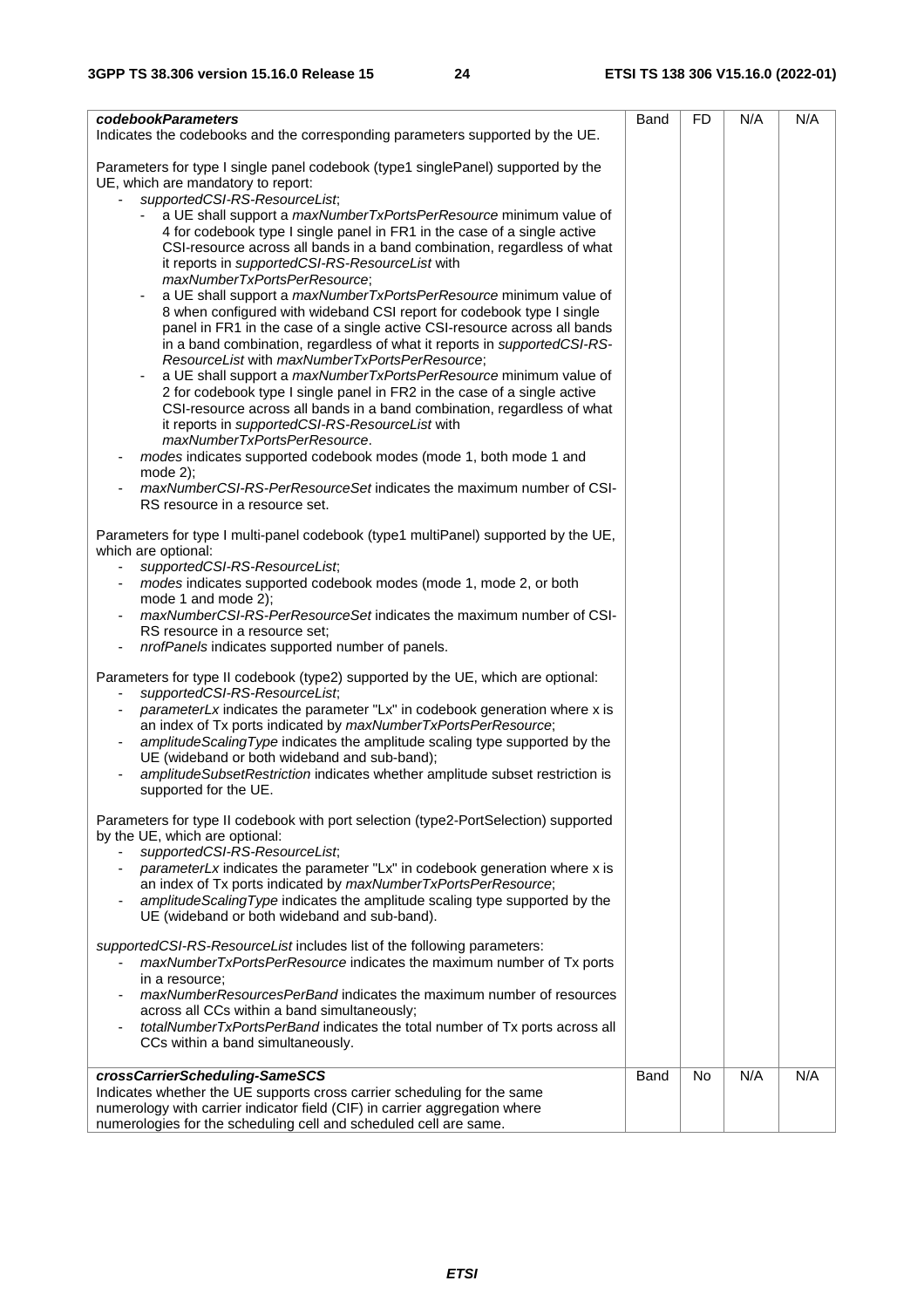| csi-ReportFramework<br>Indicates whether the UE supports CSI report framework. This capability signalling<br>comprises the following parameters:                                                                                                                                                                                                                                                                                                                                                                                                                                                              | Band | Yes | N/A | N/A |
|---------------------------------------------------------------------------------------------------------------------------------------------------------------------------------------------------------------------------------------------------------------------------------------------------------------------------------------------------------------------------------------------------------------------------------------------------------------------------------------------------------------------------------------------------------------------------------------------------------------|------|-----|-----|-----|
| maxNumberPeriodicCSI-PerBWP-ForCSI-Report indicates the maximum<br>number of periodic CSI report setting per BWP for CSI report;                                                                                                                                                                                                                                                                                                                                                                                                                                                                              |      |     |     |     |
| maxNumberPeriodicCSI-PerBWP-ForBeamReport indicates the maximum<br>number of periodic CSI report setting per BWP for beam report.                                                                                                                                                                                                                                                                                                                                                                                                                                                                             |      |     |     |     |
| maxNumberAperiodicCSI-PerBWP-ForCSI-Report indicates the maximum<br>number of aperiodic CSI report setting per BWP for CSI report;                                                                                                                                                                                                                                                                                                                                                                                                                                                                            |      |     |     |     |
| maxNumberAperiodicCSI-PerBWP-ForBeamReport indicates the maximum<br>number of aperiodic CSI report setting per BWP for beam report;                                                                                                                                                                                                                                                                                                                                                                                                                                                                           |      |     |     |     |
| maxNumberAperiodicCSI-triggeringStatePerCC indicates the maximum<br>number of aperiodic CSI triggering states in CSI-Aperiodic Trigger State List<br>per CC;                                                                                                                                                                                                                                                                                                                                                                                                                                                  |      |     |     |     |
| maxNumberSemiPersistentCSI-PerBWP-ForCSI-Report indicates the<br>maximum number of semi-persistent CSI report setting per BWP for CSI<br>report;                                                                                                                                                                                                                                                                                                                                                                                                                                                              |      |     |     |     |
| maxNumberSemiPersistentCSI-PerBWP-ForBeamReport indicates the<br>maximum number of semi-persistent CSI report setting per BWP for beam<br>report;                                                                                                                                                                                                                                                                                                                                                                                                                                                             |      |     |     |     |
| simultaneousCSI-ReportsPerCC indicates the number of CSI report(s) for<br>which the UE can measure and process reference signals simultaneously in<br>a CC of the band for which this capability is provided. The CSI report<br>comprises periodic, semi-persistent and aperiodic CSI and any latency<br>classes and codebook types. The CSI report in simultaneousCSI-<br>ReportsPerCC includes the beam report and CSI report.                                                                                                                                                                              |      |     |     |     |
| The UE is mandated to report csi-ReportFramework.                                                                                                                                                                                                                                                                                                                                                                                                                                                                                                                                                             |      |     |     |     |
| csi-RS-ForTracking<br>Indicates support of CSI-RS for tracking (i.e. TRS). This capability signalling                                                                                                                                                                                                                                                                                                                                                                                                                                                                                                         | Band | Yes | N/A | N/A |
| comprises the following parameters:                                                                                                                                                                                                                                                                                                                                                                                                                                                                                                                                                                           |      |     |     |     |
| maxBurstLength indicates the TRS burst length. Value 1 indicates 1 slot and<br>value 2 indicates both of 1 slot and 2 slots. In this release UE is mandated to<br>report value 2;                                                                                                                                                                                                                                                                                                                                                                                                                             |      |     |     |     |
| maxSimultaneousResourceSetsPerCC indicates the maximum number of<br>TRS resource sets per CC which the UE can track simultaneously;                                                                                                                                                                                                                                                                                                                                                                                                                                                                           |      |     |     |     |
| maxConfiguredResourceSetsPerCC indicates the maximum number of TRS<br>resource sets configured to UE per CC. It is mandated to report at least 8 for<br>FR1 and 16 for FR2;                                                                                                                                                                                                                                                                                                                                                                                                                                   |      |     |     |     |
| maxConfiguredResourceSetsAllCC indicates the maximum number of TRS<br>resource sets configured to UE across CCs. If the UE includes the field in an<br>FR1 band, it shall set the same value in all FR1 bands. If the UE includes the<br>field in an FR2 band, it shall set the same value in all FR2 bands. The UE<br>supports a total number of resources equal to the maximum of the FR1 and<br>FR2 value, but no more than the FR1 value across all FR1 serving cells and<br>no more than the FR2 value across all FR2 serving cells. The UE is<br>mandated to report at least 16 for FR1 and 32 for FR2. |      |     |     |     |
| The UE is mandated to report csi-RS-ForTracking.                                                                                                                                                                                                                                                                                                                                                                                                                                                                                                                                                              |      |     |     |     |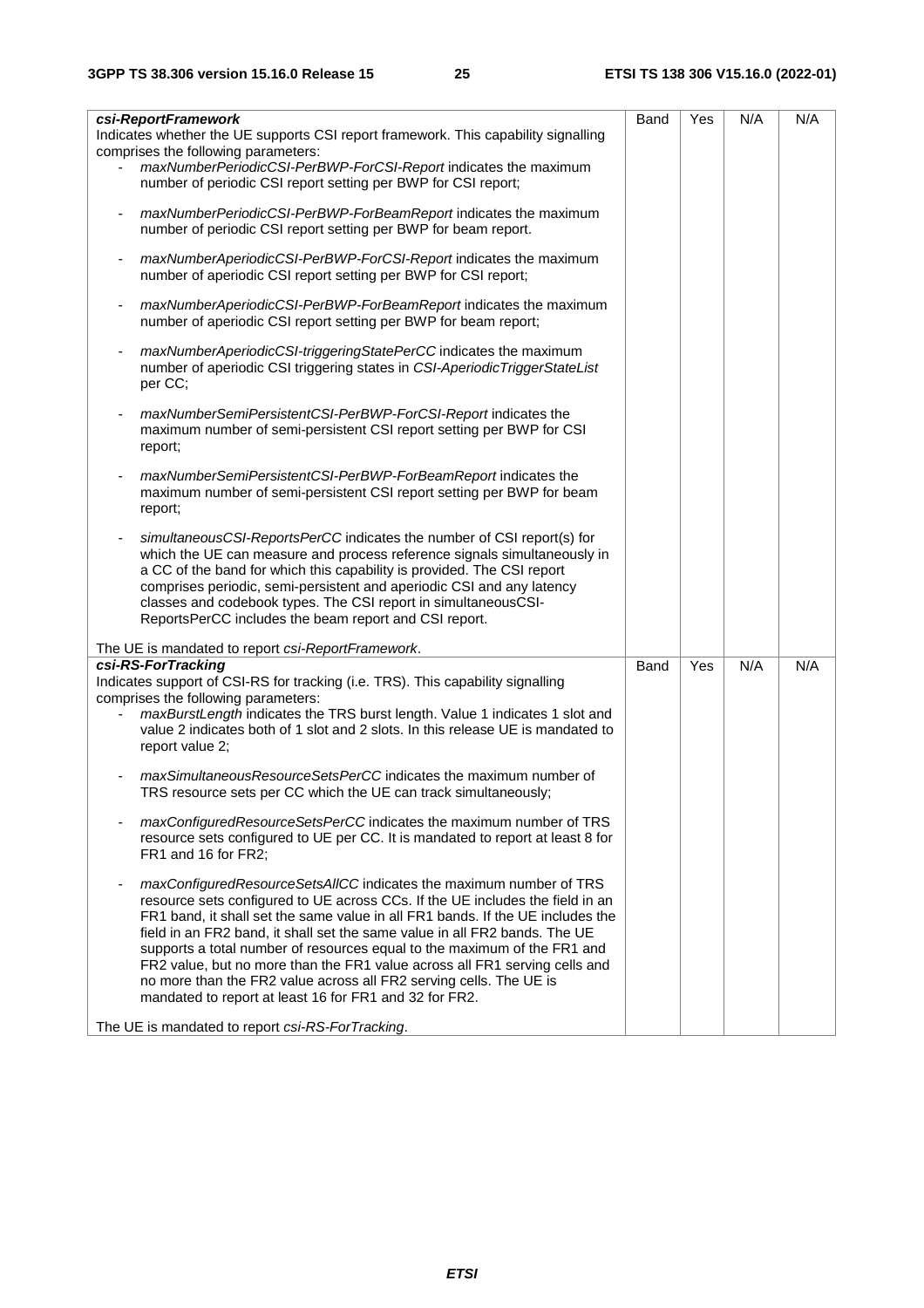| csi-RS-IM-ReceptionForFeedback<br>Indicates support of CSI-RS and CSI-IM reception for CSI feedback. This capability<br>signalling comprises the following parameters:                 | Band | Yes       | N/A | N/A |
|----------------------------------------------------------------------------------------------------------------------------------------------------------------------------------------|------|-----------|-----|-----|
| maxConfigNumberNZP-CSI-RS-PerCC indicates the maximum number of<br>configured NZP-CSI-RS resources per CC;                                                                             |      |           |     |     |
| maxConfigNumberPortsAcrossNZP-CSI-RS-PerCC indicates the maximum<br>number of ports across all configured NZP-CSI-RS resources per CC;                                                 |      |           |     |     |
| maxConfigNumberCSI-IM-PerCC indicates the maximum number of<br>configured CSI-IM resources per CC;                                                                                     |      |           |     |     |
| maxNumberSimultaneousNZP-CSI-RS-PerCC indicates the maximum<br>number of simultaneous CSI-RS-resources per CC;                                                                         |      |           |     |     |
| totalNumberPortsSimultaneousNZP-CSI-RS-PerCC indicates the total<br>number of CSI-RS ports in simultaneous CSI-RS resources per CC.                                                    |      |           |     |     |
| The UE is mandated to report csi-RS-IM-ReceptionForFeedback.                                                                                                                           |      |           |     |     |
| csi-RS-ProcFrameworkForSRS                                                                                                                                                             | Band | <b>No</b> | N/A | N/A |
| Indicates support of CSI-RS processing framework for SRS. This capability                                                                                                              |      |           |     |     |
| signalling comprises the following parameters:                                                                                                                                         |      |           |     |     |
| maxNumberPeriodicSRS-AssocCSI-RS-PerBWP indicates the maximum<br>number of periodic SRS resources associated with CSI-RS per BWP;                                                      |      |           |     |     |
| maxNumberAperiodicSRS-AssocCSI-RS-PerBWP indicates the maximum<br>number of aperiodic SRS resources associated with CSI-RS per BWP;                                                    |      |           |     |     |
| maxNumberSP-SRS-AssocCSI-RS-PerBWP indicates the maximum number<br>of semi-persistent SRS resources associated with CSI-RS per BWP;                                                    |      |           |     |     |
| simultaneous SRS-Assoc CSI-RS-PerCC indicates the number of SRS<br>resources that the UE can process simultaneously in a CC, including<br>periodic, aperiodic and semi-persistent SRS. |      |           |     |     |
|                                                                                                                                                                                        |      |           |     |     |
| extendedCP                                                                                                                                                                             | Band | <b>No</b> | N/A | N/A |
| Indicates whether the UE supports 60 kHz subcarrier spacing with extended CP<br>length for reception of PDCCH, and PDSCH, and transmission of PUCCH, PUSCH,<br>and SRS.                |      |           |     |     |
| groupBeamReporting                                                                                                                                                                     | Band | <b>No</b> | N/A | N/A |
| Indicates whether UE supports RSRP reporting for the group of two reference<br>signals.                                                                                                |      |           |     |     |
| maxNumberCSI-RS-BFD                                                                                                                                                                    | Band | <b>CY</b> | N/A | N/A |
| Indicates maximal number of CSI-RS resources across all CCs, and across MCG<br>and SCG in case of NR-DC, for UE to monitor PDCCH quality. In this release, the                         |      |           |     |     |
| maximum value that can be signalled is 16. If the UE includes the field in an FR1                                                                                                      |      |           |     |     |
| band, it shall set the same value in all FR1 bands. If the UE includes the field in an                                                                                                 |      |           |     |     |
| FR2 band, it shall set the same value in all FR2 bands. The UE supports a total                                                                                                        |      |           |     |     |
| number of resources equal to the maximum of the FR1 and FR2 value, but no more                                                                                                         |      |           |     |     |
| than the FR1 value across all FR1 serving cells and no more than the FR2 value                                                                                                         |      |           |     |     |
| across all FR2 serving cells. It is mandatory with capability signalling for FR2 and                                                                                                   |      |           |     |     |
| optional for FR1.                                                                                                                                                                      |      |           |     |     |
| maxNumberCSI-RS-SSB-CBD                                                                                                                                                                | Band | CY        | N/A | N/A |
| Defines maximal number of different CSI-RS [and/or SSB] resources across all                                                                                                           |      |           |     |     |
| CCs, and across MCG and SCG in case of NR-DC, for new beam identifications. In                                                                                                         |      |           |     |     |
| this release, the maximum value that can be signalled is 128. If the UE includes the                                                                                                   |      |           |     |     |
| field in an FR1 band, it shall set the same value in all FR1 bands. If the UE includes                                                                                                 |      |           |     |     |
| the field in an FR2 band, it shall set the same value in all FR2 bands. The UE<br>supports a total number of resources equal to the maximum of the FR1 and FR2                         |      |           |     |     |
| value, but no more than the FR1 value across all FR1 serving cells and no more                                                                                                         |      |           |     |     |
| than the FR2 value across all FR2 serving cells. It is mandatory with capability                                                                                                       |      |           |     |     |
| signalling for FR2 and optional for FR1. The UE is mandated to report at least 32 for                                                                                                  |      |           |     |     |
| FR <sub>2</sub> .                                                                                                                                                                      |      |           |     |     |
| maxNumberNonGroupBeamReporting                                                                                                                                                         | Band | Yes       | N/A | N/A |
| Defines support of non-group based RSRP reporting using N_max RSRP values                                                                                                              |      |           |     |     |
| reported.                                                                                                                                                                              |      |           |     |     |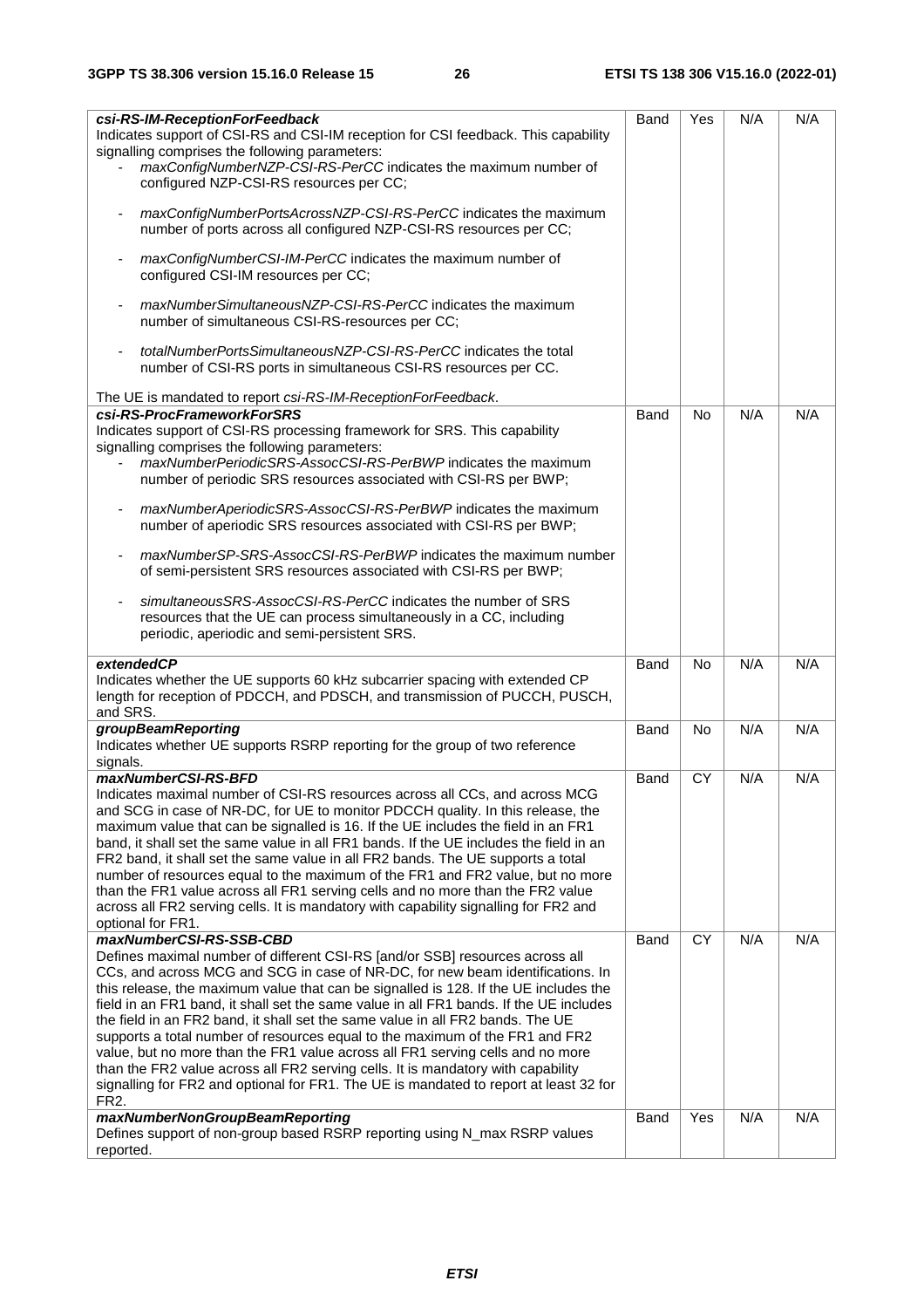| maxNumberRxBeam                                                                                                                                                  | Band | <b>CY</b> | N/A        | N/A             |
|------------------------------------------------------------------------------------------------------------------------------------------------------------------|------|-----------|------------|-----------------|
| Defines whether UE supports receive beamforming switching using NZP CSI-RS                                                                                       |      |           |            |                 |
| resource. UE shall indicate a single value for the preferred number of NZP CSI-RS                                                                                |      |           |            |                 |
| resource repetitions per CSI-RS resource set. Support of Rx beam switching is                                                                                    |      |           |            |                 |
| mandatory for FR2.                                                                                                                                               |      |           |            |                 |
| maxNumberRxTxBeamSwitchDL<br>Defines the number of Tx and Rx beam changes UE can perform on this band                                                            | Band | <b>No</b> | N/A        | FR <sub>2</sub> |
| within a slot. UE shall report one value per each subcarrier spacing supported by                                                                                |      |           |            | only            |
| the UE. In this release, the number of Tx and Rx beam changes for scs-15kHz and                                                                                  |      |           |            |                 |
| scs-30kHz are not included.                                                                                                                                      |      |           |            |                 |
| maxNumberSSB-BFD                                                                                                                                                 | Band | <b>CY</b> | N/A        | N/A             |
| Defines maximal number of different SSBs across all CCs, and across MCG and                                                                                      |      |           |            |                 |
| SCG in case of NR-DC, for UE to monitor PDCCH quality. In this release, the                                                                                      |      |           |            |                 |
| maximum value that can be signalled is 16. If the UE includes the field in an FR1                                                                                |      |           |            |                 |
| band, it shall set the same value in all FR1 bands. If the UE includes the field in an                                                                           |      |           |            |                 |
| FR2 band, it shall set the same value in all FR2 bands. The UE supports a total                                                                                  |      |           |            |                 |
| number of resources equal to the maximum of the FR1 and FR2 value, but no more                                                                                   |      |           |            |                 |
| than the FR1 value across all FR1 serving cells and no more than the FR2 value                                                                                   |      |           |            |                 |
| across all FR2 serving cells. It is mandatory with capability signalling for FR2 and                                                                             |      |           |            |                 |
| optional for FR1.<br>maxUplinkDutyCycle-PC2-FR1                                                                                                                  | Band | No        | N/A        | FR <sub>1</sub> |
| Indicates the maximum percentage of symbols during a certain evaluation period                                                                                   |      |           |            | only            |
| that can be scheduled for uplink transmission so as to ensure compliance with                                                                                    |      |           |            |                 |
| applicable electromagnetic energy absorption requirements provided by regulatory                                                                                 |      |           |            |                 |
| bodies. This field is only applicable for FR1 power class 2 UE as specified in clause                                                                            |      |           |            |                 |
| 6.2.1 of TS 38.101-1 [2]. If the field is absent, 50% shall be applied. Value n60                                                                                |      |           |            |                 |
| corresponds to 60%, value n70 corresponds to 70% and so on.                                                                                                      |      |           |            |                 |
| maxUplinkDutyCycle-FR2                                                                                                                                           | Band | <b>No</b> | N/A        | FR <sub>2</sub> |
| Indicates the maximum percentage of symbols during 1s that can be scheduled for                                                                                  |      |           |            | only            |
| uplink transmission at the UE maximum transmission power, so as to ensure                                                                                        |      |           |            |                 |
| compliance with applicable electromagnetic power density exposure requirements                                                                                   |      |           |            |                 |
| provided by regulatory bodies. This field is applicable for all power classes UE in                                                                              |      |           |            |                 |
| FR2 as specified in TS 38.101-2 [3]. Value n15 corresponds to 15%, value n20<br>corresponds to 20% and so on. If the field is absent or the percentage of uplink |      |           |            |                 |
| symbols transmitted within any 1s evaluation period is larger than                                                                                               |      |           |            |                 |
| maxUplinkDutyCycle-FR2, the UE behaviour is specified in TS 38.101-2 [3].                                                                                        |      |           |            |                 |
| modifiedMPR-Behaviour                                                                                                                                            | Band | No        | N/A        | N/A             |
| Indicates whether UE supports modified MPR behaviour defined in TS 38.101-1 [2]                                                                                  |      |           |            |                 |
| and TS 38.101-2 [3].                                                                                                                                             |      |           |            |                 |
| multipleTCI                                                                                                                                                      | Band | Yes       | N/A        | N/A             |
| Indicates whether UE supports more than one TCI state configurations per                                                                                         |      |           |            |                 |
| CORESET. UE is only required to track one active TCI state per CORESET. UE is                                                                                    |      |           |            |                 |
| required to support minimum between 64 and number of configured TCI states                                                                                       |      |           |            |                 |
| indicated by tci-StatePDSCH. This field shall be set to supported.                                                                                               |      |           |            |                 |
| pdsch-256QAM-FR2                                                                                                                                                 | Band | No        | N/A        | FR <sub>2</sub> |
| Indicates whether the UE supports 256QAM modulation scheme for PDSCH for                                                                                         |      |           |            | only            |
| FR2 as defined in 7.3.1.2 of TS 38.211 [6].<br>periodicBeamReport                                                                                                | Band | Yes       | N/A        | N/A             |
| Indicates whether UE supports periodic 'CRI/RSRP' or 'SSBRI/RSRP' reporting                                                                                      |      |           |            |                 |
| using PUCCH formats 2, 3 and 4 in one slot.                                                                                                                      |      |           |            |                 |
| powerBoosting-pi2BPSK                                                                                                                                            | Band | No        | <b>TDD</b> | FR <sub>1</sub> |
| Indicates whether UE supports power boosting for pi/2 BPSK, when applicable as                                                                                   |      |           | only       | only            |
| defined in 6.2 of TS 38.101-1 [2].                                                                                                                               |      |           |            |                 |
| ptrs-DensityRecommendationSetDL                                                                                                                                  | Band | CY        | N/A        | N/A             |
| For each supported sub-carrier spacing, indicates preferred threshold sets for                                                                                   |      |           |            |                 |
| determining DL PTRS density. It is mandated for FR2. For each supported sub-                                                                                     |      |           |            |                 |
| carrier spacing, this field comprises:                                                                                                                           |      |           |            |                 |
| two values of frequencyDensity;                                                                                                                                  |      |           |            |                 |
| three values of timeDensity.                                                                                                                                     |      |           |            |                 |
|                                                                                                                                                                  |      |           |            |                 |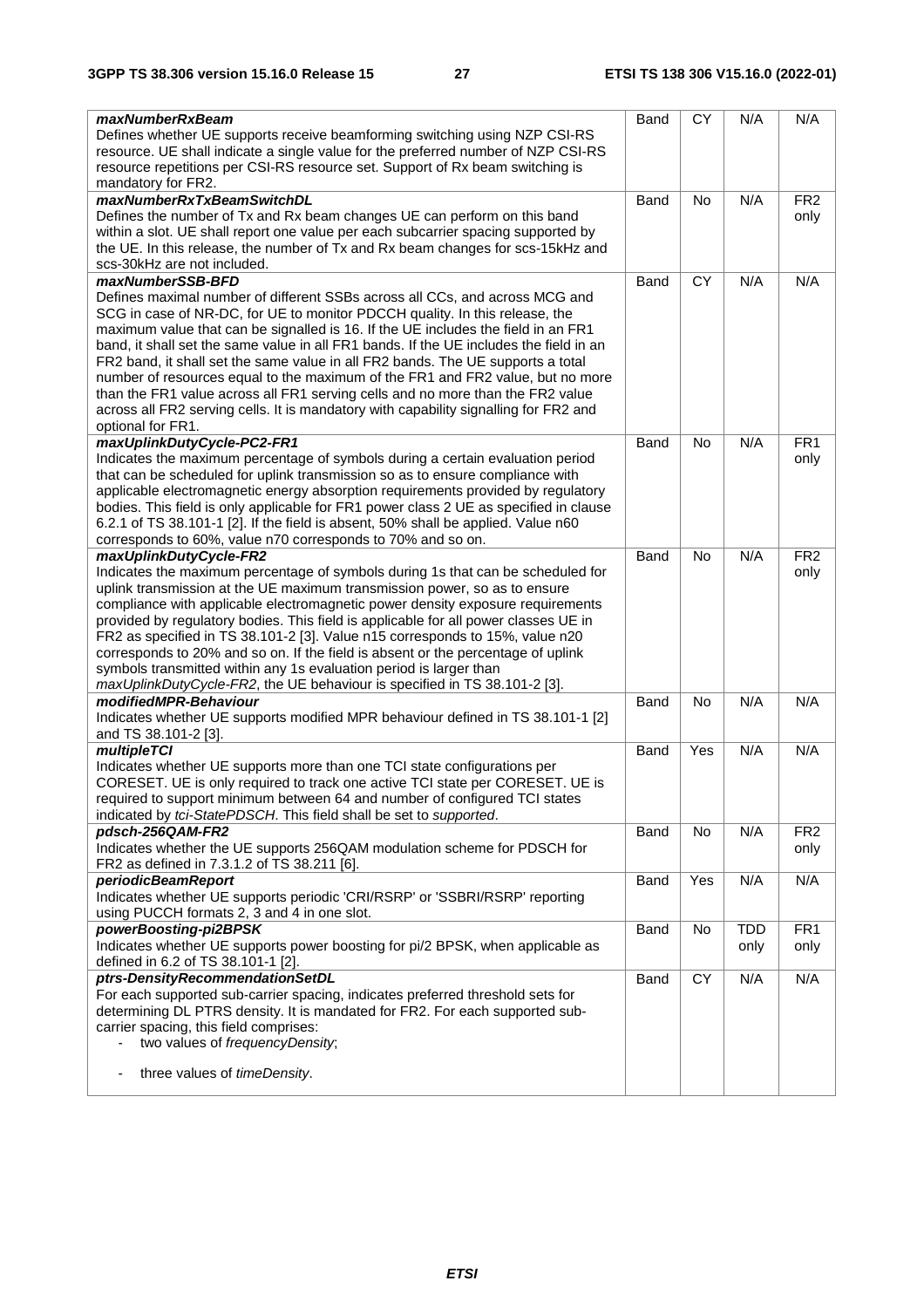| ptrs-DensityRecommendationSetUL                                                                                          | Band | No        | N/A | N/A       |
|--------------------------------------------------------------------------------------------------------------------------|------|-----------|-----|-----------|
| For each supported sub-carrier spacing, indicates preferred threshold sets for                                           |      |           |     |           |
| determining UL PTRS density. For each supported sub-carrier spacing, this field                                          |      |           |     |           |
| comprises:                                                                                                               |      |           |     |           |
| two values of frequencyDensity;                                                                                          |      |           |     |           |
| three values of timeDensity;<br>$\overline{\phantom{a}}$                                                                 |      |           |     |           |
| five values of sampleDensity.<br>$\overline{\phantom{a}}$                                                                |      |           |     |           |
| pucch-SpatialRelInfoMAC-CE                                                                                               | Band | <b>CY</b> | N/A | N/A       |
| Indicates whether the UE supports indication of PUCCH-spatial relationinfo by a                                          |      |           |     |           |
| MAC CE per PUCCH resource. It is mandatory for FR2 and optional for FR1.                                                 |      |           |     |           |
| pusch-256QAM                                                                                                             | Band | No        | N/A | N/A       |
| Indicates whether the UE supports 256QAM modulation scheme for PUSCH as                                                  |      |           |     |           |
| defined in 6.3.1.2 of TS 38.211 [6].                                                                                     |      |           |     |           |
| pusch-TransCoherence                                                                                                     | Band | <b>No</b> | N/A | N/A       |
| Defines support of the uplink codebook subset by the UE for UL precoding for                                             |      |           |     |           |
| PUSCH transmission as described in clause 6.1.1.1 of TS 38.214 [12]. UE indicated                                        |      |           |     |           |
| support of partial coherent codebook subset shall also support non-coherent                                              |      |           |     |           |
| codebook subset. UE indicated support of full coherent codebook subset shall also                                        |      |           |     |           |
| support partial and non-coherent codebook subset.                                                                        |      |           |     |           |
| rateMatchingLTE-CRS                                                                                                      | Band | Yes       | N/A | N/A       |
| Indicates whether the UE supports receiving PDSCH with resource mapping that                                             |      |           |     |           |
| excludes the REs determined by the higher layer configuration LTE-carrier                                                |      |           |     |           |
| configuring common RS, as specified in TS 38.214 [12].                                                                   |      |           |     |           |
| <b>spatialRelations</b>                                                                                                  | Band | <b>FD</b> | N/A | <b>FD</b> |
| Indicates whether the UE supports spatial relations. The capability signalling                                           |      |           |     |           |
| comprises the following parameters.                                                                                      |      |           |     |           |
| maxNumberConfiguredSpatialRelations indicates the maximum number of                                                      |      |           |     |           |
| configured spatial relations per CC for PUCCH and SRS. It is not applicable                                              |      |           |     |           |
| to FR1 and applicable to FR2 only. The UE is mandated to report 16 or                                                    |      |           |     |           |
| higher values;                                                                                                           |      |           |     |           |
|                                                                                                                          |      |           |     |           |
| maxNumberActiveSpatialRelations indicates the maximum number of active<br>$\qquad \qquad \blacksquare$                   |      |           |     |           |
| spatial relations with regarding to PUCCH and SRS for PUSCH, per BWP                                                     |      |           |     |           |
| per CC. It is not applicable to FR1 and applicable and mandatory to report                                               |      |           |     |           |
| one or higher value for FR2 only;                                                                                        |      |           |     |           |
|                                                                                                                          |      |           |     |           |
| additionalActiveSpatialRelationPUCCH indicates support of one additional<br>$\overline{\phantom{a}}$                     |      |           |     |           |
| active spatial relation for PUCCH. It is mandatory with capability signalling if                                         |      |           |     |           |
| maxNumberActiveSpatialRelations is set to n1;                                                                            |      |           |     |           |
|                                                                                                                          |      |           |     |           |
| maxNumberDL-RS-QCL-TypeD indicates the maximum number of downlink                                                        |      |           |     |           |
| RS resources used for QCL type D in the active TCI states and active spatial                                             |      |           |     |           |
| relation information, which is optional.                                                                                 |      |           |     |           |
|                                                                                                                          |      |           |     |           |
| The UE is mandated to report spatialRelations for FR2.                                                                   |      |           |     |           |
| sp-BeamReportPUCCH                                                                                                       | Band | No        | N/A | N/A       |
| Indicates support of semi-persistent 'CRI/RSRP' or 'SSBRI/RSRP' reporting using<br>PUCCH formats 2, 3 and 4 in one slot. |      |           |     |           |
| sp-BeamReportPUSCH                                                                                                       | Band | No        | N/A | N/A       |
| Indicates support of semi-persistent 'CRI/RSRP' or 'SSBRI/RSRP' reporting on                                             |      |           |     |           |
| PUSCH.                                                                                                                   |      |           |     |           |
| srs-AssocCSI-RS                                                                                                          | Band | No        | N/A | N/A       |
| Parameters for the calculation of the precoder for SRS transmission based on                                             |      |           |     |           |
| channel measurements using associated NZP CSI-RS resource (srs-AssocCSI-RS)                                              |      |           |     |           |
| as described in clause 6.1.1.2 of TS 38.214 [12]. UE supporting this feature shall                                       |      |           |     |           |
| also indicate support of non-codebook based PUSCH transmission.                                                          |      |           |     |           |
| This capability signalling includes list of the following parameters:                                                    |      |           |     |           |
| maxNumberTxPortsPerResource indicates the maximum number of Tx ports                                                     |      |           |     |           |
| in a resource;                                                                                                           |      |           |     |           |
|                                                                                                                          |      |           |     |           |
| maxNumberResourcesPerBand indicates the maximum number of resources                                                      |      |           |     |           |
| across all CCs within a band simultaneously;                                                                             |      |           |     |           |
|                                                                                                                          |      |           |     |           |
| totalNumberTxPortsPerBand indicates the total number of Tx ports across all                                              |      |           |     |           |
| CCs within a band simultaneously.                                                                                        |      |           |     |           |
|                                                                                                                          |      |           |     |           |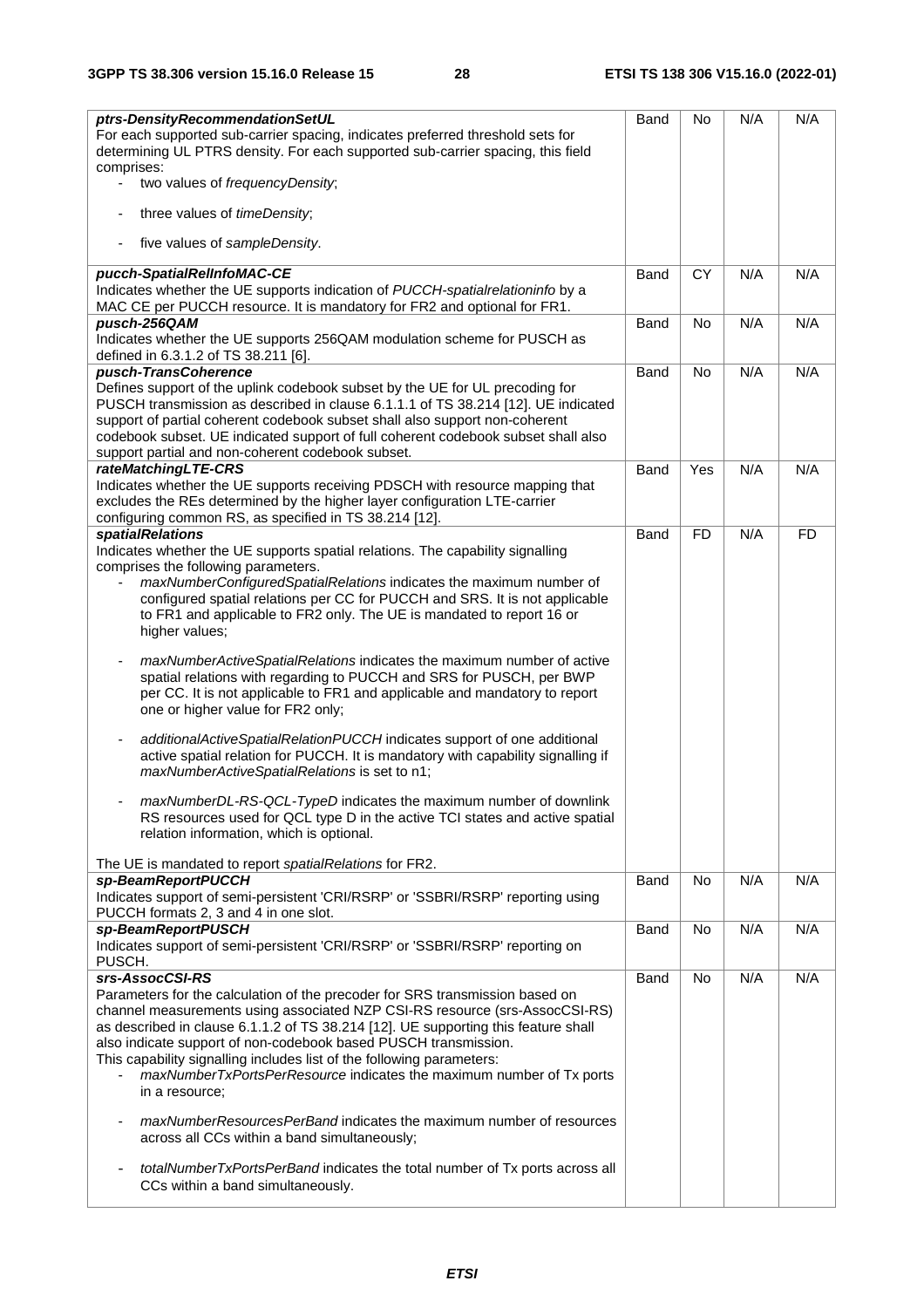| tci-StatePDSCH                                                     |                                                                                          | Band | Yes       | N/A | N/A             |
|--------------------------------------------------------------------|------------------------------------------------------------------------------------------|------|-----------|-----|-----------------|
|                                                                    | Defines support of TCI-States for PDSCH. The capability signalling comprises the         |      |           |     |                 |
| following parameters:                                              |                                                                                          |      |           |     |                 |
| $\overline{\phantom{a}}$                                           | maxNumberConfiguredTCIstatesPerCC indicates the maximum number of                        |      |           |     |                 |
|                                                                    | configured TCI-states per CC for PDSCH. For FR2, the UE is mandated to                   |      |           |     |                 |
|                                                                    | set the value at least to 64 (i.e. value 128 is an optional value). For FR1, the         |      |           |     |                 |
|                                                                    | UE is mandated to set these values at least to the maximum number of                     |      |           |     |                 |
| allowed SSBs in the supported band;                                |                                                                                          |      |           |     |                 |
|                                                                    |                                                                                          |      |           |     |                 |
|                                                                    | maxNumberActiveTCI-PerBWP indicates the maximum number of activated                      |      |           |     |                 |
|                                                                    | TCI-states per BWP per CC, including control and data. If a UE reports X                 |      |           |     |                 |
|                                                                    | active TCI state(s), it is not expected that more than X active QCL type D               |      |           |     |                 |
|                                                                    | assumption(s) for any PDSCH and any CORESETs for a given BWP of a                        |      |           |     |                 |
|                                                                    | serving cell become active for the UE. The UE shall include this field.                  |      |           |     |                 |
|                                                                    |                                                                                          |      |           |     |                 |
| Note the UE is required to track only the active TCI states.       |                                                                                          |      |           |     |                 |
|                                                                    |                                                                                          |      |           |     |                 |
| The UE is mandated to report tci-StatePDSCH.                       |                                                                                          |      |           |     |                 |
| twoPortsPTRS-UL                                                    |                                                                                          | Band | <b>No</b> | N/A | N/A             |
|                                                                    | Defines whether UE supports PT-RS with 2 antenna ports for UL transmission.              |      |           |     |                 |
| ue-PowerClass                                                      |                                                                                          | Band | Yes       | N/A | N/A             |
|                                                                    | For FR1, if the UE supports the different UE power class than the default UE power       |      |           |     |                 |
|                                                                    | class as defined in clause 6.2 of TS 38.101-1 [2], the UE shall report the supported     |      |           |     |                 |
|                                                                    | UE power class in this field. For FR2, UE shall report the supported UE power class      |      |           |     |                 |
| as defined in clause 6 and 7 of TS 38.101-2 [3] in this field.     |                                                                                          |      |           |     |                 |
| uplinkBeamManagement                                               |                                                                                          | Band | <b>No</b> | N/A | FR <sub>2</sub> |
|                                                                    | Defines support of beam management for UL. This capability signalling comprises          |      |           |     | only            |
| the following parameters:                                          |                                                                                          |      |           |     |                 |
|                                                                    | maxNumberSRS-ResourcePerSet-BM indicates the maximum number of                           |      |           |     |                 |
|                                                                    | SRS resources per SRS resource set configurable for beam management,                     |      |           |     |                 |
| supported by the UE.                                               |                                                                                          |      |           |     |                 |
|                                                                    | maxNumberSRS-ResourceSet indicates the maximum number of SRS                             |      |           |     |                 |
|                                                                    | resource sets configurable for beam management, supported by the UE.                     |      |           |     |                 |
|                                                                    |                                                                                          |      |           |     |                 |
| If the UE does not set beamCorrespondenceWithoutUL-BeamSweeping to |                                                                                          |      |           |     |                 |
|                                                                    | supported, the UE shall report this capability. This feature is optional for the UE that |      |           |     |                 |
|                                                                    | supports beam correspondence without uplink beam sweeping as defined in clause           |      |           |     |                 |
| 6.6, TS 38.101-2 [3].                                              |                                                                                          |      |           |     |                 |
|                                                                    |                                                                                          |      |           |     |                 |
| NOTE:                                                              | The network uses maxNumberSRS-ResourceSet to determine the                               |      |           |     |                 |
|                                                                    | maximum number of SRS resource sets that can be configured to the UE                     |      |           |     |                 |
|                                                                    | for periodic/semi-persistent/aperiodic configurations as below:                          |      |           |     |                 |
|                                                                    |                                                                                          |      |           |     |                 |
| <b>Maximum number of SRS</b>                                       | Additional constraint on the maximum                                                     |      |           |     |                 |
| resource sets across all time                                      | number of SRS resource sets                                                              |      |           |     |                 |
| domain behaviour                                                   | configured to the UE for each                                                            |      |           |     |                 |
| (periodic/semi-                                                    | supported time domain behaviour                                                          |      |           |     |                 |
| persistent/aperiodic) reported in                                  | (periodic/semi-persistent/aperiodic)                                                     |      |           |     |                 |
| maxNumberSRS-ResourceSet                                           |                                                                                          |      |           |     |                 |
|                                                                    | 1                                                                                        |      |           |     |                 |
| 2                                                                  | 1                                                                                        |      |           |     |                 |
| 3                                                                  | $\mathbf{1}$                                                                             |      |           |     |                 |
| 4                                                                  | $\overline{c}$                                                                           |      |           |     |                 |
| 5                                                                  | $\overline{2}$                                                                           |      |           |     |                 |
| 6                                                                  | $\overline{a}$                                                                           |      |           |     |                 |
| 7                                                                  | 4                                                                                        |      |           |     |                 |
| 8                                                                  | 4                                                                                        |      |           |     |                 |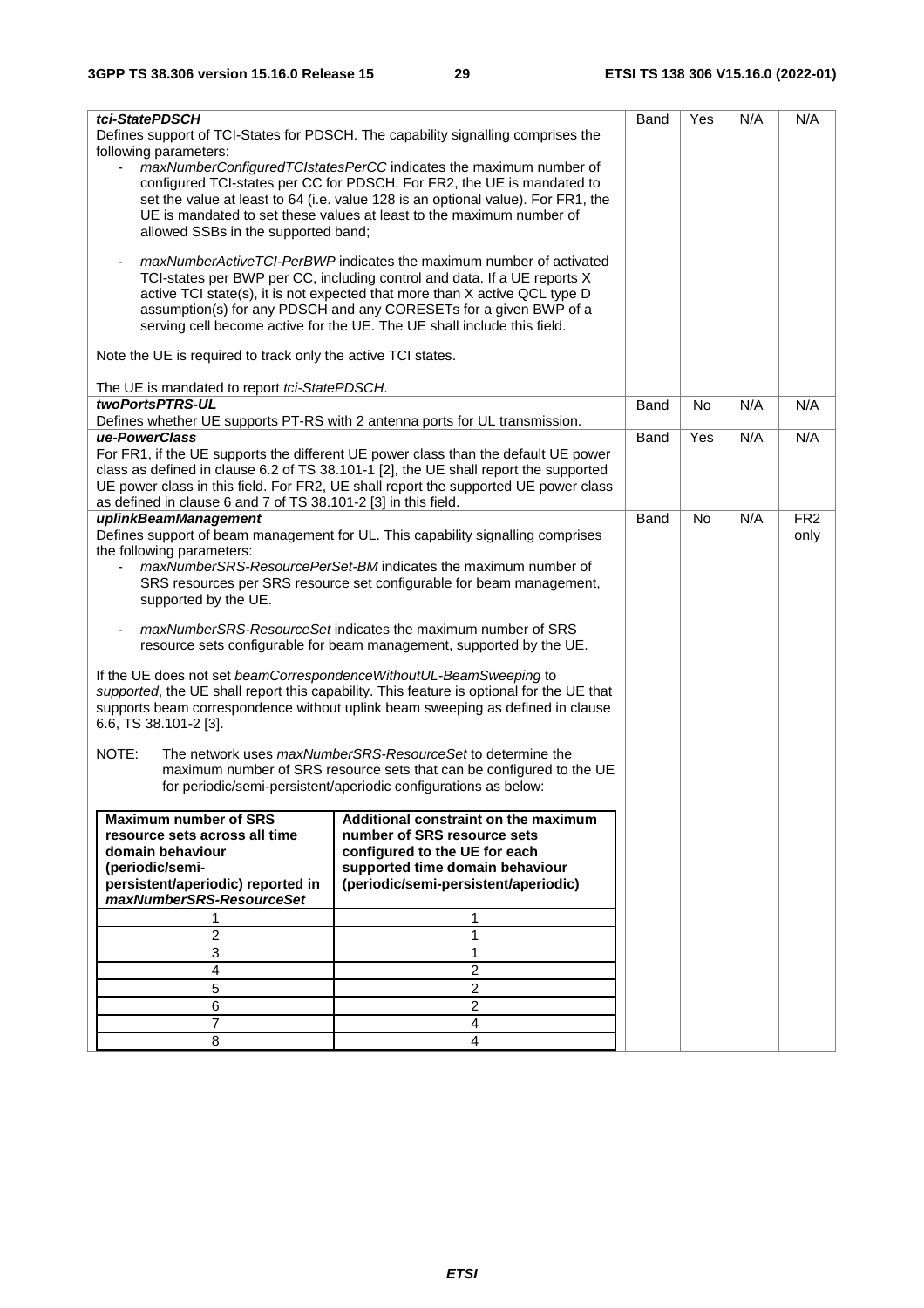#### 4.2.7.3 *CA-ParametersEUTRA*

| <b>Definitions for parameters</b>                                                         | Per       | M         | FDD-<br><b>TDD</b> | <b>FR1-</b><br>FR <sub>2</sub> |
|-------------------------------------------------------------------------------------------|-----------|-----------|--------------------|--------------------------------|
|                                                                                           |           |           | <b>DIFF</b>        | <b>DIFF</b>                    |
| additionalRx-Tx-PerformanceReq                                                            | <b>BC</b> | <b>No</b> | N/A                | N/A                            |
| additionalRx-Tx-PerformanceReq defined in 4.3.5.22, TS 36.306 [15].                       |           |           |                    |                                |
| dl-1024QAM-TotalWeightedLayers                                                            | <b>BC</b> | <b>No</b> | N/A                | N/A                            |
| Indicates total number of weighted layers for the LTE part of the concerned               |           |           |                    |                                |
| (NG)EN-DC/NE-DC band combination the UE can process for 1024QAM, as                       |           |           |                    |                                |
| described in TS 36.306 [15] equation 4.3.5.31-1. Actual value = $(10 + \text{indicated})$ |           |           |                    |                                |
| value x 2), i.e. value 0 indicates 10 layers, value 1 indicates 12 layers and so on.      |           |           |                    |                                |
| For an (NG)EN-DC/NE-DC band combination for which this field is not included, dl-         |           |           |                    |                                |
| 1024QAM-TotalWeightedLayers-r15 as described in TS 36.331 [17] applies, if                |           |           |                    |                                |
| included.                                                                                 |           |           |                    |                                |
| multipleTimingAdvance                                                                     | BC        | <b>No</b> | N/A                | N/A                            |
| multipleTimingAdvance defined in 4.3.5.3, TS 36.306 [15].                                 |           |           |                    |                                |
| simultaneousRx-Tx                                                                         | BC        | <b>No</b> | N/A                | N/A                            |
| simultaneousRx-Tx defined in 4.3.5.4, TS 36.306 [15].                                     |           |           |                    |                                |
| supportedBandwidthCombinationSetEUTRA                                                     | BC        | <b>CY</b> | N/A                | N/A                            |
| Indicates the set of supported bandwidth combinations for the LTE part for inter-         |           |           |                    |                                |
| band (NG)EN-DC without intra-band (NG)EN-DC component, inter-band NE-DC                   |           |           |                    |                                |
| without intra-band NE-DC component and intra-band (NG)EN-DC/NE-DC with                    |           |           |                    |                                |
| additional inter-band LTE CA component. The field is encoded as a bit map, where          |           |           |                    |                                |
| bit N is set to "1" if UE support Bandwidth Combination Set N for this band               |           |           |                    |                                |
| combination. The leading / leftmost bit (bit 0) corresponds to the Bandwidth              |           |           |                    |                                |
| Combination Set 0, the next bit corresponds to the Bandwidth Combination Set 1            |           |           |                    |                                |
| and so on. The UE shall neither include the field for a (NG)EN-DC/NE-DC                   |           |           |                    |                                |
| combination which has only one LTE carrier, nor for a (NG)EN-DC/NE-DC                     |           |           |                    |                                |
| combination which has more than one LTE carrier for which the UE only supports            |           |           |                    |                                |
| Bandwidth Combination Set 0 for the LTE part. If the inter-band (NG)EN-DC/NE-DC           |           |           |                    |                                |
| has more than one LTE carrier, the UE shall support at least one bandwidth                |           |           |                    |                                |
| combination for the supported LTE part.                                                   |           |           |                    |                                |
| supportedNAICS-2CRS-AP                                                                    | BC        | <b>No</b> | N/A                | N/A                            |
| supportedNAICS-2CRS-AP defined in 4.3.5.8, TS 36.306 [15].                                |           |           |                    |                                |
| fd-MIMO-TotalWeightedLayers                                                               | BC        | <b>No</b> | N/A                | N/A                            |
| Indicates total number of weighted layers for the LTE part of the concerned               |           |           |                    |                                |
| (NG)EN-DC/NE-DC band combination the UE can process for FD-MIMO, as                       |           |           |                    |                                |
| described in TS 36.306 [15] equation 4.3.28.13-1 and TS 36.331 [17] clause 6.3.6,         |           |           |                    |                                |
| NOTE 8 in UE-EUTRA-Capability field descriptions. For an (NG)EN-DC/NE-DC                  |           |           |                    |                                |
| band combination for which this field is not included, <i>totalWeightedLayers-r13</i> as  |           |           |                    |                                |
| described in TS 36.331 [17] applies, if included.                                         |           |           |                    |                                |
| ue-CA-PowerClass-N                                                                        | ВC        | No        | N/A                | N/A                            |
| ue-CA-PowerClass-N defined in 4.3.5.1.3, TS 36.306 [15].                                  |           |           |                    |                                |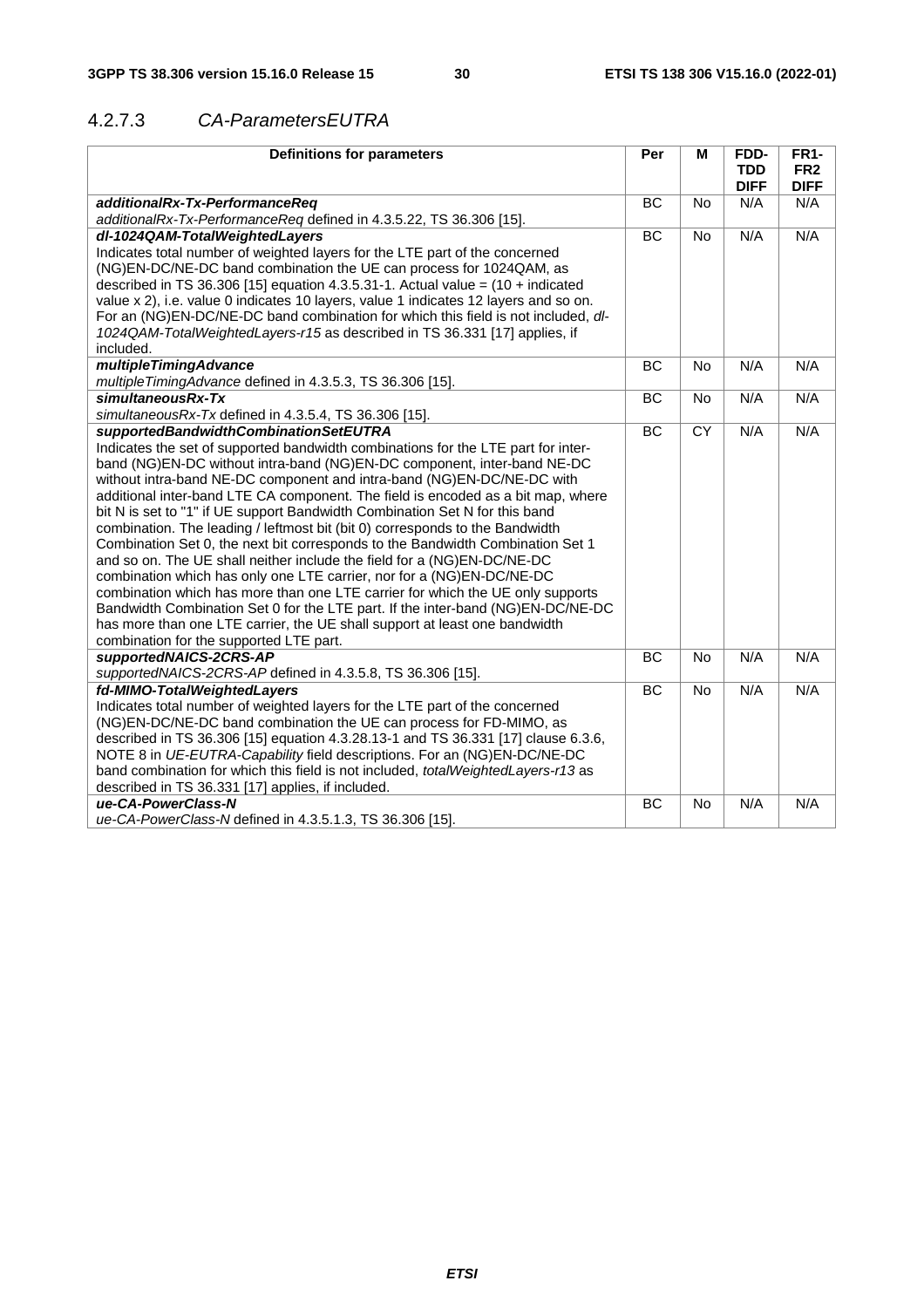4.2.7.4 *CA-ParametersNR*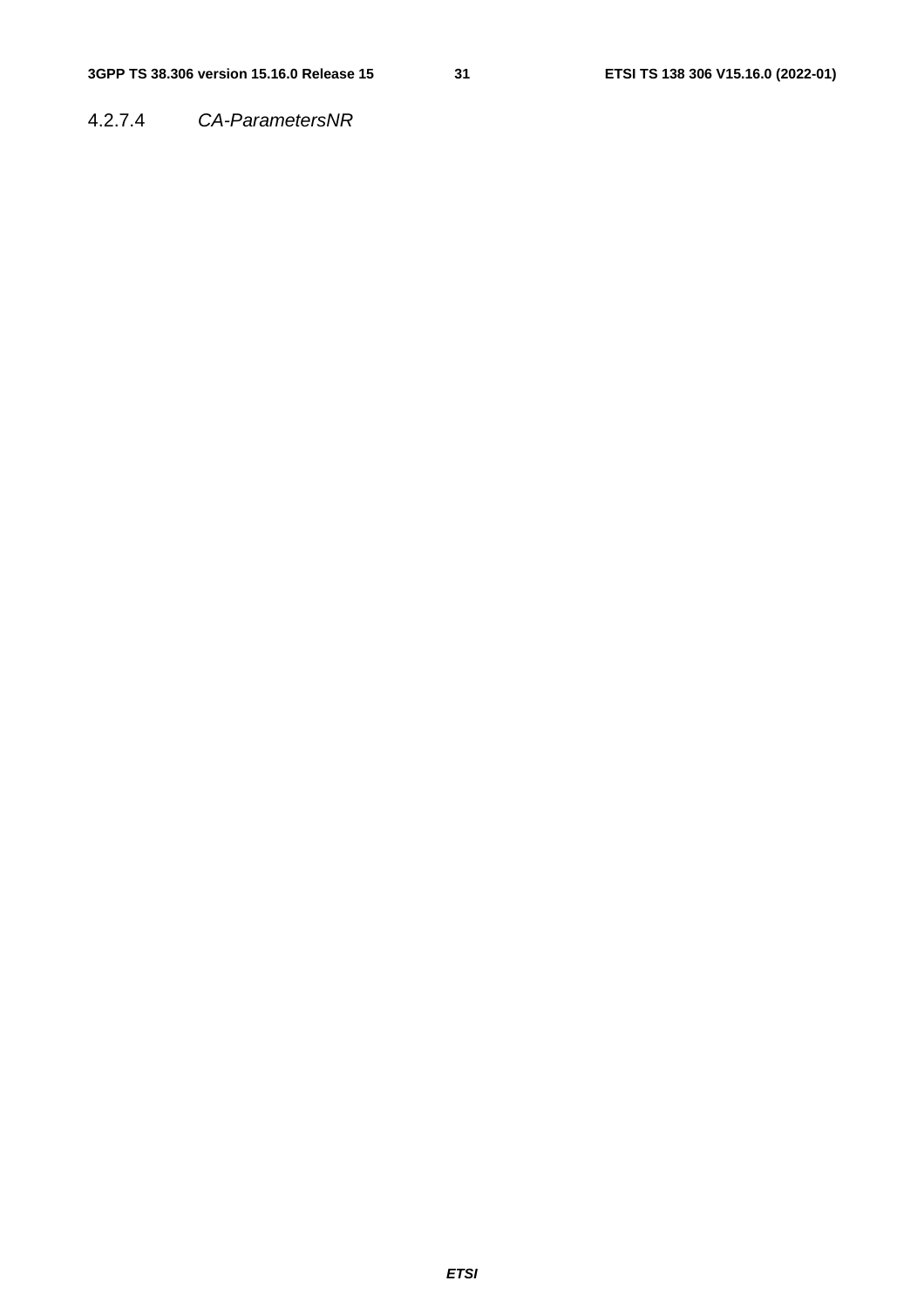| <b>Definitions for parameters</b>                                                                                                                                                                                                                                                                                                                                                                                                                                                                                                                                                                                                                                                                                                                                                                                                                                                                                                                                                                                                                                                                                                                                                                                                                                                                                                                                                                                                                                                                     | Per       | М         | FDD-                      | <b>FR1-</b>                    |
|-------------------------------------------------------------------------------------------------------------------------------------------------------------------------------------------------------------------------------------------------------------------------------------------------------------------------------------------------------------------------------------------------------------------------------------------------------------------------------------------------------------------------------------------------------------------------------------------------------------------------------------------------------------------------------------------------------------------------------------------------------------------------------------------------------------------------------------------------------------------------------------------------------------------------------------------------------------------------------------------------------------------------------------------------------------------------------------------------------------------------------------------------------------------------------------------------------------------------------------------------------------------------------------------------------------------------------------------------------------------------------------------------------------------------------------------------------------------------------------------------------|-----------|-----------|---------------------------|--------------------------------|
|                                                                                                                                                                                                                                                                                                                                                                                                                                                                                                                                                                                                                                                                                                                                                                                                                                                                                                                                                                                                                                                                                                                                                                                                                                                                                                                                                                                                                                                                                                       |           |           | <b>TDD</b><br><b>DIFF</b> | FR <sub>2</sub><br><b>DIFF</b> |
| csi-RS-IM-ReceptionForFeedbackPerBandComb<br>Indicates support of CSI-RS and CSI-IM reception for CSI feedback. This capability<br>signalling comprises the following parameters:<br>maxNumberSimultaneousNZP-CSI-RS-ActBWP-AIICC indicates the<br>maximum number of simultaneous CSI-RS resources (irrespective of the<br>associated codebook type) in active BWPs across all CCs, and across MCG<br>and SCG in case of NR-DC. The network applies this limit in addition to the<br>limits signalled in MIMO-ParametersPerBand-><br>maxNumberSimultaneousNZP-CSI-RS-PerCC and in Phy-ParametersFRX-<br>Diff-> maxNumberSimultaneousNZP-CSI-RS-PerCC;<br>totalNumberPortsSimultaneousNZP-CSI-RS-ActBWP-AllCC indicates the<br>total number of CSI-RS ports in simultaneous CSI-RS resources<br>(irrespective of the associated codebook type) in active BWPs across all<br>CCs, and across MCG and SCG in case of NR-DC. The network applies this<br>limit in addition to the limits signalled in MIMO-ParametersPerBand-><br>totalNumberPortsSimultaneousNZP-CSI-RS-PerCC and in Phy-<br>ParametersFRX-Diff-> totalNumberPortsSimultaneousNZP-CSI-RS-PerCC.                                                                                                                                                                                                                                                                                                                                          | <b>BC</b> | Yes       | N/A                       | N/A                            |
| The UE is mandated to report csi-RS-IM-ReceptionForFeedbackPerBandComb.<br>diffNumerologyAcrossPUCCH-Group<br>Indicates whether different numerology across two NR PUCCH groups for data and<br>control channel at a given time in NR CA and (NG)EN-DC/NE-DC is supported by<br>the UE.                                                                                                                                                                                                                                                                                                                                                                                                                                                                                                                                                                                                                                                                                                                                                                                                                                                                                                                                                                                                                                                                                                                                                                                                               | BC        | <b>No</b> | N/A                       | N/A                            |
| diffNumerologyWithinPUCCH-GroupLargerSCS<br>Indicates whether UE supports different numerology across carriers within a<br>PUCCH group and a same numerology between DL and UL per carrier for<br>data/control channel at a given time in NR CA, (NG)EN-DC/NE-DC and NR-DC.<br>In case of NR CA and (NG)EN-DC/NE-DC with one NR PUCCH group and in case<br>of NR CA with two NR PUCCH groups, it also indicates whether the UE supports<br>different numerologies across NR carriers within the same NR PUCCH group up to<br>two different numerologies within the same NR PUCCH group, wherein NR PUCCH<br>is sent on the carrier with larger SCS for data and control channel at a given time.<br>In case of (NG)EN-DC/NE-DC with two NR PUCCH groups, it indicates whether the<br>UE supports different numerologies across NR carriers up to two different<br>numerologies within an NR PUCCH group in FR1, wherein NR PUCCH is sent on<br>the carrier with larger SCS, and same numerology across NR carriers within<br>another NR PUCCH group in FR2 for data and control channel at a given time.<br>In case of NR-DC, it indicates whether the UE supports different numerologies<br>across NR carriers within the same NR PUCCH group in MCG (in FR1) up to two<br>different numerologies within the same NR PUCCH group wherein NR PUCCH is<br>sent on the carrier with larger SCS for data/control channel at a given time; and<br>same numerology across NR carriers in SCG (in FR2).     | BC        | <b>No</b> | N/A                       | N/A                            |
| diffNumerologyWithinPUCCH-GroupSmallerSCS<br>Indicates whether UE supports different numerology across carriers within a<br>PUCCH group and a same numerology between DL and UL per carrier for<br>data/control channel at a given time in NR CA, (NG)EN-DC/NE-DC and NR-DC.<br>In case of NR CA and (NG)EN-DC/NE-DC with one NR PUCCH group and in case<br>of NR CA with two NR PUCCH groups, it also indicates whether the UE supports<br>different numerologies across NR carriers within the same NR PUCCH group up to<br>two different numerologies within the same NR PUCCH group, wherein NR PUCCH<br>is sent on the carrier with smaller SCS for data and control channel at a given time.<br>In case of (NG)EN-DC/NE-DC with two NR PUCCH groups, it indicates whether the<br>UE supports different numerologies across NR carriers up to two different<br>numerologies within an NR PUCCH group in FR1, wherein NR PUCCH is sent on<br>the carrier with smaller SCS, and same numerology across NR carriers within<br>another NR PUCCH group in FR2 for data and control channel at a given time.<br>In case of NR-DC, it indicates whether the UE supports different numerologies<br>across NR carriers within the same NR PUCCH group in MCG (in FR1) up to two<br>different numerologies within the same NR PUCCH group wherein NR PUCCH is<br>sent on the carrier with smaller SCS for data/control channel at a given time; and<br>same numerology across NR carriers in SCG (in FR2). | <b>BC</b> | <b>No</b> | N/A                       | N/A                            |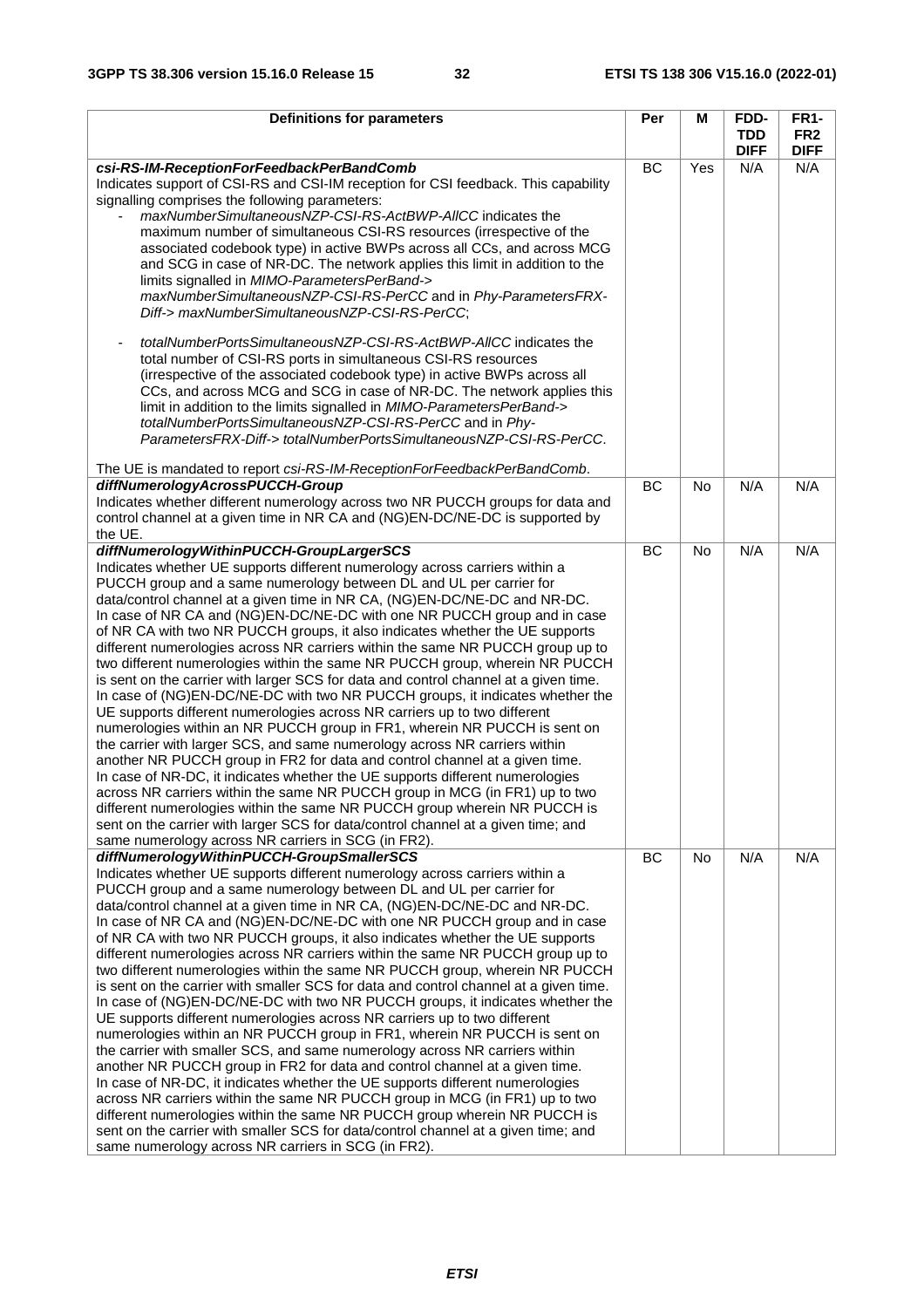| dualPA-Architecture<br>For band combinations with single-band with UL CA, this field indicates the support                                                        | BC        | No  | N/A | N/A |
|-------------------------------------------------------------------------------------------------------------------------------------------------------------------|-----------|-----|-----|-----|
| of dual PA. If absent in such band combinations, the UE supports single PA for all<br>the ULs. For other band combinations, this field is not applicable.         |           |     |     |     |
| parallelTxSRS-PUCCH-PUSCH                                                                                                                                         | BC        | No  | N/A | N/A |
| Indicates whether the UE supports parallel transmission of SRS and PUCCH/<br>PUSCH across CCs in an inter-band CA band combination.                               |           |     |     |     |
| parallelTxPRACH-SRS-PUCCH-PUSCH                                                                                                                                   | BC        | No  | N/A | N/A |
| Indicates whether the UE supports parallel transmission of PRACH and<br>SRS/PUCCH/PUSCH across CCs in an inter-band CA band combination.                          |           |     |     |     |
| simultaneousCSI-ReportsAIICC                                                                                                                                      | BC        | Yes | N/A | N/A |
| Indicates whether the UE supports CSI report framework and the number of CSI                                                                                      |           |     |     |     |
| report(s) which the UE can simultaneously process across all CCs, and across                                                                                      |           |     |     |     |
| MCG and SCG in case of NR-DC. The CSI report comprises periodic, semi-<br>persistent and aperiodic CSI and any latency classes and codebook types. The CSI        |           |     |     |     |
| report in simultaneousCSI-ReportsAIICC includes the beam report and CSI report.                                                                                   |           |     |     |     |
| This parameter may further limit simultaneousCSI-ReportsPerCC in MIMO-                                                                                            |           |     |     |     |
| ParametersPerBand and Phy-ParametersFRX-Diff for each band in a given band                                                                                        |           |     |     |     |
| combination.                                                                                                                                                      |           |     |     |     |
| simultaneousRxTxInterBandCA                                                                                                                                       | BC        | CY  | N/A | N/A |
| Indicates whether the UE supports simultaneous transmission and reception in                                                                                      |           |     |     |     |
| TDD-TDD and TDD-FDD inter-band NR CA. If this field is included in ca-                                                                                            |           |     |     |     |
| ParametersNR-ForDC, it indicates the UE supports simultaneous transmission and<br>reception between any UL/DL band pair within a cell group and across MCG and    |           |     |     |     |
| SCG in TDD-TDD and TDD-FDD inter-band NR-DC. It is mandatory for certain                                                                                          |           |     |     |     |
| TDD-FDD and TDD-TDD band combinations defined in TS 38.101-1 [2], TS 38.101-                                                                                      |           |     |     |     |
| 2 [3] and TS 38.101-3 [4].                                                                                                                                        |           |     |     |     |
| simultaneousRxTxInterBandCAPerBandPair                                                                                                                            | BC        | No  | N/A | N/A |
| Indicates whether the UE supports simultaneous transmission and reception in                                                                                      |           |     |     |     |
| TDD-TDD and TDD-FDD inter-band NR CA for each band pair in the band                                                                                               |           |     |     |     |
| combination.<br>Encoded as a bitmap with size L $*(L-1)/2$ , and bit N (leftmost bit is indexed as bit                                                            |           |     |     |     |
| 0) is set to "1" if the UE supports simultaneous transmission and reception for band                                                                              |           |     |     |     |
| pair (x, y), where L is the number of band entries in the band combination, x and y                                                                               |           |     |     |     |
| are the indices of the band entry in the band combination (the first band entry is                                                                                |           |     |     |     |
| indexed as 0), $x < y$ , and $N = x*(2^*L - x - 1)/2 + y - x - 1$ .                                                                                               |           |     |     |     |
| If this field is included in ca-ParametersNR-ForDC, each bit of this field indicates                                                                              |           |     |     |     |
| whether the UE supports simultaneous transmission and reception between each                                                                                      |           |     |     |     |
| band pair, within a cell group and across MCG and SCG in TDD-TDD and TDD-<br>FDD inter-band NR-DC.                                                                |           |     |     |     |
| The UE does not include this field if the UE supports simultaneous transmission and                                                                               |           |     |     |     |
| reception for all band pairs in the band combination (in which case                                                                                               |           |     |     |     |
| simultaneousRxTxInterBandCA is included) or does not support for any band pair in                                                                                 |           |     |     |     |
| the band combination. The UE shall consistently set the bits which correspond to                                                                                  |           |     |     |     |
| the same band pair.                                                                                                                                               |           |     |     |     |
| simultaneousRxTxSUL<br>Indicates whether the UE supports simultaneous reception and transmission for a                                                            | BC        | CY  | N/A | N/A |
| NR band combination including SUL. Mandatory/Optional support depends on band                                                                                     |           |     |     |     |
| combination and captured in TS 38.101-1 [2].                                                                                                                      |           |     |     |     |
| simultaneousRxTxSULPerBandPair                                                                                                                                    | <b>BC</b> | No  | N/A | N/A |
| Indicates whether the UE supports simultaneous reception and transmission for a                                                                                   |           |     |     |     |
| NR band combination including SUL for each band pair in the band combination.                                                                                     |           |     |     |     |
| Encoded in the same manner as simultaneous RxTxInterBandCAPerBandPair.<br>The UE does not include this field if the UE supports simultaneous transmission and     |           |     |     |     |
| reception for all band pairs in the band combination (in which case                                                                                               |           |     |     |     |
| simultaneousRxTxSUL is included) or does not support for any band pair in the                                                                                     |           |     |     |     |
| band combination. The UE shall consistently set the bits which correspond to the                                                                                  |           |     |     |     |
| same band pair.                                                                                                                                                   |           |     |     |     |
| simultaneousSRS-AssocCSI-RS-AIICC                                                                                                                                 | BC        | No  | N/A | N/A |
| Indicates support of CSI-RS processing framework for SRS and the number of SRS<br>resources that the UE can process simultaneously across all CCs, and across MCG |           |     |     |     |
| and SCG in case of NR-DC, including periodic, aperiodic and semi-persistent SRS.                                                                                  |           |     |     |     |
| This parameter may further limit simultaneous SRS-AssocCSI-RS-PerCC in MIMO-                                                                                      |           |     |     |     |
| ParametersPerBand and Phy-ParametersFRX-Diff for each band in a given band                                                                                        |           |     |     |     |
| combination.                                                                                                                                                      |           |     |     |     |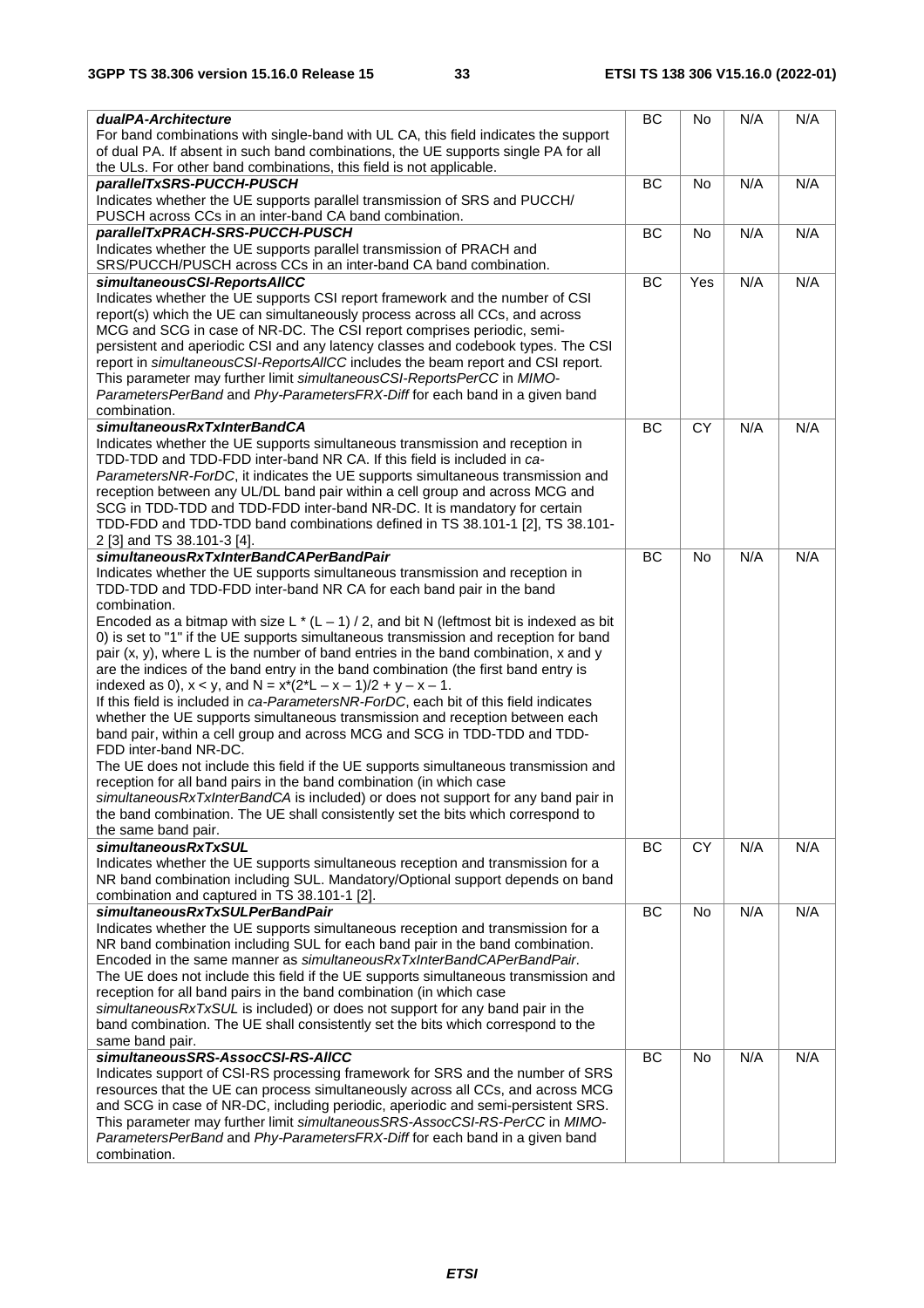| supportedNumberTAG                                                                     | ВC | СY | N/A | N/A |
|----------------------------------------------------------------------------------------|----|----|-----|-----|
| Defines the number of timing advance groups supported by the UE. It is applied to      |    |    |     |     |
| NR CA, NR-DC and (NG)EN-DC/NE-DC. For (NG)EN-DC/NE-DC, it indicates                    |    |    |     |     |
| number of TAGs only for NR CG. The number of TAGs for the LTE MCG is                   |    |    |     |     |
| signalled by existing LTE TAG capability signalling. For NR CA/NR-DC band              |    |    |     |     |
| combination, if the band combination comprised of more than one band entry (i.e.,      |    |    |     |     |
| inter-band or intra-band non-contiguous band combination), it indicates that different |    |    |     |     |
| timing advances on different band entries are supported. If absent, the UE supports    |    |    |     |     |
| only one TAG for the NR part. It is mandatory for the UE to support more than one      |    |    |     |     |
| TAG for NR-DC. For the mixed inter-band and intra-band NR CA/NR-DC band                |    |    |     |     |
| combination, if the network configures more non-contiguous UL serving cells than       |    |    |     |     |
| the number of supported TAG, the UE only supports the configuration where all UL       |    |    |     |     |
| CCs of the same frequency band are configured with the same Timing Advance             |    |    |     |     |
| Group ID.                                                                              |    |    |     |     |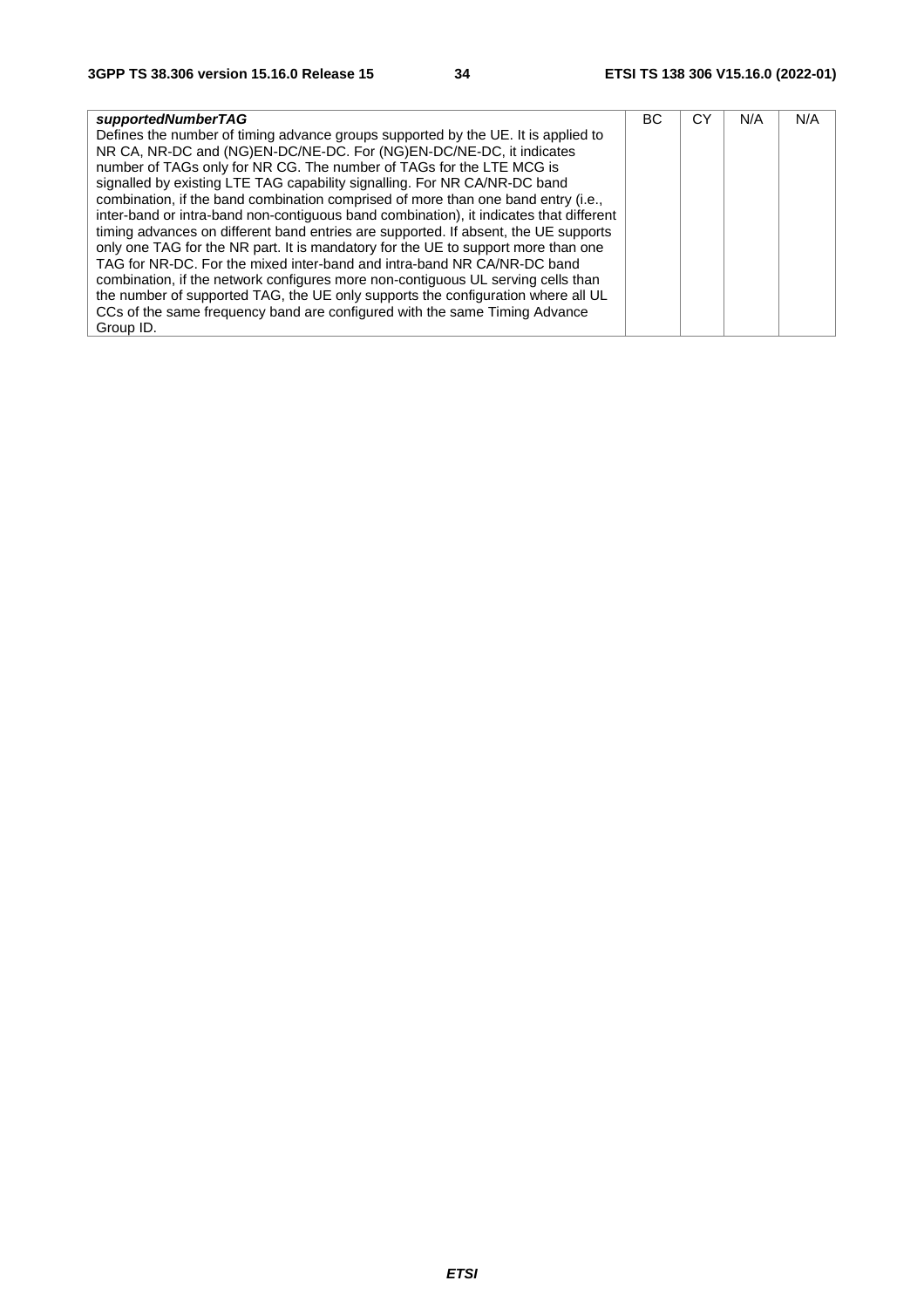#### 4.2.7.5 *FeatureSetDownlink* parameters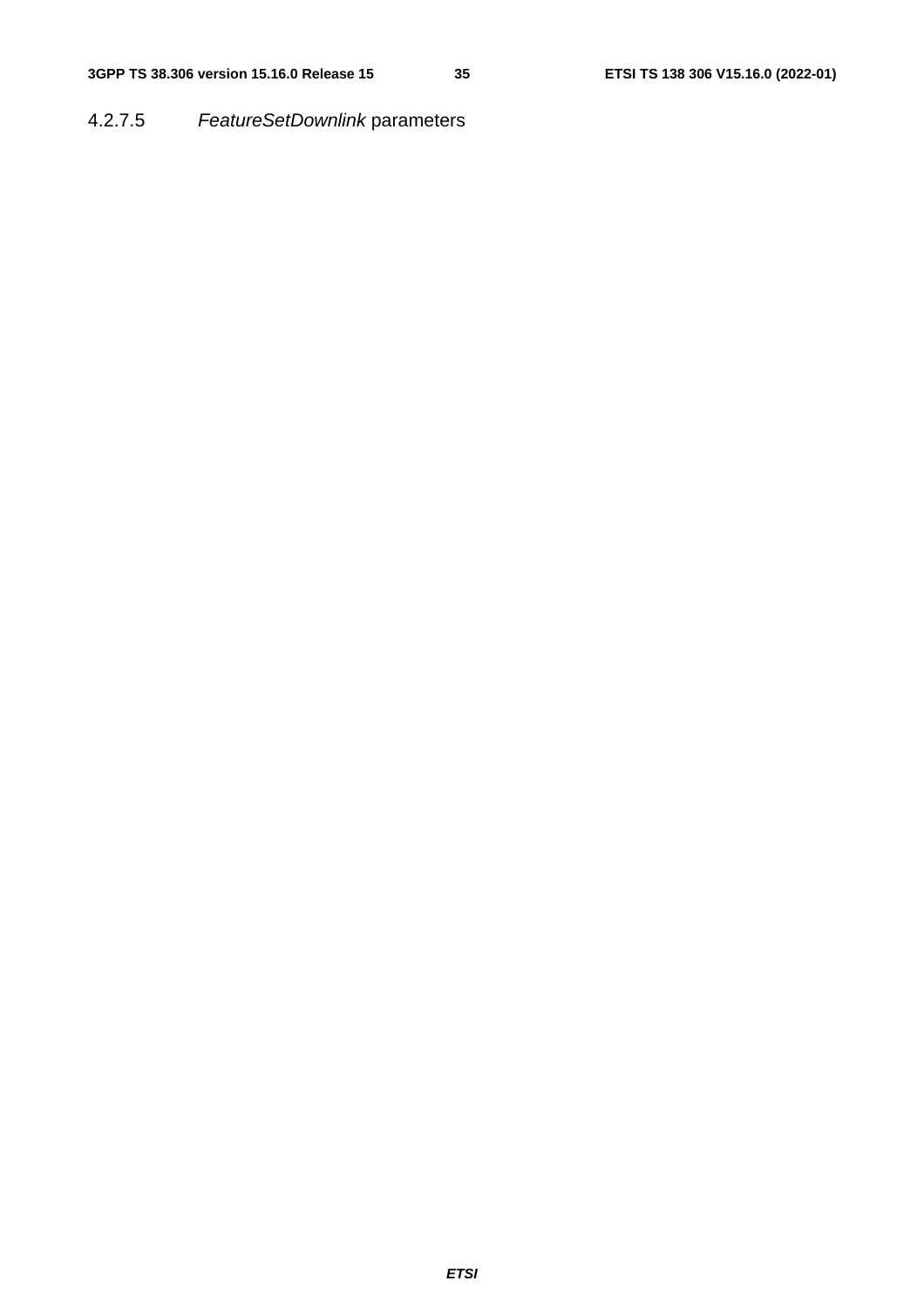| <b>Definitions for parameters</b>                                                                                                                                         | Per       | M         | FDD-                      | <b>FR1-</b>                    |
|---------------------------------------------------------------------------------------------------------------------------------------------------------------------------|-----------|-----------|---------------------------|--------------------------------|
|                                                                                                                                                                           |           |           | <b>TDD</b><br><b>DIFF</b> | FR <sub>2</sub><br><b>DIFF</b> |
| additionalDMRS-DL-Alt                                                                                                                                                     | <b>FS</b> | No        | N/A                       | FR <sub>1</sub>                |
| Indicates whether the UE supports the alternative additional DMRS position for co-<br>existence with LTE CRS. It is applied to 15kHz SCS and one additional DMRS case     |           |           |                           | only                           |
| only.                                                                                                                                                                     |           |           |                           |                                |
| csi-RS-MeasSCellWithoutSSB<br>Defines whether the UE can perform CSI-RSRP and CSI-RSRQ measurement as                                                                     | <b>FS</b> | <b>No</b> | N/A                       | N/A                            |
| specified in TS 38.215 [13], where CSI-RS resource is configured for a cell that                                                                                          |           |           |                           |                                |
| does not transmit SS/PBCH block. A UE that supports this feature shall also support                                                                                       |           |           |                           |                                |
| scellWithoutSSB.                                                                                                                                                          |           |           |                           |                                |
| dl-MCS-TableAlt-DynamicIndication                                                                                                                                         | <b>FS</b> | No        | N/A                       | N/A                            |
| Indicates whether the UE supports dynamic indication of MCS table for PDSCH.<br>featureSetListPerDownlinkCC                                                               | <b>FS</b> | N/A       | N/A                       | N/A                            |
| Indicates which features the UE supports on the individual DL carriers of the feature                                                                                     |           |           |                           |                                |
| set (and hence of a band entry that refer to the feature set) by                                                                                                          |           |           |                           |                                |
| FeatureSetDownlinkPerCC-Id. The order of the elements in this list is not relevant,                                                                                       |           |           |                           |                                |
| i.e., the network may configure any of the carriers in accordance with any of the                                                                                         |           |           |                           |                                |
| FeatureSetDownlinkPerCC-Id in this list. A fallback per CC feature set resulting<br>from the reported feature set per DL CC is not signalled but the UE shall support it. |           |           |                           |                                |
| intraBandFreqSeparationDL                                                                                                                                                 | <b>FS</b> | CY        | N/A                       | FR <sub>2</sub>                |
| Indicates DL frequency separation class the UE supports, which indicates a                                                                                                |           |           |                           | only                           |
| maximum frequency separation between lower edge of lowest CC and upper edge                                                                                               |           |           |                           |                                |
| of highest CC in a frequency band, for intra-band non-contiguous CA. The UE sets                                                                                          |           |           |                           |                                |
| the same value in the FeatureSetDownlink of each band entry within a band. The<br>values c1, c2 and c3 correspond to the values defined in TS 38.101-2 [3]. It is         |           |           |                           |                                |
| mandatory to report for UE which supports DL intra-band non-contiguous CA in                                                                                              |           |           |                           |                                |
| FR <sub>2</sub> .                                                                                                                                                         |           |           |                           |                                |
| oneFL-DMRS-ThreeAdditionalDMRS-DL                                                                                                                                         | <b>FS</b> | No        | N/A                       | N/A                            |
| Defines whether the UE supports DM-RS pattern for DL transmission with 1 symbol                                                                                           |           |           |                           |                                |
| front-loaded DM-RS with three additional DM-RS symbols.<br>oneFL-DMRS-TwoAdditionalDMRS-DL                                                                                | <b>FS</b> | Yes       | N/A                       | N/A                            |
| Defines support of DM-RS pattern for DL transmission with 1 symbol front-loaded                                                                                           |           |           |                           |                                |
| DM-RS with 2 additional DM-RS symbols and more than 1 antenna ports.                                                                                                      |           |           |                           |                                |
| pdcch-MonitoringAnyOccasions                                                                                                                                              | <b>FS</b> | No        | N/A                       | N/A                            |
| Defines the supported PDCCH search space monitoring occasions. withoutDCI-gap                                                                                             |           |           |                           |                                |
| indicates whether the UE supports PDCCH search space monitoring occasions in<br>any symbol of the slot for Type 1-PDCCH common search space configured by                 |           |           |                           |                                |
| dedicated RRC signaling, for a Type 3-PDCCH common search space, or for a UE-                                                                                             |           |           |                           |                                |
| specific search space with the capability of supporting at least 44, 36, 22, and 20                                                                                       |           |           |                           |                                |
| blind decodes in a slot for 15 kHz, 30 kHz, 60kHz, and 120 kHz subcarrier spacing                                                                                         |           |           |                           |                                |
| values respectively. withDCI-gap indicates whether the UE supports PDCCH search                                                                                           |           |           |                           |                                |
| space monitoring occasions in any symbol of the slot with minimum time separation<br>of two OFDM symbols for 15 kHz, four OFDM symbols for 30 kHz, seven OFDM             |           |           |                           |                                |
| symbols for 60 kHz with NCP, and 14OFDM symbols for 120kHz between two                                                                                                    |           |           |                           |                                |
| consecutive transmissions of PDCCH scrambled with C-RNTI, MCS-C-RNTI, or CS-                                                                                              |           |           |                           |                                |
| RNTI for Type 1-PDCCH common search space configured by dedicated RRC                                                                                                     |           |           |                           |                                |
| signaling, for a Type 3-PDCCH common search space, or for a UE-specific search<br>space, with the capability of supporting at least 44, 36, 22, and 20 blind decodes in   |           |           |                           |                                |
| a slot for 15 kHz, 30 kHz, 60kHz, and 120 kHz subcarrier spacing values                                                                                                   |           |           |                           |                                |
| respectively.                                                                                                                                                             |           |           |                           |                                |
| pdcch-MonitoringAnyOccasionsWithSpanGap                                                                                                                                   | <b>FS</b> | No        | N/A                       | N/A                            |
| Indicates whether the UE supports PDCCH search space monitoring occasions in                                                                                              |           |           |                           |                                |
| any symbol of the slot with minimum time separation between two consecutive<br>transmissions of PDCCH with span up to two OFDM symbols for two OFDM                       |           |           |                           |                                |
| symbols or span up to three OFDM symbols for four and seven OFDM symbols.                                                                                                 |           |           |                           |                                |
| Value set1 indicates the supported value set $(X, Y)$ is $(7, 3)$ , value set2 indicates the                                                                              |           |           |                           |                                |
| supported value set $(X,Y)$ is $(4,3)$ and $(7,3)$ and value set 3 indicates the supported                                                                                |           |           |                           |                                |
| value set $(X,Y)$ is $(2,2)$ , $(4,3)$ and $(7,3)$ .<br>pdsch-ProcessingType1-DifferentTB-PerSlot                                                                         | <b>FS</b> |           | N/A                       | N/A                            |
| Defines whether the UE capable of processing time capability 1 supports reception                                                                                         |           | No        |                           |                                |
| of up to two, four or seven unicast PDSCHs for several transport blocks with                                                                                              |           |           |                           |                                |
| PDSCH scrambled using C-RNTI, TC-RNTI, MCS-C-RNTI or CS-RNTI in one                                                                                                       |           |           |                           |                                |
| serving cell within the same slot per CC that are multiplexed in time domain only.                                                                                        |           |           |                           |                                |
| Note PDSCH(s) for Msg.4 is included.                                                                                                                                      |           |           |                           |                                |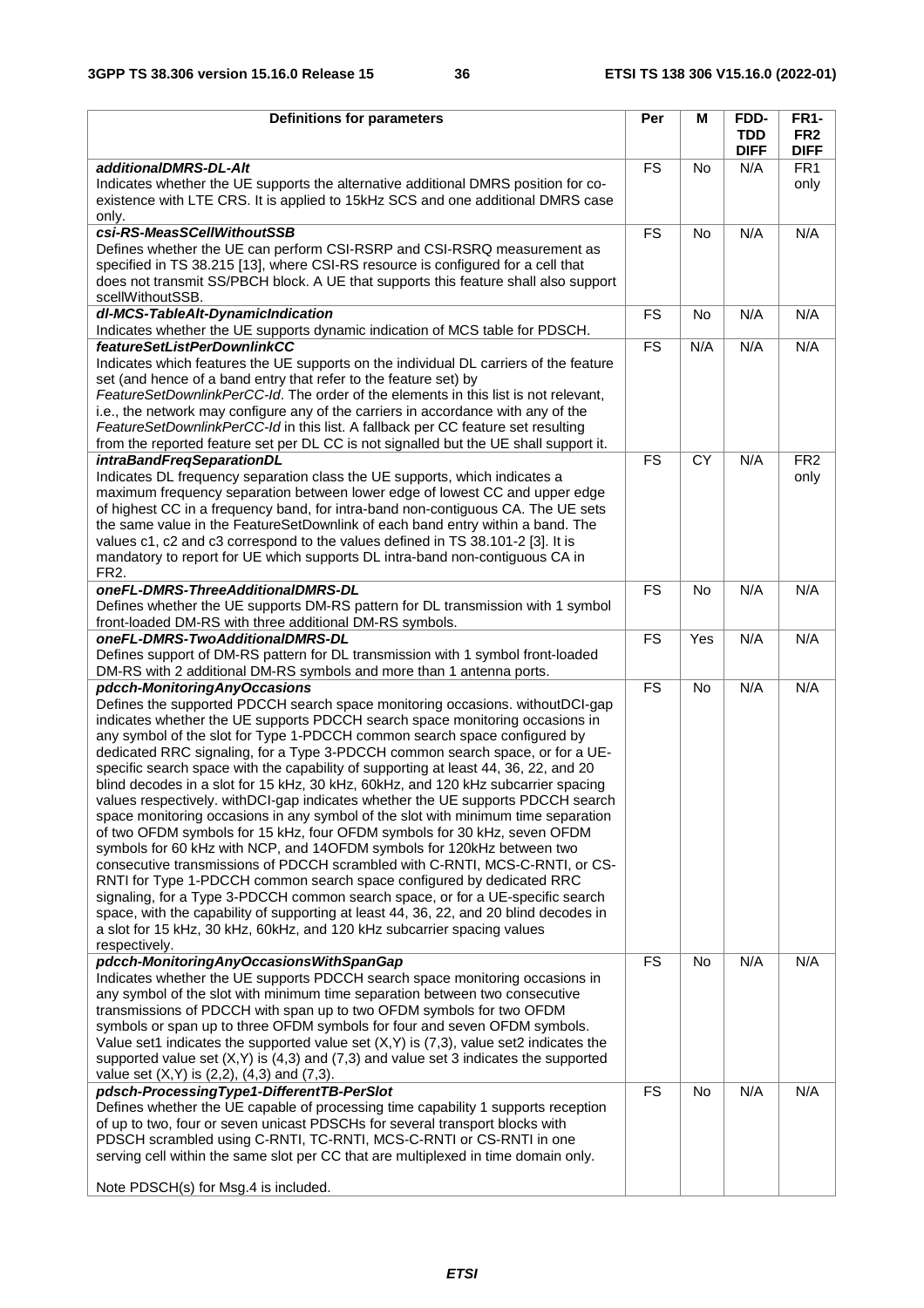| pdsch-ProcessingType2                                                                                   | <b>FS</b> | <b>No</b> | N/A | FR <sub>1</sub> |
|---------------------------------------------------------------------------------------------------------|-----------|-----------|-----|-----------------|
| Indicates whether the UE supports PDSCH processing capability 2. The UE                                 |           |           |     | only            |
|                                                                                                         |           |           |     |                 |
| supports it only if all serving cells are self-scheduled and if all serving cells in one                |           |           |     |                 |
| band on which the network configured processing Type2 use the same subcarrier                           |           |           |     |                 |
| spacing. This capability signalling comprises the following parameters for each sub-                    |           |           |     |                 |
| carrier spacing supported by the UE.                                                                    |           |           |     |                 |
| fallback indicates whether the UE supports PDSCH processing capability 2                                |           |           |     |                 |
| when the number of configured carriers is larger than numberOfCarriers for a                            |           |           |     |                 |
| reported value of differentTB-PerSlot. If fallback = 'sc', UE supports                                  |           |           |     |                 |
| capability 2 processing time on lowest cell index among the configured                                  |           |           |     |                 |
| carriers in the band where the value is reported, if fallback = 'cap1-only', UE                         |           |           |     |                 |
| supports only capability 1, in the band where the value is reported;                                    |           |           |     |                 |
|                                                                                                         |           |           |     |                 |
| differentTB-PerSlot indicates whether the UE supports processing type 2 for<br>$\overline{\phantom{a}}$ |           |           |     |                 |
|                                                                                                         |           |           |     |                 |
| 1, 2, 4 and/or 7 unicast PDSCHs for different transport blocks per slot per                             |           |           |     |                 |
| CC; and if so, it indicates up to which number of CA serving cells the UE                               |           |           |     |                 |
| supports that number of unicast PDSCHs for different TBs. The UE shall                                  |           |           |     |                 |
| include at least one of numberOfCarriers for 1, 2, 4 or 7 transport blocks per                          |           |           |     |                 |
| slot in this field if pdsch-Processing Type2 is indicated.                                              |           |           |     |                 |
|                                                                                                         |           |           |     |                 |
| pdsch-ProcessingType2-Limited                                                                           | <b>FS</b> | <b>No</b> | N/A | FR <sub>1</sub> |
| Indicates whether the UE supports PDSCH processing capability 2 with scheduling                         |           |           |     | only            |
| limitation for SCS 30kHz. This capability signalling comprises the following                            |           |           |     |                 |
| parameter.                                                                                              |           |           |     |                 |
| differentTB-PerSlot-SCS-30kHz indicates the number of different TBs per                                 |           |           |     |                 |
| slot.                                                                                                   |           |           |     |                 |
|                                                                                                         |           |           |     |                 |
| The UE supports this limited processing capability 2 only if:                                           |           |           |     |                 |
| 1) One carrier is configured in the band, independent of the number of carriers                         |           |           |     |                 |
| configured in the other bands;                                                                          |           |           |     |                 |
|                                                                                                         |           |           |     |                 |
| 2) The maximum bandwidth of PDSCH is 136 PRBs;                                                          |           |           |     |                 |
|                                                                                                         |           |           |     |                 |
| 3) N1 based on Table 5.3-2 of TS 38.214 [12] for SCS 30 kHz.                                            |           |           |     |                 |
| pdsch-SeparationWithGap                                                                                 | <b>FS</b> | <b>No</b> | N/A | N/A             |
| Indicates whether the UE supports separation of two unicast PDSCHs with a gap,                          |           |           |     |                 |
| applicable to Sub-carrier spacings of 30 kHz and 60 kHz only. For any two                               |           |           |     |                 |
| consecutive slots n and n+1, if there are more than 1 unicast PDSCH in either slot,                     |           |           |     |                 |
| the minimum time separation between starting time of any two unicast PDSCHs                             |           |           |     |                 |
| within the duration of these slots is 4 OFDM symbols for 30kHz and 7 OFDM                               |           |           |     |                 |
| symbols for 60kHz.                                                                                      |           |           |     |                 |
| scalingFactor                                                                                           | FS        | <b>No</b> | N/A | N/A             |
|                                                                                                         |           |           |     |                 |
| Indicates the scaling factor to be applied to the band in the max data rate                             |           |           |     |                 |
| calculation as defined in 4.1.2. Value f0p4 indicates the scaling factor 0.4, f0p75                     |           |           |     |                 |
| indicates 0.75, and so on. If absent, the scaling factor 1 is applied to the band in the                |           |           |     |                 |
| max data rate calculation.                                                                              |           |           |     |                 |
| scellWithoutSSB                                                                                         | <b>FS</b> | CY        | N/A | N/A             |
| Defines whether the UE supports configuration of SCell that does not transmit                           |           |           |     |                 |
| SS/PBCH block. This is conditionally mandatory with capability signalling for intra-                    |           |           |     |                 |
| band CA but not supported for inter-band CA.                                                            |           |           |     |                 |
| searchSpaceSharingCA-DL                                                                                 | <b>FS</b> | No        | N/A | N/A             |
| Defines whether the UE supports DL PDCCH search space sharing for carrier                               |           |           |     |                 |
| aggregation operation.                                                                                  |           |           |     |                 |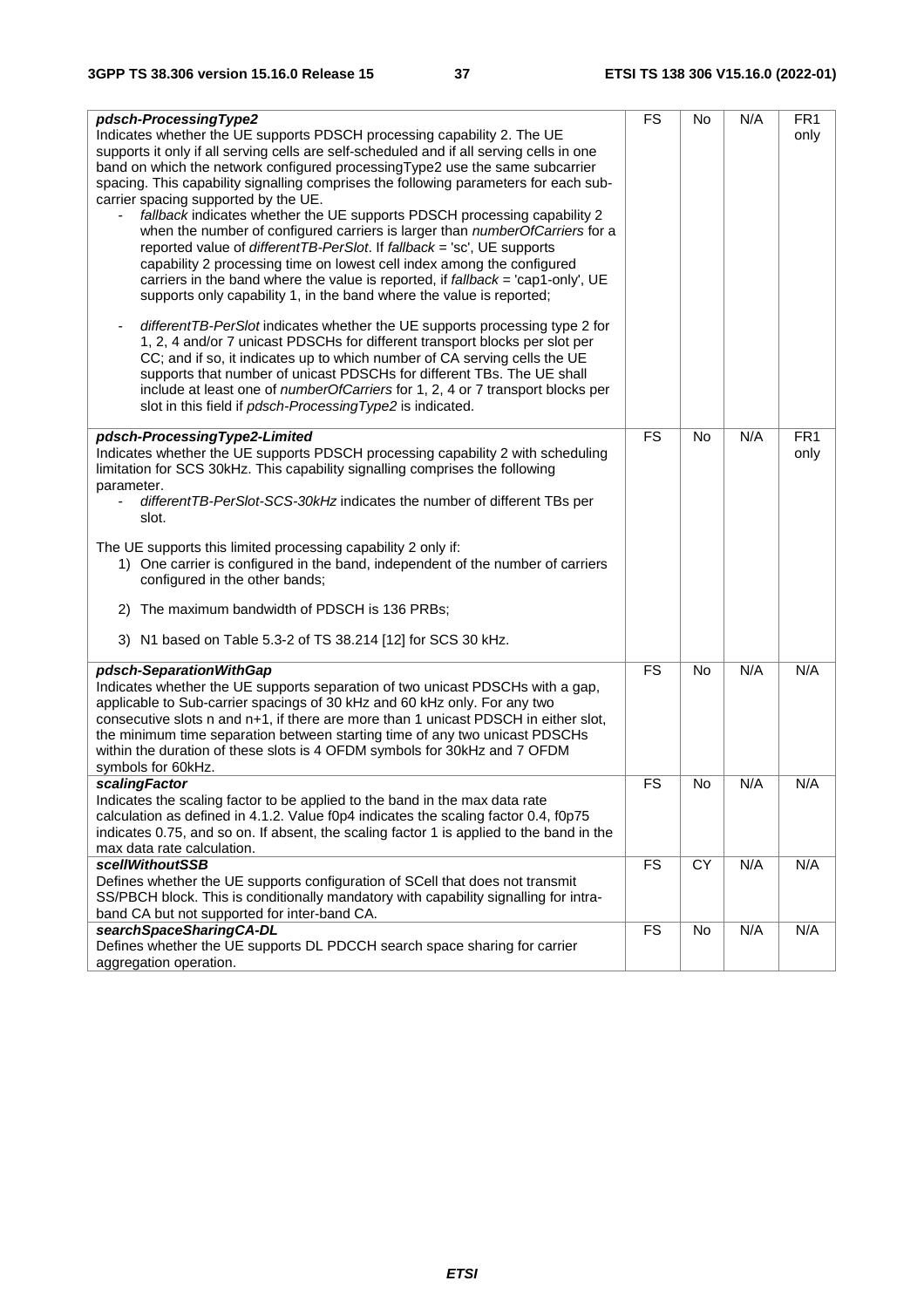| supportedSRS-Resources                                                               | <b>FS</b>              | <b>FD</b> | N/A | N/A             |
|--------------------------------------------------------------------------------------|------------------------|-----------|-----|-----------------|
| Defines support of SRS resources for SRS carrier switching for a band without        |                        |           |     |                 |
| associated FeatureSetuplink. The capability signalling comprising indication of:     |                        |           |     |                 |
| maxNumberAperiodicSRS-PerBWP indicates supported maximum number                      |                        |           |     |                 |
| of aperiodic SRS resources that can be configured for the UE per each BWP            |                        |           |     |                 |
|                                                                                      |                        |           |     |                 |
| maxNumberAperiodicSRS-PerBWP-PerSlot indicates supported maximum                     |                        |           |     |                 |
| number of aperiodic SRS resources per slot in the BWP                                |                        |           |     |                 |
|                                                                                      |                        |           |     |                 |
| maxNumberPeriodicSRS-PerBWP indicates supported maximum number of                    |                        |           |     |                 |
| periodic SRS resources per BWP                                                       |                        |           |     |                 |
|                                                                                      |                        |           |     |                 |
| maxNumberPeriodicSRS-PerBWP-PerSlot indicates supported maximum                      |                        |           |     |                 |
| number of periodic SRS resources per slot in the BWP                                 |                        |           |     |                 |
|                                                                                      |                        |           |     |                 |
| maxNumberSemiPersistentSRS-PerBWP indicate supported maximum                         |                        |           |     |                 |
| number of semi-persistent SRS resources that can be configured for the UE            |                        |           |     |                 |
| per each BWP                                                                         |                        |           |     |                 |
| maxNumberSemiPersistentSRS-PerBWP-PerSlot indicates supported                        |                        |           |     |                 |
| maximum number of semi-persistent SRS resources per slot in the BWP                  |                        |           |     |                 |
|                                                                                      |                        |           |     |                 |
| maxNumberSRS-Ports-PerResource indicates supported maximum number                    |                        |           |     |                 |
| of SRS antenna port per each SRS resource                                            |                        |           |     |                 |
|                                                                                      |                        |           |     |                 |
| If the UE indicates the support of srs-CarrierSwitch for this band and this field is |                        |           |     |                 |
| absent, the UE suports one periodic, one aperiodic, no semi-persistent SRS           |                        |           |     |                 |
| resources per BWP per slot and one SRS antenna port per SRS resource.                |                        |           |     |                 |
| timeDurationForQCL                                                                   | <b>FS</b>              | Yes       | N/A | FR <sub>2</sub> |
| Defines minimum number of OFDM symbols required by the UE to perform PDCCH           |                        |           |     | only            |
| reception and applying spatial QCL information received in DCI for PDSCH             |                        |           |     |                 |
| processing as described in TS 38.214 [12] clause 5.1.5. The number of OFDM           |                        |           |     |                 |
| symbols is measured from the end of the last symbol of the PDCCH reception to the    |                        |           |     |                 |
| start of the first symbol of the PDSCH reception. UE shall indicate one value of the |                        |           |     |                 |
| minimum number of OFDM symbols per each subcarrier spacing of 60kHz and              |                        |           |     |                 |
| 120kHz.                                                                              |                        |           |     |                 |
| twoFL-DMRS-TwoAdditionalDMRS-DL                                                      | $\overline{\text{FS}}$ | <b>No</b> | N/A | N/A             |
| Defines whether the UE supports DM-RS pattern for DL transmission with 2             |                        |           |     |                 |
| symbols front-loaded DM-RS with one additional 2 symbols DM-RS.                      |                        |           |     |                 |
| $type1-3-CSS$                                                                        | <b>FS</b>              | Yes       | N/A | FR <sub>2</sub> |
| Defines whether the UE is able to receive PDCCH in FR2 in a Type1-PDCCH              |                        |           |     | only            |
| common search space configured by dedicated RRC signaling, in a Type3-PDCCH          |                        |           |     |                 |
| common search space or a UE-specific search space if those are associated with a     |                        |           |     |                 |
| CORESET with a duration of 3 symbols.                                                |                        |           |     |                 |
| ue-SpecificUL-DL-Assignment                                                          | <b>FS</b>              | No        | N/A | N/A             |
| Indicates whether the UE supports dynamic determination of UL and DL link            |                        |           |     |                 |
| direction and slot format based on Layer 1 scheduling DCI and higher layer           |                        |           |     |                 |
| configured parameter TDD-UL-DL-ConfigDedicated as specified in TS 38.213 [11].       |                        |           |     |                 |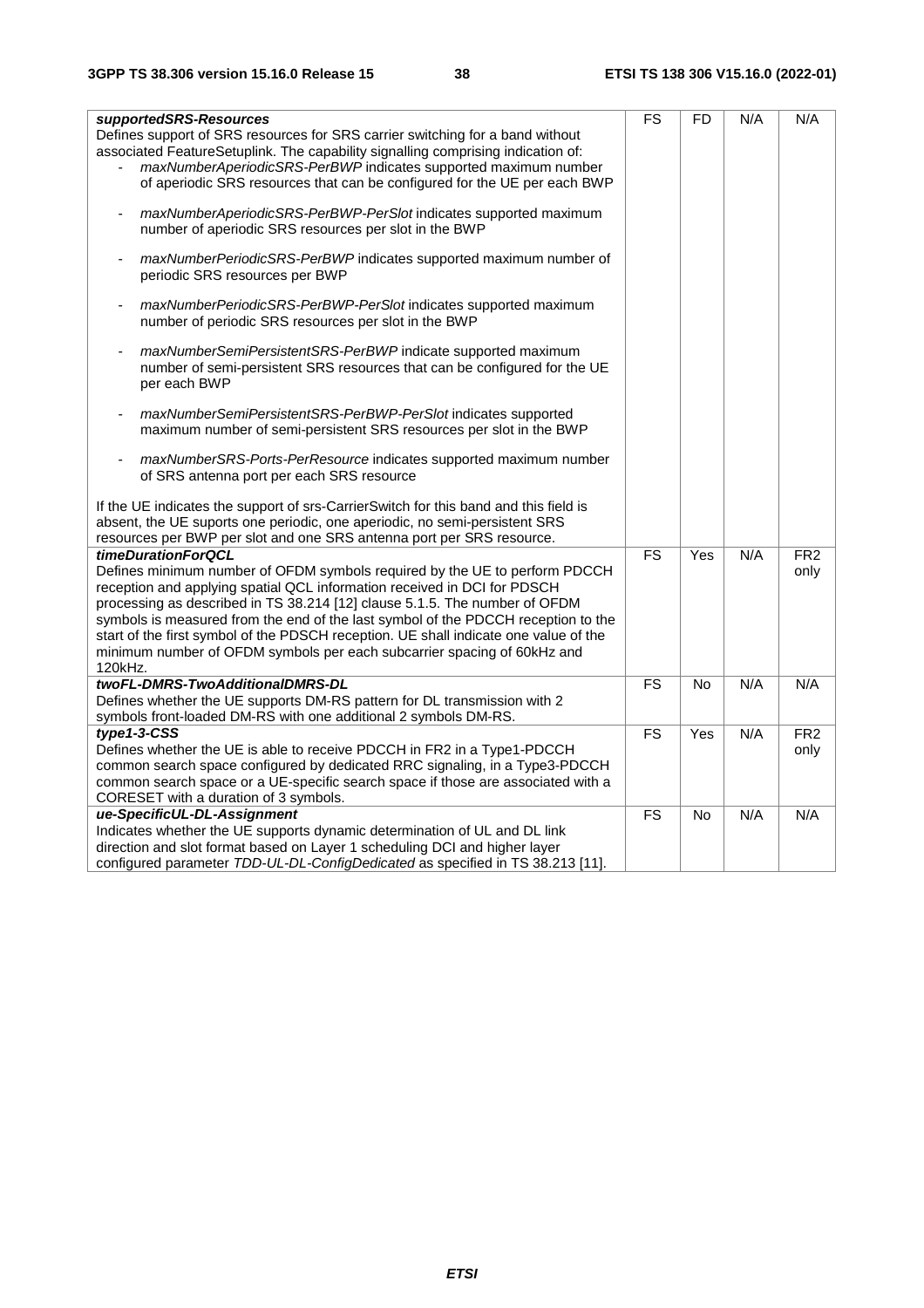### 4.2.7.6 *FeatureSetDownlinkPerCC* parameters

| <b>Definitions for parameters</b>                                                                                                                                                                                                                                                                                                                                                                                                                                                                                                                                                                                                                                                                                                                                                                                                                                                  | Per         | М         | FDD-                | <b>FR1-</b>                    |
|------------------------------------------------------------------------------------------------------------------------------------------------------------------------------------------------------------------------------------------------------------------------------------------------------------------------------------------------------------------------------------------------------------------------------------------------------------------------------------------------------------------------------------------------------------------------------------------------------------------------------------------------------------------------------------------------------------------------------------------------------------------------------------------------------------------------------------------------------------------------------------|-------------|-----------|---------------------|--------------------------------|
|                                                                                                                                                                                                                                                                                                                                                                                                                                                                                                                                                                                                                                                                                                                                                                                                                                                                                    |             |           | TDD.<br><b>DIFF</b> | FR <sub>2</sub><br><b>DIFF</b> |
| channelBW-90mhz                                                                                                                                                                                                                                                                                                                                                                                                                                                                                                                                                                                                                                                                                                                                                                                                                                                                    | <b>FSPC</b> | No        | N/A                 | FR <sub>1</sub>                |
| Indicates whether the UE supports the channel bandwidth of 90 MHz.                                                                                                                                                                                                                                                                                                                                                                                                                                                                                                                                                                                                                                                                                                                                                                                                                 |             |           |                     | only                           |
| maxNumberMIMO-LayersPDSCH<br>Defines the maximum number of spatial multiplexing layer(s) supported by the UE<br>for DL reception. For single CC standalone NR, it is mandatory with capability<br>signaling to support at least 4 MIMO layers in the bands where 4Rx is specified as<br>mandatory for the given UE and at least 2 MIMO layers in FR2. If absent, the UE<br>does not support MIMO on this carrier.                                                                                                                                                                                                                                                                                                                                                                                                                                                                  | <b>FSPC</b> | <b>CY</b> | N/A                 | N/A                            |
| supportedBandwidthDL                                                                                                                                                                                                                                                                                                                                                                                                                                                                                                                                                                                                                                                                                                                                                                                                                                                               | <b>FSPC</b> | <b>CY</b> | N/A                 | N/A                            |
| Indicates maximum DL channel bandwidth supported for a given SCS that UE<br>supports within a single CC, which is defined in Table 5.3.5-1 in TS 38.101-1 [2] for<br>FR1 and Table 5.3.5-1 in TS 38.101-2 [3] for FR2.<br>For FR1, all the bandwidths listed in TS38.101-1 Table 5.3.5-1 for each band shall<br>be mandatory with a single CC unless indicated optional. For FR2, the set of<br>mandatory CBW is 50, 100, 200 MHz. When this field is included in a band<br>combination with a single band entry and a single CC entry (i.e. non-CA band<br>combination), the UE shall indicate the maximum channel bandwidth for the band<br>according to TS 38.101-1 [2] and TS 38.101-2 [3].                                                                                                                                                                                    |             |           |                     |                                |
| The UE may report a supportedBandwidthDL wider than the channelBWs-DL; this<br>supportedBandwidthDL may not be included in the Table 5.3.5-1 of TS 38.101-<br>1[2]/TS 38.101-2[3] for the case that the UE is unable to report the actual supported<br>bandwidth according to the Table 5.3.5-1 of TS 38.101-1[2]/TS 38.101-2[3].                                                                                                                                                                                                                                                                                                                                                                                                                                                                                                                                                  |             |           |                     |                                |
| NOTE:<br>To determine whether the UE supports a channel bandwidth of 90 MHz,<br>the network may ignore this capability and validate instead the<br>channelBW-90mhz, the supportedBandwidthCombinationSet and the<br>supportedBandwidthCombinationSetIntraENDC. For serving cell(s) with<br>other channel bandwidths the network validates the channelBWs-DL, the<br>supportedBandwidthCombinationSet, the<br>supportedBandwidthCombinationSetIntraENDC, the<br>asymmetricBandwidthCombinationSet (for a band supporting asymmetric<br>channel bandwidth as defined in clause 5.3.6 of TS 38.101-1 [2]) and<br>supportedBandwidthDL.                                                                                                                                                                                                                                                |             |           |                     |                                |
| supportedModulationOrderDL                                                                                                                                                                                                                                                                                                                                                                                                                                                                                                                                                                                                                                                                                                                                                                                                                                                         | <b>FSPC</b> | <b>No</b> | N/A                 | N/A                            |
| Indicates the maximum supported modulation order to be applied for downlink in the<br>carrier in the max data rate calculation as defined in 4.1.2. If included, the network<br>may use a modulation order on this serving cell which is higher than the value<br>indicated in this field as long as UE supports the modulation of higher value for<br>downlink. If not included:<br>for FR1, the network uses the modulation order signalled in <i>pdsch-256QAM-</i><br>FR <sub>1</sub> .<br>for FR2, the network uses the modulation order signalled per band i.e.<br>pdsch-256QAM-FR2 if signalled. If not signalled in a given band, the network<br>shall use the modulation order 64QAM.<br>In all the cases, it shall be ensured that the data rate does not exceed the max data<br>rate (DataRate) and max data rate per CC (DataRateCC) according to TS 38.214<br>$[12]$ . |             |           |                     |                                |
| supportedSubCarrierSpacingDL                                                                                                                                                                                                                                                                                                                                                                                                                                                                                                                                                                                                                                                                                                                                                                                                                                                       | <b>FSPC</b> | <b>CY</b> | N/A                 | N/A                            |
| Defines the supported sub-carrier spacing for DL by the UE, as defined in clause<br>4.2-1 of TS 38.211 [6], indicating the UE supports simultaneous reception with<br>same or different numerologies in CA. Support of simultaneous reception with same<br>numerology for intra-band NR CA including both contiguous and non-contiguous is<br>mandatory with capability in both FR1 and FR2. Support of simultaneous reception<br>with two different numerologies between FR1 band(s) and FR2 band(s) in DL is<br>mandatory with capability if UE supports inter-band NR CA including both FR1<br>band(s) and FR2 band(s). Optional for other cases. Support of simultaneous<br>reception of with different numerologies in CA for other cases is optional.                                                                                                                        |             |           |                     |                                |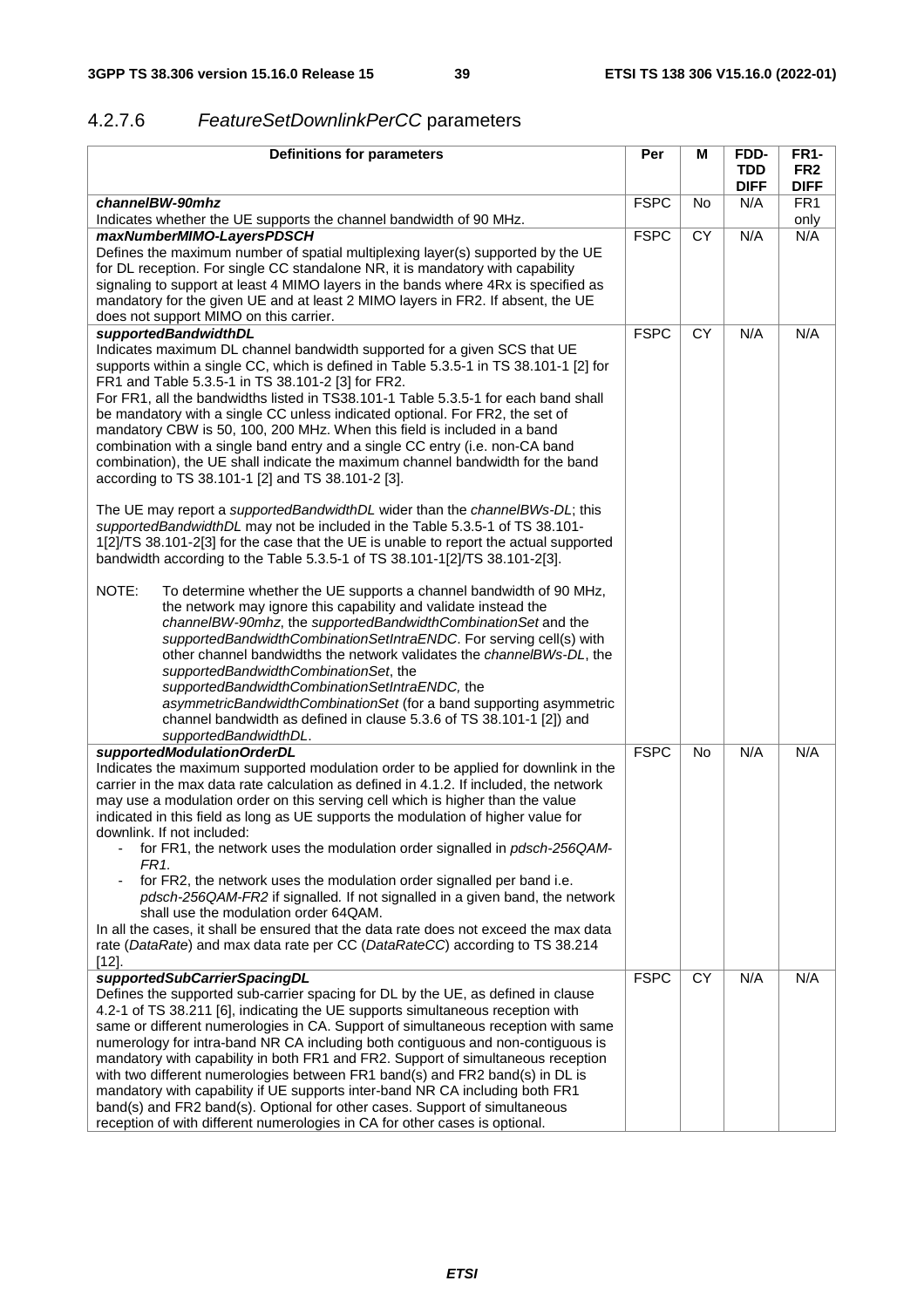### 4.2.7.7 *FeatureSetUplink* parameters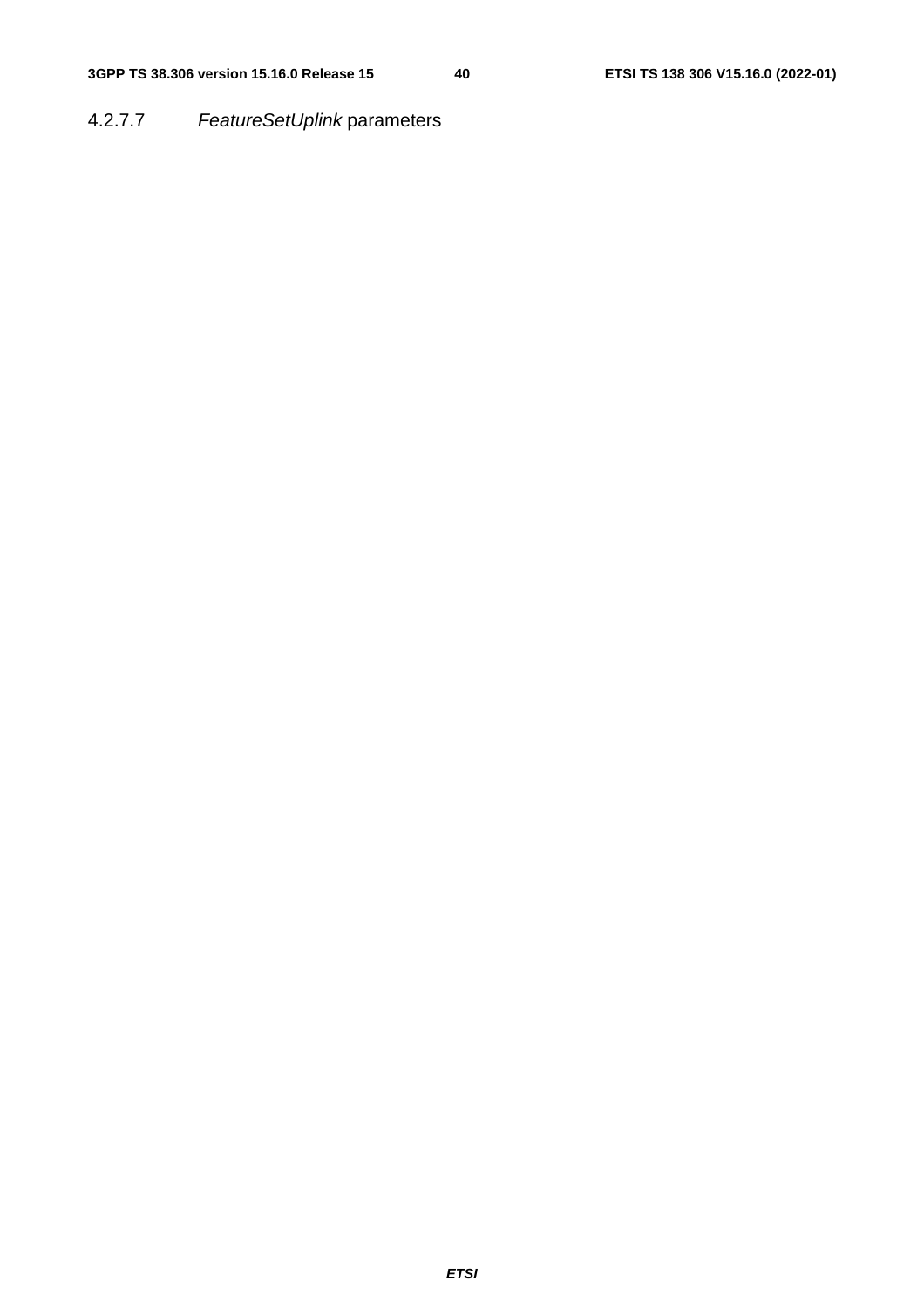| <b>Definitions for parameters</b>                                                                                                                                                                                                                                                                                                                                                                                                                                                                                                           | Per             | M               | FDD-<br><b>TDD</b><br><b>DIFF</b> | <b>FR1-</b><br>FR <sub>2</sub><br><b>DIFF</b> |
|---------------------------------------------------------------------------------------------------------------------------------------------------------------------------------------------------------------------------------------------------------------------------------------------------------------------------------------------------------------------------------------------------------------------------------------------------------------------------------------------------------------------------------------------|-----------------|-----------------|-----------------------------------|-----------------------------------------------|
| scalingFactor<br>Indicates the scaling factor to be applied to the band in the max data rate<br>calculation as defined in 4.1.2. Value f0p4 indicates the scaling factor 0.4, f0p75<br>indicates 0.75, and so on. If absent, the scaling factor 1 is applied to the band in the<br>max data rate calculation.                                                                                                                                                                                                                               | <b>FS</b>       | No              | N/A                               | N/A                                           |
| dynamicSwitchSUL<br>Indicates whether the UE supports supplemental uplink with dynamic switch (DCI<br>based selection of PUSCH carrier). The UE supports this among a carrier on a band<br>X and a band Y if it sets this capability parameter for both band X and band Y.                                                                                                                                                                                                                                                                  | <b>FS</b>       | <b>No</b>       | N/A                               | N/A                                           |
| featureSetListPerUplinkCC<br>Indicates which features the UE supports on the individual UL carriers of the feature<br>set (and hence of a band entry that refer to the feature set) by<br>FeatureSetUplinkPerCC-Id. The order of the elements in this list is not relevant, i.e.,<br>the network may configure any of the carriers in accordance with any of the<br>FeatureSetUplinkPerCC-Id in this list. A fallback per CC feature set resulting from<br>the reported feature set per UL CC is not signalled but the UE shall support it. | $\overline{FS}$ | N/A             | N/A                               | N/A                                           |
| intraBandFreqSeparationUL<br>Indicates UL frequency separation class the UE supports, which indicates a<br>maximum frequency separation between lower edge of lowest CC and upper edge<br>of highest CC in a frequency band, for intra-band non-contiguous CA. The UE sets<br>the same value in the FeatureSetUplink of each band entry within a band. The<br>values c1, c2 and c3 corresponds to the values defined in TS 38.101-2 [3]. It is<br>mandatory to report for UE which supports UL non-contiguous CA in FR2.                    | <b>FS</b>       | $\overline{CY}$ | N/A                               | FR <sub>2</sub><br>only                       |
| pa-PhaseDiscontinuityImpacts<br>Indicates incapability motivated by impacts of PA phase discontinuity with<br>overlapping transmissions with non-aligned starting or ending times or hop<br>boundaries across carriers for intra-band (NG)EN-DC/NE-DC, intra-band CA and<br>FDM based ULSUP.                                                                                                                                                                                                                                                | <b>FS</b>       | No              | N/A                               | N/A                                           |
| This capability applies to:<br>Intra-band (NG)EN-DC/NE-DC combination without additional inter-band NR<br>and LTE CA component;<br>Intra-band (NG)EN-DC/NE-DC combination supporting both UL and DL intra-<br>band (NG)EN-DC/NE-DC parts with additional inter-band NR/LTE CA<br>component;<br>Inter-band (NG)EN-DC/NE-DC combination, where the frequency range of<br>٠<br>the E-UTRA band is a subset of the frequency range of the NR band (as<br>specified in Table 5.5B.4.1-1 of TS 38.101-3 [4]).                                     |                 |                 |                                   |                                               |
| If this capability is included in an "Intra-band (NG)EN-DC/NE-DC combination<br>supporting both UL and DL intra-band (NG)EN-DC/NE-DC parts with additional<br>inter-band NR/LTE CA component", this capability applies to the intra-band<br>(NG)EN-DC/NE-DC BC part.                                                                                                                                                                                                                                                                        |                 |                 |                                   |                                               |
| pusch-ProcessingType1-DifferentTB-PerSlot<br>Indicates whether the UE capable of processing time capability 1 supports<br>transmission of up to two, four or seven unicast PUSCHs for several transport<br>blocks in one serving cell within the same slot per CC that are multiplexed in time<br>domain only.                                                                                                                                                                                                                              | <b>FS</b>       | No              | N/A                               | N/A                                           |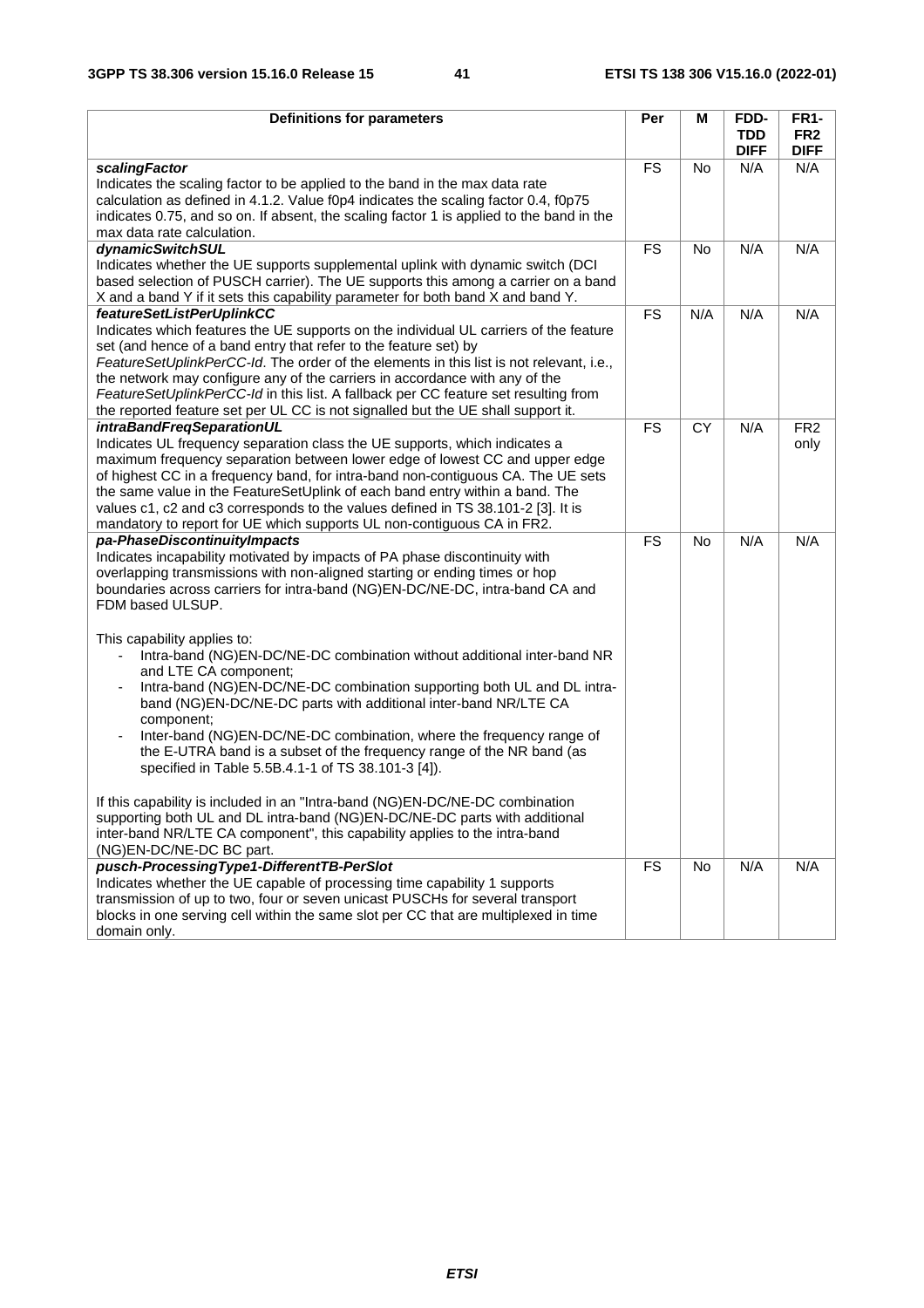| pusch-ProcessingType2                                                                     | <b>FS</b> | No        | N/A | FR <sub>1</sub> |
|-------------------------------------------------------------------------------------------|-----------|-----------|-----|-----------------|
| Indicates whether the UE supports PUSCH processing capability 2. The UE                   |           |           |     | only            |
| supports it only if all serving cells are self-scheduled and if all serving cells in one  |           |           |     |                 |
| band on which the network configured processing Type2 use the same subcarrier             |           |           |     |                 |
| spacing. This capability signalling comprises the following parameters for each sub-      |           |           |     |                 |
| carrier spacing supported by the UE.                                                      |           |           |     |                 |
|                                                                                           |           |           |     |                 |
| fallback indicates whether the UE supports PUSCH processing capability 2                  |           |           |     |                 |
| when the number of configured carriers is larger than numberOfCarriers for a              |           |           |     |                 |
| reported value of differentTB-PerSlot. If fallback = 'sc', UE supports                    |           |           |     |                 |
| capability 2 processing time on lowest cell index among the configured                    |           |           |     |                 |
| carriers in the band where the value is reported, if fallback = 'cap1-only', UE           |           |           |     |                 |
| supports only capability 1, in the band where the value is reported;                      |           |           |     |                 |
|                                                                                           |           |           |     |                 |
| differentTB-PerSlot indicates whether the UE supports processing type 2 for               |           |           |     |                 |
| 1, 2, 4 and/or 7 unicast PUSCHs for different transport blocks per slot per               |           |           |     |                 |
|                                                                                           |           |           |     |                 |
| CC; and if so, it indicates up to which number of CA serving cells the UE                 |           |           |     |                 |
| supports that number of unicast PUSCHs for different TBs. The UE shall                    |           |           |     |                 |
| include at least one of numberOfCarriers for 1, 2, 4 or 7 transport blocks per            |           |           |     |                 |
| slot in this field if pusch-Processing Type2 is indicated.                                |           |           |     |                 |
|                                                                                           |           |           |     |                 |
| pusch-SeparationWithGap                                                                   | <b>FS</b> | <b>No</b> | N/A | N/A             |
| Indicates whether the UE supports separation of two unicast PUSCHs with a gap,            |           |           |     |                 |
| applicable to Sub-carrier spacings of 15 kHz, 30 kHz and 60 kHz only. For any two         |           |           |     |                 |
| consecutive slots n and n+1, if there are more than 1 unicast PUSCH in either slot,       |           |           |     |                 |
| the minimum time separation between starting time of any two unicast PUSCHs               |           |           |     |                 |
| within the duration of these slots is 2 OFDM symbols for 15kHz, 4 OFDM symbols            |           |           |     |                 |
|                                                                                           |           |           |     |                 |
| for 30kHz and 7 OFDM symbols for 60kHz.                                                   |           |           |     |                 |
| searchSpaceSharingCA-UL                                                                   | <b>FS</b> | <b>No</b> | N/A | N/A             |
| Defines whether the UE supports UL PDCCH search space sharing for carrier                 |           |           |     |                 |
| aggregation operation.                                                                    |           |           |     |                 |
| simultaneousTxSUL-NonSUL                                                                  | <b>FS</b> | <b>No</b> | N/A | N/A             |
| Indicates whether the UE supports simultaneous transmission of SRS on an                  |           |           |     |                 |
| SUL/non-SUL carrier and PUSCH/PUCCH/SRS on the other UL carrier in the same               |           |           |     |                 |
| cell. The UE supports simultaneous transmission on an SUL band X and a Non-               |           |           |     |                 |
| SUL band Y if it sets this capability parameter for both band X and band Y.               |           |           |     |                 |
| supportedSRS-Resources                                                                    | <b>FS</b> | <b>FD</b> | N/A | N/A             |
|                                                                                           |           |           |     |                 |
| Defines support of SRS resources. The capability signalling comprising indication         |           |           |     |                 |
| of:                                                                                       |           |           |     |                 |
| maxNumberAperiodicSRS-PerBWP indicates supported maximum number                           |           |           |     |                 |
| of aperiodic SRS resources that can be configured for the UE per each BWP                 |           |           |     |                 |
|                                                                                           |           |           |     |                 |
| maxNumberAperiodicSRS-PerBWP-PerSlot indicates supported maximum                          |           |           |     |                 |
| number of aperiodic SRS resources per slot in the BWP                                     |           |           |     |                 |
|                                                                                           |           |           |     |                 |
| maxNumberPeriodicSRS-PerBWP indicates supported maximum number of                         |           |           |     |                 |
| periodic SRS resources per BWP                                                            |           |           |     |                 |
|                                                                                           |           |           |     |                 |
| maxNumberPeriodicSRS-PerBWP-PerSlot indicates supported maximum                           |           |           |     |                 |
|                                                                                           |           |           |     |                 |
| number of periodic SRS resources per slot in the BWP                                      |           |           |     |                 |
|                                                                                           |           |           |     |                 |
| maxNumberSemiPersistentSRS-PerBWP indicate supported maximum                              |           |           |     |                 |
| number of semi-persistent SRS resources that can be configured for the UE                 |           |           |     |                 |
| per each BWP                                                                              |           |           |     |                 |
|                                                                                           |           |           |     |                 |
| maxNumberSemiPersistentSRS-PerBWP-PerSlot indicates supported<br>$\overline{\phantom{a}}$ |           |           |     |                 |
| maximum number of semi-persistent SRS resources per slot in the BWP                       |           |           |     |                 |
|                                                                                           |           |           |     |                 |
| maxNumberSRS-Ports-PerResource indicates supported maximum number                         |           |           |     |                 |
| of SRS antenna port per each SRS resource                                                 |           |           |     |                 |
|                                                                                           |           |           |     |                 |
| If this field is not included, the UE suports one periodic, one aperiodic, no semi-       |           |           |     |                 |
| persistent SRS resources per BWP and one periodic, one aperiodic, no semi-                |           |           |     |                 |
| persistent SRS resources per BWP per slot and one SRS antenna port per SRS                |           |           |     |                 |
|                                                                                           |           |           |     |                 |
| resource.                                                                                 |           |           |     |                 |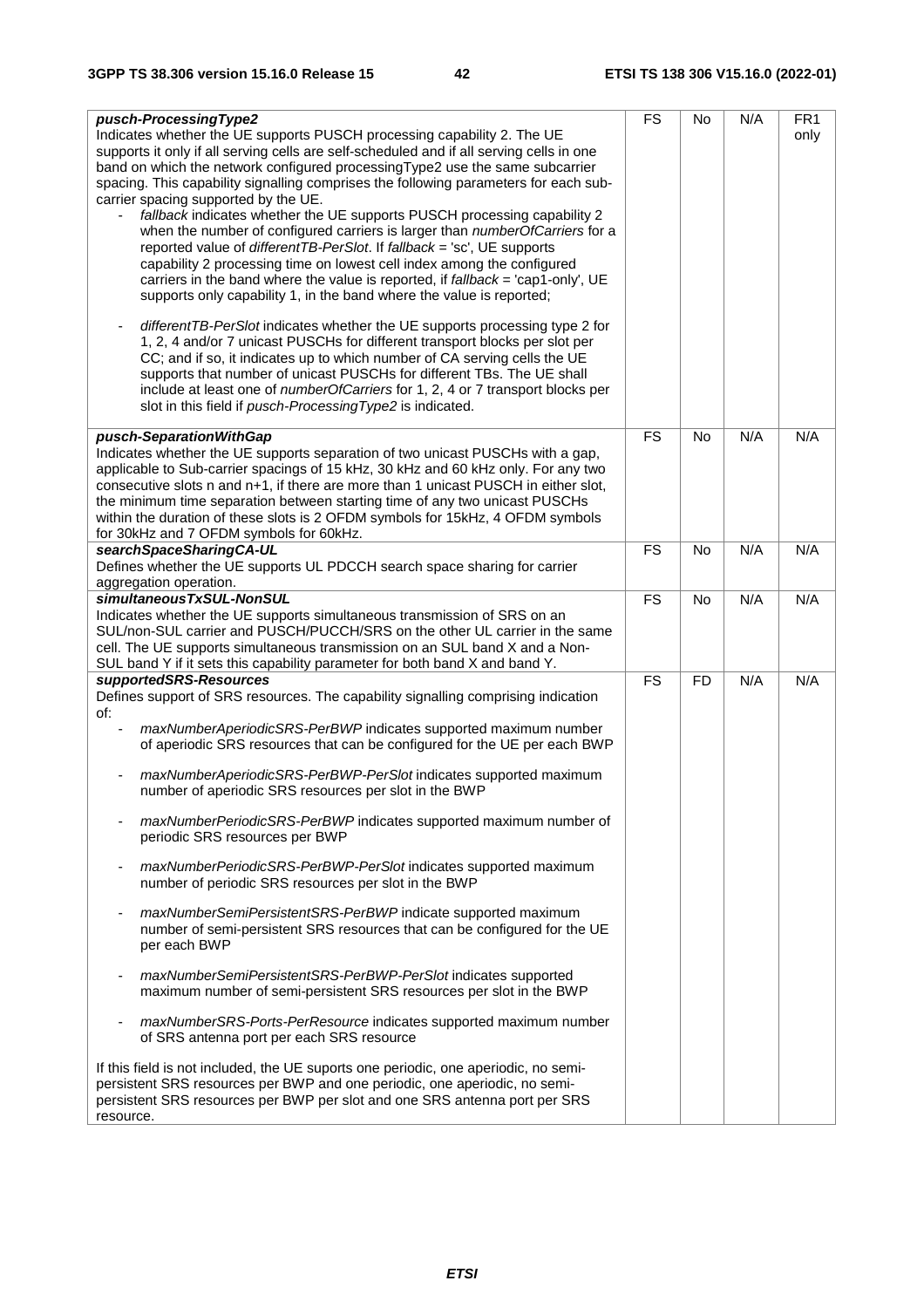| twoPUCCH-Group                                                                      | FS  | No. | N/A | N/A |
|-------------------------------------------------------------------------------------|-----|-----|-----|-----|
| Indicates whether two PUCCH group in CA with a same numerology across CCs for       |     |     |     |     |
| data and control channel [at a given time] is supported by the UE. For NR CA, two   |     |     |     |     |
| PUCCH group is supported with the same numerology across NR carriers for data       |     |     |     |     |
| and control channel at a given time. For (NG)EN-DC/NE-DC, two PUCCH group is        |     |     |     |     |
| supported with the same numerology across NR carriers for data and control          |     |     |     |     |
| channel at a given time, wherein an NR PUCCH group is configured in FR1 and         |     |     |     |     |
| another NR PUCCH group is configured in FR2. The UE supports two PUCCH              |     |     |     |     |
| groups with PUCCH on a band X and a band Y if it sets this capability parameter for |     |     |     |     |
| both band X and band Y.                                                             |     |     |     |     |
| ul-MCS-TableAlt-DynamicIndication                                                   | FS. | No. | N/A | N/A |
| Indicates whether the UE supports dynamic indication of MCS table using MCS-C-      |     |     |     |     |
| RNTI for PUSCH.                                                                     |     |     |     |     |
| zeroSlotOffsetAperiodicSRS                                                          | FS. | No. | N/A | N/A |
| Indicates whether the UE supports 0 slot offset between aperiodic SRS triggering    |     |     |     |     |
| and transmission, for SRS for CB PUSCH and antenna switching on FR1.                |     |     |     |     |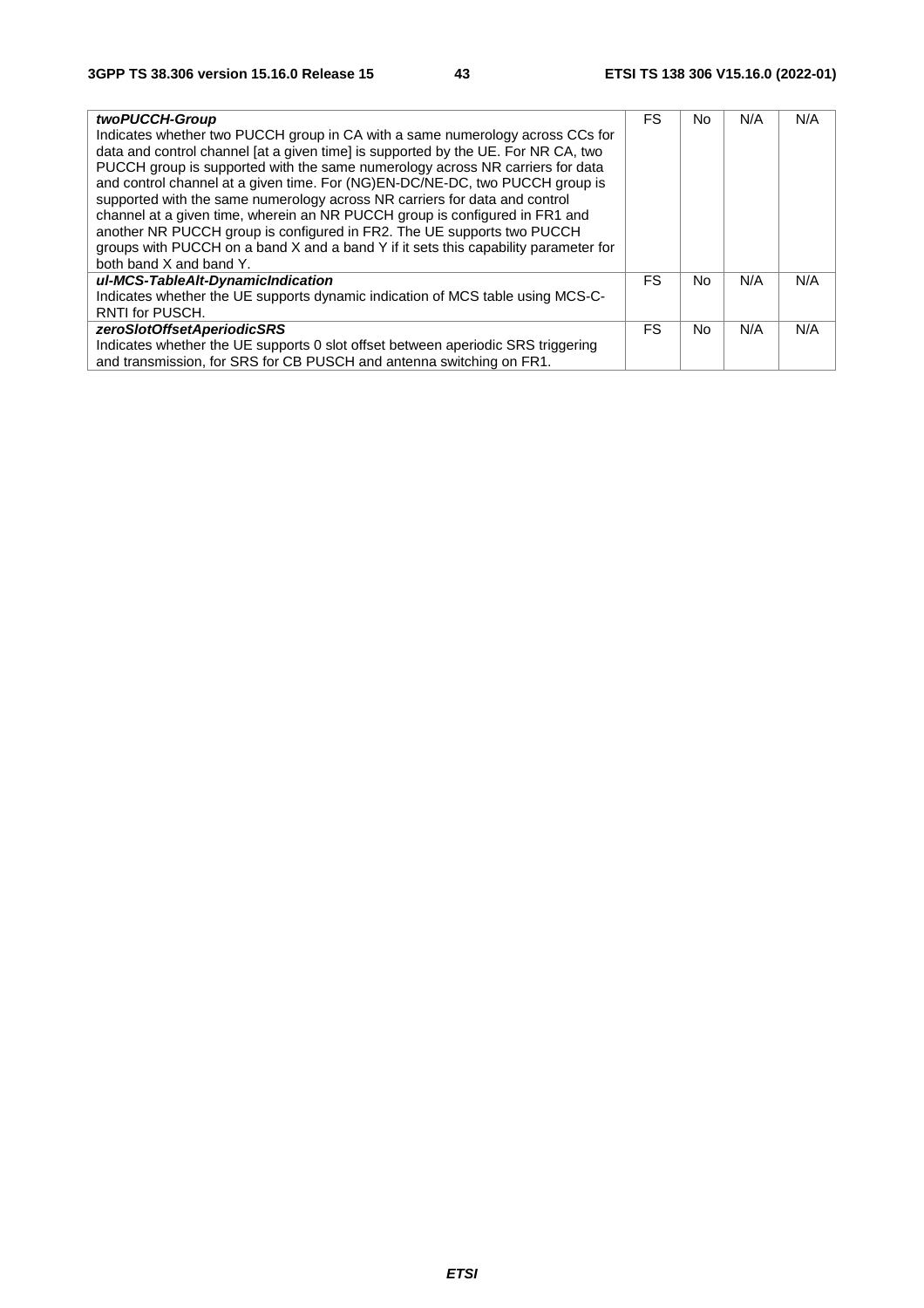### 4.2.7.8 *FeatureSetUplinkPerCC* parameters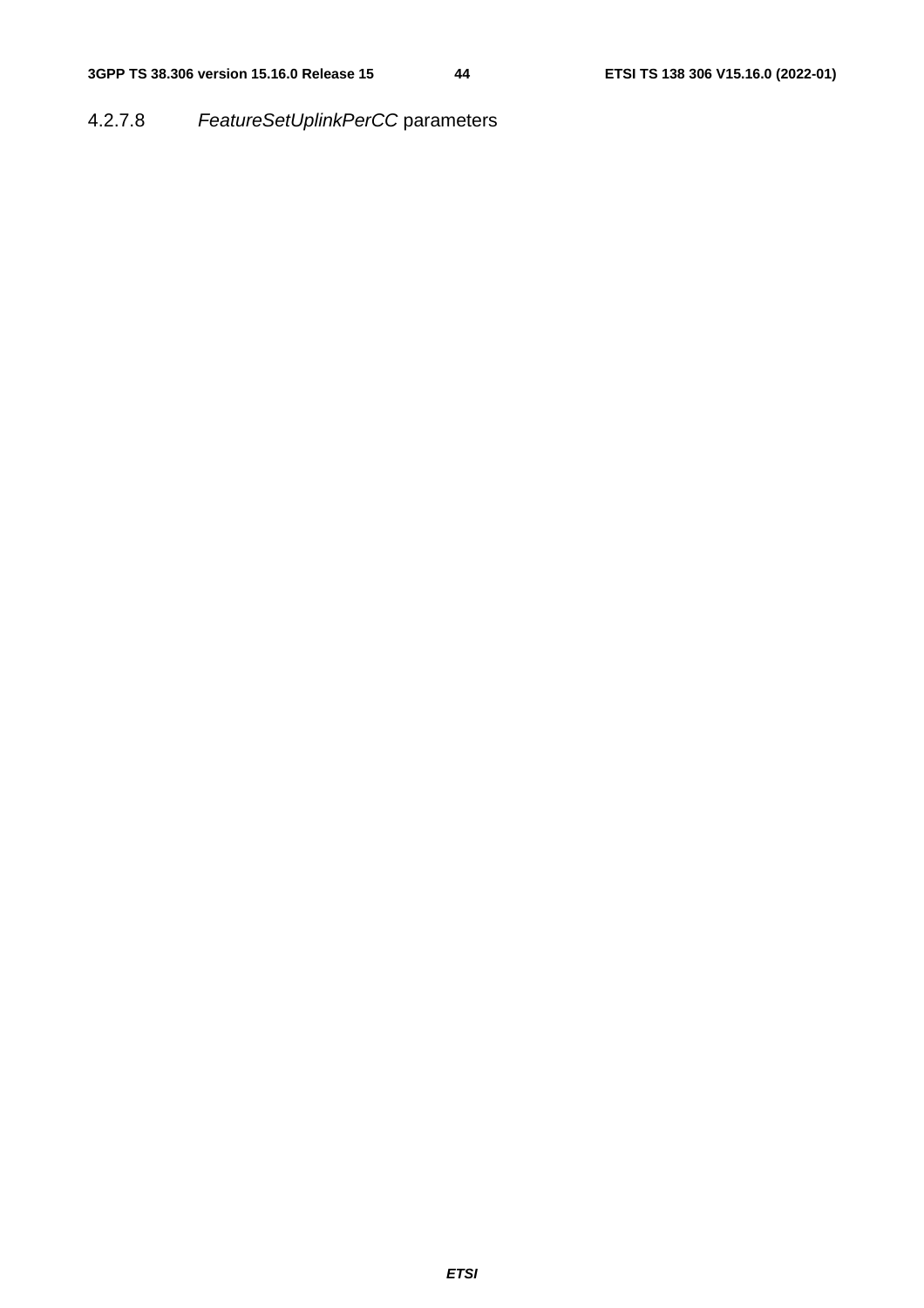| <b>Definitions for parameters</b>                                                                                     | Per         | м         | FDD-        | <b>FR1-</b>     |
|-----------------------------------------------------------------------------------------------------------------------|-------------|-----------|-------------|-----------------|
|                                                                                                                       |             |           | <b>TDD</b>  | FR <sub>2</sub> |
|                                                                                                                       |             |           | <b>DIFF</b> | <b>DIFF</b>     |
| channelBW-90mhz                                                                                                       | <b>FSPC</b> | No        | N/A         | FR <sub>1</sub> |
| Indicates whether the UE supports the channel bandwidth of 90 MHz.                                                    |             |           |             | only            |
| maxNumberMIMO-LayersCB-PUSCH                                                                                          | <b>FSPC</b> | <b>No</b> | N/A         | N/A             |
| Defines supported maximum number of MIMO layers at the UE for PUSCH                                                   |             |           |             |                 |
| transmission with codebook precoding. UE indicating support of this feature shall                                     |             |           |             |                 |
| also indicate support of PUSCH codebook coherency subset. This feature is not                                         |             |           |             |                 |
| supported for SUL.                                                                                                    |             |           |             |                 |
| maxNumberMIMO-LayersNonCB-PUSCH                                                                                       | <b>FSPC</b> | No        | N/A         | N/A             |
| Defines supported maximum number of MIMO layers at the UE for PUSCH                                                   |             |           |             |                 |
| transmission using non-codebook precoding. This feature is not supported for SUL.                                     |             |           |             |                 |
| UE supporting non-codebook based PUSCH transmission shall indicate support of                                         |             |           |             |                 |
| maxNumberMIMO-LayersNonCB-PUSCH, maxNumberSRS-ResourcePerSet and                                                      |             |           |             |                 |
| maxNumberSimultaneousSRS-ResourceTx together.                                                                         |             |           |             |                 |
| maxNumberSimultaneousSRS-ResourceTx                                                                                   | <b>FSPC</b> | <b>No</b> | N/A         | N/A             |
| Defines the maximum number of simultaneous transmitted SRS resources at one                                           |             |           |             |                 |
| symbol for non-codebook based transmission to the UE. This feature is not                                             |             |           |             |                 |
| supported for SUL.                                                                                                    |             |           |             |                 |
| maxNumberSRS-ResourcePerSet                                                                                           | <b>FSPC</b> | <b>No</b> | N/A         | N/A             |
| Defines the maximum number of SRS resources per SRS resource set configured                                           |             |           |             |                 |
| for codebook or non-codebook based transmission to the UE. This feature is not                                        |             |           |             |                 |
| supported for SUL.                                                                                                    |             |           |             |                 |
| supportedBandwidthUL<br>Indicates maximum UL channel bandwidth supported for a given SCS that UE                      | <b>FSPC</b> | <b>CY</b> | N/A         | N/A             |
| supports within a single CC, which is defined in Table 5.3.5-1 in TS38.101-1 [2] for                                  |             |           |             |                 |
| FR1 and Table 5.3.5-1 in TS 38.101-2 [3] for FR2.                                                                     |             |           |             |                 |
| For FR1, all the bandwidths listed in TS38.101-1 Table 5.3.5-1 for each band shall                                    |             |           |             |                 |
| be mandatory with a single CC unless indicated optional. For FR2, the set of                                          |             |           |             |                 |
| mandatory CBW is 50, 100, 200 MHz. When this field is included in a band                                              |             |           |             |                 |
| combination with a single band entry and a single CC entry (i.e. non-CA band                                          |             |           |             |                 |
| combination), the UE shall indicate the maximum channel bandwidth for the band                                        |             |           |             |                 |
| according to TS 38.101-1 [2] and TS 38.101-2 [3].                                                                     |             |           |             |                 |
|                                                                                                                       |             |           |             |                 |
| The UE may report a <i>supportedBandwidthUL</i> wider than the <i>channeIBWs-UL</i> ; this                            |             |           |             |                 |
| supportedBandwidthUL may not be included in the Table 5.3.5-1 of TS 38.101-                                           |             |           |             |                 |
| 1[2]/TS 38.101-2[3] for the case that the UE is unable to report the actual supported                                 |             |           |             |                 |
| bandwidth according to the Table 5.3.5-1 of TS 38.101-1[2]/TS 38.101-2[3].                                            |             |           |             |                 |
|                                                                                                                       |             |           |             |                 |
| NOTE:<br>To determine whether the UE supports a channel bandwidth of 90 MHz                                           |             |           |             |                 |
| the network may ignore this capability and validate instead the                                                       |             |           |             |                 |
| channeIBW-90mhz, the supportedBandwidthCombinationSet and the                                                         |             |           |             |                 |
| supportedBandwidthCombinationSetIntraENDC. For serving cell(s) with                                                   |             |           |             |                 |
| other channel bandwidths the network validates the <i>channelBWs-UL</i> , the                                         |             |           |             |                 |
| supportedBandwidthCombinationSet, the                                                                                 |             |           |             |                 |
| supportedBandwidthCombinationSetIntraENDC, the<br>asymmetricBandwidthCombinationSet (for a band supporting asymmetric |             |           |             |                 |
| channel bandwidth as defined in clause 5.3.6 of TS 38.101-1 [2]) and                                                  |             |           |             |                 |
| supportedBandwidthUL.                                                                                                 |             |           |             |                 |
| supportedModulationOrderUL                                                                                            | <b>FSPC</b> | No        | N/A         | N/A             |
| Indicates the maximum supported modulation order to be applied for uplink in the                                      |             |           |             |                 |
| carrier in the max data rate calculation as defined in 4.1.2. If included, the network                                |             |           |             |                 |
| may use a modulation order on this serving cell which is higher than the value                                        |             |           |             |                 |
| indicated in this field as long as UE supports the modulation of higher value for                                     |             |           |             |                 |
| uplink. If not included,                                                                                              |             |           |             |                 |
| for FR1 and FR2, the network uses the modulation order signalled per band<br>$\blacksquare$                           |             |           |             |                 |
| i.e. pusch-256QAM if signalled. If not signalled in a given band, the network                                         |             |           |             |                 |
| shall use the modulation order 64QAM.                                                                                 |             |           |             |                 |
| In all the cases, it shall be ensured that the data rate does not exceed the max data                                 |             |           |             |                 |
| rate (DataRate) and max data rate per CC (DataRateCC) according to TS 38.214                                          |             |           |             |                 |
| $[12]$ .                                                                                                              |             |           |             |                 |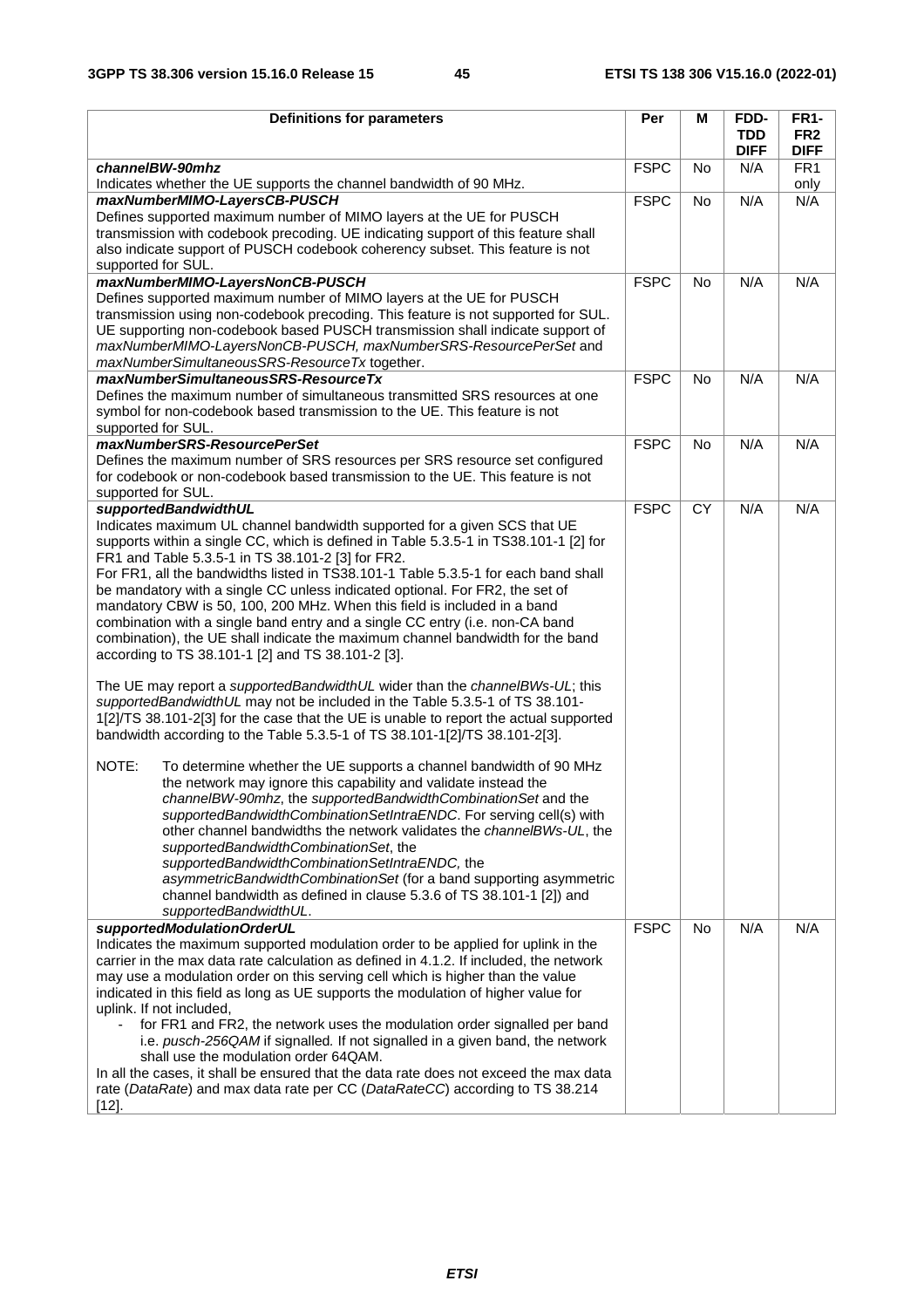| supportedSubCarrierSpacingUL                                                       | <b>FSPC</b> | CУ | N/A | N/A |
|------------------------------------------------------------------------------------|-------------|----|-----|-----|
| Defines the supported sub-carrier spacing for UL by the UE, as defined in 4.2-1 of |             |    |     |     |
| TS 38.211 [6], indicating the UE supports simultaneous transmission with same or   |             |    |     |     |
| different numerologies in CA, or indicating the UE supports different numerologies |             |    |     |     |
| on NR UL and SUL within one cell. Support of simultaneous transmissions with       |             |    |     |     |
| same numerology for intra-band NR CA including both contiguous and non-            |             |    |     |     |
| contiguous is mandatory with capability in both FR1 and FR2. Support of            |             |    |     |     |
| simultaneous transmission with two different numerologies between FR1 band(s)      |             |    |     |     |
| and FR2 band(s) in UL is mandatory with capability if UE supports inter-band NR    |             |    |     |     |
| CA including both FR1 band(s) and FR2 band(s). Support of simultaneous             |             |    |     |     |
| transmission with different numerologies in CA for other cases is optional.        |             |    |     |     |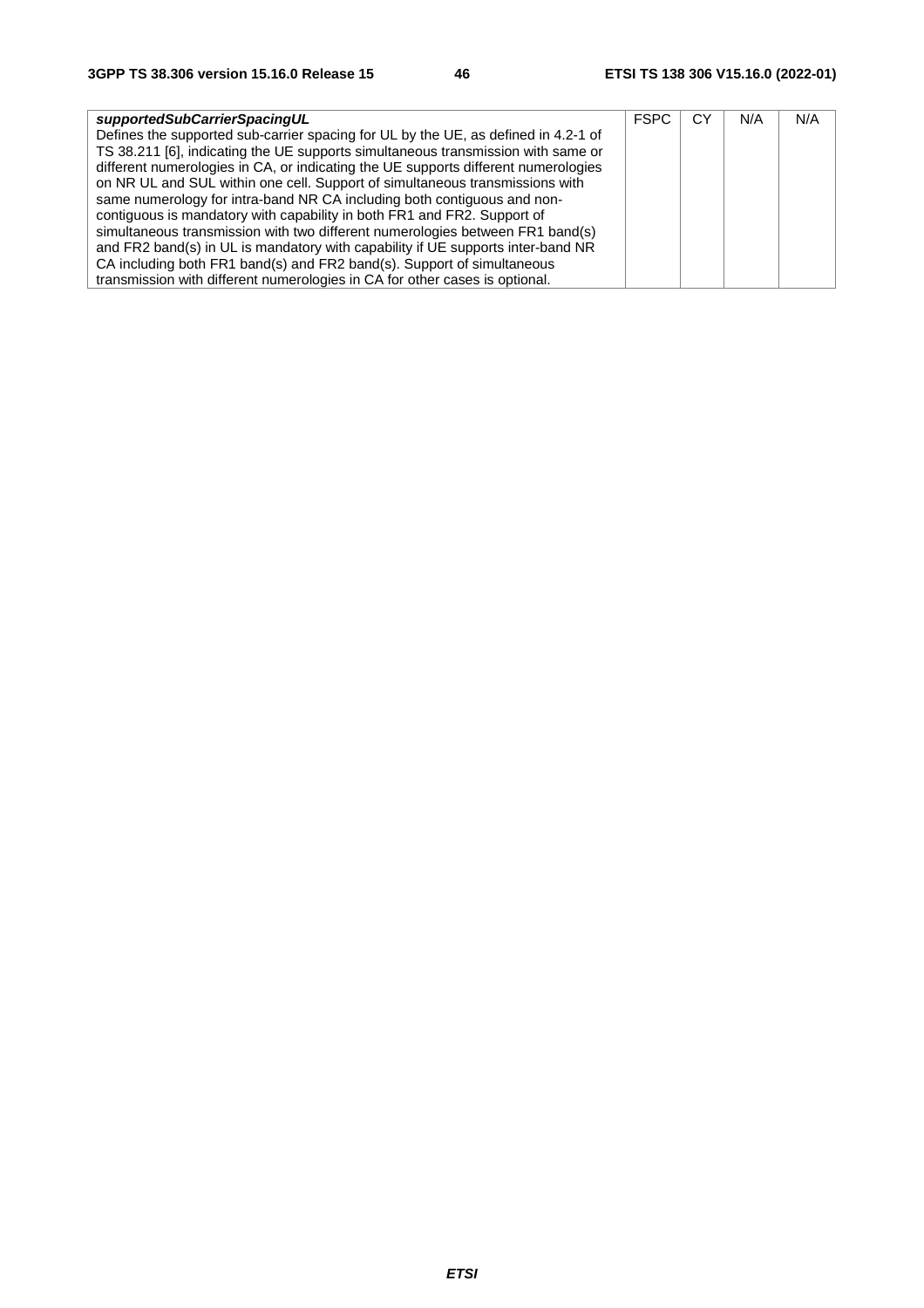4.2.7.9 *MRDC-Parameters*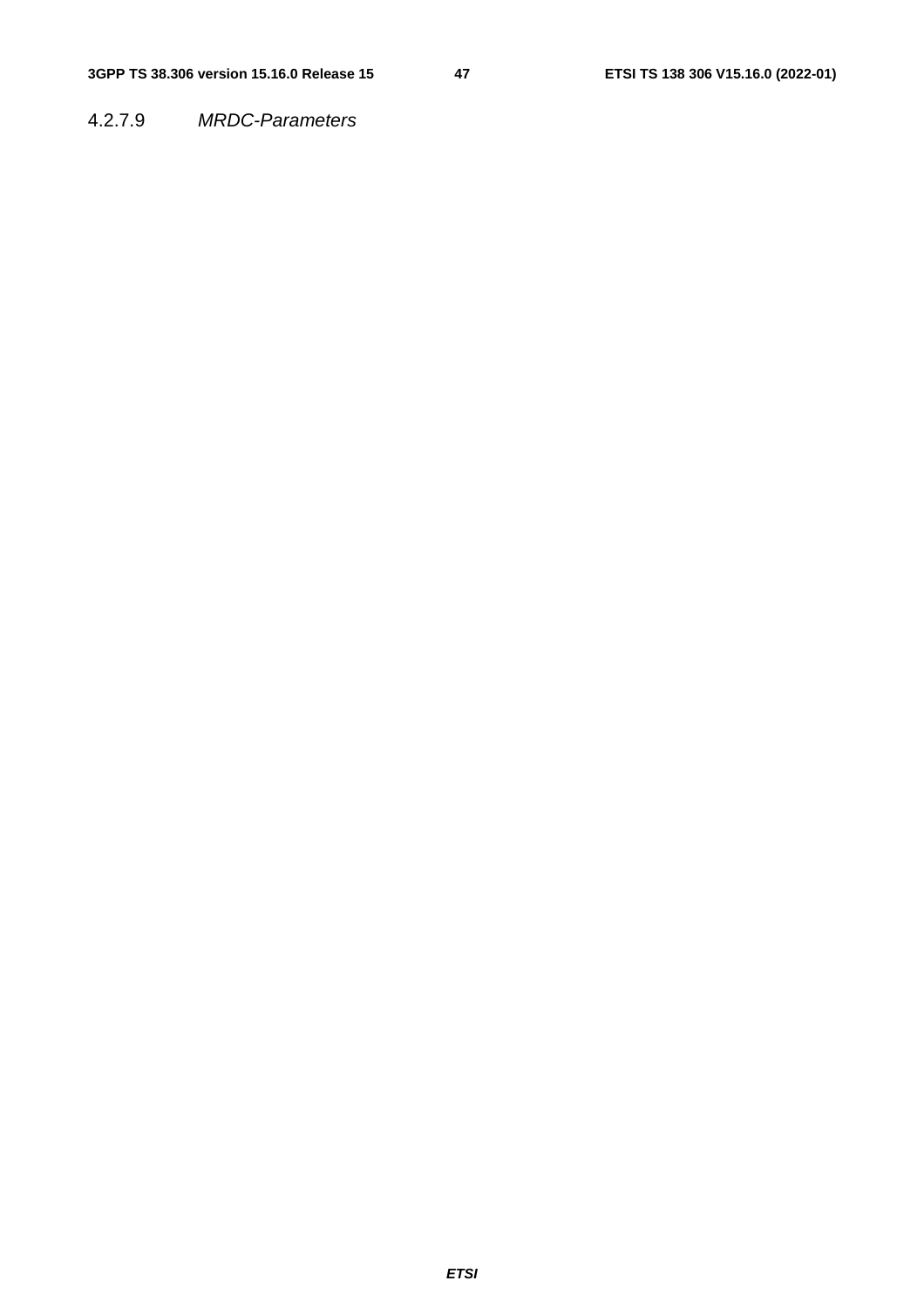| <b>Definitions for parameters</b>                                                                                                                                                                                                                                                                                                                                                                                                                                                                                                                                                                             | Per       | м         | FDD-                      | <b>FR1-</b>                    |
|---------------------------------------------------------------------------------------------------------------------------------------------------------------------------------------------------------------------------------------------------------------------------------------------------------------------------------------------------------------------------------------------------------------------------------------------------------------------------------------------------------------------------------------------------------------------------------------------------------------|-----------|-----------|---------------------------|--------------------------------|
|                                                                                                                                                                                                                                                                                                                                                                                                                                                                                                                                                                                                               |           |           | <b>TDD</b><br><b>DIFF</b> | FR <sub>2</sub><br><b>DIFF</b> |
| asyncIntraBandENDC                                                                                                                                                                                                                                                                                                                                                                                                                                                                                                                                                                                            | <b>BC</b> | <b>No</b> | <b>FDD</b>                | FR <sub>1</sub>                |
| Indicates whether the UE supports asynchronous FDD-FDD intra-band (NG)EN-DC<br>with MRTD and MTTD as specified in clause 7.5 and 7.6 of TS 38.133 [5]. If<br>asynchronous FDD-FDD intra-band (NG)EN-DC is not supported, the UE supports<br>only synchronous FDD-FDD intra-band (NG)EN-DC.                                                                                                                                                                                                                                                                                                                    |           |           | only                      | only                           |
| This capability applies to:<br>Intra-band (NG)EN-DC combination without additional inter-band NR and<br>LTE CA component;<br>Intra-band (NG)EN-DC combination supporting both UL and DL intra-band<br>(NG)EN-DC parts with additional inter-band NR/LTE CA component;<br>Intra-band (NG)EN-DC combination without supporting UL in both the bands<br>of the intra-band (NG)EN-DC UL part;<br>Inter-band (NG)EN-DC combination, where the frequency range of the E-<br>$\blacksquare$<br>UTRA band is a subset of the frequency range of the NR band (as specified<br>in Table 5.5B.4.1-1 of TS 38.101-3 [4]). |           |           |                           |                                |
| If this capability is included in an "Intra-band (NG)EN-DC combination supporting<br>both UL and DL intra-band (NG)EN-DC parts with additional inter-band NR/LTE CA<br>component" or in an "Intra-band (NG)EN-DC combination without supporting UL in<br>both the bands of the intra-band (NG)EN-DC UL part", this capability applies to the<br>intra-band (NG)EN-DC BC part.                                                                                                                                                                                                                                 |           |           |                           |                                |
| dualPA-Architecture                                                                                                                                                                                                                                                                                                                                                                                                                                                                                                                                                                                           | BC        | <b>No</b> | N/A                       | N/A                            |
| For an intra-band band combination, this field indicates the support of dual PAs. If<br>absent in an intra-band band combination, the UE supports single PA for all the ULs<br>in the intra-band band combination. For other band combinations, this field is not<br>applicable.                                                                                                                                                                                                                                                                                                                              |           |           |                           |                                |
| This capability applies to:<br>Intra-band (NG)EN-DC/NE-DC combination without additional inter-band NR<br>and LTE CA component;<br>Intra-band (NG)EN-DC/NE-DC combination supporting both UL and DL intra-<br>band (NG)EN-DC/NE-DC parts with additional inter-band NR/LTE CA<br>component;<br>Inter-band (NG)EN-DC/NE-DC combination, where the frequency range of<br>$\overline{\phantom{a}}$<br>the E-UTRA band is a subset of the frequency range of the NR band (as<br>specified in Table 5.5B.4.1-1 of TS 38.101-3 [4]).                                                                                |           |           |                           |                                |
| If this capability is included in an "Intra-band (NG)EN-DC/NE-DC combination<br>supporting both UL and DL intra-band (NG)EN-DC/NE-DC parts with additional<br>inter-band NR/LTE CA component", this capability applies to the intra-band<br>(NG)EN-DC/NE-DC BC part.                                                                                                                                                                                                                                                                                                                                          |           |           |                           |                                |
| dynamicPowerSharingENDC                                                                                                                                                                                                                                                                                                                                                                                                                                                                                                                                                                                       | BC        | Yes       | N/A                       | FR <sub>1</sub>                |
| Indicates whether the UE supports dynamic (NG)EN-DC power sharing between<br>NR FR1 carriers and the LTE carriers. If the UE supports this capability the UE<br>supports the dynamic power sharing behaviour as specified in clause 7 of TS<br>38.213 [11].                                                                                                                                                                                                                                                                                                                                                   |           |           |                           | only                           |
| dynamicPowerSharingNEDC                                                                                                                                                                                                                                                                                                                                                                                                                                                                                                                                                                                       | BC        | Yes       | N/A                       | FR <sub>1</sub>                |
| Indicates whether the UE supports dynamic NE-DC power sharing between NR<br>FR1 carriers and the LTE carriers. If the UE supports this capability, the UE<br>supports the dynamic power sharing behavior as specified in clause 7 of TS 38.213<br>$[11]$ .                                                                                                                                                                                                                                                                                                                                                    |           |           |                           | only                           |
| intraBandENDC-Support                                                                                                                                                                                                                                                                                                                                                                                                                                                                                                                                                                                         | BC        | <b>No</b> | N/A                       | N/A                            |
| Indicates whether the UE supports intra-band (NG)EN-DC with only non-contiguous<br>spectrum, or with both contiguous and non-contiguous spectrum for the (NG)EN-DC<br>combination as specified in TS 38.101-3 [4].<br>If the UE does not include this field for an intra-band (NG)EN-DC combination the<br>UE only supports the contiguous spectrum for the intra-band (NG)EN-DC<br>combination.                                                                                                                                                                                                              |           |           |                           |                                |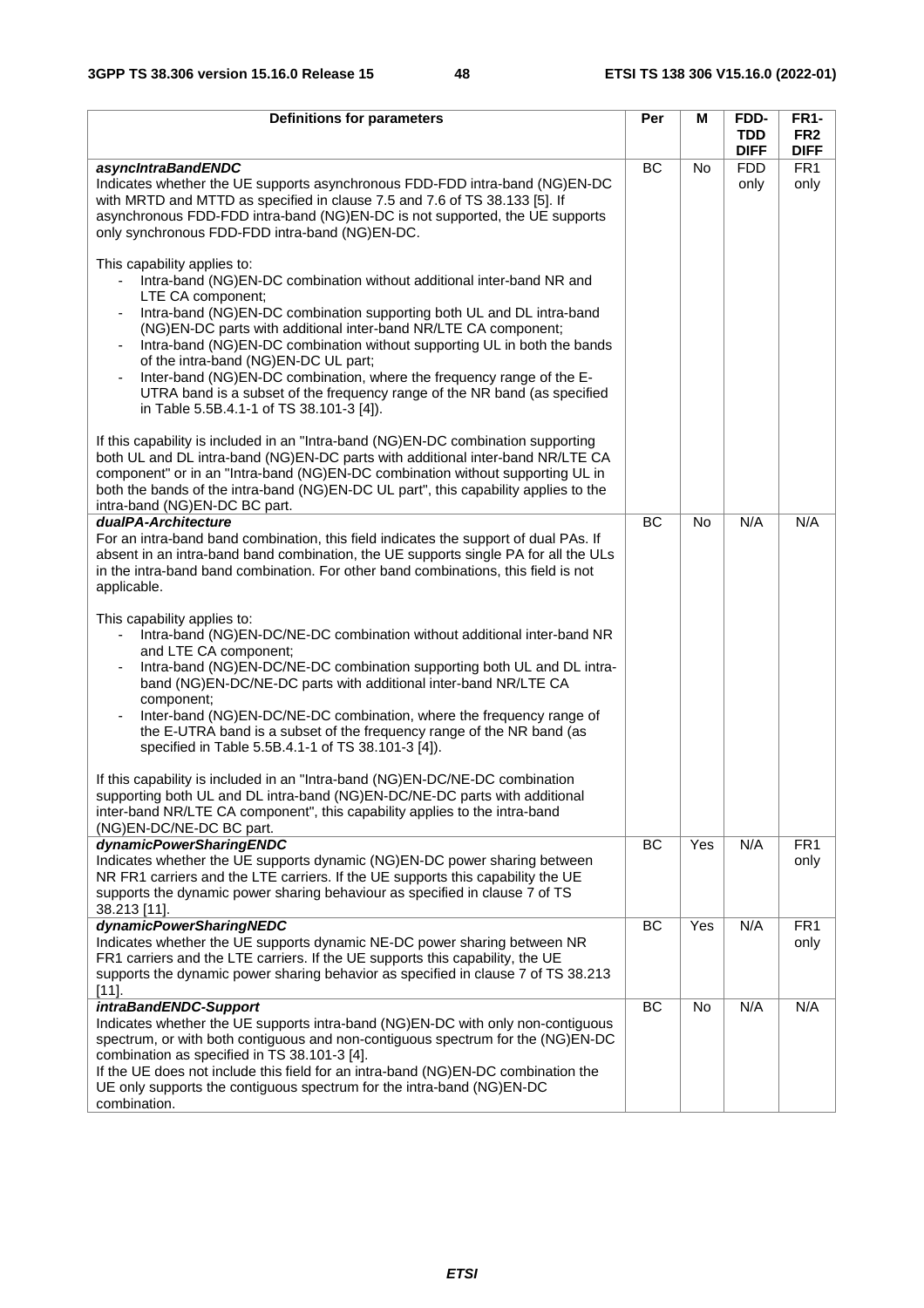| <i>interBandContiguousMRDC</i>                                                         | BC        | <b>CY</b> | N/A | N/A             |
|----------------------------------------------------------------------------------------|-----------|-----------|-----|-----------------|
| Indicates for an inter-band (NG)EN-DC/NE-DC combination, where the frequency           |           |           |     |                 |
| range of the E-UTRA band is a subset of the frequency range of the NR band (as         |           |           |     |                 |
| specified in Table 5.5B.4.1-1 of TS 38.101-3 [4]), that the UE supports intra-band     |           |           |     |                 |
| contiguous (NG)EN-DC/NE-DC requirements (see TS 38.101-3 [4]). If the field is         |           |           |     |                 |
| absent for such an inter-band (NG)EN-DC/NE-DC combination, the UE supports             |           |           |     |                 |
| intra-band non-contiguous (NG)EN-DC/NE-DC requirements.                                |           |           |     |                 |
| simultaneousRxTxInterBandENDC                                                          | BC        | CY        | N/A | N/A             |
| Indicates whether the UE supports simultaneous transmission and reception in           |           |           |     |                 |
| TDD-TDD and TDD-FDD inter-band (NG)EN-DC/NE-DC. It is mandatory for certain            |           |           |     |                 |
| TDD-FDD and TDD-TDD band combinations defined in TS 38.101-3 [4].                      |           |           |     |                 |
|                                                                                        |           |           |     |                 |
| This capability applies to:                                                            |           |           |     |                 |
| TDD-TDD and TDD-FDD Intra-band (NG)EN-DC/NE-DC combination                             |           |           |     |                 |
| supporting both UL and DL intra-band (NG)EN-DC/NE-DC parts with                        |           |           |     |                 |
| additional inter-band NR/LTE CA component;                                             |           |           |     |                 |
| TDD-TDD and TDD-FDD Intra-band (NG)EN-DC/NE-DC combination<br>$\overline{\phantom{a}}$ |           |           |     |                 |
| without supporting UL in both the bands of the intra-band (NG)EN-DC/NE-                |           |           |     |                 |
| DC UL part;                                                                            |           |           |     |                 |
| TDD-TDD and TDD-FDD Inter-band (NG)EN-DC/NE-DC combination<br>$\blacksquare$           |           |           |     |                 |
| without Intra-band component.                                                          |           |           |     |                 |
|                                                                                        |           |           |     |                 |
|                                                                                        |           |           |     |                 |
| This capability is not applicable to the inter-band (NG)EN-DC/NE-DC combination,       |           |           |     |                 |
| where the frequency range of the E-UTRA band is a subset of the frequency range        |           |           |     |                 |
| of the NR band (as specified in Table 5.5B.4.1-1 of TS 38.101-3 [4]).                  |           |           |     |                 |
| simultaneousRxTxInterBandENDCPerBandPair                                               | BC        | <b>No</b> | N/A | N/A             |
| Indicates whether the UE supports simultaneous transmission and reception in           |           |           |     |                 |
| TDD-TDD and TDD-FDD inter-band (NG)EN-DC/NE-DC for each band pair in the               |           |           |     |                 |
| band combination.                                                                      |           |           |     |                 |
| Encoded in the same manner as simultaneous RxTxInter Band CAPer Band Pair.             |           |           |     |                 |
| The UE does not include this field if the UE supports simultaneous transmission and    |           |           |     |                 |
| reception for all band pairs in the band combination (in which case                    |           |           |     |                 |
| simultaneousRxTxInterBandENDC is included) or does not support for any band            |           |           |     |                 |
| pair in the band combination. The UE shall consistently set the bits which             |           |           |     |                 |
| correspond to the same band pair. Each bit of the capability only applies to TDD-      |           |           |     |                 |
| TDD and TDD-FDD Inter-band (NG)EN-DC/NE-DC band pairs, except for the band             |           |           |     |                 |
| pairs where the frequency range of the E-UTRA band is a subset of the frequency        |           |           |     |                 |
| range of the NR band (as specified in Table 5.5B.4.1-1 of TS 38.101-3 [4]).            |           |           |     |                 |
| singleUL-Transmission                                                                  | <b>BC</b> | <b>FD</b> | N/A | N/A             |
| Indicates that the UE does not support simultaneous UL transmissions as defined in     |           |           |     |                 |
| TS 38.101-3 [4]. The UE may only include this field for certain band combinations      |           |           |     |                 |
| defined in TS 38.101-3 [4]. If included for a particular band combination, the field   |           |           |     |                 |
| applies to all fallback band combinations of this band combination that are defined    |           |           |     |                 |
| in TS 38.101-3 [4] as being allowed to include this field and does not apply to any    |           |           |     |                 |
| other fallback band combinations defined in TS 38.101-3 [4].                           |           |           |     |                 |
| The UE shall include this field for band combinations containing a band pair for       |           |           |     |                 |
| which single UL transmission is the only specified operation mode in TS 38.101-3       |           |           |     |                 |
| [4] and if the UE supports UL on both bands. Otherwise, this feature is optional.      |           |           |     |                 |
| spCellPlacement                                                                        | UE        | No        | N/A | N/A             |
| Indicates whether the UE supports a SpCell on FR1-FDD, FR1-TDD and/or FR2-             |           |           |     |                 |
| TDD depending on which additional SCells of other frequency range(s) / duplex          |           |           |     |                 |
| mode(s) are configured. It is applicable to SCG of (NG)EN-DC and MCG of NE-DC,         |           |           |     |                 |
| where UL is configured on more than one of FR1-FDD, FR1-TDD and FR2-TDD in             |           |           |     |                 |
| a cell group. If not included, the UE supports SpCell on any serving cell with UL in   |           |           |     |                 |
| supported band combinations.                                                           |           |           |     |                 |
| tdm-Pattern                                                                            | BC        | CY        | N/A | FR <sub>1</sub> |
| Indicates whether the UE supports the tdm-PatternConfig for single UL-transmission     |           |           |     | only            |
| associated functionality, as specified in TS 36.331 [17]. Support is conditionally     |           |           |     |                 |
| mandatory in (NG)EN-DC for UEs that do not support dynamicPowerSharingENDC             |           |           |     |                 |
| and for UEs that indicate single UL transmission for any (NG)EN-DC BC. Support is      |           |           |     |                 |
| conditionally mandatory in NE-DC for UEs that do not support                           |           |           |     |                 |
| dynamicPowerSharingNEDC and for UEs that indicate single UL transmission for           |           |           |     |                 |
| any NE-DC BC. The feature is optional otherwise.                                       |           |           |     |                 |
| ul-SharingEUTRA-NR                                                                     | BC        | No        | N/A | FR <sub>1</sub> |
| Indicates whether the UE supports (NG)EN-DC/NE-DC with EUTRA-NR                        |           |           |     | only            |
| coexistence in UL sharing via TDM only, FDM only, or both TDM and FDM from UE          |           |           |     |                 |
| perspective as specified in TS 38.101-3 [4].                                           |           |           |     |                 |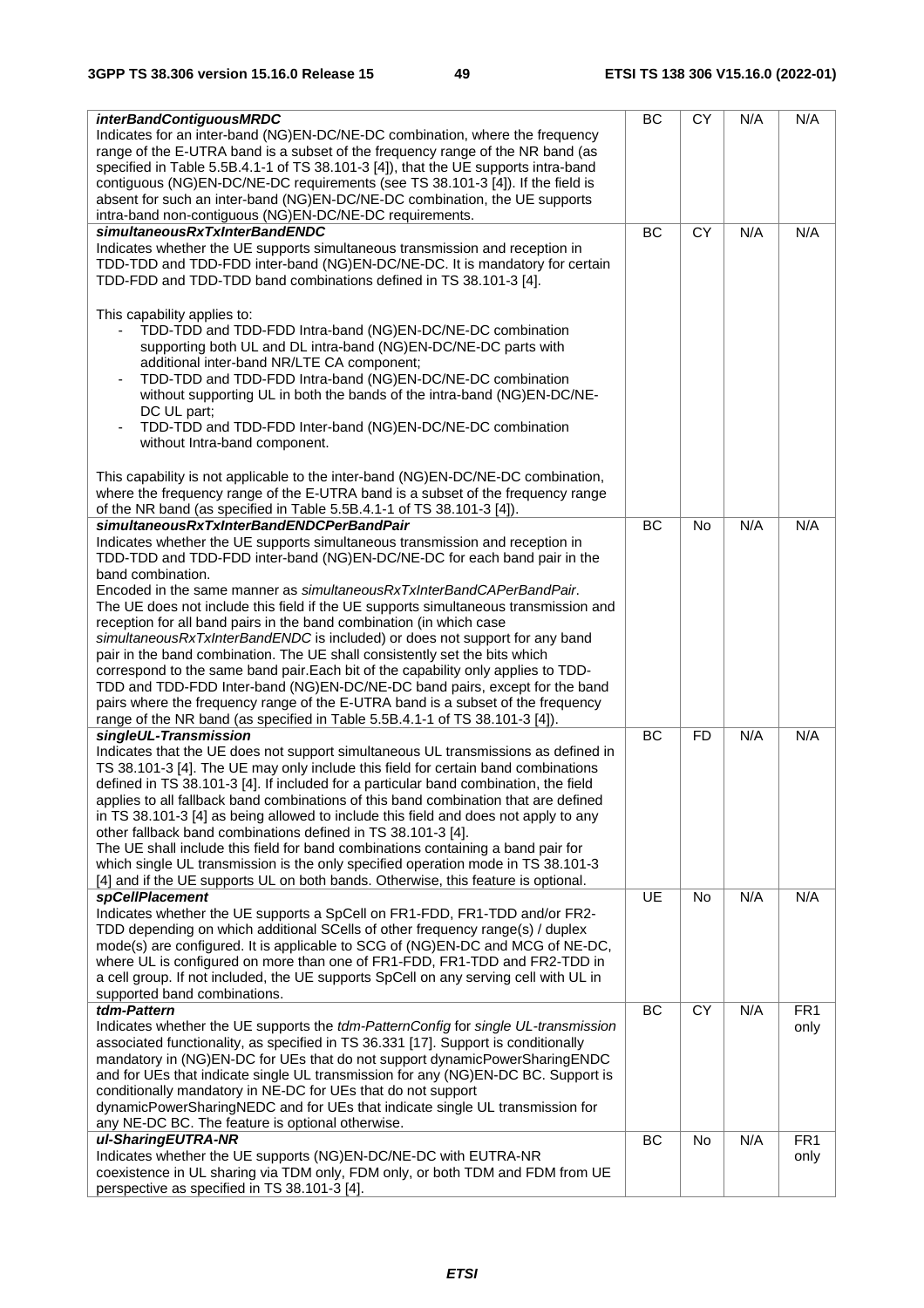| ul-SwitchingTimeEUTRA-NR<br>Indicates support of switching type between LTE UL and NR UL for (NG)EN-<br>DC/NE-DC with LTE-NR coexistence in UL sharing from UE perspective as defined<br>in clause 6.3B of TS 38.101-3 [4]. It is mandatory to report switching time type 1 or<br>type 2 if UE reports ul-SharingEUTRA-NR is tdm or both.                                                                                                                                                                                                                                                                                                                                                                                                                                                                                                                                                                                                                                                                                                                                                                                                                                                                                                              | ВC        | <b>CY</b> | N/A | FR <sub>1</sub><br>only |
|--------------------------------------------------------------------------------------------------------------------------------------------------------------------------------------------------------------------------------------------------------------------------------------------------------------------------------------------------------------------------------------------------------------------------------------------------------------------------------------------------------------------------------------------------------------------------------------------------------------------------------------------------------------------------------------------------------------------------------------------------------------------------------------------------------------------------------------------------------------------------------------------------------------------------------------------------------------------------------------------------------------------------------------------------------------------------------------------------------------------------------------------------------------------------------------------------------------------------------------------------------|-----------|-----------|-----|-------------------------|
| ul-TimingAlignmentEUTRA-NR<br>Indicates whether to apply the same UL timing between NR and LTE for dynamic<br>power sharing capable UE operating in a synchronous intra-band contiguous<br>(NG)EN-DC. If this field is absent, UE shall be capable of handling a timing<br>difference up to applicable MTTD requirements when operating in a synchronous<br>intra-band contiguous (NG)EN-DC network, as specified in TS 38.133 [5].<br>This capability applies to:<br>Intra-band contiguous (NG)EN-DC combination without additional inter-band<br>NR and LTE CA component;<br>Intra-band contiguous (NG)EN-DC combination supporting both UL and DL<br>$\overline{\phantom{a}}$<br>intra-band (NG)EN-DC parts with additional inter-band NR/LTE CA<br>component;<br>Inter-band (NG)EN-DC combination, where the frequency range of the E-<br>$\blacksquare$<br>UTRA band is a subset of the frequency range of the NR band (as specified<br>in Table 5.5B.4.1-1 of TS 38.101-3 [4]).<br>If this capability is included in an "Intra-band contiguous (NG)EN-DC combination<br>supporting both UL and DL intra-band (NG)EN-DC parts with additional inter-band<br>NR/LTE CA component", this capability applies to the intra-band (NG)EN-DC BC<br>part. | <b>BC</b> | No.       | N/A | N/A                     |

4.2.7.10 *Phy-Parameters*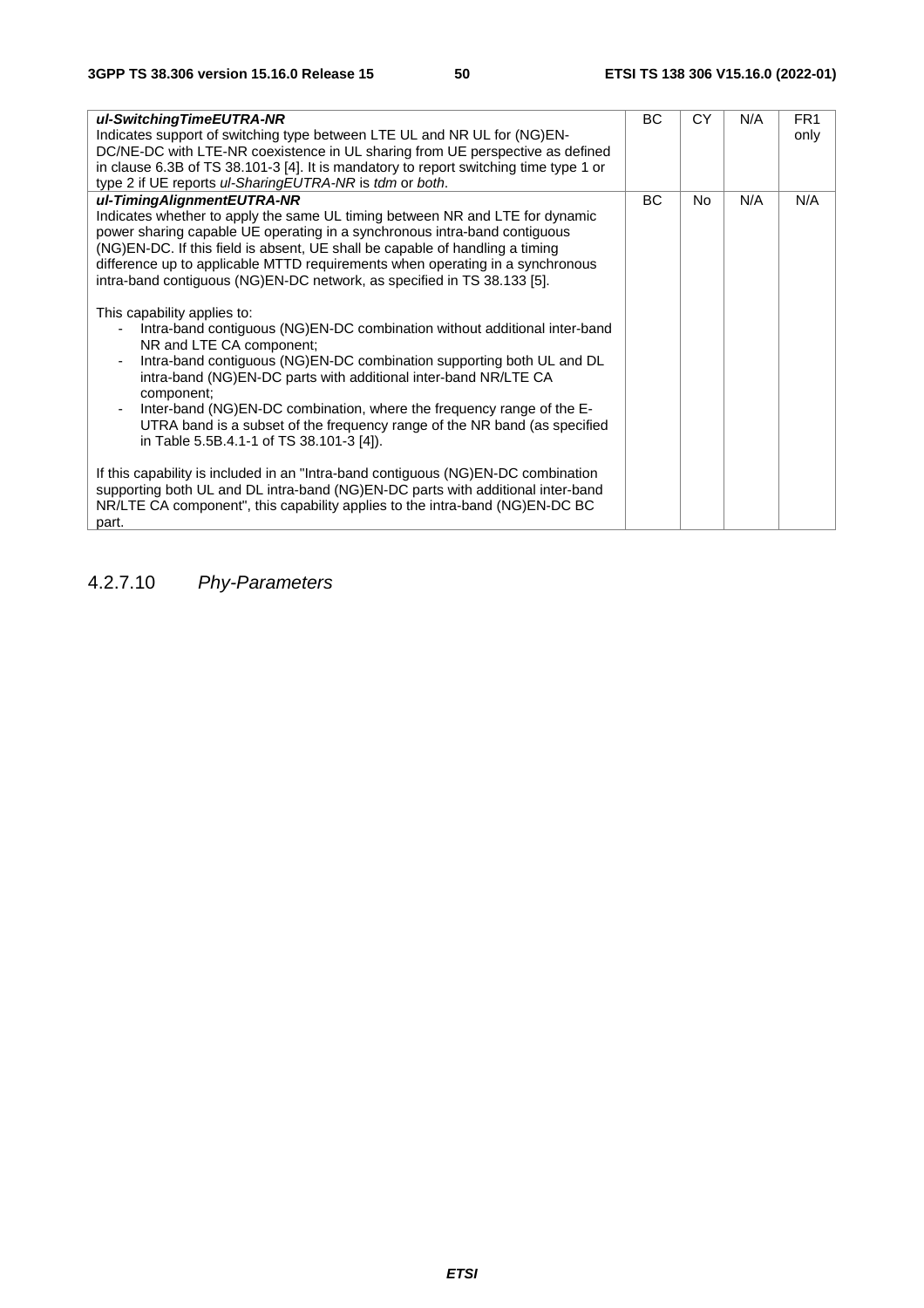| <b>Definitions for parameters</b>                                                                                                                                                                                                       | Per       | М         | FDD-<br><b>TDD</b> | <b>FR1-</b><br>FR <sub>2</sub> |
|-----------------------------------------------------------------------------------------------------------------------------------------------------------------------------------------------------------------------------------------|-----------|-----------|--------------------|--------------------------------|
|                                                                                                                                                                                                                                         |           |           | <b>DIFF</b>        | <b>DIFF</b>                    |
| absoluteTPC-Command<br>Indicates whether the UE supports absolute TPC command mode.                                                                                                                                                     | <b>UE</b> | No        | No.                | Yes                            |
| almostContiguousCP-OFDM-UL<br>Indicates whether the UE supports almost contiguous UL CP-OFDM transmissions                                                                                                                              | UE        | <b>No</b> | No                 | Yes                            |
| as defined in clause 6.2 of TS 38.101-1 [2].<br>bwp-SwitchingDelay                                                                                                                                                                      | UE        | Yes       | No                 | No                             |
| Defines whether the UE supports DCI and timer based active BWP switching delay<br>type1 or type2 specified in clause 8.6.2 of TS 38.133 [5]. It is mandatory to report<br>type 1 or type 2.                                             |           |           |                    |                                |
| cbg-FlushIndication-DL<br>Indicates whether the UE supports CBG-based (re)transmission for DL using CBG<br>flushing out information (CBGFI) as specified in TS 38.214 [12].                                                             | <b>UE</b> | <b>No</b> | <b>No</b>          | <b>No</b>                      |
| cbg-TransIndication-DL<br>Indicates whether the UE supports CBG-based (re)transmission for DL using CBG<br>transmission information (CBGTI) as specified in TS 38.214 [12].                                                             | <b>UE</b> | <b>No</b> | <b>No</b>          | No                             |
| cbg-TransIndication-UL<br>Indicates whether the UE supports CBG-based (re)transmission for UL using CBG<br>transmission information (CBGTI) as specified in TS 38.214 [12].                                                             | UE        | <b>No</b> | <b>No</b>          | <b>No</b>                      |
| configuredUL-GrantType1<br>Indicates whether the UE supports Type 1 PUSCH transmissions with configured<br>grant as specified in TS 38.214 [12] with UL-TWG-repK value of one.                                                          | UE        | <b>No</b> | No                 | No                             |
| configuredUL-GrantType2<br>Indicates whether the UE supports Type 2 PUSCH transmissions with configured                                                                                                                                 | UE        | No        | No                 | No                             |
| grant as specified in TS 38.214 [12] with UL-TWG-repK value of one.<br>cgi-TableAlt                                                                                                                                                     | UE        | No        | No                 | Yes                            |
| Indicates whether UE supports the CQI table with target BLER of 10^-5.<br>csi-ReportFramework                                                                                                                                           | UE        | Yes       | No                 | N/A                            |
| See csi-ReportFramework in 4.2.7.2. For a band combination comprised of FR1 and<br>FR2 bands, this parameter, if present, limits the corresponding parameter in MIMO-<br>ParametersPerBand.                                             |           |           |                    |                                |
| csi-ReportWithoutCQI<br>Indicates whether UE supports CSI reporting with report quantity set to 'CRI/RI/i1'<br>as defined in clause 5.2.1.4 of TS 38.214 [12].                                                                          | UE        | No        | No                 | Yes                            |
| csi-ReportWithoutPMI<br>Indicates whether UE supports CSI reporting with report quantity set to 'CRI/RI/CQI'<br>as defined in clause 5.2.1.4 of TS 38.214 [12].                                                                         | UE        | No        | No                 | Yes                            |
| csi-RS-CFRA-ForHO<br>Indicates whether the UE can perform reconfiguration with sync using a contention<br>free random access on PRACH resources that are associated with CSI-RS<br>resources of the target cell.                        | UE        | <b>No</b> | <b>No</b>          | No                             |
| csi-RS-IM-ReceptionForFeedback<br>See csi-RS-IM-ReceptionForFeedback in 4.2.7.2. For a band combination<br>comprised of FR1 and FR2 bands, this parameter, if present, limits the<br>corresponding parameter in MIMO-ParametersPerBand. | UE        | Yes       | No                 | N/A                            |
| csi-RS-ProcFrameworkForSRS<br>See csi-RS-ProcFrameworkForSRS in 4.2.7.2. For a band combination comprised<br>of FR1 and FR2 bands, this parameter, if present, limits the corresponding<br>parameter in MIMO-ParametersPerBand.         | UE        | No        | No                 | N/A                            |
| dl-64QAM-MCS-TableAlt<br>Indicates whether the UE supports the alternative 64QAM MCS table for PDSCH.                                                                                                                                   | UE        | No        | No                 | Yes                            |
| dl-SchedulingOffset-PDSCH-TypeA<br>Indicates whether the UE supports DL scheduling slot offset (K0) greater than 0 for<br>PDSCH mapping type A.                                                                                         | UE        | Yes       | Yes                | Yes                            |
| dl-SchedulingOffset-PDSCH-TypeB<br>Indicates whether the UE supports DL scheduling slot offset (K0) greater than 0 for<br>PDSCH mapping type B.                                                                                         | UE        | Yes       | Yes                | Yes                            |
| <b>downlinkSPS</b><br>Indicates whether the UE supports PDSCH reception based on semi-persistent                                                                                                                                        | UE        | No        | No                 | No                             |
| scheduling.<br>dynamicBetaOffsetInd-HARQ-ACK-CSI<br>Indicates whether the UE supports indicating beta-offset (UCI repetition factor onto<br>PUSCH) for HARQ-ACK and/or CSI via DCI among the RRC configured beta-<br>offsets.           | UE        | No        | No                 | No                             |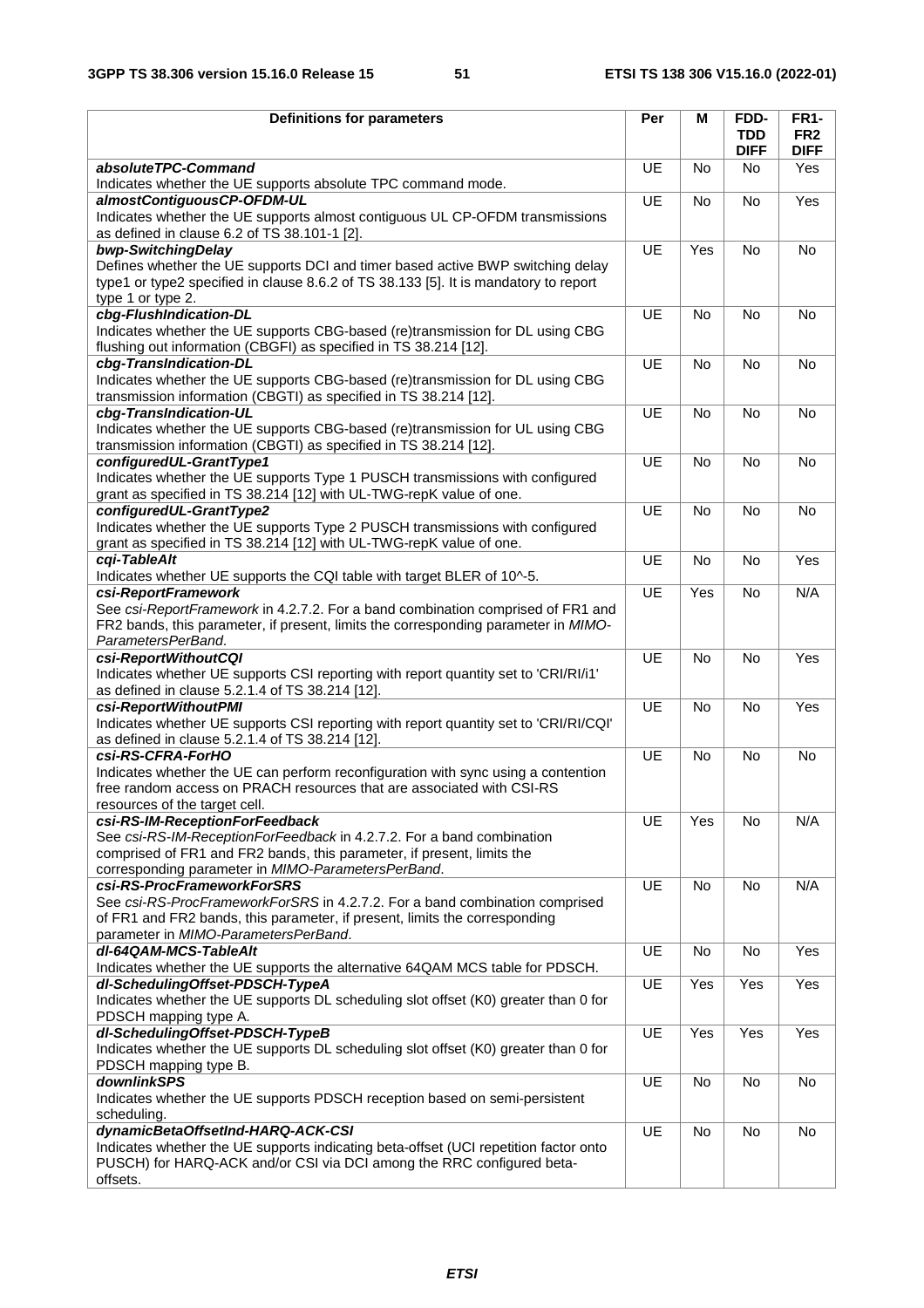| dynamicHARQ-ACK-Codebook                                                                     | UE | Yes       | No             | No             |
|----------------------------------------------------------------------------------------------|----|-----------|----------------|----------------|
| Indicates whether the UE supports HARQ-ACK codebook dynamically constructed                  |    |           |                |                |
| by DCI(s). This field shall be set to supported.                                             |    |           |                |                |
| dynamicHARQ-ACK-CodeB-CBG-Retx-DL                                                            | UE | No        | No             | <b>No</b>      |
| Indicates whether the UE supports HARQ-ACK codebook size for CBG-based                       |    |           |                |                |
| (re)transmission based on the DAI-based solution as specified in TS 38.213 [11].             |    |           |                |                |
| dynamicPRB-BundlingDL                                                                        | UE | No        | N <sub>o</sub> | N <sub>o</sub> |
| Indicates whether UE supports DCI-based indication of the PRG size for PDSCH                 |    |           |                |                |
| reception.                                                                                   |    |           |                |                |
| dynamicSFI                                                                                   | UE | No        | Yes            | Yes            |
| Indicates whether the UE supports monitoring for DCI format 2_0 and determination            |    |           |                |                |
| of slot formats via DCI format 2_0.                                                          |    |           |                |                |
| dynamicSwitchRA-Type0-1-PDSCH                                                                | UE | <b>No</b> | No             | No             |
| Indicates whether the UE supports dynamic switching between resource allocation              |    |           |                |                |
| Types 0 and 1 for PDSCH as specified in TS 38.212 [10].                                      |    |           |                |                |
| dynamicSwitchRA-Type0-1-PUSCH                                                                | UE | No        | No             | No             |
| Indicates whether the UE supports dynamic switching between resource allocation              |    |           |                |                |
|                                                                                              |    |           |                |                |
| Types 0 and 1 for PUSCH as specified in TS 38.212 [10].                                      |    |           |                |                |
| pucch-F0-2WithoutFH                                                                          | UE | Yes       | No             | Yes            |
| Indicates whether the UE supports transmission of a PUCCH format 0 or 2 without              |    |           |                |                |
| frequency hopping. When included, the UE does not support PUCCH formats 0 and                |    |           |                |                |
| 2 without frequency hopping. When not included, the UE supports the PUCCH                    |    |           |                |                |
| formats 0 and 2 without frequency hopping.                                                   |    |           |                |                |
| pucch-F1-3-4WithoutFH                                                                        | UE | Yes       | No             | Yes            |
| Indicates whether the UE supports transmission of a PUCCH format 1, 3 or 4                   |    |           |                |                |
| without frequency hopping. When included, the UE does not support PUCCH                      |    |           |                |                |
| formats 1, 3 and 4 without frequency hopping. When not included, the UE supports             |    |           |                |                |
| the PUCCH formats 1, 3 and 4 without frequency hopping.                                      |    |           |                |                |
| interleaving VRB-ToPRB-PDSCH                                                                 | UE | Yes       | No             | No             |
| Indicates whether the UE supports receiving PDSCH with interleaved VRB-to-PRB                |    |           |                |                |
| mapping as specified in TS 38.211 [6].                                                       |    |           |                |                |
| interSlotFreqHopping-PUSCH                                                                   | UE | No        | No             | No             |
|                                                                                              |    |           |                |                |
| Indicates whether the UE supports inter-slot frequency hopping for PUSCH                     |    |           |                |                |
| transmissions.                                                                               |    |           |                |                |
| intraSlotFreqHopping-PUSCH                                                                   | UE | Yes       | No             | Yes            |
| Indicates whether the UE supports intra-slot frequency hopping for PUSCH                     |    |           |                |                |
| transmission, except for PUSCH scheduled by PDCCH in the Type1-PDCCH                         |    |           |                |                |
| common search space before RRC connection establishment.                                     |    |           |                |                |
|                                                                                              |    |           |                |                |
| maxLayersMIMO-Indication                                                                     | UE | Yes       | No             | No             |
| Indicates whether the UE supports the network configuration of maxMIMO-Layers                |    |           |                |                |
| as specified in TS 38.331 [9].                                                               |    |           |                |                |
| maxNumberSearchSpaces                                                                        | UE | No        | No             | No             |
| Indicates whether the UE supports up to 10 search spaces in an SCell per BWP.                |    |           |                |                |
| <i>multipleCORESET</i>                                                                       | UE | CY        | No             | Yes            |
| Indicates whether the UE supports configuration of up to two PDCCH CORESETs                  |    |           |                |                |
| per BWP in addition to the CORESET with CORESET-ID 0 in the BWP. If this is not              |    |           |                |                |
| supported, the UE supports one PDCCH CORESET per BWP in addition to the                      |    |           |                |                |
| CORESET with CORESET-ID 0 in the BWP. It is mandatory with capability                        |    |           |                |                |
| signaling for FR2 and optional for FR1.                                                      |    |           |                |                |
| mux-HARQ-ACK-PUSCH-DiffSymbol                                                                | UE | Yes       | No             | Yes            |
| Indicates whether the UE supports HARQ-ACK piggyback on a PUSCH with/without                 |    |           |                |                |
| aperiodic CSI once per slot when the starting OFDM symbol of the PUSCH is                    |    |           |                |                |
| different from the starting OFDM symbols of the PUCCH resource that HARQ-ACK                 |    |           |                |                |
| would have been transmitted on.                                                              |    |           |                |                |
| mux-MultipleGroupCtrlCH-Overlap                                                              | UE | No        | No             | Yes            |
| Indicates whether the UE supports more than one group of overlapping PUCCHs                  |    |           |                |                |
| and PUSCHs per slot per PUCCH cell group for control multiplexing.                           |    |           |                |                |
| mux-SR-HARQ-ACK-CSI-PUCCH-MultiPerSlot                                                       | UE | No        | No             | Yes            |
| Indicates whether the UE supports multiplexing SR, HARQ-ACK and CSI on a                     |    |           |                |                |
| PUCCH or piggybacking on a PUSCH more than once per slot when SR, HARQ-                      |    |           |                |                |
| ACK and CSI are supposed to be sent with the same or different starting symbol in<br>a slot. |    |           |                |                |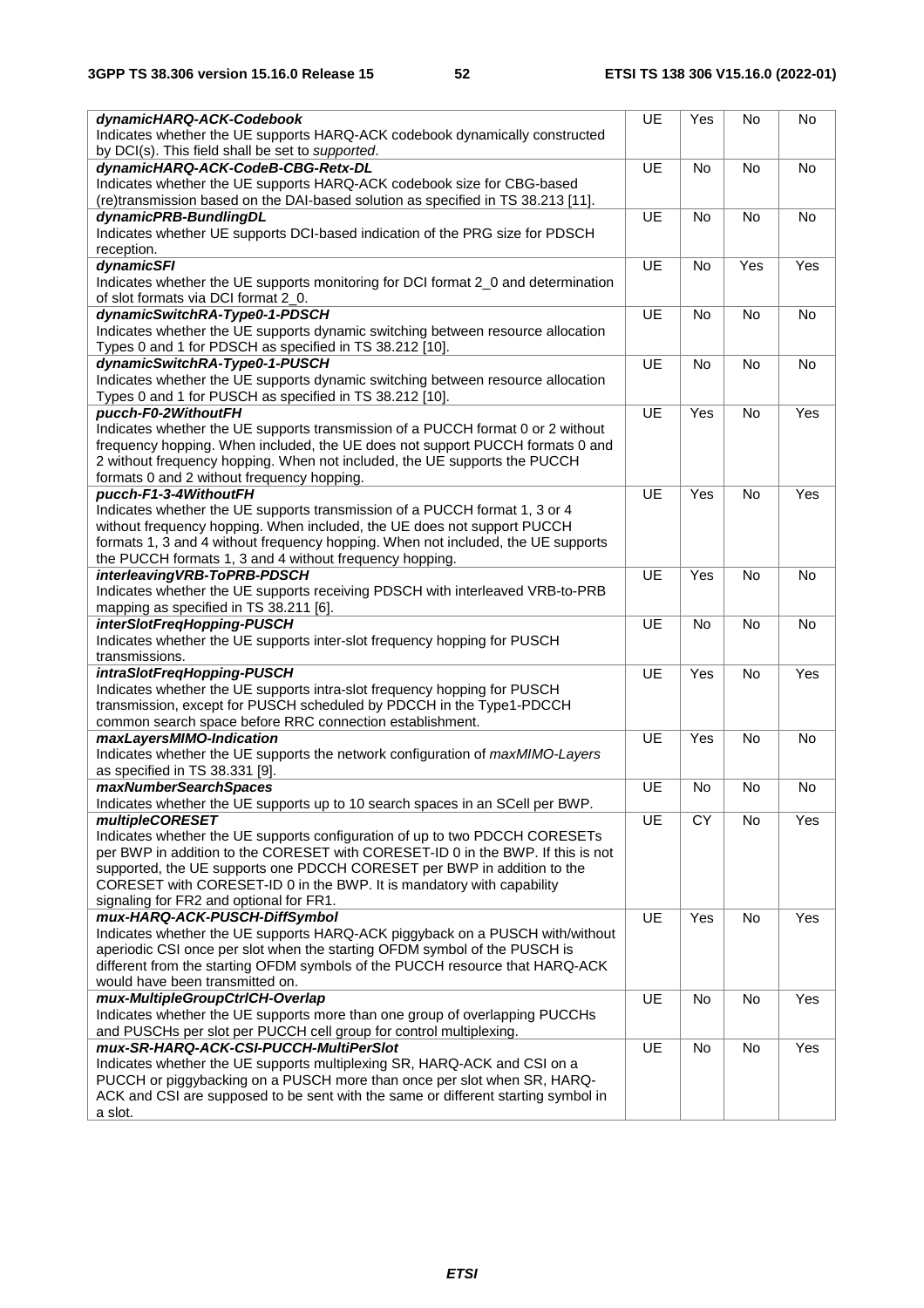| mux-SR-HARQ-ACK-CSI-PUCCH-OncePerSlot                                                              | UE        | <b>FD</b> | No        | Yes             |
|----------------------------------------------------------------------------------------------------|-----------|-----------|-----------|-----------------|
| sameSymbol indicates the UE supports multiplexing SR, HARQ-ACK and CSI on a                        |           |           |           |                 |
| PUCCH or piggybacking on a PUSCH once per slot, when SR, HARQ-ACK and CSI                          |           |           |           |                 |
| are supposed to be sent with the same starting symbols on the PUCCH resources                      |           |           |           |                 |
| in a slot. diffSymbol indicates the UE supports multiplexing SR, HARQ-ACK and                      |           |           |           |                 |
| CSI on a PUCCH or piggybacking on a PUSCH once per slot, when SR, HARQ-                            |           |           |           |                 |
| ACK and CSI are supposed to be sent with the different starting symbols in a slot.                 |           |           |           |                 |
| The UE is mandated to support the multiplexing and piggybacking features                           |           |           |           |                 |
| indicated by sameSymbol while the UE is optional to support the multiplexing and                   |           |           |           |                 |
| piggybacking features indicated by diffSymbol.                                                     |           |           |           |                 |
| If the UE indicates sameSymbol in this field and does not support mux-HARQ-ACK-                    |           |           |           |                 |
|                                                                                                    |           |           |           |                 |
| PUSCH-DiffSymbol, the UE supports HARQ-ACK/CSI piggyback on PUSCH once                             |           |           |           |                 |
| per slot, when the starting OFDM symbol of the PUSCH is the same as the starting                   |           |           |           |                 |
| OFDM symbols of the PUCCH resource(s) that would have been transmitted on.                         |           |           |           |                 |
| If the UE indicates sameSymbol in this field and supports mux-HARQ-ACK-PUSCH-                      |           |           |           |                 |
| DiffSymbol, the UE supports HARQ-ACK/CSI piggyback on PUSCH once per slot                          |           |           |           |                 |
| for which case the starting OFDM symbol of the PUSCH is the different from the                     |           |           |           |                 |
| starting OFDM symbols of the PUCCH resource(s) that would have been                                |           |           |           |                 |
| transmitted on.                                                                                    |           |           |           |                 |
| mux-SR-HARQ-ACK-PUCCH                                                                              | UE        | <b>No</b> | <b>No</b> | Yes             |
| Indicates whether the UE supports multiplexing SR and HARQ-ACK on a PUCCH                          |           |           |           |                 |
| or piggybacking on a PUSCH once per slot, when SR and HARQ-ACK are                                 |           |           |           |                 |
| supposed to be sent with the different starting symbols in a slot.                                 |           |           |           |                 |
| nzp-CSI-RS-IntefMgmt                                                                               | UE        | <b>No</b> | No        | No              |
| Indicates whether the UE supports interference measurements using NZP CSI-RS.                      |           |           |           |                 |
| oneFL-DMRS-ThreeAdditionalDMRS-UL                                                                  | <b>UE</b> | No        | No        | Yes             |
| Defines whether the UE supports DM-RS pattern for UL transmission with 1 symbol                    |           |           |           |                 |
| front-loaded DM-RS with three additional DM-RS symbols.                                            |           |           |           |                 |
| oneFL-DMRS-TwoAdditionalDMRS-UL                                                                    | UE        | Yes       | <b>No</b> | Yes             |
| Defines support of DM-RS pattern for UL transmission with 1 symbol front-loaded                    |           |           |           |                 |
| DM-RS with 2 additional DM-RS symbols and more than 1 antenna ports.                               |           |           |           |                 |
| onePortsPTRS                                                                                       | UE        | <b>CY</b> | No        | Yes             |
| Defines whether UE supports PT-RS with 1 antenna port in DL reception and/or UL                    |           |           |           |                 |
| transmission. It is mandatory with UE capability signalling for FR2 and optional for               |           |           |           |                 |
| FR1. The left most in the bitmap corresponds to DL reception and the right most bit                |           |           |           |                 |
| in the bitmap corresponds to UL transmission.                                                      |           |           |           |                 |
| onePUCCH-LongAndShortFormat                                                                        | UE        | <b>No</b> | <b>No</b> | Yes             |
| Indicates whether the UE supports transmission of one long PUCCH format and                        |           |           |           |                 |
| one short PUCCH format in TDM in the same slot.                                                    |           |           |           |                 |
| pCell-FR2                                                                                          | UE        | Yes       | No        | FR <sub>2</sub> |
| Indicates whether the UE supports PCell operation on FR2.                                          |           |           |           | only            |
| pdcch-MonitoringSingleOccasion                                                                     | UE        | No        | No        | FR <sub>1</sub> |
| Indicates whether the UE supports receiving PDCCH in a search space configured                     |           |           |           | only            |
| to be monitored within a single span of any three contiguous OFDM symbols in a                     |           |           |           |                 |
| slot with the capability of supporting at least 44 blind decodes in a slot for 15 kHz              |           |           |           |                 |
| subcarrier spacing.                                                                                |           |           |           |                 |
| pdcch-BlindDetectionCA                                                                             | UE        | No        | No        | No              |
| Indicates PDCCH blind decoding capabilities supported by the UE for CA with more                   |           |           |           |                 |
| than 4 CCs as specified in TS 38.213 [11]. The field value is from 4 to 16.                        |           |           |           |                 |
|                                                                                                    |           |           |           |                 |
| NOTE:<br>FR1-FR2 differentiation is not allowed in this release, although the                      |           |           |           |                 |
|                                                                                                    |           |           |           |                 |
| capability signalling is supported for FR1-FR2 differentiation.<br>pdcch-BlindDetectionMCG-UE      |           |           |           |                 |
|                                                                                                    | UE        | No        | No        | Yes             |
| Indicates PDCCH blind decoding capabilities supported for MCG when in NR DC.                       |           |           |           |                 |
| The field value is from 1 to 15. The UE sets the value in accordance with the                      |           |           |           |                 |
| constraints specified in TS 38.213 [11].                                                           |           |           |           |                 |
| Additionally, if the UE does not report pdcch-BlindDetectionCA, and if X is the                    |           |           |           |                 |
| maximum number of CCs supported by the UE across all NR-DC band                                    |           |           |           |                 |
| combinations then there is at least one parameter pair (X1, X2) such that $X1 + X2 =$              |           |           |           |                 |
| X and the UE supports at least one NR-DC band combination with X1 CCs in MCG                       |           |           |           |                 |
| and X2 CCs in SCG and for which $X1 \leq p \cdot \text{dccch-BlindDetection} MCG-UE$ and X2 $\leq$ |           |           |           |                 |
| pdcch-BlindDetectionSCG-UE.                                                                        |           |           |           |                 |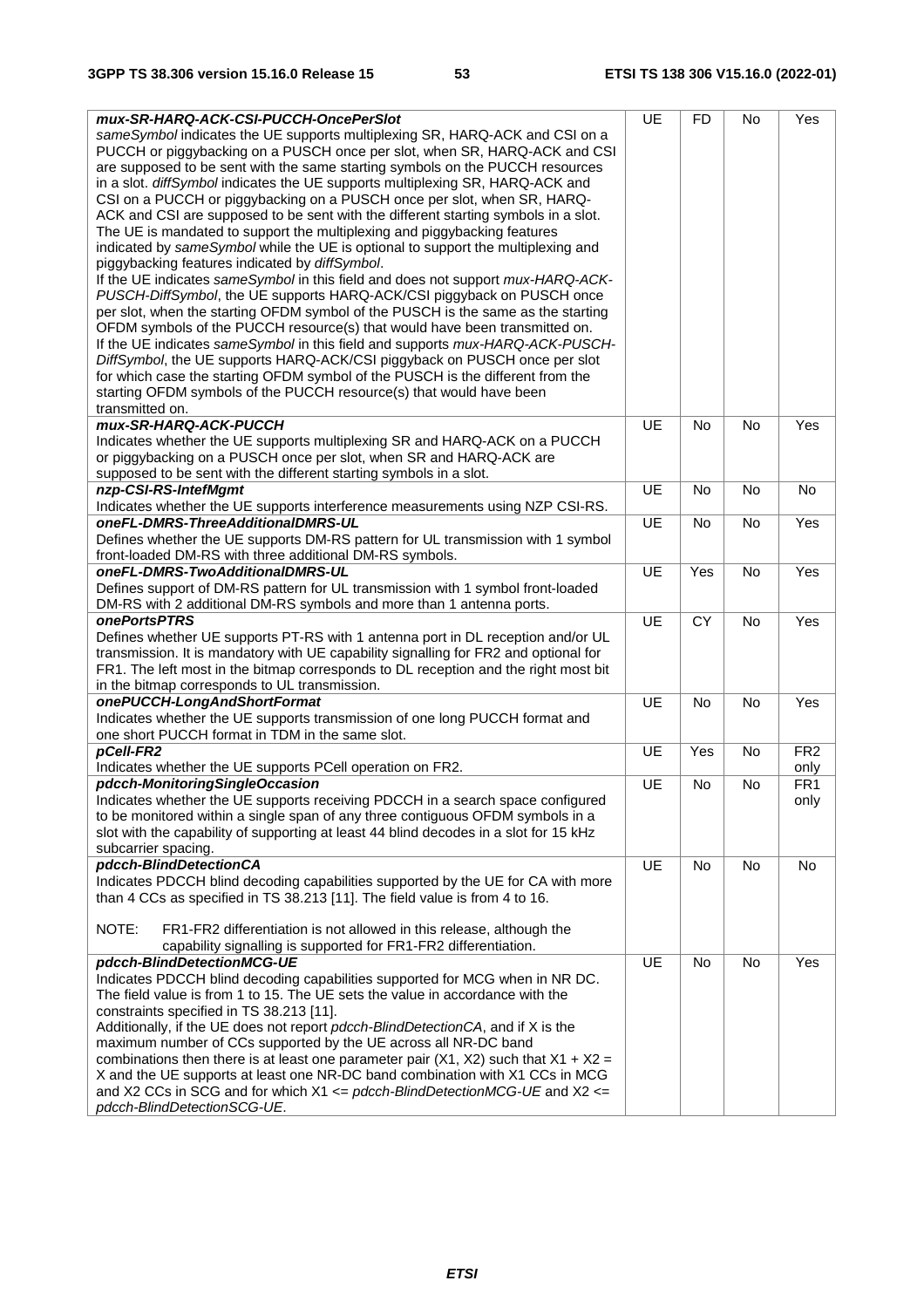| pdcch-BlindDetectionSCG-UE                                                            | UE | No        | No            | Yes             |
|---------------------------------------------------------------------------------------|----|-----------|---------------|-----------------|
| Indicates PDCCH blind decoding capabilities supported for SCG when in NR DC.          |    |           |               |                 |
| The field value is from 1 to 15. The UE sets the value in accordance with the         |    |           |               |                 |
| constraints specified in TS 38.213 [11].                                              |    |           |               |                 |
| Additionally, if the UE does not report pdcch-BlindDetectionCA, and if X is the       |    |           |               |                 |
| maximum number of CCs supported by the UE across all NR-DC band                       |    |           |               |                 |
| combinations then there is at least one parameter pair (X1, X2) such that $X1 + X2 =$ |    |           |               |                 |
| X and the UE supports at least one NR-DC band combination with X1 CCs in MCG          |    |           |               |                 |
| and X2 CCs in SCG and for which X1 <= pdcch-BlindDetectionMCG-UE and X2 <=            |    |           |               |                 |
| pdcch-BlindDetectionSCG-UE.                                                           |    |           |               |                 |
| pdsch-256QAM-FR1                                                                      | UE | Yes       | No            | FR <sub>1</sub> |
| Indicates whether the UE supports 256QAM modulation scheme for PDSCH for              |    |           |               | only            |
| FR1 as defined in 7.3.1.2 of TS 38.211 [6].                                           |    |           |               |                 |
| pdsch-MappingTypeA                                                                    | UE | Yes       | No            | No              |
| Indicates whether the UE supports receiving PDSCH using PDSCH mapping type A          |    |           |               |                 |
| with less than seven symbols. This field shall be set to supported.                   |    |           |               |                 |
|                                                                                       |    |           |               |                 |
| pdsch-MappingTypeB                                                                    | UE | Yes       | No            | No              |
| Indicates whether the UE supports receiving PDSCH using PDSCH mapping type            |    |           |               |                 |
| В.                                                                                    |    |           |               |                 |
| pdsch-RepetitionMultiSlots                                                            | UE | No        | No            | No              |
| Indicates whether the UE supports receiving PDSCH scheduled by DCI format 1_1         |    |           |               |                 |
| when configured with higher layer parameter pdsch-Aggregation Factor > 1, as          |    |           |               |                 |
| defined in 5.1.2.1 of TS 38.214 [12].                                                 |    |           |               |                 |
| pdsch-RE-MappingFR1-PerSymbol/pdsch-RE-MappingFR1-PerSlot                             | UE | Yes       | No            | FR <sub>1</sub> |
| Indicates the maximum number of supported PDSCH Resource Element (RE)                 |    |           |               | only            |
| mapping patterns for FR1, each described as a resource (including NZP/ZP CSI-         |    |           |               |                 |
| RS, CRS, CORESET and SSB) or bitmap. The number of patterns coinciding in a           |    |           |               |                 |
| symbol in a CC and in a slot in a CC are limited by the respective capability         |    |           |               |                 |
| parameters. Value n10 means 10 RE mapping patterns and n16 means 16 RE                |    |           |               |                 |
| mapping patterns, and so on. The UE shall set the fields pdsch-RE-MappingFR1-         |    |           |               |                 |
| PerSymbol and pdsch-RE-MappingFR1-PerSlot to at least n10 and n16,                    |    |           |               |                 |
| respectively. In the exceptional case that the UE does not include the fields, the    |    |           |               |                 |
| network may anyway assume that the UE supports the required minimum values.           |    |           |               |                 |
| pdsch-RE-MappingFR2-PerSymbol/pdsch-RE-MappingFR2-PerSlot                             | UE | Yes       | No            | FR <sub>2</sub> |
| Indicates the maximum number of supported PDSCH Resource Element (RE)                 |    |           |               | only            |
| mapping patterns for FR2, each described as a resource (including NZP/ZP CSI-         |    |           |               |                 |
| RS, CORESET and SSB) or bitmap. The number of patterns coinciding in a symbol         |    |           |               |                 |
| in a CC and in a slot in a CC are limited by the respective capability parameters.    |    |           |               |                 |
| Value n6 means 6 RE mapping patterns and n16 means 16 RE mapping patterns,            |    |           |               |                 |
| and so on. The UE shall set the fields pdsch-RE-MappingFR2-PerSymbol and              |    |           |               |                 |
| pdsch-RE-MappingFR2-PerSlot to at least n6 and n16, respectively. In the              |    |           |               |                 |
| exceptional case that the UE does not include the fields, the network may anyway      |    |           |               |                 |
| assume that the UE supports the required minimum values.                              |    |           |               |                 |
| precoderGranularityCORESET                                                            | UE | No        | No            | No              |
| Indicates whether the UE supports receiving PDCCH in CORESETs configured with         |    |           |               |                 |
| CORESET-precoder-granularity equal to the size of the CORESET in the frequency        |    |           |               |                 |
| domain as specified in TS 38.211 [6].                                                 |    |           |               |                 |
| pre-EmptIndication-DL                                                                 | UE | No        | No            | No              |
| Indicates whether the UE supports interrupted transmission indication for PDSCH       |    |           |               |                 |
| reception based on reception of DCI format 2_1 as defined in TS 38.213 [11].          |    |           |               |                 |
| pucch-F2-WithFH                                                                       | UE | Yes       | No            | Yes             |
| Indicates whether the UE supports transmission of a PUCCH format 2 (2 OFDM            |    |           |               |                 |
| symbols in total) with frequency hopping in a slot. This field shall be set to        |    |           |               |                 |
| supported.                                                                            |    |           |               |                 |
| pucch-F3-WithFH                                                                       | UE | Yes       | No            | Yes             |
|                                                                                       |    |           |               |                 |
| Indicates whether the UE supports transmission of a PUCCH format 3 (4~14 OFDM         |    |           |               |                 |
| symbols in total) with frequency hopping in a slot. This field shall be set to        |    |           |               |                 |
| supported.                                                                            |    |           |               |                 |
| pucch-F3-4-HalfPi-BPSK                                                                | UE | <b>CY</b> | $\mathsf{No}$ | Yes             |
| Indicates whether the UE supports pi/2-BPSK for PUCCH format 3/4 as defined in        |    |           |               |                 |
| 6.3.2.6 of TS 38.211 [6]. It is optional for FR1 and mandatory with capability        |    |           |               |                 |
| signalling for FR2.                                                                   |    |           |               |                 |
| pucch-F4-WithFH                                                                       | UE | Yes       | No            | Yes             |
| Indicates whether the UE supports transmission of a PUCCH format 4 (4~14 OFDM         |    |           |               |                 |
| symbols in total) with frequency hopping in a slot.                                   |    |           |               |                 |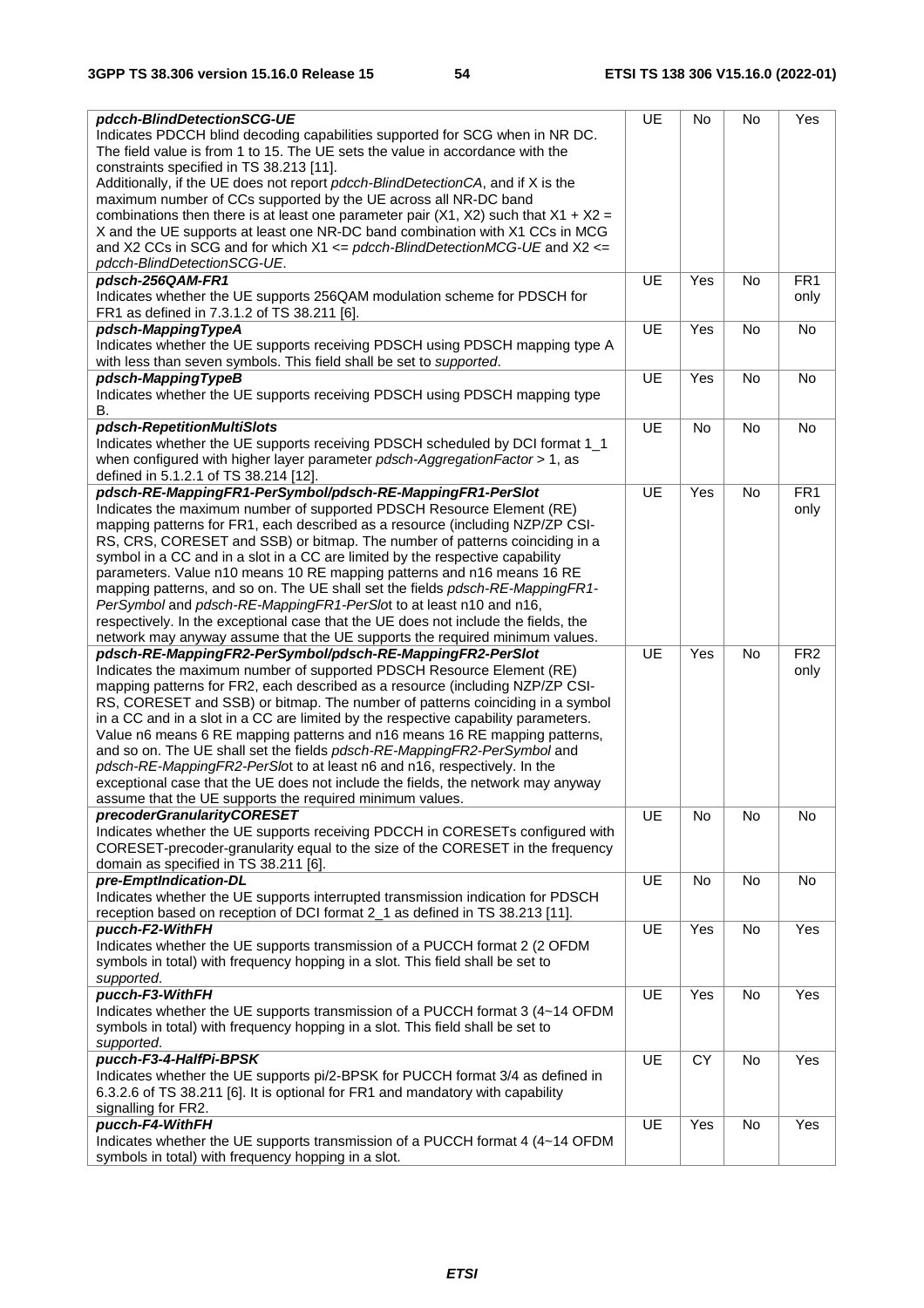| pusch-RepetitionMultiSlots                                                                                      | UE        | Yes       | No        | No              |
|-----------------------------------------------------------------------------------------------------------------|-----------|-----------|-----------|-----------------|
| Indicates whether the UE supports transmitting PUSCH scheduled by DCI format                                    |           |           |           |                 |
| 0_1 when configured with higher layer parameter pusch-AggregationFactor > 1, as                                 |           |           |           |                 |
| defined in clause 6.1.2.1 of TS 38.214 [12].                                                                    |           |           |           |                 |
| pucch-Repetition-F1-3-4                                                                                         | UE        | Yes       | <b>No</b> | <b>No</b>       |
| Indicates whether the UE supports transmission of a PUCCH format 1 or 3 or 4 over                               |           |           |           |                 |
| multiple slots with the repetition factor 2, 4 or 8.                                                            |           |           |           |                 |
|                                                                                                                 |           |           |           |                 |
| pusch-HalfPi-BPSK                                                                                               | UE        | CY        | No        | Yes             |
| Indicates whether the UE supports pi/2-BPSK modulation scheme for PUSCH as                                      |           |           |           |                 |
| defined in 6.3.1.2 of TS 38.211 [6]. It is optional for FR1 and mandatory with                                  |           |           |           |                 |
| capability signalling for FR2.                                                                                  |           |           |           |                 |
| pusch-LBRM                                                                                                      | UE        | No        | <b>No</b> | Yes             |
| Indicates whether the UE supports limited buffer rate matching in UL as specified in                            |           |           |           |                 |
| TS 38.212 [10].                                                                                                 |           |           |           |                 |
| ra-Type0-PUSCH                                                                                                  | UE        | <b>No</b> | <b>No</b> | No              |
| Indicates whether the UE supports resource allocation Type 0 for PUSCH as                                       |           |           |           |                 |
| specified in TS 38.214 [12].                                                                                    |           |           |           |                 |
| rateMatchingCtrlResrcSetDynamic                                                                                 | UE        | Yes       | No        | No              |
| Indicates whether the UE supports dynamic rate matching for DL control resource                                 |           |           |           |                 |
| set.                                                                                                            |           |           |           |                 |
|                                                                                                                 |           |           |           |                 |
| rateMatchingResrcSetDynamic                                                                                     | UE        | No        | No        | No              |
| Indicates whether the UE supports receiving PDSCH with resource mapping that                                    |           |           |           |                 |
| excludes the REs corresponding to resource sets configured with RB-symbol level                                 |           |           |           |                 |
| granularity indicated by bitmaps (see patternType in RateMatchPattern in TS                                     |           |           |           |                 |
| 38.331[9]) based on dynamic indication in the scheduling DCI as specified in TS                                 |           |           |           |                 |
| 38.214 [12].                                                                                                    |           |           |           |                 |
| rateMatchingResrcSetSemi-Static                                                                                 | UE        | Yes       | <b>No</b> | No              |
| Indicates whether the UE supports receiving PDSCH with resource mapping that                                    |           |           |           |                 |
| excludes the REs corresponding to resource sets configured with RB-symbol level                                 |           |           |           |                 |
| granularity indicated by bitmaps and controlResourceSet (see patternType in                                     |           |           |           |                 |
| RateMatchPattern in TS 38.331[9]) following the semi-static configuration as                                    |           |           |           |                 |
| specified in TS 38.214 [12].                                                                                    |           |           |           |                 |
| scs-60kHz                                                                                                       | UE        | No        | No        | FR <sub>1</sub> |
|                                                                                                                 |           |           |           |                 |
| Indicates whether the UE supports 60kHz subcarrier spacing for data channel in                                  |           |           |           | only            |
| FR1 as defined in clause 4.2-1 of TS 38.211 [6].                                                                |           |           |           |                 |
| semiOpenLoopCSI                                                                                                 | UE        | No        | No        | Yes             |
| Indicates whether UE supports CSI reporting with report quantity set to                                         |           |           |           |                 |
| 'CRI/RI/i1/CQI ' as defined in clause 5.2.1.4 of TS 38.214 [12].                                                |           |           |           |                 |
| semiStaticHARQ-ACK-Codebook                                                                                     | UE        | Yes       | No        | No              |
| Indicates whether the UE supports HARQ-ACK codebook constructed by semi-                                        |           |           |           |                 |
| static configuration.                                                                                           |           |           |           |                 |
| spatialBundlingHARQ-ACK                                                                                         | UE        | Yes       | No        | No              |
| Indicates whether the UE supports spatial bundling of HARQ-ACK bits carried on                                  |           |           |           |                 |
| PUCCH or PUSCH per PUCCH group. With spatial bundling, two HARQ-ACK bits                                        |           |           |           |                 |
| for a DL MIMO data is bundled into a single bit by logical "AND" operation.                                     |           |           |           |                 |
|                                                                                                                 |           |           |           |                 |
|                                                                                                                 |           |           |           |                 |
| <b>spCellPlacement</b>                                                                                          | UE        | No        | No        | No              |
| Indicates whether the UE supports a SpCell on FR1-FDD, FR1-TDD and/or FR2-                                      |           |           |           |                 |
| TDD depending on which additional SCells of other frequency range(s) / duplex                                   |           |           |           |                 |
| mode(s) are configured. It is applicable to NR SA and MCG of NR-DC, where UL is                                 |           |           |           |                 |
| configured on more than one of FR1-FDD, FR1-TDD and FR2-TDD in a cell group.                                    |           |           |           |                 |
| If not included, the UE supports SpCell on any serving cell with UL in supported                                |           |           |           |                 |
| band combinations.                                                                                              |           |           |           |                 |
| sp-CSI-IM                                                                                                       | UE        | No        | No        | Yes             |
| Indicates whether the UE supports semi-persistent CSI-IM.                                                       |           |           |           |                 |
| sp-CSI-ReportPUCCH                                                                                              | <b>UE</b> | No        | No        | No              |
| Indicates whether UE supports semi-persistent CSI reporting using PUCCH formats                                 |           |           |           |                 |
| 2, 3 and 4.                                                                                                     |           |           |           |                 |
|                                                                                                                 |           |           | <b>No</b> |                 |
| sp-CSI-ReportPUSCH                                                                                              | UE        | No        |           | No              |
| Indicates whether UE supports semi-persistent CSI reporting using PUSCH.                                        |           |           |           |                 |
| sp-CSI-RS                                                                                                       | UE        | Yes       | No        | Yes             |
| Indicates whether the UE supports semi-persistent CSI-RS.                                                       |           |           |           |                 |
| supportedDMRS-TypeDL                                                                                            | UE        | <b>FD</b> | No        | Yes             |
| Defines supported DM-RS configuration types at the UE for DL reception. Type 1 is                               |           |           |           |                 |
| mandatory with capability signaling. Type 2 is optional. If this field is not included,<br>Type 1 is supported. |           |           |           |                 |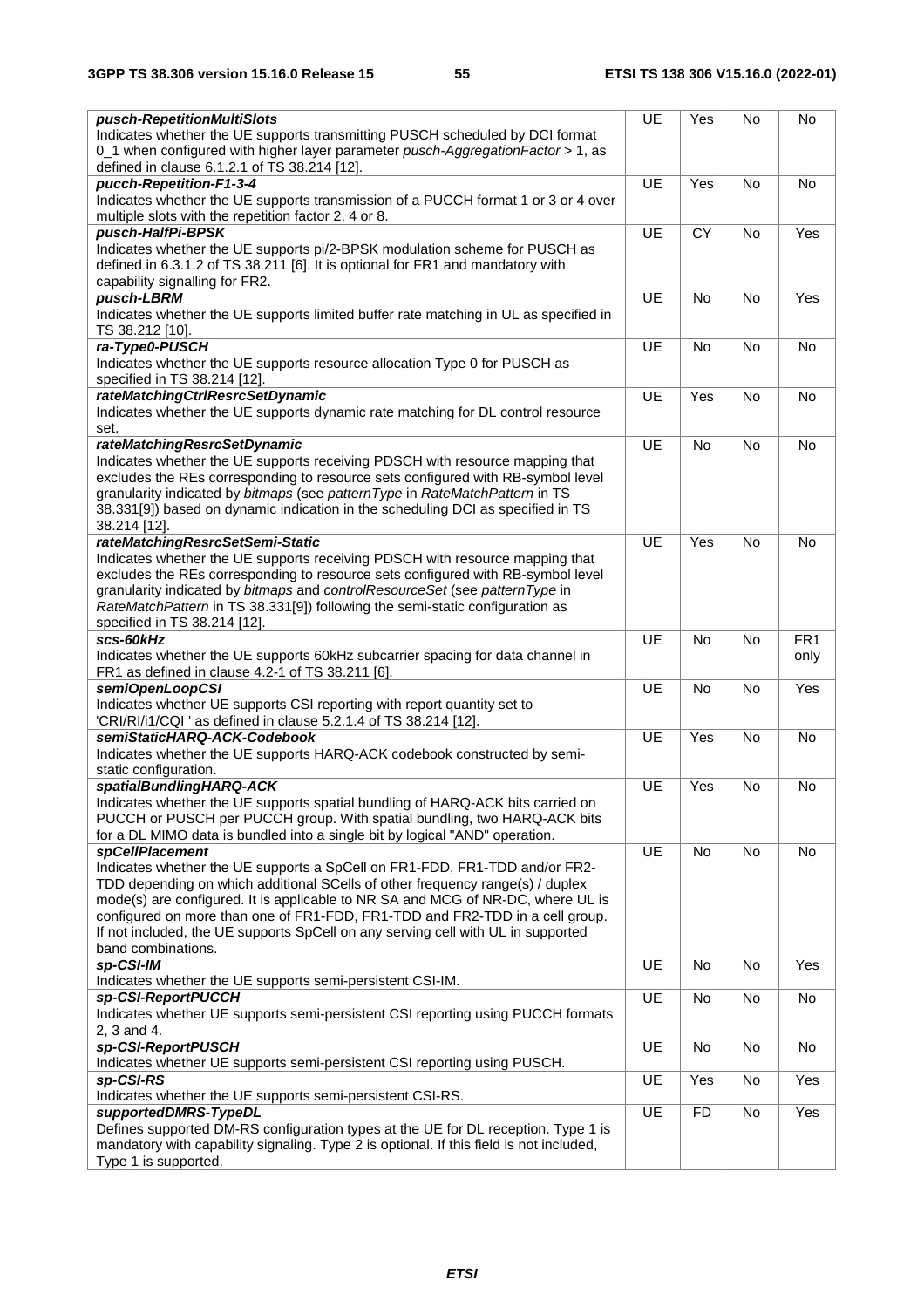| supportedDMRS-TypeUL                                                                                                                                                   | UE        | <b>FD</b> | No         | Yes |
|------------------------------------------------------------------------------------------------------------------------------------------------------------------------|-----------|-----------|------------|-----|
| Defines supported DM-RS configuration types at the UE for UL transmission.<br>Support of both type 1 and type 2 is mandatory with capability signalling. If this field |           |           |            |     |
| is not included, Type 1 is supported.                                                                                                                                  |           |           |            |     |
| tdd-MultiDL-UL-SwitchPerSlot                                                                                                                                           | UE        | No        | <b>TDD</b> | Yes |
| Indicates whether the UE supports more than one switch points in a slot for actual<br>DL/UL transmission(s).                                                           |           |           | only       |     |
| tpc-PUCCH-RNTI                                                                                                                                                         | UE        | No        | No         | Yes |
| Indicates whether the UE supports group DCI message based on TPC-PUCCH-                                                                                                |           |           |            |     |
| RNTI for TPC commands for PUCCH.                                                                                                                                       |           |           |            |     |
| tpc-PUSCH-RNTI                                                                                                                                                         | UE        | No        | <b>No</b>  | Yes |
| Indicates whether the UE supports group DCI message based on TPC-PUSCH-                                                                                                |           |           |            |     |
| RNTI for TPC commands for PUSCH.                                                                                                                                       |           |           |            |     |
| tpc-SRS-RNTI                                                                                                                                                           | <b>UE</b> | <b>No</b> | <b>No</b>  | Yes |
| Indicates whether the UE supports group DCI message based on TPC-SRS-RNTI                                                                                              |           |           |            |     |
| for TPC commands for SRS.                                                                                                                                              |           |           |            |     |
| twoDifferentTPC-Loop-PUCCH                                                                                                                                             | UE        | Yes       | Yes        | Yes |
| Indicates whether the UE supports two different TPC loops for PUCCH closed loop<br>power control.                                                                      |           |           |            |     |
| twoDifferentTPC-Loop-PUSCH                                                                                                                                             | UE        | Yes       | Yes        | Yes |
| Indicates whether the UE supports two different TPC loops for PUSCH closed loop                                                                                        |           |           |            |     |
| power control.                                                                                                                                                         |           |           |            |     |
| twoFL-DMRS                                                                                                                                                             | UE        | Yes       | <b>No</b>  | Yes |
| Defines whether the UE supports DM-RS pattern for DL reception and/or UL                                                                                               |           |           |            |     |
| transmission with 2 symbols front-loaded DM-RS without additional DM-RS                                                                                                |           |           |            |     |
| symbols.                                                                                                                                                               |           |           |            |     |
| The left most in the bitmap corresponds to DL reception and the right most bit in the                                                                                  |           |           |            |     |
| bitmap corresponds to UL transmission.                                                                                                                                 |           |           |            |     |
| twoFL-DMRS-TwoAdditionalDMRS-UL<br>Defines whether the UE supports DM-RS pattern for UL transmission with 2                                                            | UE        | Yes       | No         | Yes |
| symbols front-loaded DM-RS with one additional 2 symbols DM-RS.                                                                                                        |           |           |            |     |
| twoPUCCH-AnyOthersInSlot                                                                                                                                               | <b>UE</b> | <b>No</b> | <b>No</b>  | Yes |
| Indicates whether the UE supports transmission of two PUCCH formats in TDM in                                                                                          |           |           |            |     |
| the same slot, which are not covered by twoPUCCH-F0-2-ConsecSymbols and                                                                                                |           |           |            |     |
| onePUCCH-LongAndShortFormat.                                                                                                                                           |           |           |            |     |
| twoPUCCH-F0-2-ConsecSymbols                                                                                                                                            | UE        | No        | Yes        | Yes |
| Indicates whether the UE supports transmission of two PUCCHs of format 0 or 2 in                                                                                       |           |           |            |     |
| consecutive symbols in a slot.<br>type1-PUSCH-RepetitionMultiSlots                                                                                                     | UE        | <b>No</b> | <b>No</b>  | No  |
| Indicates whether the UE supports Type 1 PUSCH transmissions with configured                                                                                           |           |           |            |     |
| grant as specified in TS 38.214 [12] with UL-TWG-repK value equal to 2, 4, or 8                                                                                        |           |           |            |     |
| with a single repetition of the transport block within each slot, and redundancy                                                                                       |           |           |            |     |
| version pattern as indicated by UL-TWG-RV-rep. A UE supporting this feature shall                                                                                      |           |           |            |     |
| also support Type 1 PUSCH transmissions with configured grant as specified in TS                                                                                       |           |           |            |     |
| 38.214 [12] with UL-TWG-repK value of one.                                                                                                                             |           |           |            |     |
| type2-PUSCH-RepetitionMultiSlots                                                                                                                                       | UE        | No        | No         | No  |
| Indicates whether the UE supports Type 2 PUSCH transmissions with configured                                                                                           |           |           |            |     |
| grant as specified in TS 38.214 [12] with UL-TWG-repK value equal to 2, 4, or 8<br>with a single repetition of the transport block within each slot, and redundancy    |           |           |            |     |
| version pattern as indicated by UL-TWG-RV-rep. A UE supporting this feature shall                                                                                      |           |           |            |     |
| also support Type 2 PUSCH transmissions with configured grant as specified in TS                                                                                       |           |           |            |     |
| 38.214 [12] with UL-TWG-repK value of one.                                                                                                                             |           |           |            |     |
| type2-SP-CSI-Feedback-LongPUCCH                                                                                                                                        | <b>UE</b> | No        | No         | No  |
| Indicates whether UE supports Type II CSI semi-persistent CSI reporting over                                                                                           |           |           |            |     |
| PUCCH Formats 3 and 4 as defined in clause 5.2.4 of TS 38.214 [12].                                                                                                    |           |           |            |     |
| uci-CodeBlockSegmentation                                                                                                                                              | <b>UE</b> | Yes       | No         | Yes |
| Indicates whether the UE supports segmenting UCI into multiple code blocks<br>depending on the payload size.                                                           |           |           |            |     |
| ul-64QAM-MCS-TableAlt                                                                                                                                                  | UE        | No        | No         | Yes |
| Indicates whether the UE supports the alternative 64QAM MCS table for PUSCH                                                                                            |           |           |            |     |
| with and without transform precoding respectively.                                                                                                                     |           |           |            |     |
| ul-SchedulingOffset                                                                                                                                                    | UE        | Yes       | Yes        | Yes |
| Indicates whether the UE supports UL scheduling slot offset (K2) greater than 12.                                                                                      |           |           |            |     |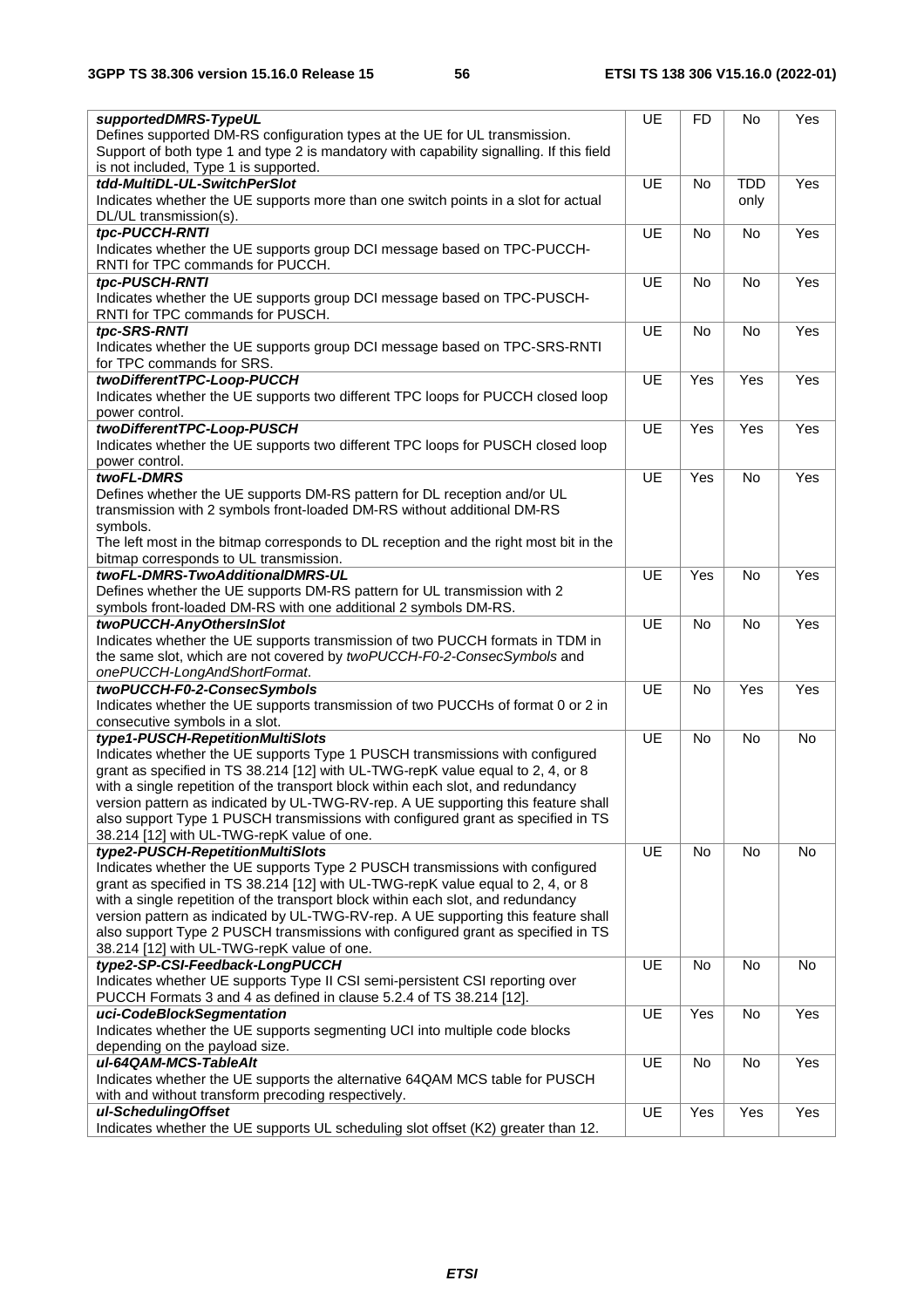# 4.2.7.11 Other PHY parameters

| <b>Definitions for parameters</b>                                                                                                                        | Per       | М         | FDD-        | <b>FR1-</b>     |
|----------------------------------------------------------------------------------------------------------------------------------------------------------|-----------|-----------|-------------|-----------------|
|                                                                                                                                                          |           |           | TDD         | FR <sub>2</sub> |
|                                                                                                                                                          |           |           | <b>DIFF</b> | <b>DIFF</b>     |
| appliedFreqBandListFilter                                                                                                                                | <b>UE</b> | No        | No.         | <b>No</b>       |
| Mirrors the FreqBandList that the NW provided in the capability enquiry, if any. The                                                                     |           |           |             |                 |
| UE filtered the band combinations in the supportedBandCombinationList in                                                                                 |           |           |             |                 |
| accordance with this appliedFreqBandListFilter.                                                                                                          |           |           |             |                 |
| downlinkSetEUTRA                                                                                                                                         | Band      | N/A       | N/A         | N/A             |
| Indicates the features that the UE supports on the DL carriers corresponding to one                                                                      |           |           |             |                 |
| EUTRA band entry in a band combination by FeatureSetEUTRA-DownlinkId. The                                                                                |           |           |             |                 |
| FeatureSetEUTRA-DownlinkId = 0 means that the UE does not support a EUTRA                                                                                |           |           |             |                 |
| DL carrier in this band of a band combination.                                                                                                           |           |           |             |                 |
| downlinkSetNR                                                                                                                                            | Band      | N/A       | N/A         | N/A             |
| Indicates the features that the UE supports on the DL carriers corresponding to one                                                                      |           |           |             |                 |
| NR band entry in a band combination by FeatureSetDownlinkId. The                                                                                         |           |           |             |                 |
| FeatureSetDownlinkId = 0 means that the UE does not support a DL carrier in this                                                                         |           |           |             |                 |
| band of a band combination. A fallback per band feature set resulting from the                                                                           |           |           |             |                 |
| reported DL feature set that has fallback per CC feature set is not signalled but the                                                                    |           |           |             |                 |
| UE shall support it.                                                                                                                                     |           |           |             |                 |
| <i>featureSetCombinations</i>                                                                                                                            | <b>UE</b> | N/A       | <b>No</b>   | <b>No</b>       |
| Pools of feature sets that the UE supports on the NR or MR-DC band combinations.                                                                         |           |           |             |                 |
| <i>featureSets</i>                                                                                                                                       | UE        | N/A       | <b>No</b>   | <b>No</b>       |
| Pools of downlink and uplink features sets as well as a pool of                                                                                          |           |           |             |                 |
| FeatureSetCombination elements. A FeatureSetCombination refers to the IDs of the                                                                         |           |           |             |                 |
| feature set(s) that the UE supports in that FeatureSetCombination. The<br>BandCombination entries in the BandCombinationList then indicate the ID of the |           |           |             |                 |
|                                                                                                                                                          |           |           |             |                 |
| FeatureSetCombination that the UE supports for that band combination.                                                                                    | UE        | <b>No</b> | No          | No              |
| naics-Capability-List<br>Indicates that UE in MR-DC supports NAICS as defined in TS 36.331 [17].                                                         |           |           |             |                 |
| <i>receivedFilters</i>                                                                                                                                   | UE        | <b>No</b> | <b>No</b>   | <b>No</b>       |
| Contains all filters requested with UE-Capability Request Filter NR from version                                                                         |           |           |             |                 |
| 15.6.0 onwards.                                                                                                                                          |           |           |             |                 |
| supportedBandCombinationList                                                                                                                             | UE        | Yes       | <b>No</b>   | No              |
| Defines the supported NR and/or MR-DC band combinations by the UE. For each                                                                              |           |           |             |                 |
| band combination the UE identifies the associated feature set combination by                                                                             |           |           |             |                 |
| featureSetCombinations index referring to featureSetCombination. A fallback band                                                                         |           |           |             |                 |
| combination resulting from the reported CA and MR-DC band combination is not                                                                             |           |           |             |                 |
| signalled but the UE shall support it. For intra-band non-contiguous CA band                                                                             |           |           |             |                 |
| combinations, the UE only includes one band combination, and exclude the others                                                                          |           |           |             |                 |
| for which the presence of uplink CA bandwidth class in the band combination entry                                                                        |           |           |             |                 |
| is different. One band combination entry can also indicate support of any other                                                                          |           |           |             |                 |
| possible permutations in the presence of uplink CA bandwidth class where a paired                                                                        |           |           |             |                 |
| downlink CA bandwidth class is the same or where the number of UL CCs is                                                                                 |           |           |             |                 |
| smaller than the one of paired DL CCs expressed by the CA bandwidth class, as                                                                            |           |           |             |                 |
| specified in TS 36.306 [15]. For these band combinations not included in the                                                                             |           |           |             |                 |
| capability, the supported feature set is the same as the ones for the band                                                                               |           |           |             |                 |
| combination included in the UE capability.                                                                                                               |           |           |             |                 |
| supportedBandCombinationListNEDC-Only                                                                                                                    | UE        | No        | No          | No              |
| Defines the supported NE-DC only type of band combinations by the UE.                                                                                    |           |           |             |                 |
| supportedBandListNR                                                                                                                                      | UE        | Yes       | No          | No              |
| Includes the supported NR bands as defined in TS 38.101-1 [2] and TS 38.101-2                                                                            |           |           |             |                 |
| $[3].$                                                                                                                                                   |           |           |             |                 |
| uplinkSetEUTRA                                                                                                                                           | Band      | N/A       | N/A         | N/A             |
| Indicates the features that the UE supports on the UL carriers corresponding to one                                                                      |           |           |             |                 |
| EUTRA band entry in a band combination by FeatureSetEUTRA-UplinkId. The                                                                                  |           |           |             |                 |
| FeatureSetUplinkId = 0 means that the UE does not support a UL carrier in this                                                                           |           |           |             |                 |
| band of a band combination.                                                                                                                              |           |           |             |                 |
| uplinkSetNR                                                                                                                                              | Band      | N/A       | N/A         | N/A             |
| Indicates the features that the UE supports on the UL carriers corresponding to one                                                                      |           |           |             |                 |
| NR band entry in a band combination by FeatureSetUplinkId. The                                                                                           |           |           |             |                 |
| FeatureSetUplinkId = 0 means that the UE does not support a UL carrier in this                                                                           |           |           |             |                 |
| band of a band combination. A fallback per band feature set resulting from the                                                                           |           |           |             |                 |
| reported UL feature set that has fallback per CC feature set is not signalled but the                                                                    |           |           |             |                 |
| UE shall support it.                                                                                                                                     |           |           |             |                 |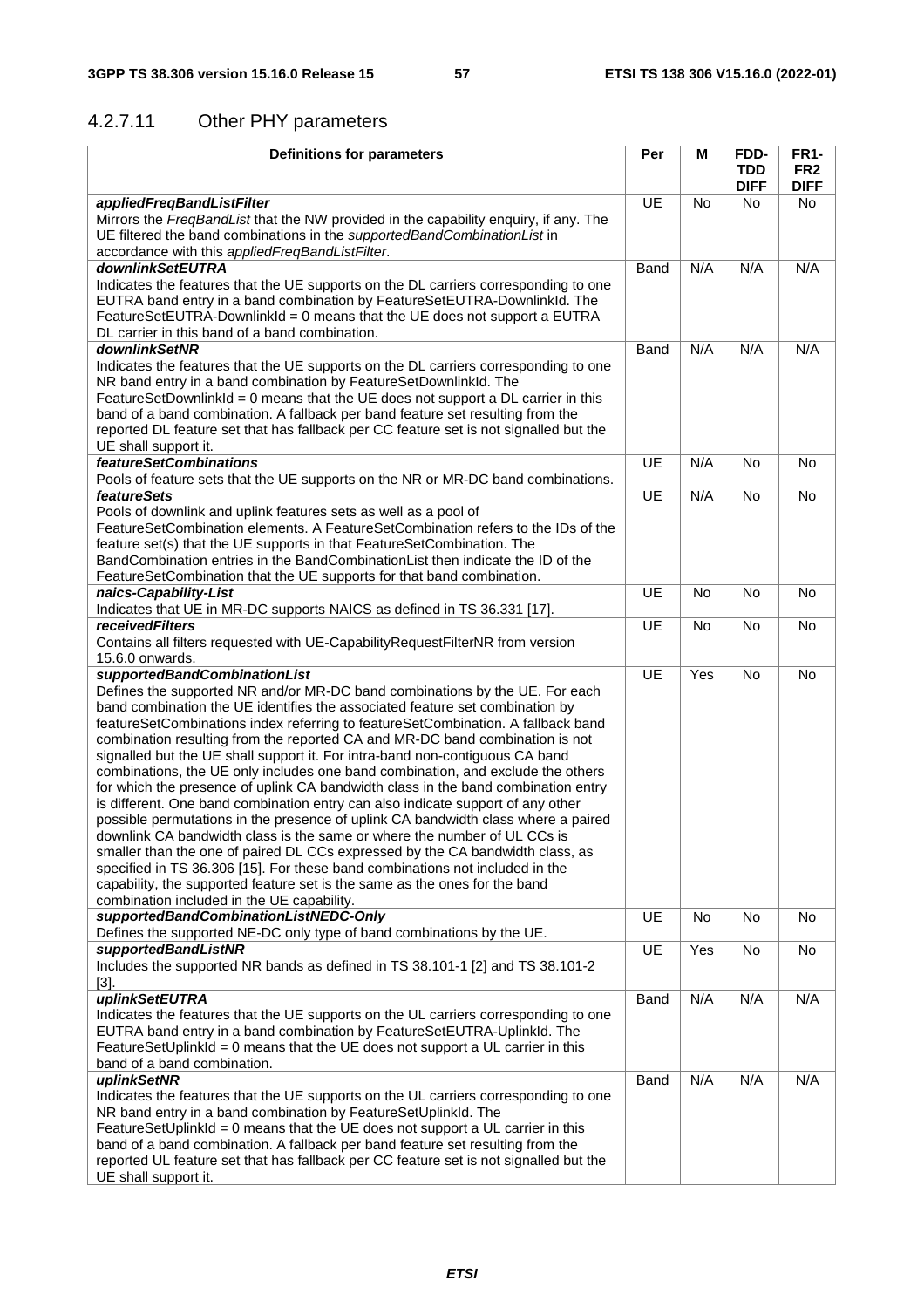### 4.2.7.12 *NRDC-Parameters*

| Definitions for parameters                                                                                                                                                                                                                                                       | Per | М  | FDD-<br><b>TDD</b><br><b>DIFF</b> | FR <sub>1</sub> -<br>FR <sub>2</sub><br><b>DIFF</b> |
|----------------------------------------------------------------------------------------------------------------------------------------------------------------------------------------------------------------------------------------------------------------------------------|-----|----|-----------------------------------|-----------------------------------------------------|
| sfn-SyncNRDC<br>Indicates the UE supports NR-DC only with SFN and frame synchronization<br>between PCell and PSCell. If not included by the UE supporting NR-DC, the UE<br>supports NR-DC with slot-level synchronization without condition on SFN and frame<br>synchronization. | UE  | No | No                                | <b>No</b>                                           |

### 4.2.7.13 *CarrierAggregationVariant*

| <b>Definitions for parameters</b>                                              | Per       | м         | FDD-<br><b>TDD</b><br><b>DIFF</b> | <b>FR1-</b><br>FR <sub>2</sub><br><b>DIFF</b> |
|--------------------------------------------------------------------------------|-----------|-----------|-----------------------------------|-----------------------------------------------|
| fr1fdd-FR1TDD-CA-SpCellOnFR1FDD                                                | UE        | <b>No</b> | <b>No</b>                         | <b>No</b>                                     |
| Indicates whether the UE supports an FR1 FDD SpCell (and possibly SCells) when |           |           |                                   |                                               |
| configured with an FR1 TDD SCell.                                              |           |           |                                   |                                               |
| fr1fdd-FR1TDD-CA-SpCellOnFR1TDD                                                | UE        | <b>No</b> | <b>No</b>                         | No                                            |
| Indicates whether the UE supports an FR1 TDD SpCell (and possibly SCells) when |           |           |                                   |                                               |
| configured with an FR1 FDD SCell.                                              |           |           |                                   |                                               |
| fr1fdd-FR1TDD-FR2TDD-CA-SpCellOnFR1FDD                                         | UE        | <b>No</b> | <b>No</b>                         | <b>No</b>                                     |
| Indicates whether the UE supports an FR1 FDD SpCell (and possibly SCells) when |           |           |                                   |                                               |
| configured with an FR1 TDD SCell and an FR2 TDD SCell.                         |           |           |                                   |                                               |
| fr1fdd-FR1TDD-FR2TDD-CA-SpCellOnFR1TDD                                         | <b>UE</b> | <b>No</b> | <b>No</b>                         | <b>No</b>                                     |
| Indicates whether the UE supports an FR1 TDD SpCell (and possibly SCells) when |           |           |                                   |                                               |
| configured with an FR1 FDD SCell and an FR2 TDD SCell.                         |           |           |                                   |                                               |
| fr1fdd-FR1TDD-FR2TDD-CA-SpCellOnFR2TDD                                         | UE        | <b>No</b> | <b>No</b>                         | <b>No</b>                                     |
| Indicates whether the UE supports an FR2 TDD SpCell (and possibly SCells) when |           |           |                                   |                                               |
| configured with an FR1 FDD SCell and an FR1 TDD SCell.                         |           |           |                                   |                                               |
| fr1fdd-FR2TDD-CA-SpCellOnFR1FDD                                                | <b>UE</b> | <b>No</b> | <b>No</b>                         | No                                            |
| Indicates whether the UE supports an FR1 FDD SpCell (and possibly SCells) when |           |           |                                   |                                               |
| configured with an FR2 TDD SCell.                                              |           |           |                                   |                                               |
| fr1fdd-FR2TDD-CA-SpCellOnFR2TDD                                                | <b>UE</b> | <b>No</b> | <b>No</b>                         | <b>No</b>                                     |
| Indicates whether the UE supports an FR2 TDD SpCell (and possibly SCells) when |           |           |                                   |                                               |
| configured with an FR1 FDD SCell.                                              |           |           |                                   |                                               |
| fr1tdd-FR2TDD-CA-SpCellOnFR1TDD                                                | UE        | <b>No</b> | <b>No</b>                         | No                                            |
| Indicates whether the UE supports an FR1 TDD SpCell (and possibly SCells) when |           |           |                                   |                                               |
| configured with an FR2 TDD SCell.                                              |           |           |                                   |                                               |
| fr1tdd-FR2TDD-CA-SpCellOnFR2TDD                                                | UE        | No        | No                                | No                                            |
| Indicates whether the UE supports an FR2 TDD SpCell (and possibly SCells) when |           |           |                                   |                                               |
| configured with an FR1 TDD SCell.                                              |           |           |                                   |                                               |

### 4.2.8 Void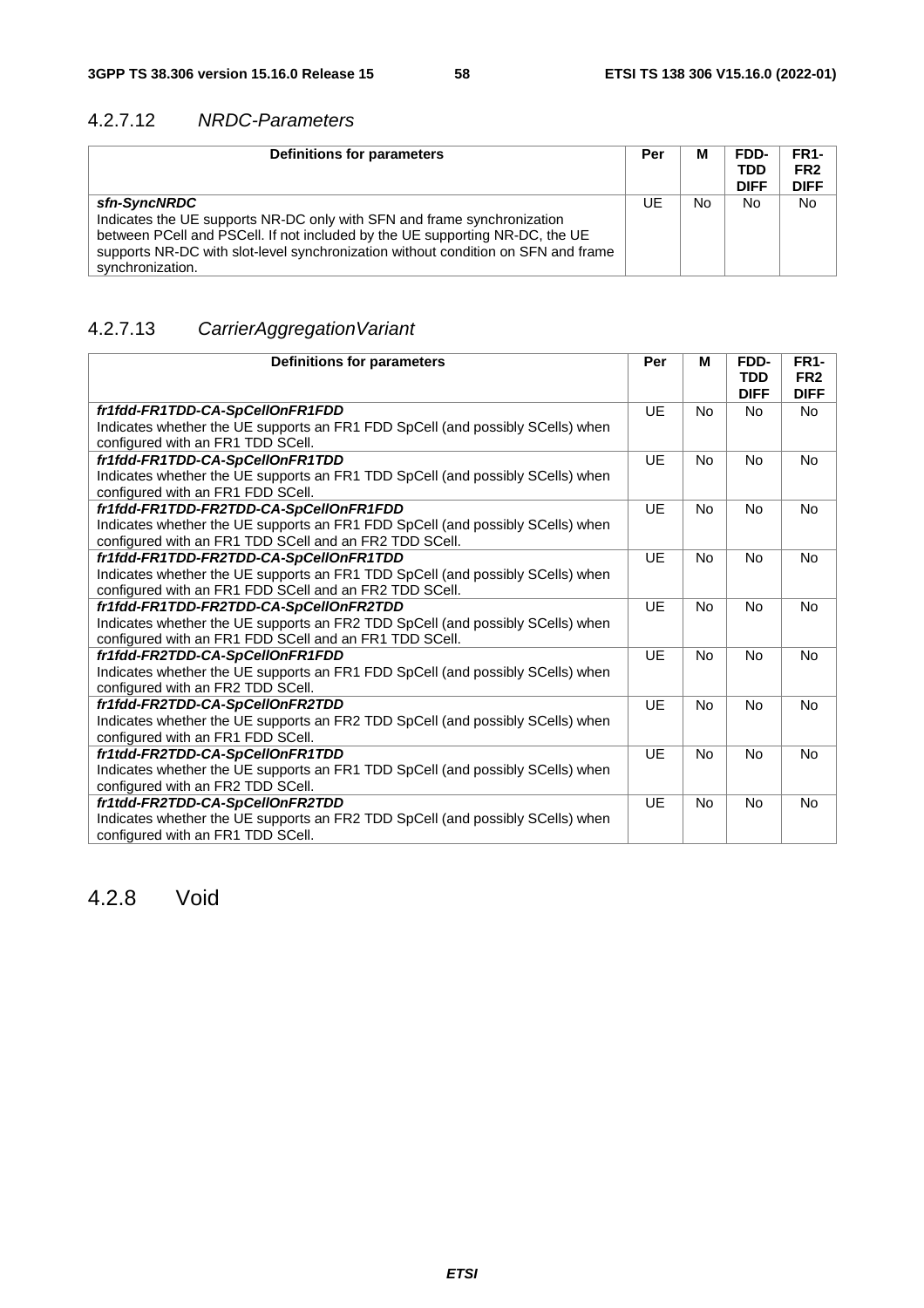### 4.2.9 *MeasAndMobParameters*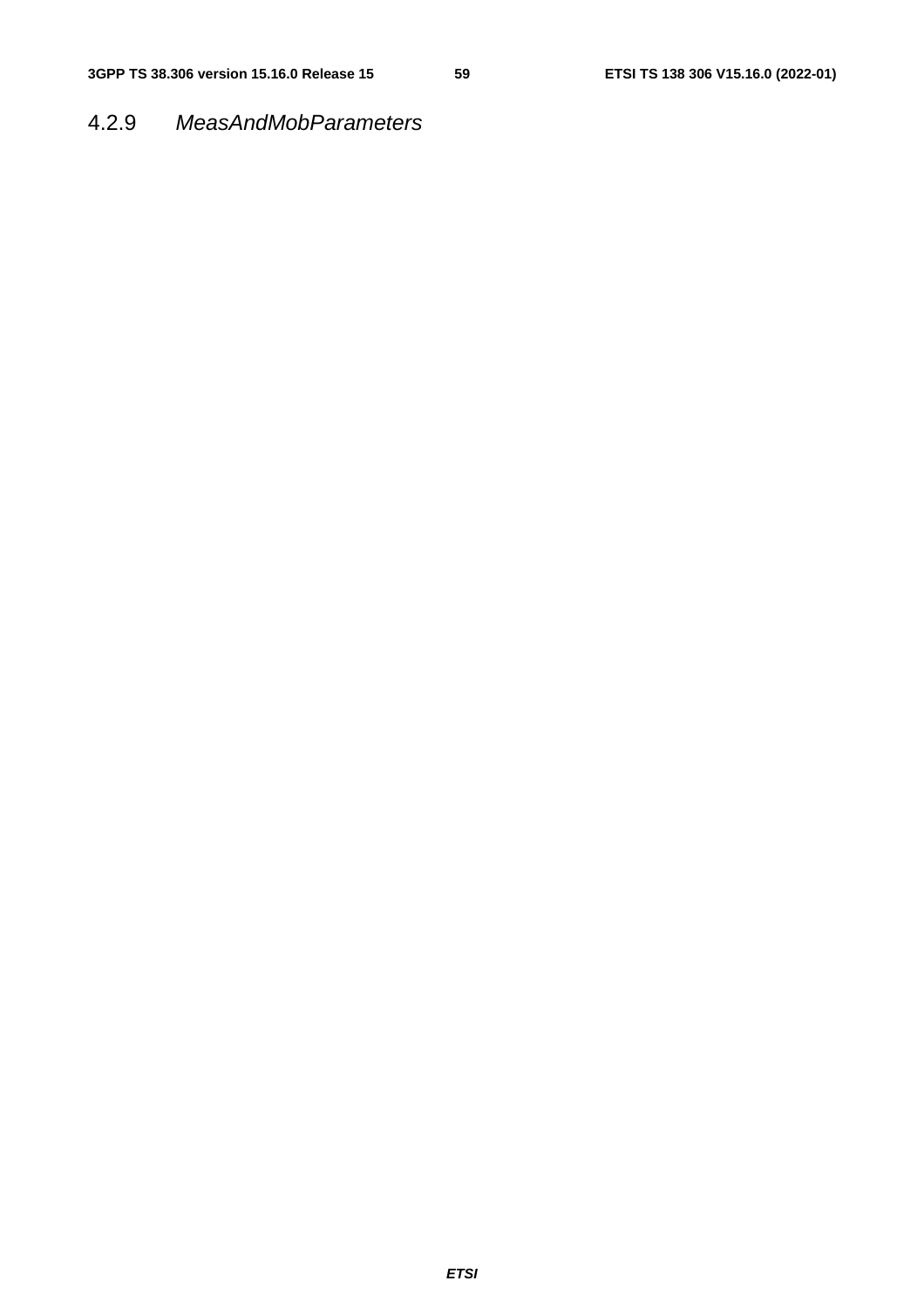| <b>Definitions for parameters</b>                                                                                                                                     | Per       | М         | FDD-                      | <b>FR1-</b>                    |
|-----------------------------------------------------------------------------------------------------------------------------------------------------------------------|-----------|-----------|---------------------------|--------------------------------|
|                                                                                                                                                                       |           |           | <b>TDD</b><br><b>DIFF</b> | FR <sub>2</sub><br><b>DIFF</b> |
| csi-RS-RLM                                                                                                                                                            | UE        | Yes       | No                        | Yes                            |
| Indicates whether the UE can perform radio link monitoring procedure based on                                                                                         |           |           |                           |                                |
| measurement of CSI-RS as specified in TS 38.213 [11] and TS 38.133 [5]. This<br>parameter needs FR1 and FR2 differentiation. If the UE supports this feature, the     |           |           |                           |                                |
| UE needs to report maxNumberResource-CSI-RS-RLM.                                                                                                                      |           |           |                           |                                |
| csi-RSRP-AndRSRQ-MeasWithSSB                                                                                                                                          | UE        | No        | No                        | Yes                            |
| Indicates whether the UE can perform CSI-RSRP and CSI-RSRQ measurement                                                                                                |           |           |                           |                                |
| as specified in TS 38.215 [13], where CSI-RS resource is configured with an                                                                                           |           |           |                           |                                |
| associated SS/PBCH. If this parameter is indicated for FR1 and FR2 differently,<br>each indication corresponds to the frequency range of measured target cell. If the |           |           |                           |                                |
| UE supports this feature, the UE needs to report maxNumberCSI-RS-RRM-RS-                                                                                              |           |           |                           |                                |
| SINR.                                                                                                                                                                 |           |           |                           |                                |
| csi-RSRP-AndRSRQ-MeasWithoutSSB                                                                                                                                       | UE        | <b>No</b> | <b>No</b>                 | Yes                            |
| Indicates whether the UE can perform CSI-RSRP and CSI-RSRQ measurement                                                                                                |           |           |                           |                                |
| as specified in TS 38.215 [13], where CSI-RS resource is configured for a cell that<br>transmits SS/PBCH block and without an associated SS/PBCH block. If this       |           |           |                           |                                |
| parameter is indicated for FR1 and FR2 differently, each indication corresponds to                                                                                    |           |           |                           |                                |
| the frequency range of measured target cell. If the UE supports this feature, the                                                                                     |           |           |                           |                                |
| UE needs to report maxNumberCSI-RS-RRM-RS-SINR.                                                                                                                       |           |           |                           |                                |
| csi-SINR-Meas<br>Indicates whether the UE can perform CSI-SINR measurements based on                                                                                  | UE        | <b>No</b> | No                        | Yes                            |
| configured CSI-RS resources as specified in TS 38.215 [13]. If this parameter is                                                                                      |           |           |                           |                                |
| indicated for FR1 and FR2 differently, each indication corresponding to the                                                                                           |           |           |                           |                                |
| frequency range of measured target cell. If the UE supports this feature, the UE                                                                                      |           |           |                           |                                |
| needs to report maxNumberCSI-RS-RRM-RS-SINR.                                                                                                                          |           |           |                           |                                |
| eutra-CGI-Reporting<br>Defines whether the UE supports acquisition of relevant information from a                                                                     | UE        | CY        | <b>No</b>                 | No                             |
| neighbouring E-UTRA cell by reading the SI of the neighbouring cell and reporting                                                                                     |           |           |                           |                                |
| the acquired information to the network as specified in TS 38.331 [9] when the                                                                                        |           |           |                           |                                |
| (NG)EN-DC and NE-DC are not configured or, when consistent DRX is configured                                                                                          |           |           |                           |                                |
| in NR-DC. The consistent DRX configuration implies that MN and SN have the                                                                                            |           |           |                           |                                |
| same DRX cycle and on-duration configured by MN completely contains on-<br>duration configured by SN. It is mandated if the UE supports EUTRA.                        |           |           |                           |                                |
| eutra-CGI-Reporting-NEDC                                                                                                                                              | UE        | <b>No</b> | No                        | No                             |
| Defines whether the UE supports acquisition of relevant information from a                                                                                            |           |           |                           |                                |
| neighbouring E-UTRA cell by reading the SI of the neighbouring cell and reporting                                                                                     |           |           |                           |                                |
| the acquired information to the network as specified in TS 38.331 [9] when the NE-<br>DC is configured.                                                               |           |           |                           |                                |
| eutra-CGI-Reporting-NRDC                                                                                                                                              | <b>UE</b> | No        | <b>No</b>                 | No                             |
| Defines whether the UE supports acquisition of relevant information from a                                                                                            |           |           |                           |                                |
| neighbouring E-UTRA cell by reading the SI of the neighbouring cell and reporting                                                                                     |           |           |                           |                                |
| the acquired information to the network as specified in TS 38.331 [9] when the NR-                                                                                    |           |           |                           |                                |
| DC is configured wherein MN and SN have different DRX cycles, or on-duration<br>configured by MN does not contain on-duration configured by SN if the DRX             |           |           |                           |                                |
| cycles are the same.                                                                                                                                                  |           |           |                           |                                |
| eventA-MeasAndReport                                                                                                                                                  | UE        | Yes       | Yes                       | No                             |
| Indicates whether the UE supports NR measurements and events A triggered                                                                                              |           |           |                           |                                |
| reporting as specified in TS 38.331 [9]. This field only applies to SN configured<br>measurement when (NG)EN-DC is configured. For NR SA, MN and SN configured        |           |           |                           |                                |
| measurement when NR-DC is configured, and MN configured measurement when                                                                                              |           |           |                           |                                |
| NE-DC is configured, this feature is mandatory supported.                                                                                                             |           |           |                           |                                |
| eventB-MeasAndReport                                                                                                                                                  | UE        | CY        | No                        | No                             |
| Indicates whether the UE supports EUTRA measurement and event B triggered<br>reporting as specified in TS 38.331 [9]. It is mandated if the UE supports EUTRA.        |           |           |                           |                                |
| handoverLTE-5GC                                                                                                                                                       | UE        | CY        | Yes                       | Yes                            |
| Indicates whether the UE supports HO to EUTRA connected to 5GC. It is                                                                                                 |           |           |                           |                                |
| mandated if the UE supports EUTRA connected to 5GC.                                                                                                                   |           |           |                           |                                |
| handoverFDD-TDD                                                                                                                                                       | UE        | Yes       | No                        | No                             |
| Indicates whether the UE supports HO between FDD and TDD. It is mandated if<br>the UE supports both FDD and TDD. This field only applies to NR SA/NR-DC/ NE-          |           |           |                           |                                |
| DC (e.g. PCell handover). For PSCell change when (NG)EN-DC/NR-DC is                                                                                                   |           |           |                           |                                |
| configured, this feature is mandatory supported. UEs supporting this shall indicate                                                                                   |           |           |                           |                                |
| support of handoverInterF for both FDD and TDD.                                                                                                                       |           |           |                           |                                |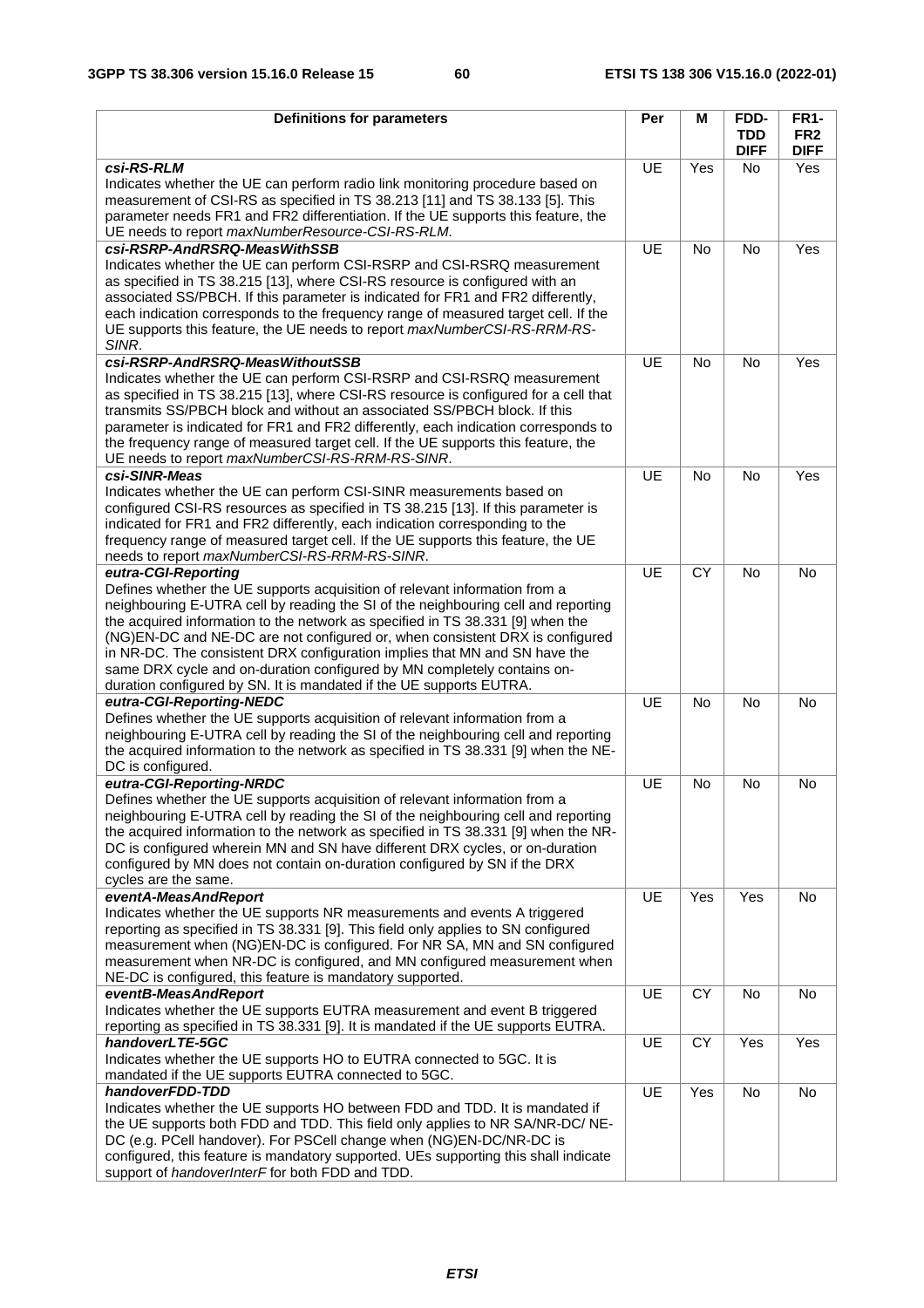| <b>Definitions for parameters</b>                                                                                                                              | Per       | M         | FDD-        | <b>FR1-</b>     |
|----------------------------------------------------------------------------------------------------------------------------------------------------------------|-----------|-----------|-------------|-----------------|
|                                                                                                                                                                |           |           | <b>TDD</b>  | FR <sub>2</sub> |
|                                                                                                                                                                |           |           | <b>DIFF</b> | <b>DIFF</b>     |
| handoverFR1-FR2                                                                                                                                                | UE        | Yes       | No.         | <b>No</b>       |
| Indicates whether the UE supports HO between FR1 and FR2. Support is<br>mandatory for the UE supporting both FR1 and FR2. This field only applies to NR        |           |           |             |                 |
| SA/NR-DC/NE-DC (e.g. PCell handover). For PSCell change when (NG)EN-                                                                                           |           |           |             |                 |
| DC/NR-DC is configured, this feature is mandatory supported. UEs supporting this                                                                               |           |           |             |                 |
| shall indicate support of handoverInterF for both FR1 and FR2.                                                                                                 |           |           |             |                 |
| handoverInterF                                                                                                                                                 | UE        | Yes       | Yes         | Yes             |
| Indicates whether the UE supports inter-frequency HO. It indicates the support for                                                                             |           |           |             |                 |
| inter-frequency HO from the corresponding duplex mode and from frequency                                                                                       |           |           |             |                 |
| range indicated to be supported as described in Annex B. This field only applies to                                                                            |           |           |             |                 |
| NR SA/NR-DC/NE-DC (e.g. PCell handover). For PSCell change when (NG)EN-                                                                                        |           |           |             |                 |
| DC/NR-DC is configured, this feature is mandatory supported.<br>handoverLTE-EPC                                                                                | <b>UE</b> | CY        | Yes         | Yes             |
| Indicates whether the UE supports HO to EUTRA connected to EPC. It is                                                                                          |           |           |             |                 |
| mandated if the UE supports EUTRA connected to EPC.                                                                                                            |           |           |             |                 |
| independentGapConfig                                                                                                                                           | UE        | <b>No</b> | <b>No</b>   | <b>No</b>       |
| This field indicates whether the UE supports two independent measurement gap                                                                                   |           |           |             |                 |
| configurations for FR1 and FR2 specified in clause 9.1.2 of TS 38.133 [5]. The                                                                                 |           |           |             |                 |
| field also indicates whether the UE supports the FR2 inter-RAT measurement                                                                                     |           |           |             |                 |
| without gaps when (NG)EN-DC is not configured.                                                                                                                 |           |           |             |                 |
| intraAndInterF-MeasAndReport                                                                                                                                   | <b>UE</b> | Yes       | Yes         | <b>No</b>       |
| Indicates whether the UE supports NR intra-frequency and inter-frequency                                                                                       |           |           |             |                 |
| measurements and at least periodical reporting. This field only applies to SN                                                                                  |           |           |             |                 |
| configured measurement when (NG)EN-DC is configured. For NR SA, MN and SN                                                                                      |           |           |             |                 |
| configured measurement when NR-DC is configured, and MN configured<br>measurement when NE-DC is configured, this feature is mandatory supported.               |           |           |             |                 |
| periodicEUTRA-MeasAndReport                                                                                                                                    | <b>UE</b> | <b>CY</b> | <b>No</b>   | No              |
| Indicates whether the UE supports periodic EUTRA measurement and reporting. It                                                                                 |           |           |             |                 |
| is mandated if the UE supports EUTRA.                                                                                                                          |           |           |             |                 |
| maxNumberCSI-RS-RRM-RS-SINR                                                                                                                                    | UE        | <b>CY</b> | <b>No</b>   | <b>No</b>       |
| Defines the maximum number of CSI-RS resources for RRM and RS-SINR                                                                                             |           |           |             |                 |
| measurement across all measurement frequencies per slot. If UE supports any of                                                                                 |           |           |             |                 |
| csi-RSRP-AndRSRQ-MeasWithSSB, csi-RSRP-AndRSRQ-MeasWithoutSSB, and                                                                                             |           |           |             |                 |
| csi-SINR-Meas, UE shall report this capability.                                                                                                                |           |           |             |                 |
| maxNumberResource-CSI-RS-RLM                                                                                                                                   | <b>UE</b> | <b>CY</b> | <b>No</b>   | Yes             |
| Defines the maximum number of CSI-RS resources within a slot per spCell for<br>CSI-RS based RLM. If UE supports any of csi-RS-RLM and ssb-AndCSI-RS-RLM,       |           |           |             |                 |
| UE shall report this capability.                                                                                                                               |           |           |             |                 |
| nr-CGI-Reporting                                                                                                                                               | <b>UE</b> | Yes       | <b>No</b>   | No              |
| Defines whether the UE supports acquisition of relevant information from a                                                                                     |           |           |             |                 |
| neighbouring intra-frequency or inter-frequency NR cell by reading the SI of the                                                                               |           |           |             |                 |
| neighbouring cell and reporting the acquired information to the network as                                                                                     |           |           |             |                 |
| specified in TS 38.331 [9] when (NG)EN-DC and NE-DC are not configured or,                                                                                     |           |           |             |                 |
| when consistent DRX is configured in NR-DC. The consistent DRX configuration                                                                                   |           |           |             |                 |
| implies that MN and SN have the same DRX cycle and on-duration configured by                                                                                   |           |           |             |                 |
| MN completely contains on-duration configured by SN.<br>nr-CGI-Reporting-ENDC                                                                                  |           |           |             |                 |
| Defines whether the UE supports acquisition of relevant information from a                                                                                     | UE        | Yes       | No          | No              |
| neighbouring intra-frequency or inter-frequency NR cell by reading the SI of the                                                                               |           |           |             |                 |
| neighbouring cell and reporting the acquired information to the network as                                                                                     |           |           |             |                 |
| specified in TS 38.331 [9] when the (NG)EN-DC is configured.                                                                                                   |           |           |             |                 |
| nr-CGI-Reporting-NEDC                                                                                                                                          | UE        | Yes       | No          | No              |
| Defines whether the UE supports acquisition of relevant information from a                                                                                     |           |           |             |                 |
| neighbouring intra-frequency or inter-frequency NR cell by reading the SI of the                                                                               |           |           |             |                 |
| neighbouring cell and reporting the acquired information to the network as                                                                                     |           |           |             |                 |
| specified in TS 38.331 [9] when the NE-DC is configured.                                                                                                       |           |           |             |                 |
| nr-CGI-Reporting-NRDC                                                                                                                                          | UE        | Yes       | No          | No              |
| Defines whether the UE supports acquisition of relevant information from a                                                                                     |           |           |             |                 |
| neighbouring intra-frequency or inter-frequency NR cell by reading the SI of the<br>neighbouring cell and reporting the acquired information to the network as |           |           |             |                 |
| specified in TS 38.331 [9] when the NR-DC is configured wherein MN and SN                                                                                      |           |           |             |                 |
| have different DRX cycles, or on-duration configured by MN does not contain on-                                                                                |           |           |             |                 |
| duration configured by SN if the DRX cycles are the same.                                                                                                      |           |           |             |                 |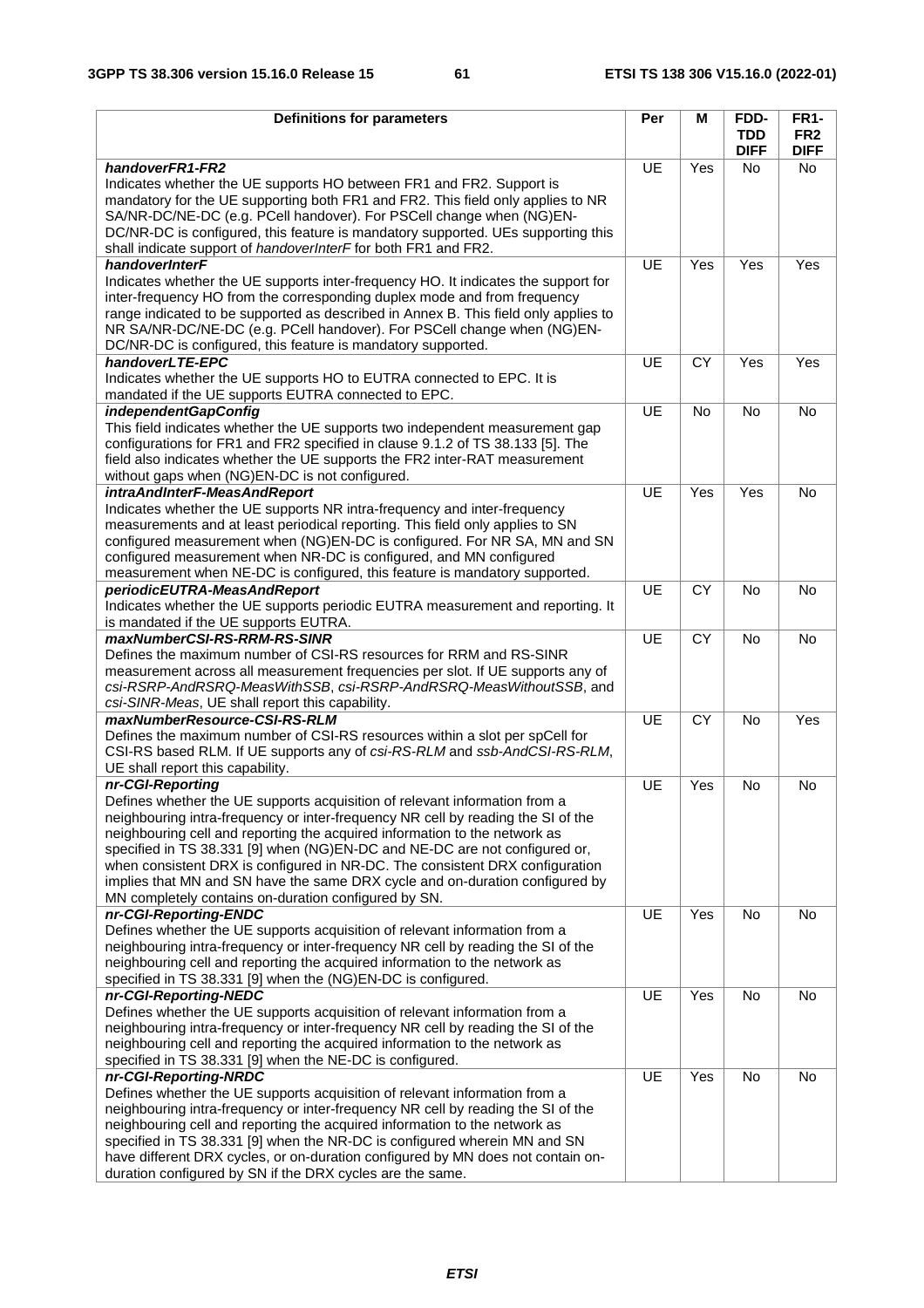| <b>Definitions for parameters</b>                                                                                                                               | Per       | M         | FDD-                      | <b>FR1-</b>                    |
|-----------------------------------------------------------------------------------------------------------------------------------------------------------------|-----------|-----------|---------------------------|--------------------------------|
|                                                                                                                                                                 |           |           | <b>TDD</b><br><b>DIFF</b> | FR <sub>2</sub><br><b>DIFF</b> |
| simultaneousRxDataSSB-DiffNumerology                                                                                                                            | <b>UE</b> | <b>No</b> | No.                       | Yes                            |
| Indicates whether the UE supports concurrent intra-frequency measurement on                                                                                     |           |           |                           |                                |
| serving cell or neighbouring cell and PDCCH or PDSCH reception from the serving                                                                                 |           |           |                           |                                |
| cell with a different numerology as defined in clause 8 and 9 of TS 38.133 [5].                                                                                 |           |           |                           |                                |
| sftd-MeasPSCell                                                                                                                                                 | UE        | <b>No</b> | Yes                       | No                             |
| Indicates whether the UE supports SFTD measurements between the PCell and a                                                                                     |           |           |                           |                                |
| configured PSCell. If this capability is included in UE-MRDC-Capability, it indicates                                                                           |           |           |                           |                                |
| that the UE supports SFTD measurement between PCell and PSCell in (NG)EN-                                                                                       |           |           |                           |                                |
| DC. If this capability is included in UE-NR-Capability, it indicates that the UE                                                                                |           |           |                           |                                |
| supports SFTD measurement between PCell and PSCell in NR-DC.                                                                                                    |           |           |                           |                                |
| sftd-MeasPSCell-NEDC                                                                                                                                            | <b>UE</b> | No        | Yes                       | No                             |
| Indicates whether the UE supports SFTD measurement between the NR PCell                                                                                         |           |           |                           |                                |
| and a configured E-UTRA PSCell in NE-DC.                                                                                                                        |           |           |                           |                                |
| sftd-MeasNR-Cell                                                                                                                                                | UE        | No        | Yes                       | No                             |
| Indicates whether the SFTD measurement with and without measurement gaps                                                                                        |           |           |                           |                                |
| between the EUTRA PCell and the NR cells is supported by the UE which is                                                                                        |           |           |                           |                                |
| capable of EN-DC/NGEN-DC when EN-DC/NGEN-DC is not configured. The                                                                                              |           |           |                           |                                |
| SFTD measurement without gaps can be used when the UE supports at least one                                                                                     |           |           |                           |                                |
| EN-DC band combination consisting of the set of the current E-UTRA serving                                                                                      |           |           |                           |                                |
| frequencies and the NR frequency where SFTD measurement is configured. In                                                                                       |           |           |                           |                                |
| UE-NR-Capability, this field is not used, and UE does not include the field.                                                                                    |           |           |                           |                                |
| sftd-MeasNR-Neigh                                                                                                                                               | UE        | <b>No</b> | Yes                       | <b>No</b>                      |
| Indicates whether the inter-frequency SFTD measurement with and without                                                                                         |           |           |                           |                                |
| measurement gaps between the NR PCell and inter-frequency NR neighbour cells                                                                                    |           |           |                           |                                |
| is supported by the UE when MR-DC is not configured. The SFTD measurement                                                                                       |           |           |                           |                                |
| without gaps can be used when the UE supports at least one DC or CA band                                                                                        |           |           |                           |                                |
| combination consisting of the set of the current NR serving frequencies and the                                                                                 |           |           |                           |                                |
| NR frequency where SFTD measurement is configured.                                                                                                              |           |           |                           |                                |
| sftd-MeasNR-Neigh-DRX                                                                                                                                           | UE        | <b>No</b> | Yes                       | <b>No</b>                      |
| Indicates whether the inter-frequency SFTD measurement using DRX off period                                                                                     |           |           |                           |                                |
| between the NR PCell and the inter-frequency NR neighbour cells is supported by                                                                                 |           |           |                           |                                |
| the UE when MR-DC is not configured.                                                                                                                            | UE        | Yes       |                           |                                |
| ssb-RLM                                                                                                                                                         |           |           | No                        | No                             |
| Indicates whether the UE can perform radio link monitoring procedure based on<br>measurement of SS/PBCH block as specified in TS 38.213 [11] and TS 38.133 [5]. |           |           |                           |                                |
| This field shall be set to supported.                                                                                                                           |           |           |                           |                                |
| ssb-AndCSI-RS-RLM                                                                                                                                               | UE        | No        | No                        | No                             |
| Indicates whether the UE can perform radio link monitoring procedure based on                                                                                   |           |           |                           |                                |
| measurement of SS/PBCH block and CSI-RS as specified in TS 38.213 [11] and                                                                                      |           |           |                           |                                |
| TS 38.133 [5]. If the UE supports this feature, the UE needs to report                                                                                          |           |           |                           |                                |
| maxNumberResource-CSI-RS-RLM.                                                                                                                                   |           |           |                           |                                |
| ss-SINR-Meas                                                                                                                                                    | UE        | No        | No                        | Yes                            |
| Indicates whether the UE can perform SS-SINR measurement as specified in TS                                                                                     |           |           |                           |                                |
| 38.215 [13]. If this parameter is indicated for FR1 and FR2 differently, each                                                                                   |           |           |                           |                                |
| indication corresponds to the frequency range of measured target cell.                                                                                          |           |           |                           |                                |
| supportedGapPattern                                                                                                                                             | UE        | CY        | No                        | $\mathsf{No}$                  |
| Indicates measurement gap pattern(s) optionally supported by the UE for NR SA,                                                                                  |           |           |                           |                                |
| for NR-DC, for NE-DC and for independent measurement gap configuration on                                                                                       |           |           |                           |                                |
| FR2 in (NG)EN-DC. The leading / leftmost bit (bit 0) corresponds to the gap                                                                                     |           |           |                           |                                |
| pattern 2, the next bit corresponds to the gap pattern 3, as specified in TS 38.133                                                                             |           |           |                           |                                |
| [5] and so on. The UE shall set the bits corresponding to the measurement gap                                                                                   |           |           |                           |                                |
| pattern 13 and 14 to 1 if the UE is an NR standalone capable UE that supports a                                                                                 |           |           |                           |                                |
| band in FR2 or if the UE is an (NG)EN-DC capable UE that supports                                                                                               |           |           |                           |                                |
| independentGapConfig and supports a band in FR2.                                                                                                                |           |           |                           |                                |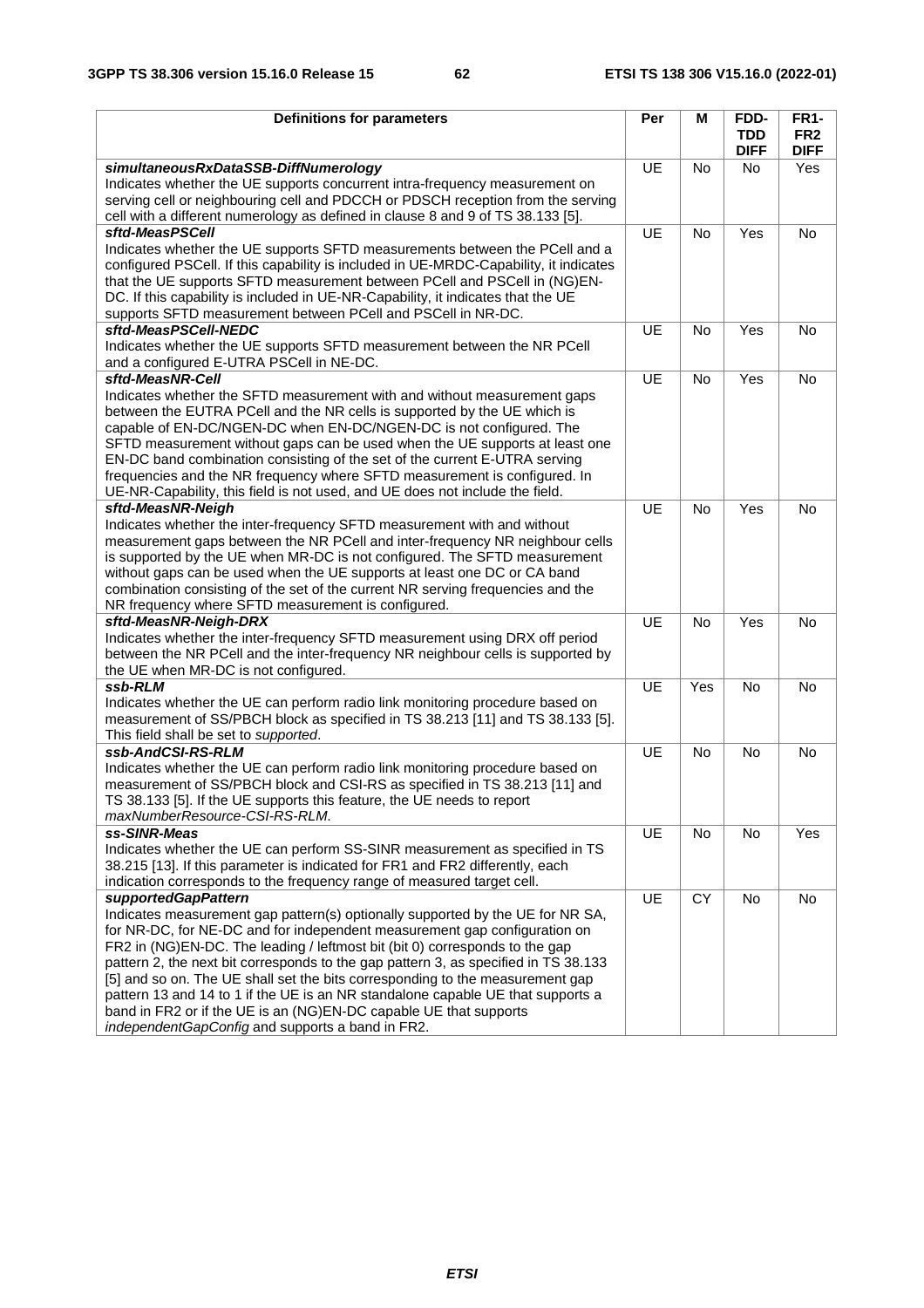### 4.2.10 Inter-RAT parameters

| <b>Definitions for parameters</b>                                                                                                                                         | Per | м         | FDD-<br>TDD<br><b>DIFF</b> |
|---------------------------------------------------------------------------------------------------------------------------------------------------------------------------|-----|-----------|----------------------------|
| mfbi-EUTRA                                                                                                                                                                | UE  | Yes.      | No.                        |
| Indicates whether the UE supports the mechanisms defined for cells broadcasting multi<br>band information i.e. comprehending multiBandInfoList defined in TS 36.331 [17]. |     |           |                            |
| modifiedMPR-BehaviorEUTRA                                                                                                                                                 | UE  | No.       | No.                        |
| modifiedMPR-Behavior in 4.3.5.10, TS 36.306 [15].                                                                                                                         |     |           |                            |
| multiNS-Pmax-EUTRA                                                                                                                                                        | UE  | No.       | <b>No</b>                  |
| multiNS-Pmax defined in 4.3.5.16, TS 36.306 [15].                                                                                                                         |     |           |                            |
| ne-DC                                                                                                                                                                     | UE  | No.       | <b>No</b>                  |
| Indicates whether the UE supports NE-DC as specified in TS 37.340 [7].                                                                                                    |     |           |                            |
| rs-SINR-MeasEUTRA                                                                                                                                                         | UE  | <b>No</b> | No.                        |
| rs-SINR-Meas in 4.3.6.13, TS 36.306 [15].                                                                                                                                 |     |           |                            |
| rsrgMeasWidebandEUTRA                                                                                                                                                     | UE  | No.       | <b>Yes</b>                 |
| rsrgMeasWideband in 4.3.6.2, TS 36.306 [15]. If this parameter is indicated for FDD and                                                                                   |     |           |                            |
| TDD differently, each indication corresponds to the duplex mode of measured target cell.                                                                                  |     |           |                            |
| supportedBandListEUTRA                                                                                                                                                    | UE  | No.       | No.                        |
| supportedBandListEUTRA defined in 4.3.5.1, TS 36.306 [15].                                                                                                                |     |           |                            |

- 4.2.10.1 Void
- 4.2.10.2 Void
- 4.2.11 Void
- 4.2.12 Void

### 4.2.13 IMS Parameters

| Definitions for parameters                                                                                                                                                                                                                                                                                                                             | Per | м   | FDD-<br>TDD<br><b>DIFF</b> | <b>FR1-</b><br>FR <sub>2</sub><br><b>DIFF</b> |
|--------------------------------------------------------------------------------------------------------------------------------------------------------------------------------------------------------------------------------------------------------------------------------------------------------------------------------------------------------|-----|-----|----------------------------|-----------------------------------------------|
| voiceOverEUTRA-5GC<br>Indicates whether the UE supports IMS voice over E-UTRA via 5GC. It is mandated to<br>the UE if the UE is capable of IMS voice over E-UTRA via 5GC. Otherwise, the UE<br>does not include this field. If this field is included and the UE is capable of E-UTRA<br>with EPC, the UE shall support IMS voice over E-UTRA via EPC. | UE. | No. | No.                        | No.                                           |
| voiceOverNR<br>Indicates whether the UE supports IMS voice over NR. It is mandated to the UE if the<br>UE is capable of IMS voice over NR. Otherwise, the UE does not include this field. If<br>this field is included and the UE is capable of E-UTRA with EPC, the UE shall support<br>IMS voice over E-UTRA via EPC.                                | UE. | No. | No.                        | Yes                                           |
| voiceOverSCG-BearerEUTRA-5GC<br>Indicates whether the UE supports IMS voice over SCG bearer of NE-DC.                                                                                                                                                                                                                                                  | UE. | No. | No.                        | N/A                                           |

NOTE: In this release of specification, IMS voice over split bearer is not supported for NR-DC and NE-DC.

### 4.2.14 RRC buffer size

The RRC buffer size is defined as the maximum overall RRC configuration size that the UE is required to store. The RRC buffer size is 45Kbytes.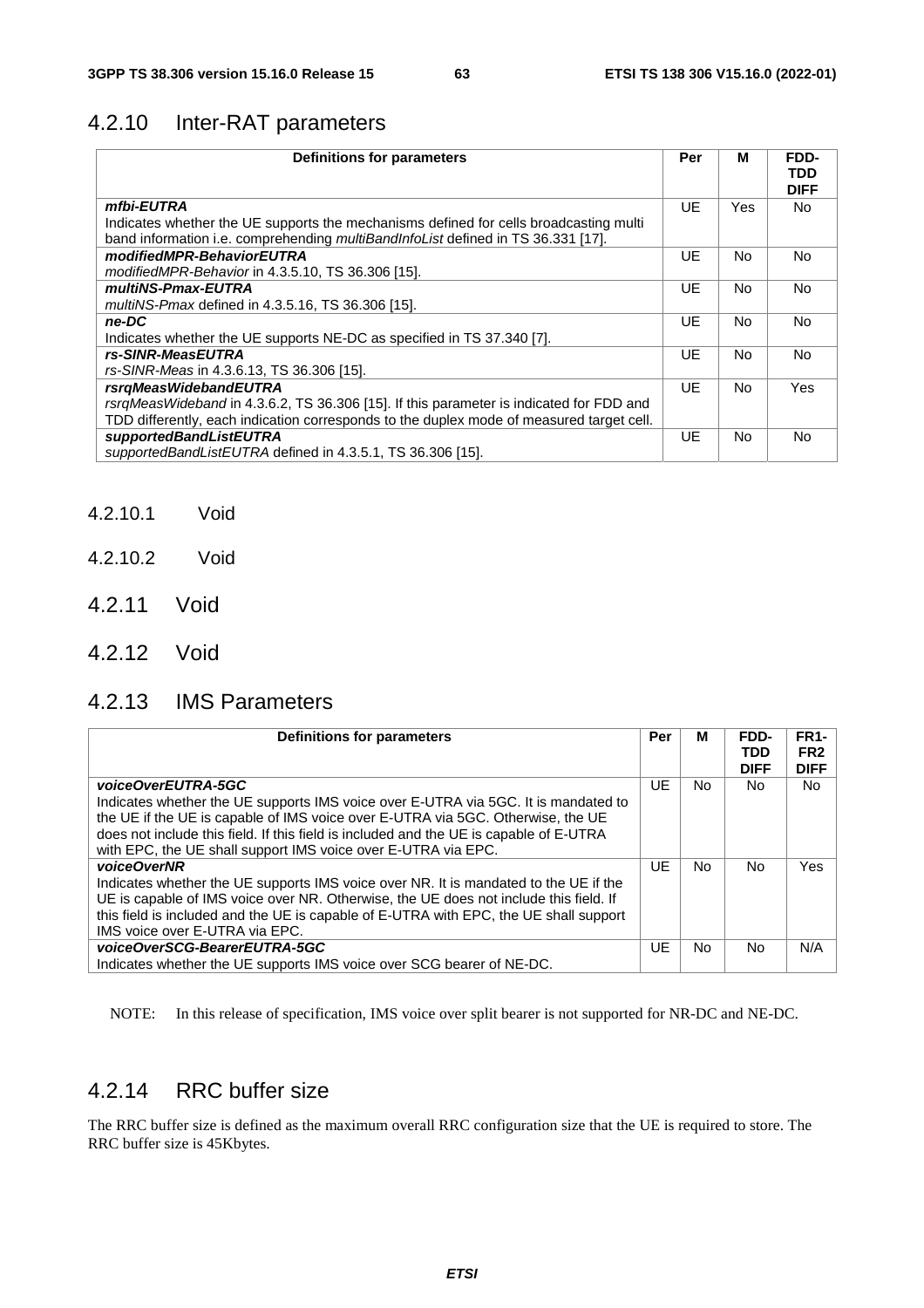# 5 Optional features without UE radio access capability parameters

## 5.1 PWS features

#### **CMAS**

It is optional for UE to support CMAS reception as specified in TS 38.331 [9]. It is optional for a CMAS-capable UE to support Geofencing information (*warningAreaCoordinates*) as specified in TS 38.331 [9].

**Definitions for feature**

**ETWS**

It is optional for UE to support ETWS reception as specified in TS 38.331 [9].

**KPAS**

It is optional for UE to support Korean Public Alert System (KPAS) reception as specified in TS 38.331 [9]. KPAS uses the same AS mechanisms as defined for CMAS. Therefore a KPAS-capable UE shall support all behaviour that is included in TS 38.331 [9] and TS 38.304 [20] for a CMAS-capable UE.

#### **EU-Alert**

It is optional for UE to support EU-Alert reception as specified in TS 38.331 [9]. EU-Alert uses the same AS mechanisms as defined for CMAS. Therefore a EU-Alert-capable UE shall support all behaviour that is included in TS 38.331 [9] and TS 38.304 [20] for a CMAS-capable UE.

# 5.2 UE receiver features

#### **Definitions for feature**

SU-MIMO Interference Mitigation advanced receiver

- R-ML (reduced complexity ML) receivers with enhanced inter-stream interference suppression for SU-MIMO transmissions with rank 2 with 2 RX antennas
- R-ML (reduced complexity ML) receivers with enhanced inter-stream interference suppression for SU-MIMO transmissions with rank 2, 3, and 4 with 4 RX antennas

UE supporting the feature is required to meet the Enhanced Receiver Type requirements in TS 38.101-4 [18].

# 5.3 RRC connection

### **Definitions for feature**

**RRC connection release with deprioritisation**

It is optional for UE to support *RRCRelease* with *deprioritisationReq* as specified in TS 38.331 [9].

**RRC connection establishment failure with temporary offset**

It is optional for UE to support RRC connection establishment failure with temporary offset (*Qoffsettemp*) as specified in TS 38.331 [9].

# 6 Conditionally mandatory features without UE radio access capability parameters

| <b>Features</b>                                      | <b>Condition</b>                                                                            |
|------------------------------------------------------|---------------------------------------------------------------------------------------------|
| Skipping UL configured grant if no data to transmit. | Either configuredUL-GrantType1 or configuredUL-GrantType2<br>is supported.                  |
| Downlink SDAP header                                 | Either NAS reflective QoS or as-ReflectiveQoS is supported.                                 |
| IMS emergency call                                   | It is mandatory to support IMS emergency call for UEs which<br>are IMS voice capable in NR. |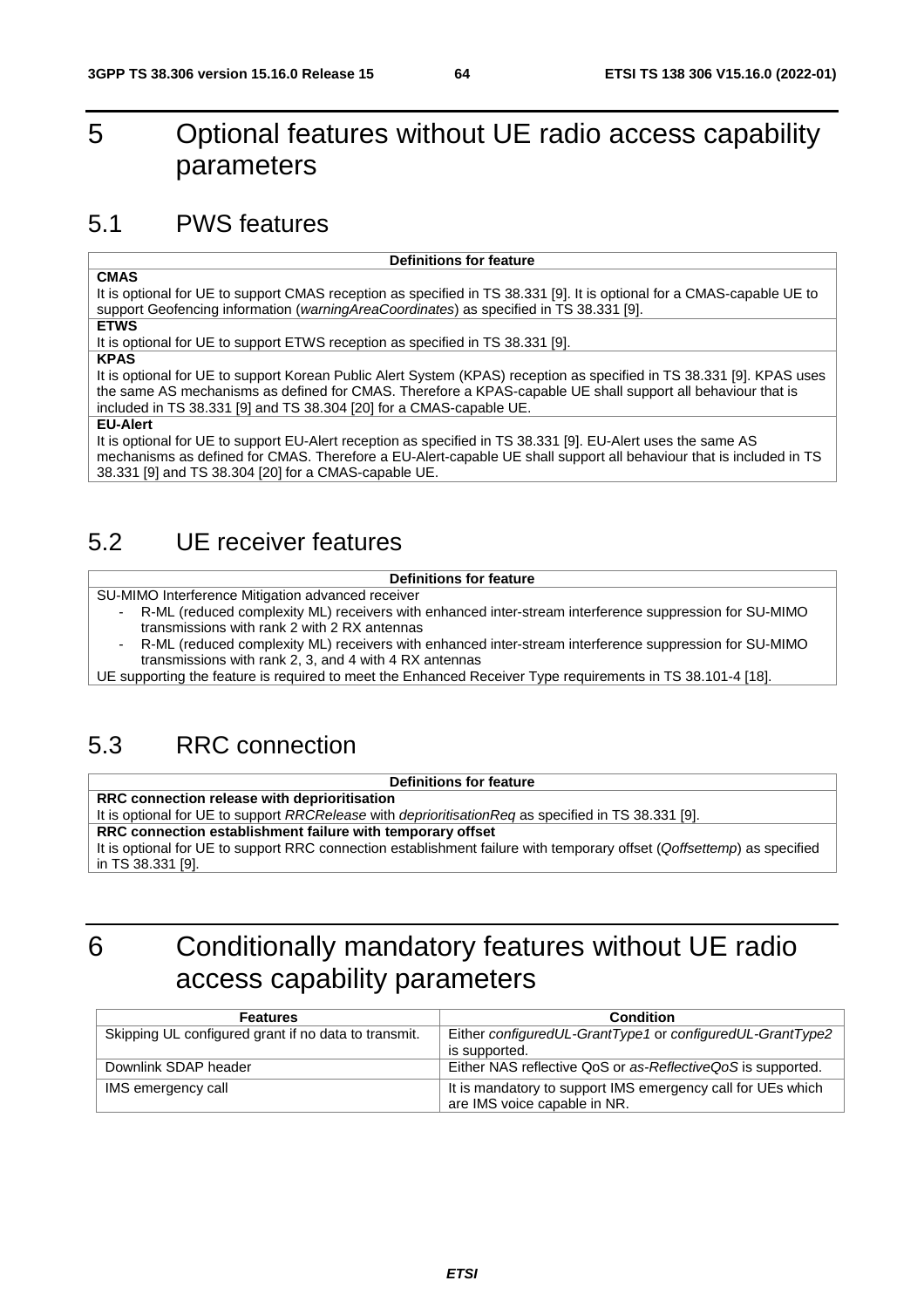# 7 Void

# 8 UE Capability Constraints

The following table lists constraints indicating the UE capabilities that the UE shall support.

| <b>Parameter</b>                                                                                              | <b>Description</b>                                                                                   | Value                                                |  |  |
|---------------------------------------------------------------------------------------------------------------|------------------------------------------------------------------------------------------------------|------------------------------------------------------|--|--|
| #DRBs                                                                                                         | The number of DRBs that a UE shall support.                                                          | 16 per UE.<br>NOTE <sub>1</sub><br>NOTE <sub>3</sub> |  |  |
|                                                                                                               | The minimum number of neighbour cells                                                                | 32                                                   |  |  |
| #minCellperMeasObj<br>ectNR                                                                                   | (excluding black list cells) that a UE shall be                                                      | NOTE <sub>2</sub>                                    |  |  |
|                                                                                                               | able to store associated with a MeasObjectNR.                                                        |                                                      |  |  |
| #minBlackCellRange                                                                                            | The minimum number of blacklist cell PCI                                                             | 8                                                    |  |  |
| sperMeasObjectNR                                                                                              | ranges that a UE shall be able to store                                                              |                                                      |  |  |
|                                                                                                               | associated with a MeasObjectNR.                                                                      |                                                      |  |  |
| #minBlackCellperMe                                                                                            | The minimum number of blacklist cells that a<br>UE shall be able to store associated with a          | 32                                                   |  |  |
| asObjectEUTRA                                                                                                 | MeasObjectEUTRA.                                                                                     |                                                      |  |  |
| #minCellperMeasObj                                                                                            | The minimum number of neighbour cells that a                                                         | 32                                                   |  |  |
| ectEUTRA                                                                                                      | UE shall be able to store associated with a                                                          | NOTE <sub>2</sub>                                    |  |  |
|                                                                                                               | MeasObjectEUTRA.                                                                                     |                                                      |  |  |
| #minCellTotal                                                                                                 | The minimum number of neighbour cells                                                                | 256 with counting CSI-RS and                         |  |  |
|                                                                                                               | (excluding black list cells) that UE shall be able<br>to store in total from all measurement objects | SSB as 2.                                            |  |  |
|                                                                                                               | configured.                                                                                          |                                                      |  |  |
| #maxDeprioritisation                                                                                          | The UE shall be able to store a depriotisation                                                       | 8                                                    |  |  |
| Freq                                                                                                          | request for up to 8 frequencies (applicable                                                          |                                                      |  |  |
|                                                                                                               | when receiving another frequency specific                                                            |                                                      |  |  |
|                                                                                                               | deprioritisation request via RRCRelease before<br>T325 expiry).                                      |                                                      |  |  |
|                                                                                                               | NOTE 1: For one MAC entity, the maximum number of DRBs configured with PDCP duplication and with     |                                                      |  |  |
|                                                                                                               | RLC entity(ies) associated with this MAC entity is 8.                                                |                                                      |  |  |
| In case of CGI reporting, the limit regarding the cells configured includes the cell for which the<br>NOTE 2: |                                                                                                      |                                                      |  |  |
| UE is requested to report CGI i.e. the amount of neighbour cells that can be included is at most              |                                                                                                      |                                                      |  |  |
| (# minCellperMeasObjectRAT - 1), where RAT represents NR and EUTRA.                                           |                                                                                                      |                                                      |  |  |
| NOTE 3:                                                                                                       | This requirement is applicable in NR SA, NR-DC and NE-DC.                                            |                                                      |  |  |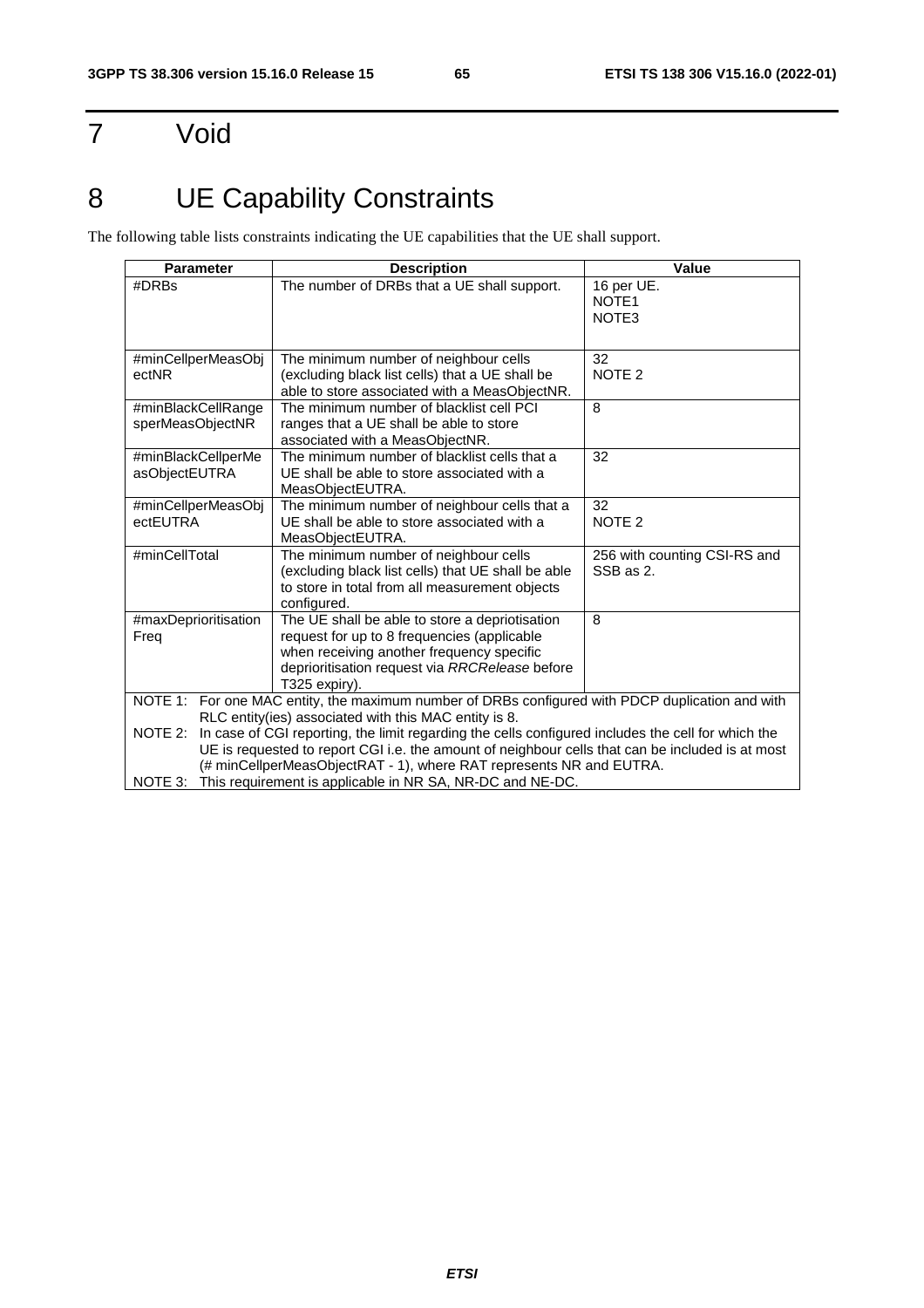# Annex A (normative): Differentiation of capabilities

# A.1: TDD/FDD differentiation of capabilities in TDD-FDD CA

Annex A.1 specifies for which TDD and FDD serving cells a UE supporting TDD/FDD CA shall support a feature/capability for which it indicates support within the capability signalling.

A UE that indicates support for TDD/FDD CA (e.g. MCG or SCG):

- For the fields for which the UE is allowed to indicate different support for FDD and TDD, the UE shall support the feature on the PCell and/or SCell(s), as specified in tables A.1-1 in accordance to the following rules:
	- PCell: the UE shall support the feature for the PCell, if the UE indicates support of the feature for the PCell duplex mode;
	- PSCell: the UE shall support the feature for the PSCell, if the UE indicates support of the feature for the PSCell duplex mode;
	- Per serving cell: the UE shall support the feature for a serving cell if the UE indicates support of the feature for the serving cell's duplex mode;
	- All serving cells: UE shall support the feature for all serving cells in a CG if the UE indicates support of the feature for both TDD and FDD duplex modes;
	- Associated serving cells: UE shall support the feature if the UE indicates support of the feature for all associated serving cells's duplex modes;
- For the fields where the UE is not allowed to indicate different support for FDD and TDD, the UE shall support the feature for PCell and SCell(s) if the UE indicates support of the feature via the common capability bit.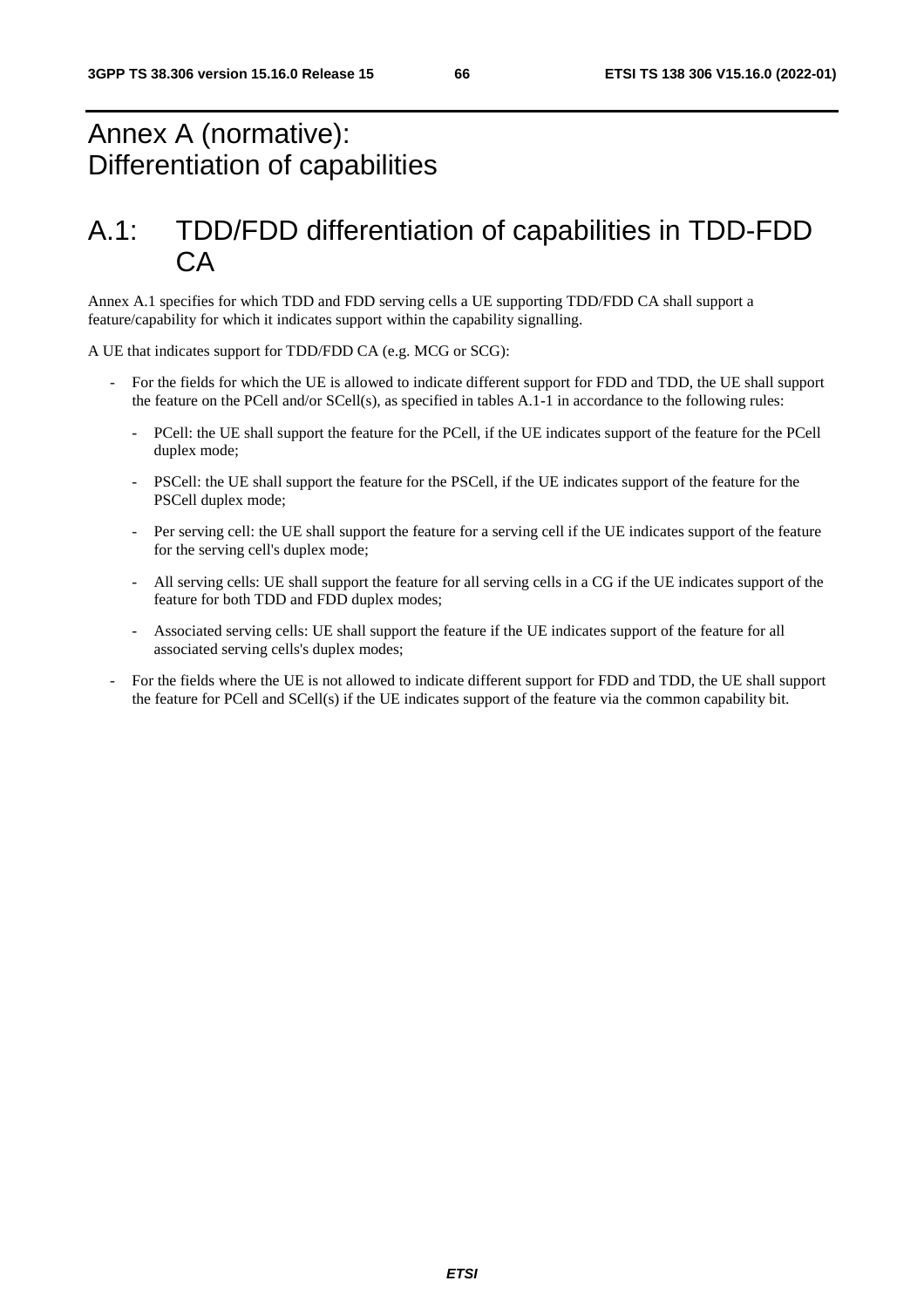|                                            | <b>UE-NR-Capability or</b><br><b>UE-MRDC-Capability</b>                       | <b>Classification</b>    |  |  |  |
|--------------------------------------------|-------------------------------------------------------------------------------|--------------------------|--|--|--|
|                                            | eventA-MeasAndReport                                                          | <b>PSCell</b>            |  |  |  |
| dl-SchedulingOffset-PDSCH-TypeA (Note3)    |                                                                               | Associated serving cells |  |  |  |
|                                            | dl-SchedulingOffset-PDSCH-TypeB (Note3)                                       | Associated serving cells |  |  |  |
| dynamicSFI (Note3)                         |                                                                               | Associated serving cells |  |  |  |
| handoverInterF                             |                                                                               | PCell                    |  |  |  |
| handoverLTE-EPC                            |                                                                               | PCell                    |  |  |  |
| handoverLTE-5GC                            |                                                                               | PCell                    |  |  |  |
|                                            | intraAndInterF-MeasAndReport                                                  | <b>PSCell</b>            |  |  |  |
|                                            | logicalChannelSR-DelayTimer(Note2)                                            | Associated serving cells |  |  |  |
| longDRX-Cycle                              |                                                                               | All serving cells        |  |  |  |
|                                            | multipleConfiguredGrants(Note1)                                               | Associated serving cells |  |  |  |
|                                            | multipleSR-Configurations                                                     | Per serving cell         |  |  |  |
| sftd-MeasNR-Cell                           | PCell                                                                         |                          |  |  |  |
| sftd-MeasNR-Neigh                          |                                                                               | PCell                    |  |  |  |
|                                            | sftd-MeasNR-Neigh-DRX                                                         | PCell                    |  |  |  |
| sftd-MeasPSCell                            |                                                                               | PCell                    |  |  |  |
| sftd-MeasPSCell-NEDC<br>PCell              |                                                                               |                          |  |  |  |
| shortDRX-Cycle                             |                                                                               | All serving cells        |  |  |  |
|                                            | skipUplinkTxDynamic                                                           | Per serving cell         |  |  |  |
|                                            | twoDifferentTPC-Loop-PUCCH (Note3)                                            | Associated serving cells |  |  |  |
|                                            | twoDifferentTPC-Loop-PUSCH (Note3)                                            | Associated serving cells |  |  |  |
|                                            | ul-SchedulingOffset (Note3)                                                   | Associated serving cells |  |  |  |
|                                            | NOTE 1: The associated serving cells including the serving cell(s) configured |                          |  |  |  |
|                                            | with configured grant.                                                        |                          |  |  |  |
| NOTE 2:                                    | For a given logical channel, the associated serving cells including the       |                          |  |  |  |
|                                            | PUCCH cell(s) associated with this logical channel (via                       |                          |  |  |  |
|                                            | schedulingRequestID).                                                         |                          |  |  |  |
| NOTE 3:                                    | The associated serving cells including both the cell sending the              |                          |  |  |  |
| command and the cell applying the command. |                                                                               |                          |  |  |  |

**Table A.1-1: UE capabilities for which FDD/TDD differentiation is allowed** 

# A.2: FR1/FR2 differentiation of capabilities in FR1-FR2 CA

Annex A.2 specifies for which FR1 and FR2 serving cells a UE supporting FR1/FR2 CA shall support a feature/capability for which it indicates support within the capability signalling.

A UE that indicates support for FR1/FR2 CA (e.g. MCG or SCG):

- For the fields for which the UE is allowed to indicate different support for FR1 and FR2, the UE shall support the feature on the PCell and/or SCell(s), as specified in tables A.2-1 in accordance to the following rules:
	- PCell: the UE shall support the feature for the PCell, if the UE indicates support of the feature for the PCell FR mode;
	- Associated serving cells: UE shall support the feature if the UE indicates support of the feature for associated serving cells's FR modes;
- For the fields where the UE is not allowed to indicate different support for FR1 and FR2, the UE shall support the feature for PCell and SCell(s) if the UE indicates support of the feature via the common capability bit.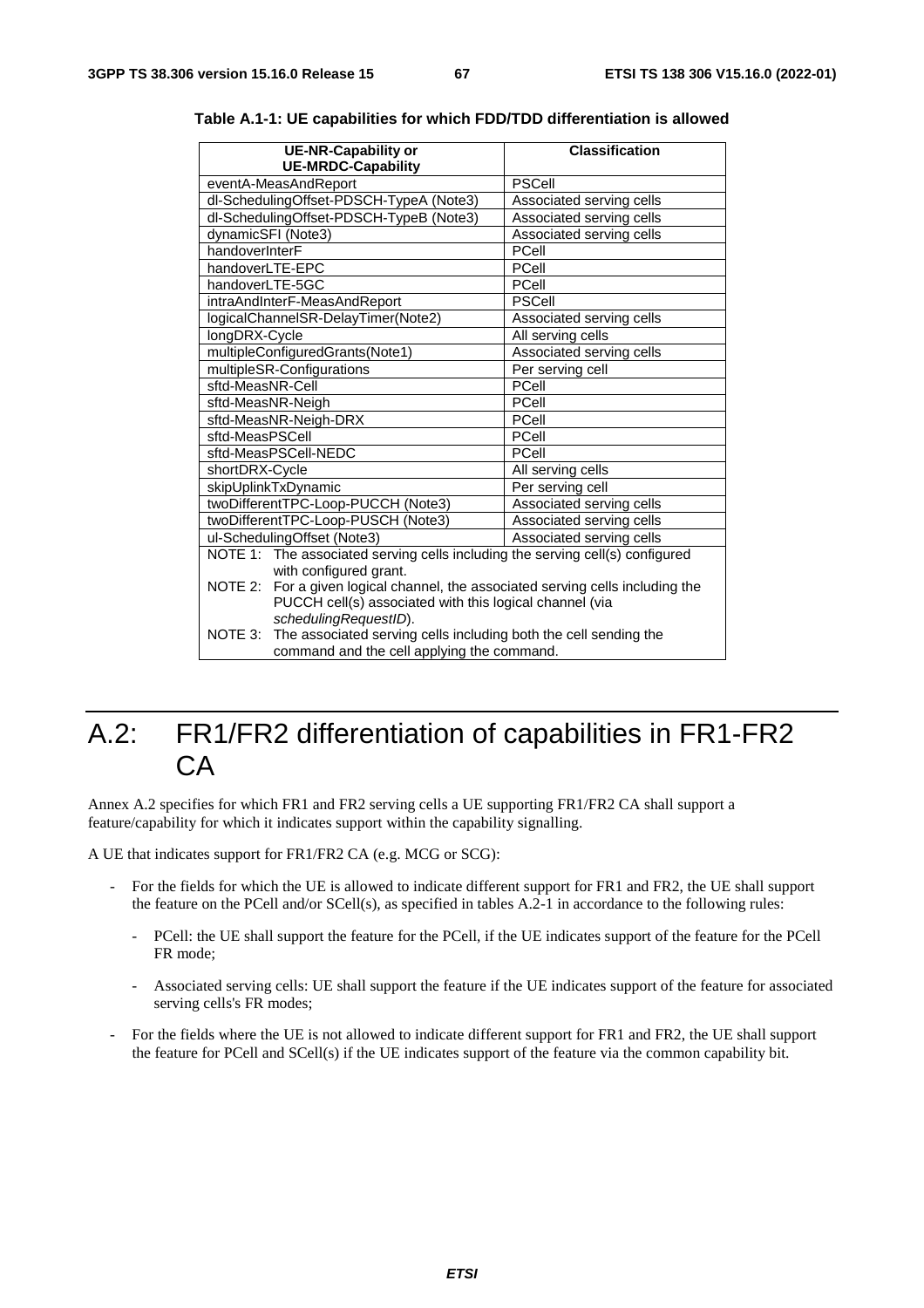| <b>UE-NR-Capability</b>                                                                                                   | <b>Classification</b>     |  |  |  |
|---------------------------------------------------------------------------------------------------------------------------|---------------------------|--|--|--|
| absoluteTPC-Command (Note2)                                                                                               | Associated serving cells  |  |  |  |
| dl-SchedulingOffset-PDSCH-TypeA (Note2)                                                                                   | Associated serving cells  |  |  |  |
| dl-SchedulingOffset-PDSCH-TypeB (Note2)                                                                                   | Associated serving cells  |  |  |  |
| dynamicSFI (Note2)                                                                                                        | Associated serving cells  |  |  |  |
| handoverInterF                                                                                                            | PCell                     |  |  |  |
| handoverLTE-EPC                                                                                                           | PCell                     |  |  |  |
| handoverLTE-5GC                                                                                                           | PCell                     |  |  |  |
| tpc-PUCCH-RNTI (Note2)                                                                                                    | Associated serving cells  |  |  |  |
| tpc-PUSCH-RNTI (Note2)                                                                                                    | Associated serving cells  |  |  |  |
| tpc-SRS-RNTI (Note2)                                                                                                      | Associated serving cells  |  |  |  |
| twoDifferentTPC-Loop-PUCCH (Note2)                                                                                        | Associated serving cells  |  |  |  |
| twoDifferentTPC-Loop-PUSCH (Note2)                                                                                        | Associated serving cells  |  |  |  |
| ul-SchedulingOffset (Note2)                                                                                               | Associated serving cells  |  |  |  |
| voiceOverNR (Note1)                                                                                                       | Associated serving cells. |  |  |  |
| NOTE 1: For a UE that does not support Ich-ToSCellRestriction capability, the                                             |                           |  |  |  |
| associated serving cells includes all serving cells in the CG; for a UE                                                   |                           |  |  |  |
| that supports Ich-ToSCellRestriction capability, the associated                                                           |                           |  |  |  |
| serving cells includes the serving cells indicated by                                                                     |                           |  |  |  |
| allowedServingCells for the LCH.                                                                                          |                           |  |  |  |
| The associated serving cells including both the cell sending the<br>NOTE 2:<br>command and the cell applying the command. |                           |  |  |  |

**Table A.2-1: Rel-15 UE capabilities for which FR1/FR2 differentiation is allowed** 

# A.3: Void

# A.4: Void

# A.5: General differentiation of capabilities in Cross-Carrier operation

Annex A.5 specifies for which multiple serving cells a UE supporting cross-carrier operation shall support a feature/capability for which it indicates support within the capability signalling.

A UE that indicates support for cross-carrier operation in CA (e.g. MCG or SCG):

- For the fields for which the UE is allowed to indicate different support for different bands, the UE shall support the feature on the PCell and/or SCell(s) in cross-carrier operation, as specified in tables A.5-1 in accordance to the following rules:
	- Triggered serving cell: the UE shall support the feature if the UE indicates support of the feature for the band of the scheduled/triggered/indicated serving cell;
	- Triggering&Triggered serving cells: UE shall support the feature if the UE indicates support of the feature for the band of both the scheduling/triggering/indicating serving cell and the scheduled/triggered/indicated serving cell;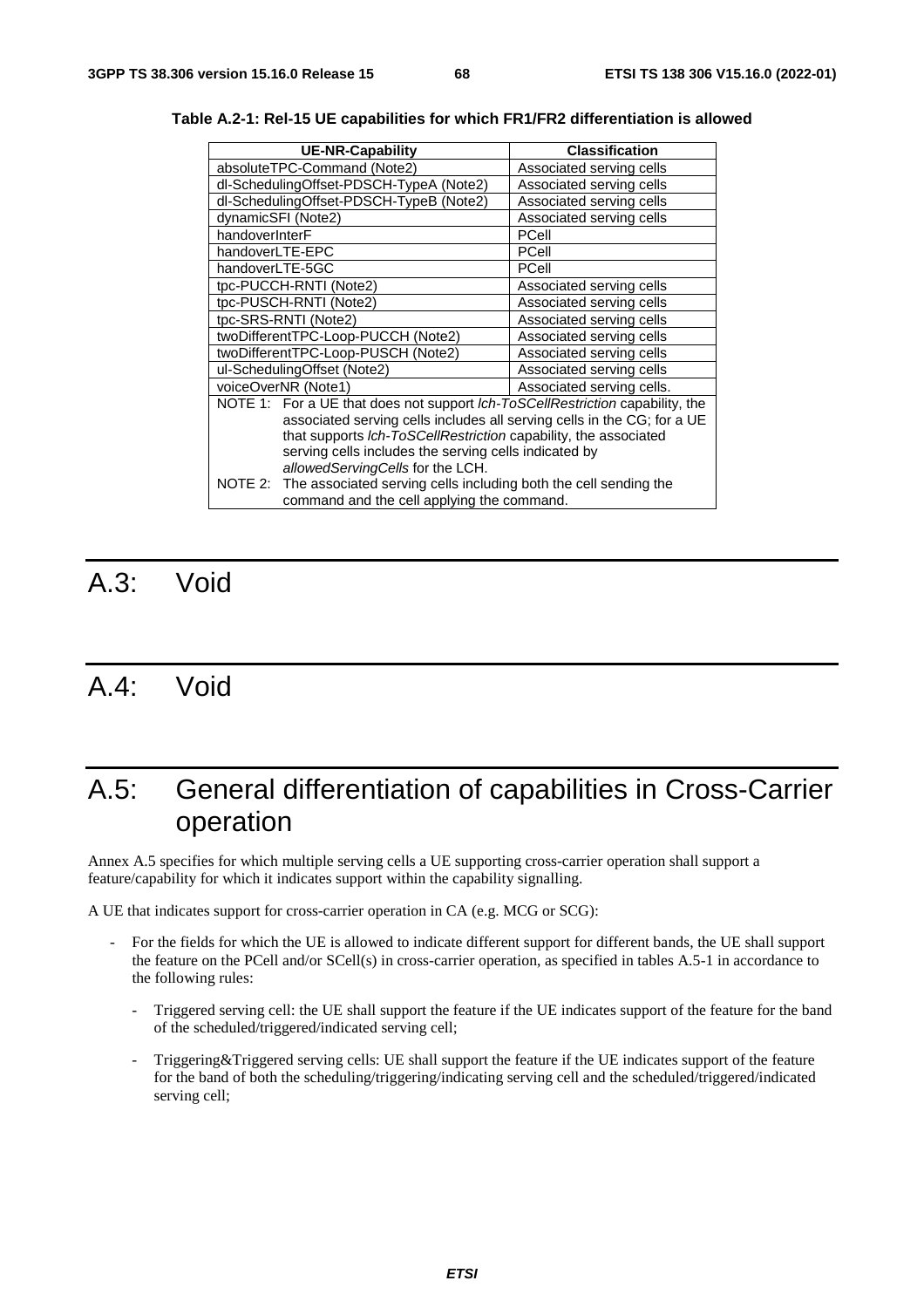| <b>UE-NR-Capability</b>                                                                      | Classification                     |  |  |  |
|----------------------------------------------------------------------------------------------|------------------------------------|--|--|--|
| aperiodicTRS                                                                                 | Triggered serving cell             |  |  |  |
| beamSwitchTiming                                                                             | Triggered serving cell             |  |  |  |
| bwp-DiffNumerology (NOTE 1)                                                                  | Triggering&Triggered serving cells |  |  |  |
| bwp-SameNumerology (NOTE 1)                                                                  | Triggering&Triggered serving cells |  |  |  |
| crossCarrierScheduling-SameSCS                                                               | Triggering&Triggered serving cells |  |  |  |
| pdcch-MonitoringAnyOccasionsWithSpanGap<br>Triggering&Triggered serving cells                |                                    |  |  |  |
| (NOTE 2)                                                                                     |                                    |  |  |  |
| ue-SpecificUL-DL-Assignment<br>Triggering&Triggered serving cells                            |                                    |  |  |  |
| NOTE 1: For bwp-DiffNumerology and bwp-SameNumerology, the supported number of BWPs          |                                    |  |  |  |
| for each band is still based on the indicated number for this band regardless of             |                                    |  |  |  |
| whether it is a scheduling cell or scheduled cell.                                           |                                    |  |  |  |
| NOTE 2: Applicable for cross carrier scheduling with the same SCS in the scheduling cell and |                                    |  |  |  |
| the scheduled cell. If the reported value is different between the band of the               |                                    |  |  |  |
| scheduled/triggered/indicated cell and the band of the scheduling/triggering/indicating      |                                    |  |  |  |
| cell, the value reported for the scheduling/triggering/indicating cell is applied.           |                                    |  |  |  |

**Table A.5-1: General UE capabilities for which differentiation is allowed**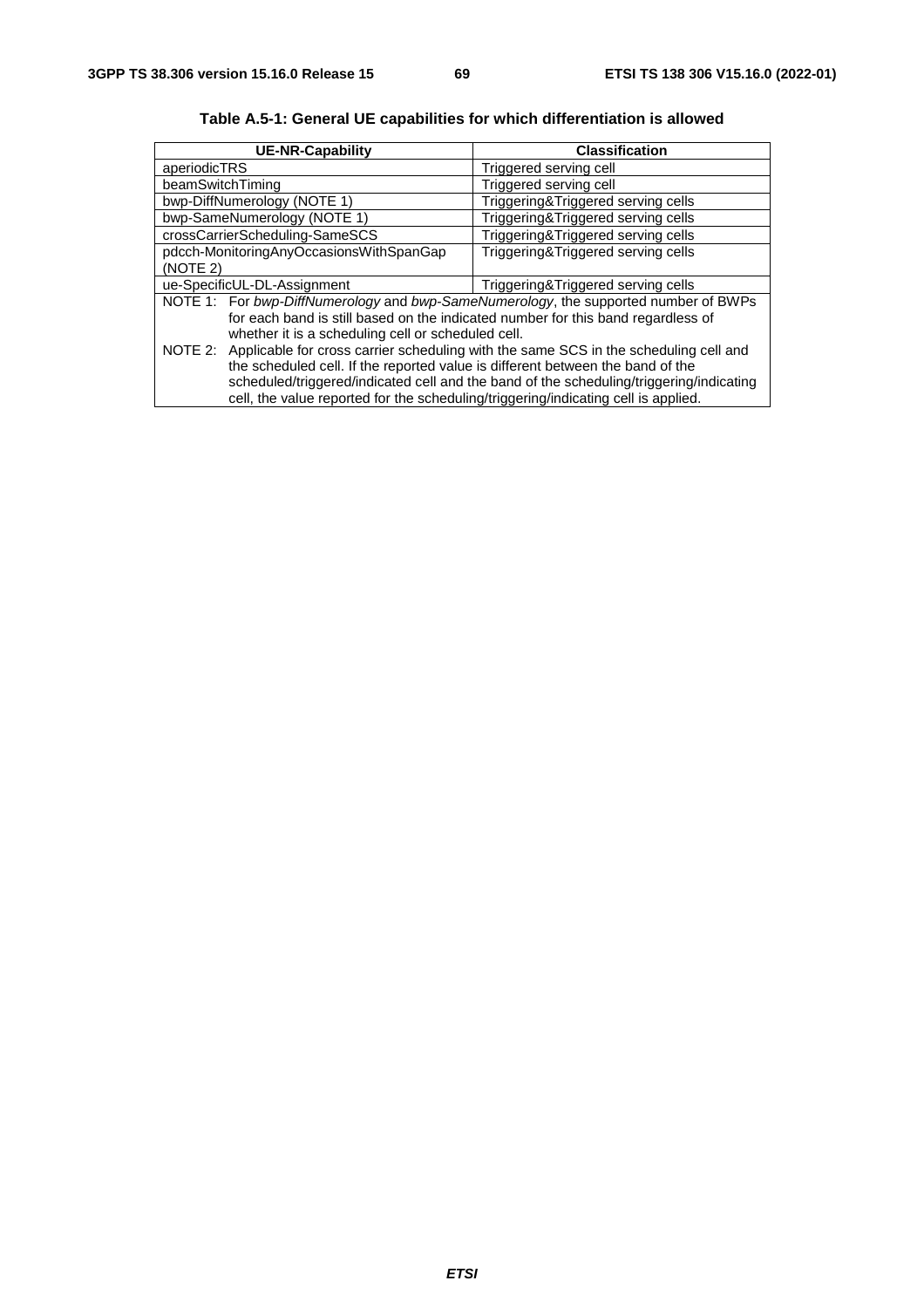# Annex B (informative): UE capability indication for UE capabilities with both FDD/TDD and FR1/FR2 differentiations

Annex B clarifies the UE capability indication for the case where the UE is allowed to support different functionality between FDD and TDD, and between FR1 and FR2. Table B-1 clarifies the setting of UE capability fields for cases where the UE supports the corresponding feature in different combinations of duplex mode and frequency range. There are two possible ways of UE capability indication in Case 3 and Case 8.

| <b>Support for the feature</b> |                                                                                          | Setting of UE capability fields   |                              |                                                |                                                                                             |                                                |                                                |
|--------------------------------|------------------------------------------------------------------------------------------|-----------------------------------|------------------------------|------------------------------------------------|---------------------------------------------------------------------------------------------|------------------------------------------------|------------------------------------------------|
|                                |                                                                                          | <b>Common</b><br>UE<br>capability | Common<br>UE<br>capability   | fdd-Add-UE-<br>NR/MRDC-<br><b>Capabilities</b> | tdd-Add-<br>UE-<br>NR/MRDC-                                                                 | fr1-Add-UE-<br>NR/MRDC-<br><b>Capabilities</b> | fr2-Add-UE-<br>NR/MRDC-<br><b>Capabilities</b> |
|                                |                                                                                          | (with suffix<br>'-XDD-Diff')      | (with suffix<br>'-FRX-diff') |                                                | <b>Capabilities</b>                                                                         |                                                |                                                |
| Case 1                         | FR1 FDD: 'supported'<br>FR1 TDD: 'supported'<br>FR2 TDD: 'supported'                     | Included                          | Included                     | Not included                                   | Not included                                                                                | Not included                                   | Not included                                   |
| Case 2                         | FR1 FDD: 'not<br>supported'<br>FR1 TDD: 'not<br>supported'<br>FR2 TDD: 'not<br>supported | Not included                      | Not included                 | Not included                                   | Not included                                                                                | Not included                                   | Not included                                   |
| Case 3                         | FR1 FDD: 'not<br>supported'                                                              | Not included                      | Included                     | Not included                                   | Included                                                                                    | Not included                                   | Not included                                   |
|                                | FR1 TDD: 'supported'<br>FR2 TDD: 'supported'                                             | Not included                      | Not included                 | Not included                                   | Included                                                                                    | Not included                                   | Not included                                   |
| Case 4                         | FR1 FDD: 'not<br>supported'<br>FR1 TDD: 'not<br>supported'<br>FR2 TDD: 'supported'       | Not included                      | Not included                 | Not included                                   | Included                                                                                    | Not included                                   | Included                                       |
| Case 5                         | FR1 FDD: 'not<br>supported'<br>FR1 TDD: 'supported'<br>FR2 TDD: 'not<br>supported'       | Not included                      | Not included                 | Not included                                   | Included                                                                                    | Included                                       | Not included                                   |
| Case 6                         | FR1 FDD: 'supported'<br>FR1 TDD: 'not<br>supported'<br>FR2 TDD: 'supported'              | case.                             |                              |                                                | The current UE capability signalling does not support the UE capability indication for this |                                                |                                                |
| Case 7                         | FR1 FDD: 'supported'<br>FR1 TDD: 'not<br>supported'<br>FR2 TDD: 'not<br>supported'       | Not included                      | Not included                 | Included                                       | Not included                                                                                | Included                                       | Not included                                   |
| Case 8                         | FR1 FDD: 'supported'                                                                     | Included                          | Not included                 | Not included                                   | Not included                                                                                | Included                                       | Not included                                   |
|                                | FR1 TDD: 'supported'<br>FR2 TDD: 'not<br>supported'                                      | Not included                      | Not included                 | Not included                                   | Not included                                                                                | Included                                       | Not included                                   |

### **Table B-1: UE capability indication for UE capabilities with both FDD/TDD and FR1/FR2 differentiations**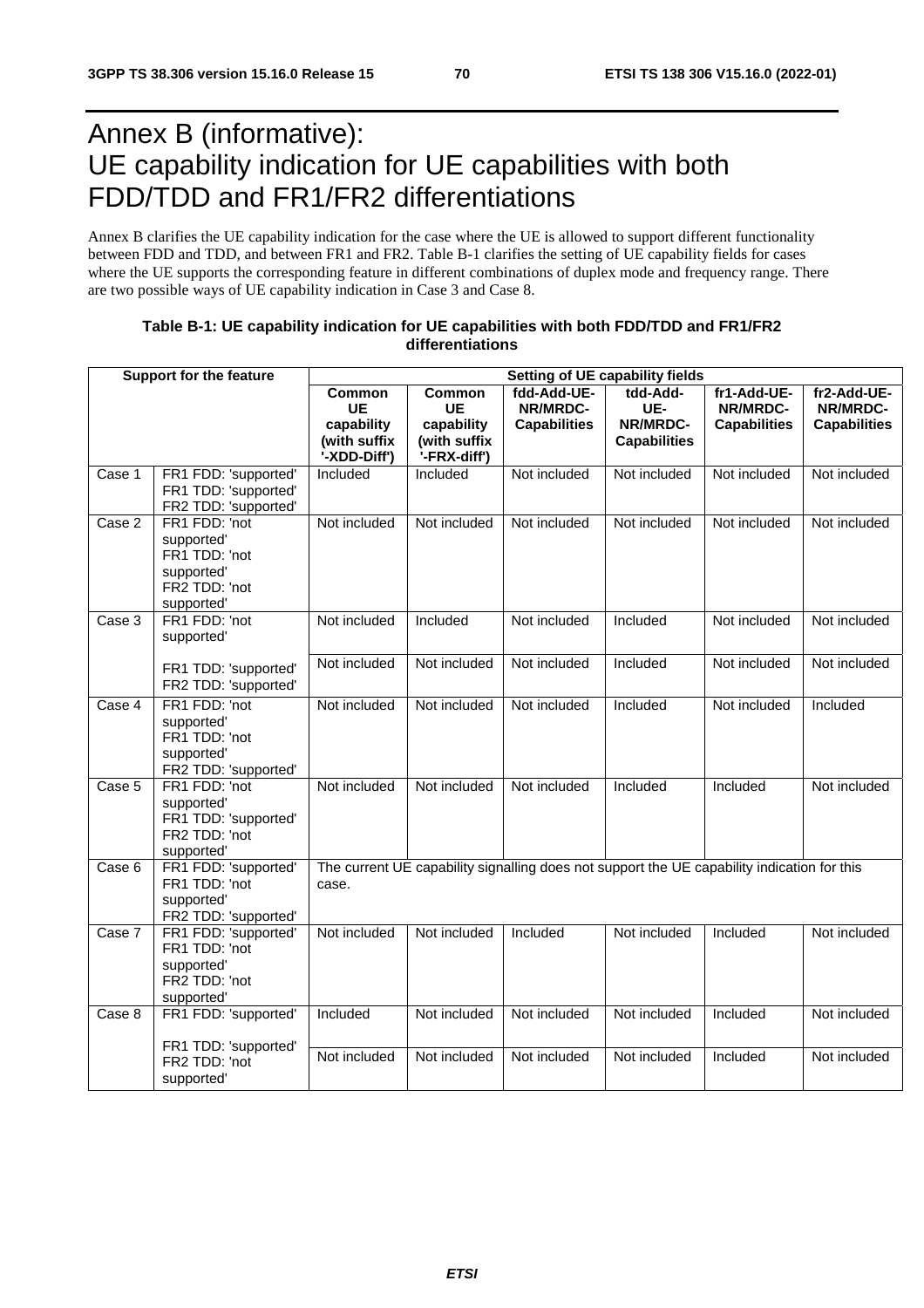Annex C (informative): Change history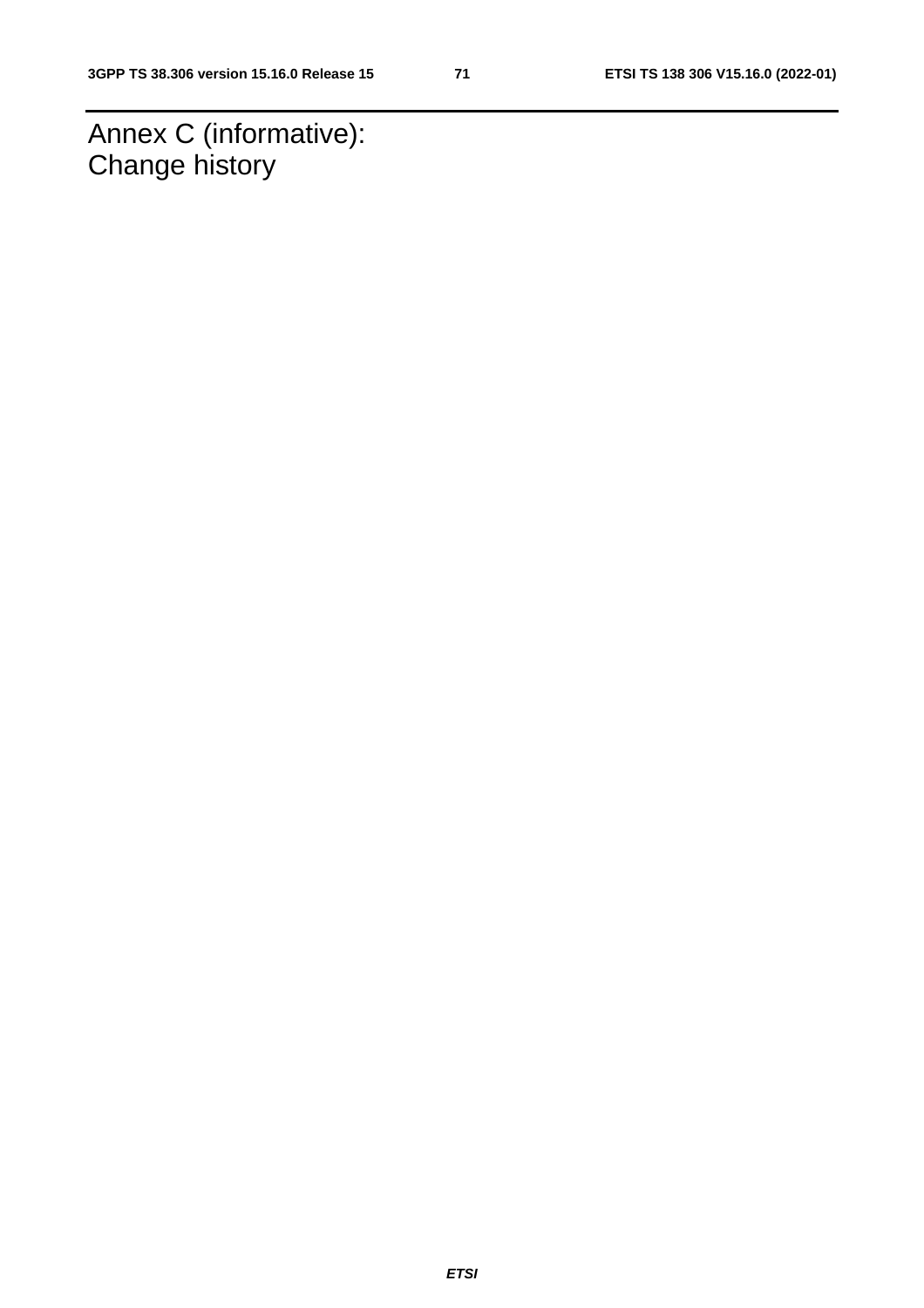| <b>Change history</b> |                         |                        |              |                                |             |                                                                                                                       |                       |
|-----------------------|-------------------------|------------------------|--------------|--------------------------------|-------------|-----------------------------------------------------------------------------------------------------------------------|-----------------------|
| Date                  | <b>Meetin TDoc</b><br>g |                        | <b>CR</b>    | Rev                            | Cat         | Subject/Comment                                                                                                       | <b>New</b><br>version |
| 06/2017               | 98                      | RAN2# R2-1704810       |              |                                |             | First version                                                                                                         | 0.0.1                 |
| 06/2017               | NR <sub>2</sub>         | RAN2# R2-1707386       |              |                                |             |                                                                                                                       | 0.0.2                 |
| 08/2017               | 99                      | RAN2# R2-1708750       |              |                                |             |                                                                                                                       | 0.0.3                 |
| 12/2017               | 100                     | RAN2# R2-1712587       |              |                                |             |                                                                                                                       | 0.0.4                 |
| 12/2017               |                         | RAN2# R2-1714141       |              |                                |             |                                                                                                                       | 0.0.5                 |
| 12/2017               | 100                     | RAN2# R2-1714271       |              |                                |             |                                                                                                                       | 0.1.0                 |
| 12/2017               | 100<br><b>RP-78</b>     | RP-172521              |              |                                |             | Submitted to RAN#78 for approval                                                                                      | 1.0.0                 |
| 12/2017               | <b>RP-78</b>            |                        |              |                                |             | Upgraded to Rel-15                                                                                                    | 15.0.0                |
| 03/2018               | <b>RP-79</b>            | RP-180440              | 0003         | 3                              | F           | Updates on UE capabilities                                                                                            | 15.1.0                |
| 06/2018               | RP-80                   | RP-181216              | 0009         | $\overline{2}$                 | B           | Introduce ANR in NR                                                                                                   | 15.2.0                |
|                       | <b>RP-80</b>            | RP-181216              | 0012         | $\mathbf{1}$                   | F           | Miscellaneous corrections                                                                                             | 15.2.0                |
|                       | <b>RP-80</b>            | RP-181216              | 0013         | $\blacksquare$                 | B           | Delay budget report and MAC CE adaptation for NR for TS 38.306                                                        | 15.2.0                |
| 09/2018               | RP-81                   | RP-181940              | 0008         | $\overline{4}$                 | F           | Correction on total layer2 buffer size                                                                                | 15.3.0                |
|                       | RP-81                   | RP-181942              | 0024         | 1                              | F           | Introduction of UE capability constraints                                                                             | 15.3.0                |
|                       | RP-81                   | RP-181942              | 0030         |                                | F           | 38.306 corrections and cleanup                                                                                        | 15.3.0                |
| 12/2018               | $RP-82$                 | RP-182651              | 0016         | $\overline{4}$                 | F           | Clarification for Interruption-based and gap-based SFTD measurement                                                   | 15.4.0                |
|                       | RP-82                   | RP-182653              | 0033         | $\mathbf{1}$                   | F           | Timer based BWP switching                                                                                             | 15.4.0                |
|                       | RP-82                   | RP-182652              | 0035         | $\overline{2}$                 | F           | Additional UE capabilities for NR standalone                                                                          | 15.4.0                |
|                       | $RP-82$                 | RP-182651              | 0037         | $\mathbf{1}$                   | F           | Clarification to UE capability of independentGapConfig for inter-RAT<br>NR measurement not yet configured with EN-DC  | 15.4.0                |
|                       | $\overline{RP}$ -82     | RP-182661              | 0038         | $\overline{2}$                 | F           | Update of L2 capability parameters                                                                                    | 15.4.0                |
|                       | $RP-82$                 | RP-182660              | 0047         | $\overline{2}$                 | F           | Clarification on physical layer parameters of UE capability                                                           | 15.4.0                |
|                       | RP-82                   | RP-182666              | 0050         | $\overline{3}$                 | F           | Introduce RRC buffer size in NR                                                                                       | 15.4.0                |
|                       | RP-82                   | RP-182664              | 0051         | $\overline{2}$                 | F           | Clarification of multipleConfiguredGrants                                                                             | 15.4.0                |
|                       | RP-82                   | RP-182664              | 0052         | $\overline{2}$                 | F           | CR to 38.306 for PDCP CA duplication for SRB                                                                          | 15.4.0                |
|                       | RP-82                   | RP-182661              | 0054         | $\mathbf{1}$                   | F           | UE capability handling for FDD/TDD and FR1/FR2                                                                        | 15.4.0                |
|                       | RP-82                   | RP-182663              | 0057         | $\mathbf{1}$                   | F           | Clarify for per CC UL/DL modulation order capabilities                                                                | 15.4.0                |
|                       | $RP-82$                 | RP-182664              | 0058         | $\mathbf{1}$                   | F           | Inter-frequency handover capability                                                                                   | 15.4.0                |
|                       | RP-82                   | RP-182665              | 0060         | $\overline{3}$                 | F           | UE capability on PA architecture                                                                                      | 15.4.0                |
|                       | RP-82                   | RP-182661              | 0062         | $\overline{1}$                 | F           | CR on signaling contiguous and non-contiguous EN-DC capability                                                        | 15.4.0                |
|                       | RP-82                   | RP-182813              | 0063         | 6                              | F           | Update of UE capabilities                                                                                             | 15.4.0                |
|                       | RP-82                   | RP-182662              | 0065         | $\boldsymbol{2}$               | F           | Introduction of SRS switching capability                                                                              | 15.4.0                |
|                       | <b>RP-82</b>            | RP-182667              | 0068         | $\overline{2}$                 | $\mathsf B$ | CR on introduction of UE overheating support in NR SA scenario                                                        | 15.4.0                |
| 03/2019               | RP-82<br>RP-83          | RP-182664<br>RP-190634 | 0071<br>0073 | $\blacksquare$<br>$\mathbf{1}$ | F<br>F      | Introduction of SRS switching capability<br>Capability for aperiodic CSI-RS triggering with different numerology      | 15.4.0<br>15.5.0      |
|                       |                         |                        |              |                                |             | between PDCCH and CSI-RS                                                                                              |                       |
|                       | RP-83                   | RP-190542              | 0074         | $\mathbf{1}$                   | $\mathsf F$ | Layer-1 capability update                                                                                             | 15.5.0                |
|                       | RP-83                   | RP-190545              | 0075         | $\overline{2}$                 | F           | CR to 38.306 on introducing nr-CGI-Reporting-ENDC                                                                     | 15.5.0                |
|                       | RP-83                   | RP-190545<br>RP-190546 | 0086         | $\overline{2}$                 | F<br>F      | CR to clarify intra-NR handover capabilities<br>Clarification for PDSCHs and PUSCHs per slot for different TBs for UE | 15.5.0                |
|                       | RP-83                   |                        | 0088         | 3                              |             | capable of processing time capability 1                                                                               | 15.5.0                |
|                       | $RP-83$                 | RP-190542              | 0092         | $\overline{2}$                 | F           | Correction to mandatory supported capability signaling                                                                | 15.5.0                |
|                       | RP-83                   | RP-190542              | 0097         | $\overline{2}$                 | F           | Miscellaneous corrections                                                                                             | 15.5.0                |
|                       | RP-83                   | RP-190545              | 0098         | $\overline{2}$                 | F           | Correction on supportedBandwidthCombinationSetEUTRA-v1530<br>usage                                                    | 15.5.0                |
|                       | RP-83                   | RP-190543              | 0099         |                                | F           | Clarification on signaling the bandwidth class                                                                        | 15.5.0                |
|                       | RP-83                   | RP-190545              | 0100         | $\mathbf{1}$                   | F           | Clarification on Frequency Separation Class                                                                           | 15.5.0                |
|                       | RP-83                   | RP-190544              | 0101         |                                | F           | CR on Processing delay requirements for RRC Resume procedures in<br>TS 38.306                                         | 15.5.0                |
| 06/2019               | $\overline{RP}$ -84     | RP-191375              | 0094         | 1                              | F           | CR to clarify ul-TimingAlignmentEUTRA-NR                                                                              | 15.6.0                |
|                       | RP-84                   | RP-191373              | 0108         |                                | F           | Layer-1, RF and RRM capability updates                                                                                | 15.6.0                |
|                       | RP-84                   | RP-191373              | 0109         |                                | F           | Clarification on UE capability of Ich-ToSCellRestriction                                                              | 15.6.0                |
|                       | RP-84                   | RP-191379              | 0110         | $\overline{2}$                 | F           | Correction on description of additionalActiveSpatialRelationPUCCH                                                     | 15.6.0                |
|                       | RP-84                   | RP-191378              | 0111         | $\overline{1}$                 | F           | Clarification on csi-RS-CFRA-ForHO                                                                                    | 15.6.0                |
|                       | RP-84                   | RP-191379              | 0114         | $\overline{2}$                 | F           | CR on capability of maxUplinkDutyCycle for FR2                                                                        | 15.6.0                |
|                       | RP-84                   | RP-191380              | 0115         | $\overline{2}$                 | F           | 38.306 miscellaneous corrections                                                                                      | 15.6.0                |
|                       | RP-84                   | RP-191378              | 0116         | $\mathbf{1}$                   | B           | 38.306 CR for late drop                                                                                               | 15.6.0                |
|                       | RP-84                   | RP-191381              | 0118         | 4                              | F           | Clarification on supported modulation order capability                                                                | 15.6.0                |
|                       | RP-84                   | RP-191374              | 0119         |                                | F           | Correction to PDCP parameters                                                                                         | 15.6.0                |
|                       | RP-84                   | RP-191381              | 0121         | $\overline{3}$                 | F           | Corrections to UE Capability definitions                                                                              | 15.6.0                |
|                       | RP-84                   | RP-191378              | 0122         | $\overline{1}$                 | F           | 38.306 Clarification on multiple TA capabilities                                                                      | 15.6.0                |
|                       | RP-84                   | RP-191379              | 0123         | $\sqrt{2}$                     | F           | CR to clarify non-codebook based PUSCH transmission                                                                   | 15.6.0                |
|                       | RP-84                   | RP-191380              | 0124         | $\overline{3}$                 | F           | Clarification on pdsch-ProcessingType2                                                                                | 15.6.0                |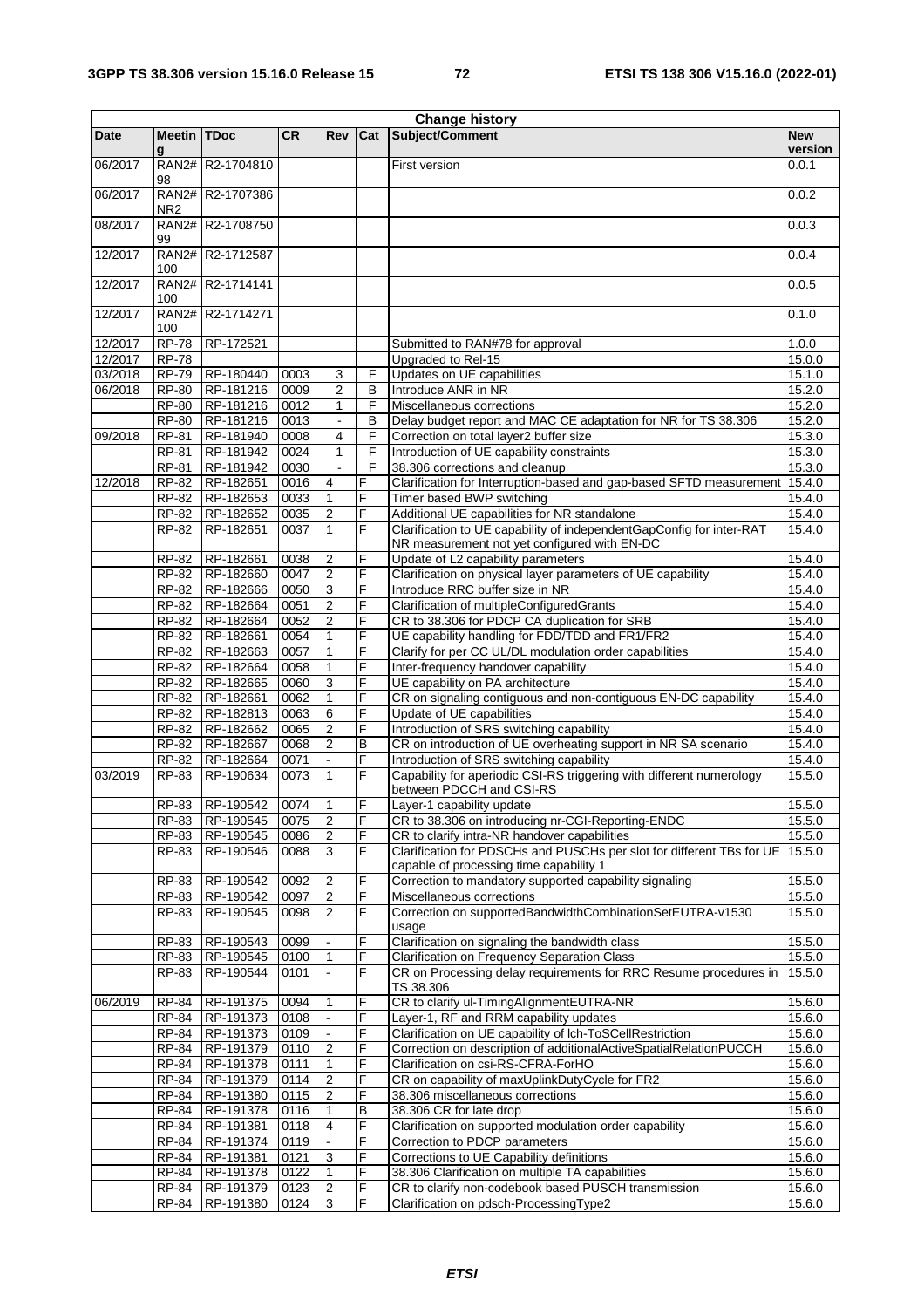|         |                     | RP-84 RP-191378  | 0125         | 1                       | F | Clarification on present of tci-StatePDSCH                                                             | 15.6.0             |
|---------|---------------------|------------------|--------------|-------------------------|---|--------------------------------------------------------------------------------------------------------|--------------------|
|         | RP-84               | RP-191378        | 0126         | 1                       | F | Clarification on SA fallback BC support                                                                | 15.6.0             |
|         | RP-84               | RP-191375        | 0128         |                         | F | Correction to Beam Correspondence for CA                                                               | 15.6.0             |
|         | RP-84               | RP-191379        | 0130         | 2                       | F | Correction on the number of DRB in UE Capability Constraints                                           | 15.6.0             |
|         | RP-84               | RP-191379        | 0132         | $\mathbf{1}$            | F | CR to capture UE supported DL/UL bandwidths                                                            | 15.6.0             |
|         | RP-84               | RP-191376        | 0133         |                         | F | UE capability signalling for FD-MIMO processing capabilities for EN-                                   | 15.6.0             |
|         |                     |                  |              |                         |   | DC                                                                                                     |                    |
|         | RP-84               | RP-191376        | 0134         | $\mathbf{r}$            | F | Modified UE capability on different numerologies within the same                                       | 15.6.0             |
|         |                     |                  |              |                         |   | PUCCH group                                                                                            |                    |
|         | RP-84               | RP-191554        | 0135         |                         | F | Removal of "Capability for aperiodic CSI-RS triggering with different                                  | 15.6.0             |
|         |                     |                  |              |                         |   |                                                                                                        |                    |
|         |                     |                  |              |                         |   | numerology between PDCCH and CSI-RS"                                                                   |                    |
| 09/2019 | RP-85               | RP-192196        | 0136         | 1                       | С | Additional capability signalling for 1024QAM support                                                   | 15.7.0             |
|         | RP-85               | RP-192191        | 0142         | $\mathbf{1}$            | B | Introduction of SFTD measurement to neighbour cells for NR SA                                          | 15.7.0             |
|         | <b>RP-85</b>        | RP-192193        | 0146         | 1                       | F | MR-DC measurement gap pattern capability                                                               | 15.7.0             |
|         | RP-85               | RP-192194        | 0151         | 3                       | F | Clarifying UE capability freqHoppingPUCCH-F0-2 and                                                     | 15.7.0             |
|         |                     |                  |              |                         |   | freqHoppingPUCCH-F1-3-4                                                                                |                    |
|         | RP-85               | RP-192190        | 0152         |                         | F | Clarification to dynamic power sharing capability                                                      | 15.7.0             |
|         | RP-85               | RP-192192        | 0153         | $\overline{2}$          | F | Miscellaneous corrections                                                                              | 15.7.0             |
|         | RP-85               | RP-192190        | 0154         |                         | F | Capability of measurement gap patterns                                                                 | 15.7.0             |
|         | RP-85               | RP-192193        | 0155         | $\boldsymbol{2}$        | F | Correction to IMS capability                                                                           | 15.7.0             |
|         | RP-85               | RP-192194        | 0156         | $\sqrt{3}$              | F | UE Capabilities covering across all serving cells                                                      | 15.7.0             |
|         | <b>RP-85</b>        | RP-192190        | 0167         |                         | F | Clarification on UE capability on different numerologies within the                                    | 15.7.0             |
|         |                     |                  |              |                         |   | same PUCCH group                                                                                       |                    |
|         | RP-85               | RP-192193        | 0168         | $\mathbf{1}$            | F | Correction on CA parameters in NR-DC                                                                   | 15.7.0             |
|         | RP-85               | RP-192346        | 0169         |                         | С | Introduction of UE capability for NR-DC with SFN synchronization                                       | 15.7.0             |
|         |                     |                  |              |                         |   | between PCell and PSCell                                                                               |                    |
| 12/2019 | <b>RP-86</b>        | RP-192934        | 0185         | $\mathbf{1}$            | F | Clarification on the restriction of maximum SRS resource sets                                          | 15.8.0             |
|         |                     |                  |              |                         |   | configuration for uplink beam management.                                                              |                    |
|         | RP-86               | RP-192936        | 0186         | 3                       | F | Miscellaneous corrections on UE capability fields                                                      | 15.8.0             |
|         | $\overline{RP}$ -86 | RP-192935        | 0191         | $\mathbf{1}$            | F | Corrections on PDCCH blind decoding in NR-DC                                                           | 15.8.0             |
|         | RP-86               | RP-192937        | 0200         | $\mathbf{1}$            | F | Clarification on ne-DC capability                                                                      | 15.8.0             |
|         | RP-86               | RP-192935        |              | $\mathbf{1}$            | F | Correction to channelBWs                                                                               | 15.8.0             |
|         |                     |                  | 0202<br>0204 | $\mathbf{1}$            | F | Use of splitSRB-WithOneUL-Path capability (38.306)                                                     |                    |
|         | RP-86               | RP-192936        |              |                         |   |                                                                                                        | 15.8.0             |
|         | <b>RP-86</b>        | RP-192935        | 0205         |                         | F | Correction to pdsch-RepetitionMultiSlots and pusch-                                                    | 15.8.0             |
|         |                     |                  |              |                         |   | <b>RepetitionMultiSlots</b>                                                                            |                    |
|         | RP-86               | RP-192937        | 0215         | 1                       | F | Correction on initial BWP bandwidth capabilities                                                       | 15.8.0             |
|         | RP-86               | RP-192937        | 0216         | 1                       | F | NE-DC dynamic power sharing capability                                                                 | 15.8.0             |
|         | RP-86               | RP-192935        | 0219         |                         | F | Clarification on crossCarrierScheduling-OtherSCS in R15                                                | 15.8.0             |
|         | <b>RP-86</b>        | RP-192937        | 0220         |                         | F | Correction on ambiguity of UE FDD/TDD FR1/FR2 capabilities                                             | 15.8.0             |
| 03/2020 | <b>RP-87</b>        | RP-200334        | 0194         | 2                       | F | Correction on parameter description of beamManagementSSB-CSI-                                          | 15.9.0             |
|         |                     |                  |              |                         |   | <b>RS</b>                                                                                              |                    |
|         | RP-87               | RP-200335        | 0208         | 3                       | F | CR on BWCS for inter-ENDC BC with intra-ENDC BC (38.306)                                               | 15.9.0             |
|         | RP-87               | RP-200335        | 0209         | 5                       | F | CR to 38.306 on support of 70MHz channel bandwidth                                                     | 15.9.0             |
|         | RP-87               | RP-200334        | 0236         |                         | F | Correction on SRB capability in NR-DC                                                                  | 15.9.0             |
|         | RP-87               | RP-200335        | 0248         | $\overline{2}$          | F | Data rate for the case of single carrier standalone operation                                          | 15.9.0             |
|         |                     | RP-87 RP-200334  | 0254         | $\overline{1}$          | E | CR on the maximum stored number of deprioritisation frequencies                                        | 15.9.0             |
|         |                     | RP-87 RP-200335  | 0255         | $\overline{\mathbf{c}}$ | F | Miscellaneous Corrections to UE capability parameters                                                  | 15.9.0             |
|         | RP-87               | RP-200335        | 0259         | $\mathbf{1}$            | F | UE capability of intra-band requirements for inter-band EN-DC/NE-DC                                    | 15.9.0             |
| 07/2020 |                     | RP-88 RP-201161  | 0176         | $\overline{7}$          | F | Default values for UE capability                                                                       | 15.10.0            |
|         |                     | RP-88 RP-201163  | 0262         | 3                       | F | Corrections on the number of DRBs                                                                      | 15.10.0            |
|         |                     | RP-88 RP-201159  | 0264         | $\mathbf{1}$            | F | Clarification on supported NR-DC cell grouping                                                         | 15.10.0            |
|         |                     |                  | 0287         | $\overline{2}$          | F |                                                                                                        |                    |
|         |                     | RP-88 RP-201163  |              |                         | F | Correction to the serving cell number for ENDC power class<br>SRS Capability report for SRS only Scell | 15.10.0<br>15.10.0 |
|         |                     | RP-88 RP-201160  | 0294         | $\mathbf{1}$            |   |                                                                                                        |                    |
|         |                     | RP-88 RP-201159  | 0298         |                         | F | Clarification on L1 feature of NGEN-DC and NE-DC                                                       | 15.10.0            |
|         |                     | RP-88 RP-201162  | 0300         | $\mathbf{1}$            | F | Clarification on L2 and RAN4 feature of NGEN-DC and NE-DC                                              | 15.10.0            |
|         | RP-88               | RP-201163        | 0303         | 1                       | F | Correction on UE capabilities with xDD and FRx differentiations                                        | 15.10.0            |
|         |                     | RP-88 RP-201163  | 0311         | $\mathbf{1}$            | F | Invalidating bandwidth class F for FR1                                                                 | 15.10.0            |
|         | <b>RP-88</b>        | RP-201162        | 0317         | $\mathbf{1}$            | F | Missing "Optional features without UE radio access capability                                          | 15.10.0            |
|         |                     |                  |              |                         |   | parameters"                                                                                            |                    |
|         | RP-88               | RP-201163        | 0319         |                         | F | Missing UE capability requirements                                                                     | 15.10.0            |
|         |                     | RP-88 RP-201164  | 0325         | $\overline{2}$          | F | Correction on UE capability constraints                                                                | 15.10.0            |
|         |                     | RP-88 RP-201160  | 0332         |                         | F | on the capability of Basic CSI feedback (2-32)                                                         | 15.10.0            |
|         | RP-88               | RP-201162        | 0338         | $\mathbf{1}$            | F | Clarification on the support of IMS voice over split bearer for NR-DC                                  | 15.10.0            |
|         |                     |                  |              |                         |   | and NE-DC                                                                                              |                    |
|         | RP-88               | RP-201161        | 0342         | 1                       | F | Clarification on maximum number of supported PDSCH Resource                                            | 15.10.0            |
|         |                     |                  |              |                         |   | Element mapping patterns                                                                               |                    |
|         | RP-88               | RP-201164        | 0345         | 2                       | F | Introduction of CGI reporting capabilities                                                             | 15.10.0            |
|         |                     | RP-88  RP-201161 | 0347         | $\mathbf{1}$            | F | UE Capability Enhancement for FR1(TDD/FDD) / FR2 CA and DC                                             | 15.10.0            |
|         |                     | RP-88 RP-201161  | 0352         |                         | F | CR on unnecessary XDD FRX differentiation                                                              | 15.10.0            |
|         | RP-88               | RP-201162        | 0354         |                         | F | Clarification to maxUplinkDutyCycle-FR2                                                                | 15.10.0            |
|         | RP-88               | RP-201163        | 0359         | $\mathbf{1}$            | F | Correction on UE capability signalling for simultaneous SRS antenna                                    | 15.10.0            |
|         |                     |                  |              |                         |   | and carrier switching                                                                                  |                    |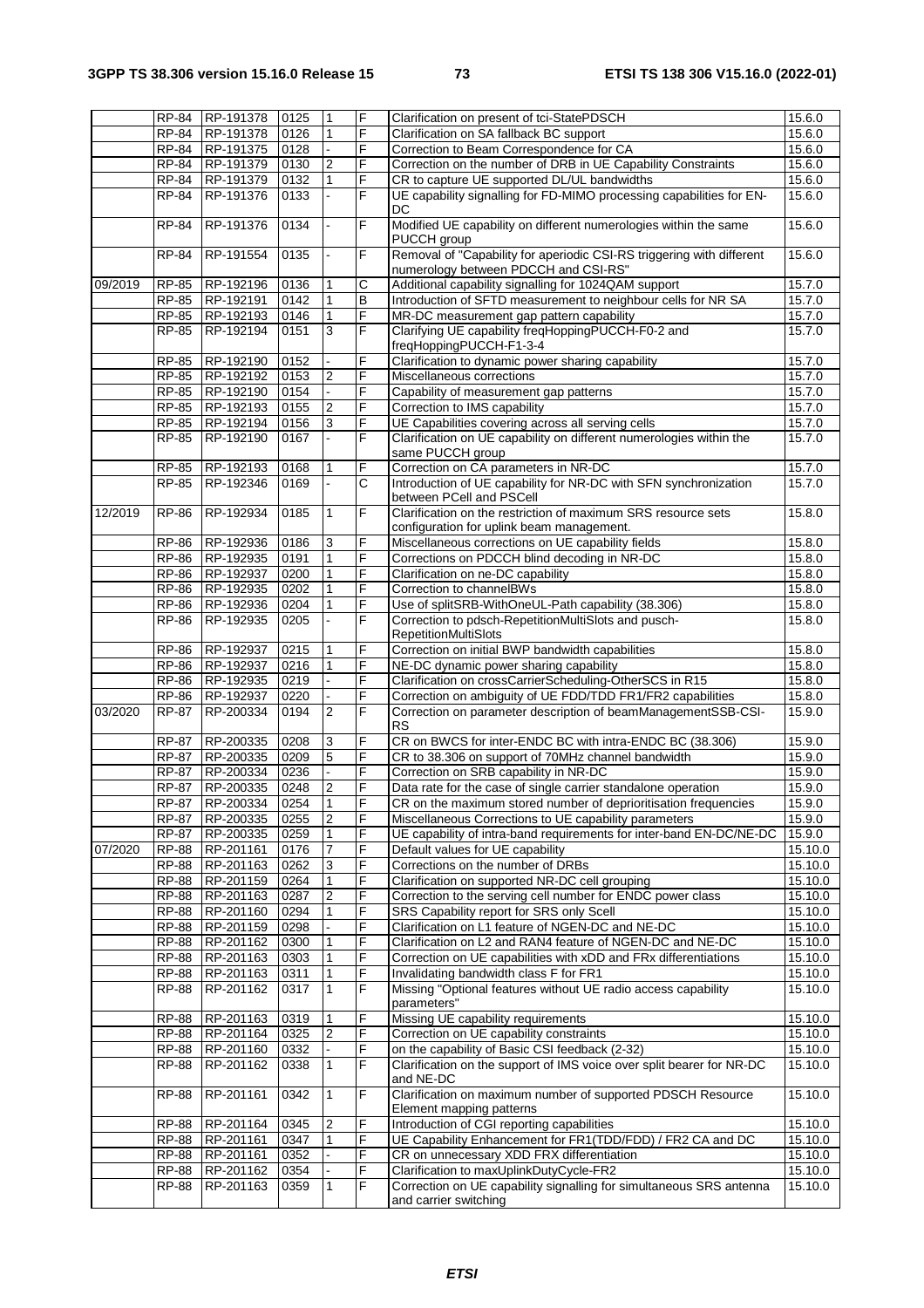|         | <b>RP-88</b> | RP-201187 | 0361 |                  | $\mathsf B$    | CR on introduction of BCS to asymmetric channel bandwidths (38.306) 15.10.0 |         |
|---------|--------------|-----------|------|------------------|----------------|-----------------------------------------------------------------------------|---------|
| 09/2020 | <b>RP-89</b> | RP-201938 | 0377 | $\mathbf{1}$     | F              | Corrections on UE capability constraints                                    | 15.11.0 |
|         | RP-89        | RP-201937 | 0386 | $\mathbf{1}$     | F              | Clarification on PDSCH rate-matching capabilities                           | 15.11.0 |
|         | RP-89        | RP-201937 | 0388 | $\overline{c}$   | F              | Corrections on the capabilities associated with multiple bands/Cells        | 15.11.0 |
|         | <b>RP-89</b> | RP-201938 | 0403 | $\overline{2}$   | F              | Clarification on the extended capability of NGEN-DC                         | 15.11.0 |
| 12/2020 | RP-90        | RP-202790 | 0418 | $\overline{2}$   | F              | CR to clarify UE capability in case of Cross-Carrier operation              | 15.12.0 |
|         | RP-90        | RP-202789 | 0438 | $\mathbf{1}$     | F              | Clarification on the inter-frequency handover capability                    | 15.12.0 |
|         | $RP-90$      | RP-202789 | 0440 |                  | F              | Clarification on NE-DC for bandwidth combination set                        | 15.12.0 |
|         | RP-90        | RP-202790 | 0452 | $\mathbf{1}$     | F              | Removing contradiction on number of FSpUCC and FSpDCC                       | 15.12.0 |
|         | <b>RP-90</b> | RP-202789 | 0460 |                  | F              | Clarification on UE capabilities with FDD/TDD differentiation               | 15.12.0 |
|         | RP-90        | RP-202790 | 0475 |                  | F              | Dummify UE capability of crossCarrierScheduling-OtherSCS                    | 15.12.0 |
|         | <b>RP-90</b> | RP-202789 | 0478 | $\mathbf{1}$     | F              | Clarification for multipleCORESET                                           | 15.12.0 |
|         | <b>RP-90</b> | RP-202881 | 0480 |                  | F              | CR to 38.306 on handling of fallbacks for FR2 CA                            | 15.12.0 |
| 03/2021 | RP-91        | RP-210697 | 0488 | 2                | F              | Correction on beamSwitchTiming capability                                   | 15.13.0 |
|         | RP-91        | RP-210701 | 0499 |                  | F              | Dummy the capability bit v2x-EUTRA                                          | 15.13.0 |
|         | RP-91        | RP-210703 | 0504 | $\overline{2}$   | F              | Clarification to LCP restrictions                                           | 15.13.0 |
|         | RP-91        | RP-210748 | 0511 | $\overline{2}$   | $\overline{B}$ | Support of 35 MHz and 45 MHz channel bandwidth for FR1                      | 15.13.0 |
|         | RP-91        | RP-210703 | 0515 | $\overline{2}$   | F              | CR on the SupportedBandwidth and channelBWs(R15)                            | 15.13.0 |
|         | RP-91        | RP-210702 | 0519 | $\mathbf{1}$     | F              | CR to clarify the definition of fallback per CC feature set                 | 15.13.0 |
|         | RP-91        | RP-210702 | 0522 | $\mathbf{1}$     | F              | Clarfication on FDD-TDD differentiation for SUL band                        | 15.13.0 |
|         | <b>RP-91</b> | RP-210702 | 0524 | $\mathbf{1}$     | F              | Clarification on single uplink operation capability report                  | 15.13.0 |
|         | RP-91        | RP-210703 | 0535 |                  | F              | Clarification on the capability of supportedNumberTAG                       | 15.13.0 |
|         | <b>RP-91</b> | RP-210701 | 0536 | $\mathbf{1}$     | F              | Clarification on the supportedBandwidthCombinationSetIntraENDC              | 15.13.0 |
|         |              |           |      |                  |                | capability                                                                  |         |
| 06/2021 | RP-92        | RP-211483 | 0544 | $\overline{2}$   | F              | CR on UE capability in case of Cross-Carrier operation                      | 15.14.0 |
|         | RP-92        | RP-211483 | 0549 | $\overline{2}$   | F              | Correction to BWP capabilities                                              | 15.14.0 |
|         | RP-92        | RP-211482 | 0565 | $\boldsymbol{2}$ | F              | CR on the supportedBandwidthCombinationSet-R15                              | 15.14.0 |
|         | RP-92        | RP-211477 | 0567 | $\overline{3}$   | $\overline{B}$ | CR on the 35M45M supporting-R15                                             | 15.14.0 |
|         | RP-92        | RP-211483 | 0593 |                  | F              | Correction to the use of simultaneous CSI-RS resources                      | 15.14.0 |
|         | $RP-92$      | RP-211478 | 0595 | $\mathbf{1}$     | F              | Clarification on BCS of a fallback band combination                         | 15.14.0 |
|         | <b>RP-92</b> | RP-211478 | 0598 | $\mathbf{1}$     | F              | Further clarification on supportedNumberTAG                                 | 15.14.0 |
|         | RP-92        | RP-211478 | 0607 | 1                | F              | Clarification on maximum number of TCI-state for PDSCH                      | 15.14.0 |
| 09/2021 | RP-93        | RP-212439 | 0517 | $\overline{4}$   | F              | CR on the Intra-band and Inter-band EN-DC Capabilities-R15                  | 15.15.0 |
|         | RP-93        | RP-212439 | 0561 | $\overline{3}$   | F              | Clarification on the simultaneous RxTxInterBandCA capability in NR-<br>DC   | 15.15.0 |
|         | RP-93        | RP-212438 | 0612 | 1                | F              | Correction to the description of additionalActiveTCI-StatePDCCH             | 15.15.0 |
|         | RP-93        | RP-212439 | 0618 | 1                | $\overline{F}$ | Definition of fallback per CC feature set                                   | 15.15.0 |
|         | RP-93        | RP-212439 | 0630 | $\mathbf{1}$     | $\overline{B}$ | Support of newly introduced 100M bandwidth for band n40                     | 15.15.0 |
|         | RP-93        | RP-212438 | 0632 |                  | F              | Correction on fallback band combination for SUL                             | 15.15.0 |
| 12/2021 | <b>RP-94</b> | RP-213341 | 0639 | $\boldsymbol{2}$ | F              | Simultaneous Rx/Tx UE capability per band pair                              | 15.16.0 |
|         | <b>RP-94</b> | RP-213341 | 0655 | 1                | F              | Clarification on intraAndInterF-MeasAndReport capability                    | 15.16.0 |
|         | <b>RP-94</b> | RP-213341 | 0657 |                  | F              | Miscellaneous corrections for Rel-15 UE capabilities                        | 15.16.0 |